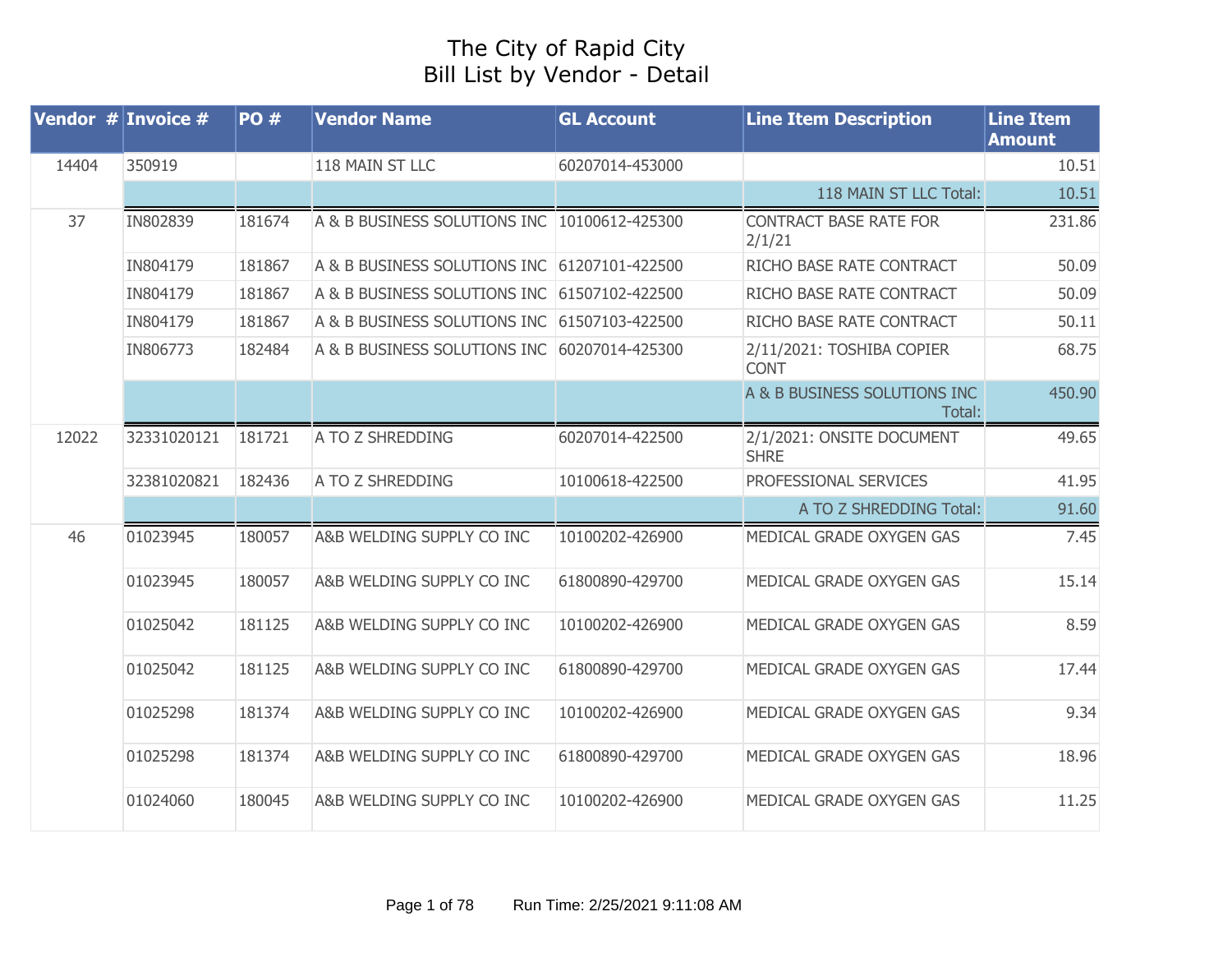| 46   | 01024060   | 180045 | A&B WELDING SUPPLY CO INC | 61800890-429700 | MEDICAL GRADE OXYGEN GAS                 | 22.83  |
|------|------------|--------|---------------------------|-----------------|------------------------------------------|--------|
|      | 01024289   | 180069 | A&B WELDING SUPPLY CO INC | 10100202-426900 | MEDICAL GRADE OXYGEN GAS                 | 11.61  |
|      | 01024289   | 180069 | A&B WELDING SUPPLY CO INC | 61800890-429700 | MEDICAL GRADE OXYGEN GAS                 | 23.57  |
|      | 01024173   | 179354 | A&B WELDING SUPPLY CO INC | 60207012-426500 | <b>SHOP</b>                              | 41.43  |
|      | 01024831   | 181121 | A&B WELDING SUPPLY CO INC | 10100202-426200 | <b>LUBRICANT - SHOP SUPPLIES</b>         | 13.02  |
|      | 01024831   | 181121 | A&B WELDING SUPPLY CO INC | 61800890-426200 | LUBRICANT - SHOP SUPPLIES                | 6.41   |
|      | 01024736   | 180340 | A&B WELDING SUPPLY CO INC | 10100202-426900 | MEDICAL GRADE OXYGEN GAS                 | 14.63  |
|      | 01024736   | 180340 | A&B WELDING SUPPLY CO INC | 61800890-429700 | MEDICAL GRADE OXYGEN GAS                 | 29.70  |
|      | 01024955   | 181124 | A&B WELDING SUPPLY CO INC | 10100202-426900 | MEDICAL GRADE OXYGEN GAS                 | 15.01  |
|      | 01024955   | 181124 | A&B WELDING SUPPLY CO INC | 61800890-429700 | MEDICAL GRADE OXYGEN GAS                 | 30.49  |
|      | 01024621   | 180318 | A&B WELDING SUPPLY CO INC | 10100202-426900 | MEDICAL GRADE OXYGEN GAS                 | 16.90  |
|      | 01024621   | 180318 | A&B WELDING SUPPLY CO INC | 61800890-429700 | MEDICAL GRADE OXYGEN GAS                 | 34.31  |
|      | 01024384   | 180076 | A&B WELDING SUPPLY CO INC | 10100202-426900 | MEDICAL GRADE OXYGEN GAS                 | 18.80  |
|      | 01024384   | 180076 | A&B WELDING SUPPLY CO INC | 61800890-429700 | MEDICAL GRADE OXYGEN GAS                 | 38.16  |
|      | 01025030   | 181393 | A&B WELDING SUPPLY CO INC | 10100305-426900 | <b>SUPPLIES</b>                          | 73.92  |
|      | 01024052   | 180075 | A&B WELDING SUPPLY CO INC | 10100202-426500 | MINOR TOOLS - SHOP                       | 50.48  |
|      | 01024052   | 180075 | A&B WELDING SUPPLY CO INC | 61800890-426500 | MINOR TOOLS - SHOP                       | 24.87  |
|      |            |        |                           |                 | A&B WELDING SUPPLY CO INC<br>Total:      | 554.31 |
| 2899 | CI21143126 | 181953 | A.M. LEONARD INC.         | 10100607-426500 | MINI GAS CANS, PRO LIFTER,<br><b>ZUB</b> | 151.57 |
|      | CI21143126 | 181953 | A.M. LEONARD INC.         | 10100607-426900 | MINI GAS CANS, PRO LIFTER,<br><b>ZUB</b> | 96.10  |
|      |            |        |                           |                 | A.M. LEONARD INC. Total:                 | 247.67 |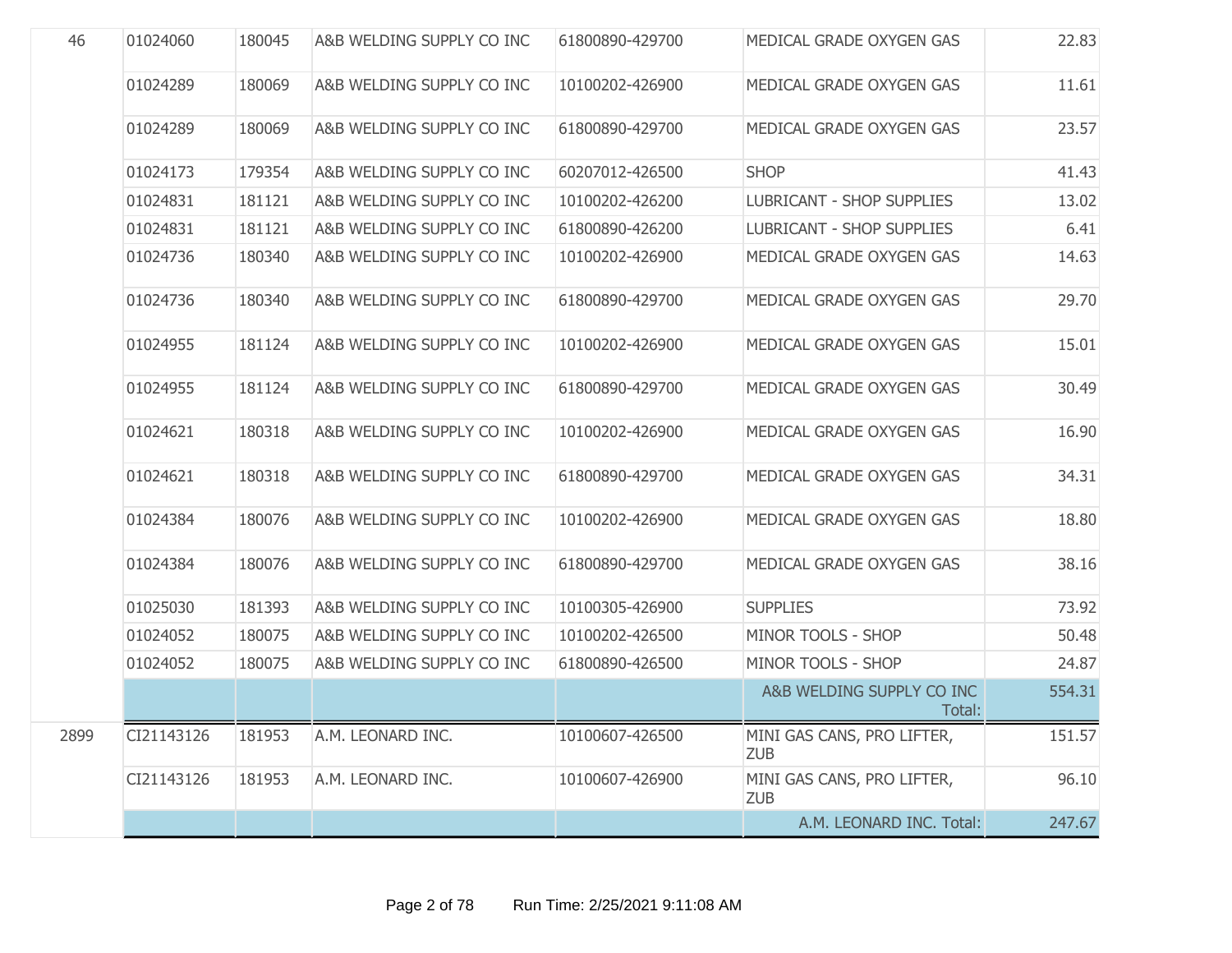| 8224 | 9902660 | 181494<br><b>ACCENT WIRE-TIE</b><br>61507103-425300<br><b>BALING WIRE</b> |                          | 260.25          |                                     |        |
|------|---------|---------------------------------------------------------------------------|--------------------------|-----------------|-------------------------------------|--------|
|      |         |                                                                           |                          |                 | <b>ACCENT WIRE-TIE Total:</b>       | 260.25 |
| 79   | 5818951 | 181775                                                                    | <b>ACE HARDWARE-EAST</b> | 60207012-425500 | CENTENNIAL SPRINKLER PARTS          | 7.18   |
|      | 5802391 | 181732                                                                    | <b>ACE HARDWARE-EAST</b> | 10100301-425200 | <b>SUPPLIES</b>                     | 24.94  |
|      | 5766071 | 181824                                                                    | <b>ACE HARDWARE-EAST</b> | 61507103-425300 | <b>FLAG POLE REPAIR</b>             | 15.99  |
|      | 5784429 | 181738                                                                    | <b>ACE HARDWARE-EAST</b> | 61507102-425300 | NUTS/SCREWS/BOLTS                   | 0.40   |
|      | 5784291 | 181739                                                                    | <b>ACE HARDWARE-EAST</b> | 61507102-425300 | NUTS/SCREWS/BOLTS                   | 6.76   |
|      | 5821539 | 182683                                                                    | <b>ACE HARDWARE-EAST</b> | 10102024-425200 | STATION MAINT - ST4 / KEY RIN       | 7.71   |
|      | 5821539 | 182683                                                                    | <b>ACE HARDWARE-EAST</b> | 61800894-425200 | STATION MAINT - ST4 / KEY RIN       | 3.80   |
|      | 5821539 | 182683                                                                    | <b>ACE HARDWARE-EAST</b> | 61800894-426900 | STATION MAINT - ST4 / KEY RIN       | 3.35   |
|      | 5840118 | 182448                                                                    | <b>ACE HARDWARE-EAST</b> | 60907401-426500 | DRILL BITS-SHOP                     | 9.59   |
|      | 5834307 | 182349                                                                    | <b>ACE HARDWARE-EAST</b> | 60407071-426400 | BROOM, WIRE NUTS-SHOP               | 32.63  |
|      | 5834307 | 182349                                                                    | <b>ACE HARDWARE-EAST</b> | 60407071-426900 | BROOM, WIRE NUTS-SHOP               | 3.45   |
|      | 5819168 | 181922                                                                    | <b>ACE HARDWARE-EAST</b> | 60407071-426500 | SPADE DRILL BIT, LIQUID TAPE-<br>S  | 4.79   |
|      | 5819168 | 181922                                                                    | <b>ACE HARDWARE-EAST</b> | 60407071-426900 | SPADE DRILL BIT, LIQUID TAPE-<br>S. | 6.99   |
|      | 5820644 | 182199                                                                    | <b>ACE HARDWARE-EAST</b> | 10102022-425200 | <b>STATION MAINT - ST2</b>          | 5.18   |
|      | 5820644 | 182199                                                                    | <b>ACE HARDWARE-EAST</b> | 61800892-425200 | <b>STATION MAINT - ST2</b>          | 5.17   |
|      | 5814411 | 182291                                                                    | <b>ACE HARDWARE-EAST</b> | 61507103-425300 | PAINT FOR TIP FLOOR                 | 74.85  |
|      | 5822512 | 182289                                                                    | <b>ACE HARDWARE-EAST</b> | 61507103-425300 | <b>SAFETY PAINT</b>                 | 61.42  |
|      | 5844578 | 182461                                                                    | <b>ACE HARDWARE-EAST</b> | 60207014-426500 | <b>DRILL BIT</b>                    | 14.39  |
|      | 5821891 | 182682                                                                    | <b>ACE HARDWARE-EAST</b> | 10102024-425200 | <b>STATION MAINT - ST4</b>          | 2.95   |
|      | 5821891 | 182682                                                                    | <b>ACE HARDWARE-EAST</b> | 61800894-425200 | STATION MAINT - ST4                 | 1.46   |
|      |         |                                                                           |                          |                 | <b>ACE HARDWARE-EAST Total:</b>     | 293.00 |
| 80   | 5817532 | 181783                                                                    | <b>ACE HARDWARE-WEST</b> | 60207011-425300 | DRILL-POWERED PUMP                  | 13.43  |
|      | 5798793 | 181787                                                                    | <b>ACE HARDWARE-WEST</b> | 10100607-425300 | DEPTH GAUGE, CHAIN CATCHER          | 15.56  |
|      | 5802215 | 181787                                                                    | <b>ACE HARDWARE-WEST</b> | 10100607-426300 | DEPTH GAUGE, CHAIN CATCHER          | 11.99  |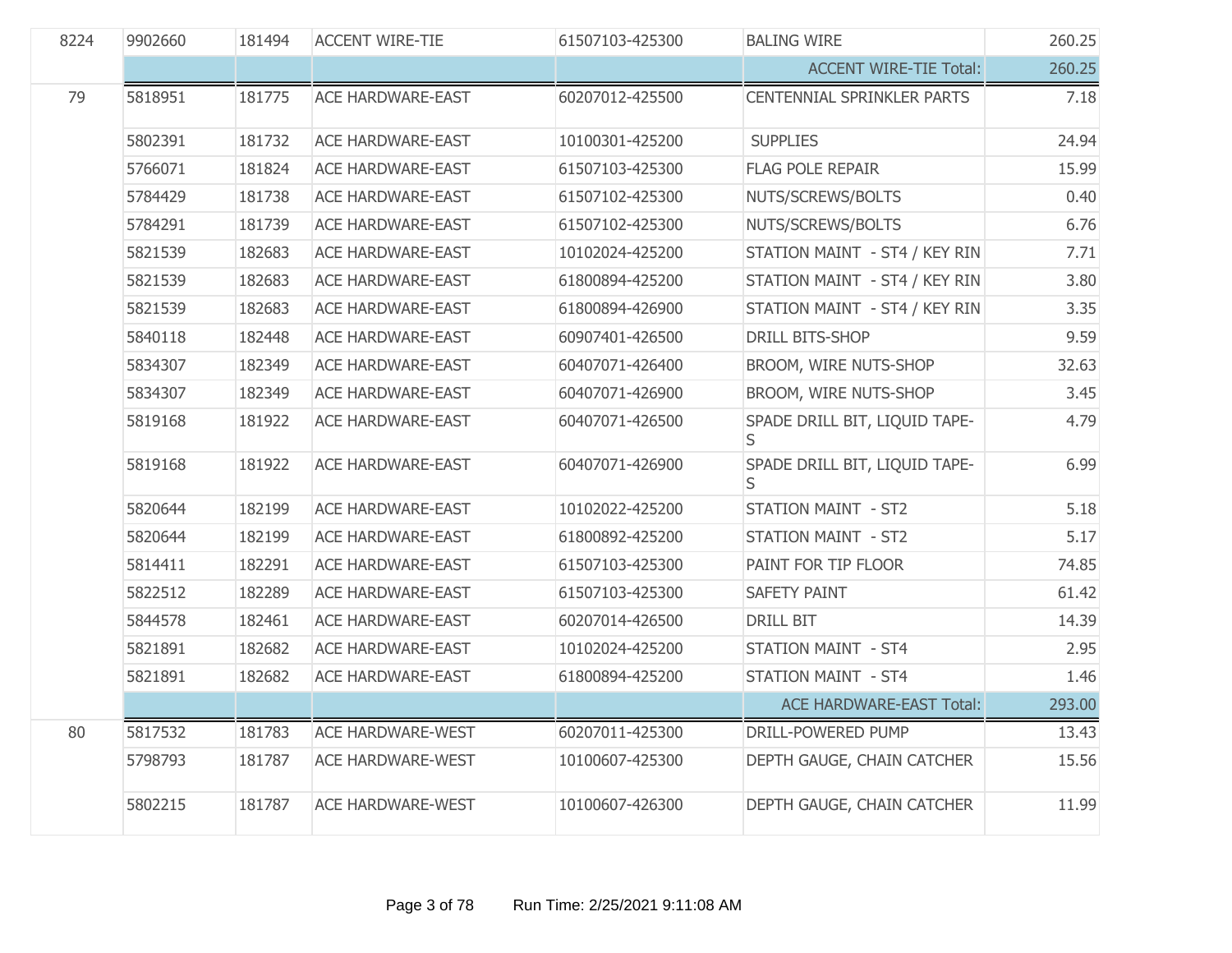| 80 | 5810731 | 181787 | <b>ACE HARDWARE-WEST</b>     | 10100607-426900 | DEPTH GAUGE, CHAIN CATCHER                      | 51.85    |
|----|---------|--------|------------------------------|-----------------|-------------------------------------------------|----------|
|    | 5828322 | 181947 | <b>ACE HARDWARE-WEST</b>     | 61300604-426900 | <b>ADAPTER</b>                                  | 23.99    |
|    | 5781031 | 181733 | <b>ACE HARDWARE-WEST</b>     | 10100301-425300 | <b>SUPPLIES</b>                                 | 5.44     |
|    | 5832838 | 182492 | <b>ACE HARDWARE-WEST</b>     | 61300664-426900 | <b>HEAT TAPE/SPRY</b><br>PNT/RECEPTACLE/        | 23.33    |
|    | 5839675 | 182488 | <b>ACE HARDWARE-WEST</b>     | 10100607-426500 | 13/64" FILES                                    | 12.58    |
|    | 5845958 | 182488 | <b>ACE HARDWARE-WEST</b>     | 10100607-426900 | 13/64" FILES                                    | 2.28     |
|    | 5840485 | 182452 | <b>ACE HARDWARE-WEST</b>     | 10100607-426900 | SANDBELT, HOOK & LOCK                           | 32.81    |
|    | 5826556 | 182698 | <b>ACE HARDWARE-WEST</b>     | 10102025-425300 | MAINT ATV PLOW - ST5                            | 5.28     |
|    | 5826556 | 182698 | <b>ACE HARDWARE-WEST</b>     | 61800895-425300 | MAINT ATV PLOW - ST5                            | 2.60     |
|    | 5851199 | 182729 | <b>ACE HARDWARE-WEST</b>     | 10102021-426200 | OIL / MIX - TK1                                 | 18.58    |
|    | 5827657 | 182094 | <b>ACE HARDWARE-WEST</b>     | 10100607-426900 | MISC SCREWS, WASHERS,<br><b>BOLTS</b>           | 47.91    |
|    | 5822872 | 182384 | <b>ACE HARDWARE-WEST</b>     | 10100205-426900 | Minor supplies                                  | 42.18    |
|    | 5846315 | 182492 | <b>ACE HARDWARE-WEST</b>     | 61300664-426900 | <b>HEAT TAPE/SPRY</b><br>PNT/RECEPTACLE/        | 47.98    |
|    | 5770595 | 181604 | <b>ACE HARDWARE-WEST</b>     | 10100108-426500 | PADLOCK/TROXLER                                 | 19.18    |
|    | 5815334 | 181602 | <b>ACE HARDWARE-WEST</b>     | 10100108-425100 | <b>WASHER FLUID</b>                             | 47.92    |
|    | 5822366 | 181952 | <b>ACE HARDWARE-WEST</b>     | 10100607-425900 | <b>STAIN</b>                                    | 19.99    |
|    | 5827269 | 181952 | <b>ACE HARDWARE-WEST</b>     | 10100607-426500 | <b>STAIN</b>                                    | 13.43    |
|    | 5833857 | 181969 | <b>ACE HARDWARE-WEST</b>     | 10100620-426900 | <b>CERAMIC HEATERS, WEATHER</b><br><b>STRIP</b> | 124.77   |
|    |         |        |                              |                 | <b>ACE HARDWARE-WEST Total:</b>                 | 583.08   |
| 81 | 413094  | 182401 | ACE STEEL & RECYCLING INC    | 10100205-426900 | <b>Steel</b>                                    | 138.42   |
|    | 412928  | 182341 | ACE STEEL & RECYCLING INC    | 60407072-425300 | <b>TRASH CANS: STEEL</b>                        | 48.99    |
|    |         |        |                              |                 | ACE STEEL & RECYCLING INC<br>Total:             | 187.41   |
| 86 | 110187  | 181006 | <b>ACTION MECHANICAL INC</b> | 10100618-422500 | PROFESSIONAL SERVICES                           | 155.64   |
|    | 12604   | 181948 | <b>ACTION MECHANICAL INC</b> | 61300664-425200 | <b>REPLACE BLOWER MOTOR &amp; COP</b><br>IN     | 423.53   |
|    | 12516   | 181728 | <b>ACTION MECHANICAL INC</b> | 10100401-425200 | <b>REPAIR</b>                                   | 2,282.12 |
|    | 12581   | 182355 | <b>ACTION MECHANICAL INC</b> | 60407073-422500 | LAB REACH-IN COOLER:<br><b>REFRIGER</b>         | 240.00   |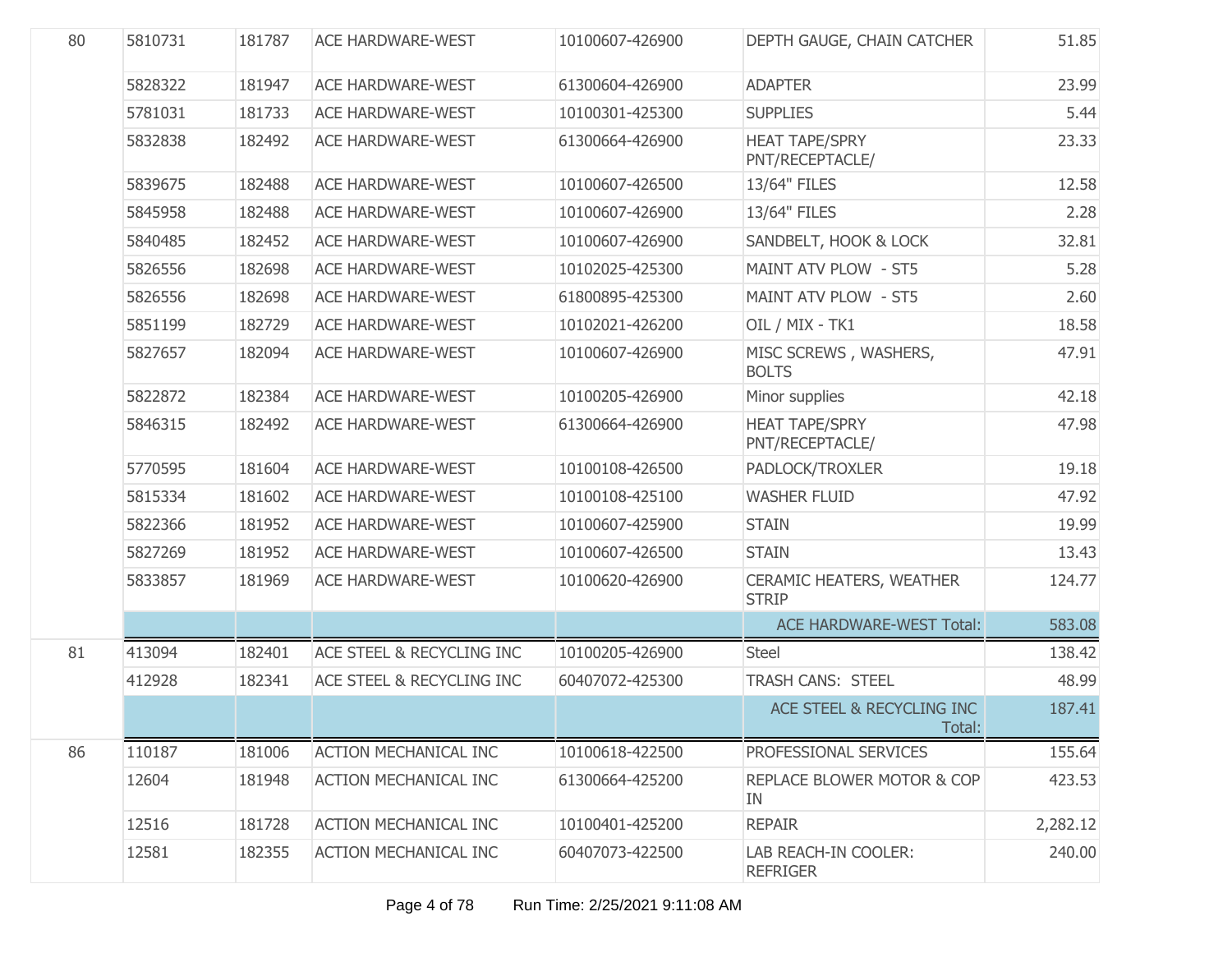| 86    | 12581      | 182355<br><b>ACTION MECHANICAL INC</b><br>60407073-426400<br>LAB REACH-IN COOLER:<br><b>REFRIGER</b> |                           | 2.68            |                                          |          |
|-------|------------|------------------------------------------------------------------------------------------------------|---------------------------|-----------------|------------------------------------------|----------|
|       |            |                                                                                                      |                           |                 | <b>ACTION MECHANICAL INC Total:</b>      | 3,103.97 |
| 6242  | 910222352  | 181848                                                                                               | <b>ACUSHNET COMPANY</b>   | 61300604-452000 | <b>RESALE</b><br>WEDGES/HEADWEAR/GLOVES/ | 261.47   |
|       | 910227864  | 181848                                                                                               | <b>ACUSHNET COMPANY</b>   | 61300604-452000 | <b>RESALE</b><br>WEDGES/HEADWEAR/GLOVES/ | 136.47   |
|       | 910227863  | 181848                                                                                               | <b>ACUSHNET COMPANY</b>   | 61300604-452000 | <b>RESALE</b><br>WEDGES/HEADWEAR/GLOVES/ | 702.73   |
|       | 910227862  | 181848                                                                                               | <b>ACUSHNET COMPANY</b>   | 61300604-452000 | <b>RESALE</b><br>WEDGES/HEADWEAR/GLOVES/ | 758.61   |
|       | 910227861  | 181848                                                                                               | <b>ACUSHNET COMPANY</b>   | 61300604-452000 | <b>RESALE</b><br>WEDGES/HEADWEAR/GLOVES/ | 293.00   |
|       | 910268812  | 182360                                                                                               | <b>ACUSHNET COMPANY</b>   | 61300604-452000 | <b>RESALE HEADWEAR</b>                   | 188.80   |
|       | 910278160  | 182463                                                                                               | <b>ACUSHNET COMPANY</b>   | 61300604-452000 | <b>RESALE GOLF BALLS</b>                 | 275.28   |
|       | 910272455  | 182463                                                                                               | <b>ACUSHNET COMPANY</b>   | 61300604-452000 | <b>RESALE GOLF BALLS</b>                 |          |
|       | 910271576  | 182463                                                                                               | <b>ACUSHNET COMPANY</b>   | 61300604-452000 | <b>RESALE GOLF BALLS</b>                 | 229.42   |
|       | 910284283  | 182541                                                                                               | <b>ACUSHNET COMPANY</b>   | 61300604-452000 | <b>RESALE GOLF BALLS</b>                 | 4,615.72 |
|       |            |                                                                                                      |                           |                 | <b>ACUSHNET COMPANY</b><br>Total:        | 7,615.43 |
| 90    | 4644815    | 181737                                                                                               | <b>ADAMS ISC</b>          | 10100302-425300 | <b>UNIT S026</b>                         | 28.72    |
|       |            |                                                                                                      |                           |                 | <b>ADAMS ISC Total:</b>                  | 28.72    |
| 9041  | 9109412733 | 181862                                                                                               | AIRGAS USA, LLC           | 61507102-425300 | <b>CUTTING TIP</b>                       | 163.89   |
|       | 9977269049 | 181835                                                                                               | AIRGAS USA, LLC           | 61507103-425300 | <b>SHOP WELDERS</b>                      | 120.85   |
|       | 9109719102 | 182266                                                                                               | AIRGAS USA, LLC           | 61207101-425100 | <b>CTNG TIP</b>                          | 125.65   |
|       |            |                                                                                                      |                           |                 | AIRGAS USA, LLC Total:                   | 410.39   |
| 10220 | 02/02/21   | 182206                                                                                               | ALAN JOOS                 | 10100202-422500 | PROCTOR FIRE OFFICER 1 EXAM              | 150.00   |
|       |            |                                                                                                      |                           |                 | <b>ALAN JOOS Total:</b>                  | 150.00   |
| 140   | 198181 A   | 182181                                                                                               | <b>ALEX JOHNSON HOTEL</b> | 10100202-427000 | LODGING: A. JOOS 1.29.21 FIRE            | 74.25    |
|       |            |                                                                                                      |                           |                 | ALEX JOHNSON HOTEL Total:                | 74.25    |
| 14367 | 350880     |                                                                                                      | ALL COMMERCIAL FLOORS     | 60207014-453000 |                                          | 48.00    |
|       |            |                                                                                                      |                           |                 | ALL COMMERCIAL FLOORS Total:             | 48.00    |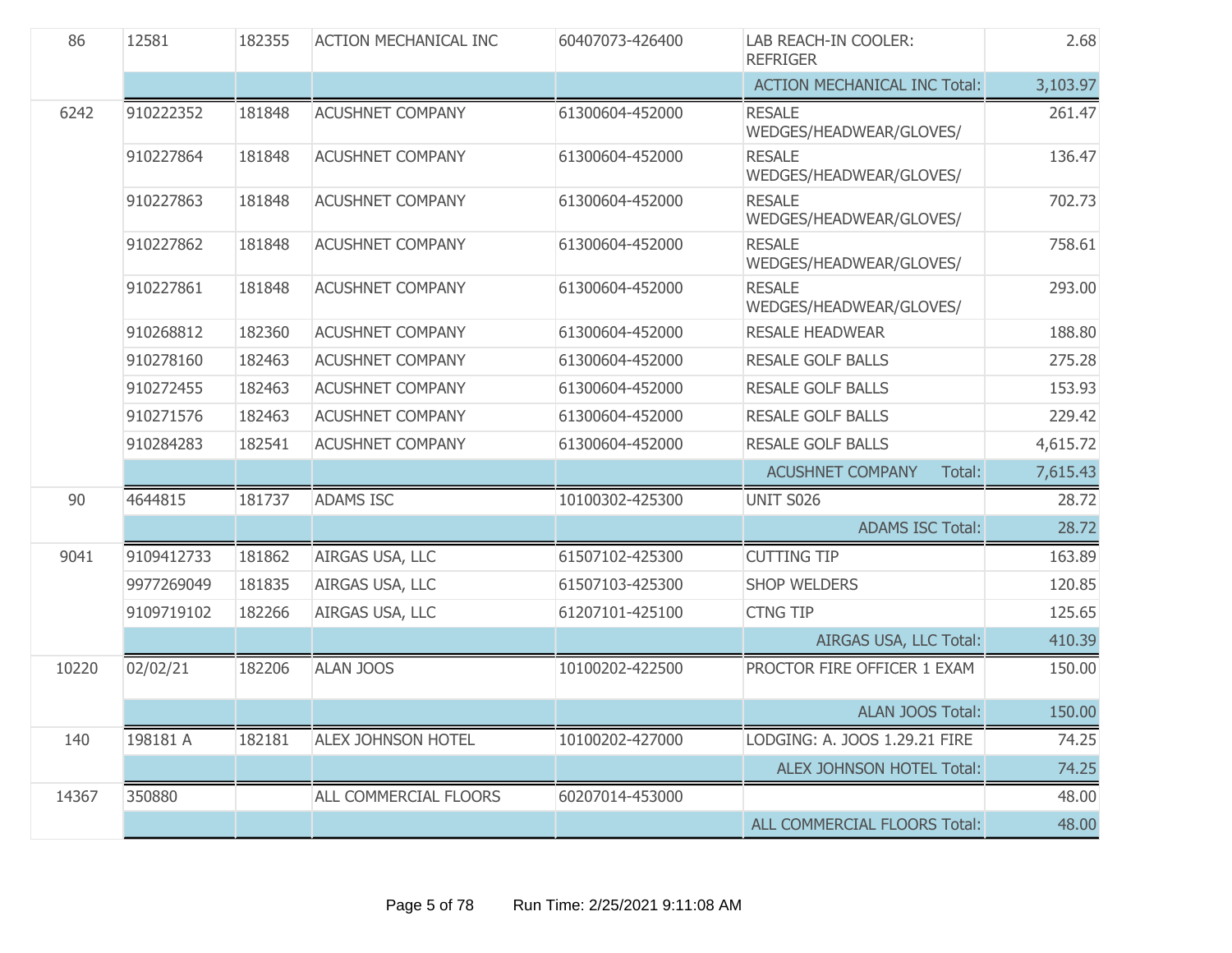| 14377 | 350890                    |        | ALL COMMERCIAL FLOORS                             | 60207014-453000 |                                                          | 48.00    |
|-------|---------------------------|--------|---------------------------------------------------|-----------------|----------------------------------------------------------|----------|
|       |                           |        |                                                   |                 | ALL COMMERCIAL FLOORS Total:                             | 48.00    |
| 151   | 192438                    | 179705 | <b>ALLEGIANT EMERGENCY</b><br>SERVICES INC        | 10100202-426300 | MSA G1 FACE PIECE -<br><b>BACKSTOCK</b>                  | 340.95   |
|       | 192456                    | 182731 | <b>ALLEGIANT EMERGENCY</b><br><b>SERVICES INC</b> | 10100202-426300 | <b>BOOTS - J. BAUER / BACKSTOCK</b>                      | 367.20   |
|       | 192456                    | 182731 | <b>ALLEGIANT EMERGENCY</b><br>SERVICES INC        | 10102024-426300 | BOOTS - J. BAUER / BACKSTOCK                             | 455.80   |
|       |                           |        |                                                   |                 | <b>ALLEGIANT EMERGENCY</b><br><b>SERVICES INC Total:</b> | 1,163.95 |
| 164   | LCAS1392543               | 181803 | <b>ALSCO INC</b>                                  | 10100603-426400 | <b>LINEN SUPPLIES</b>                                    | 74.50    |
|       | LCAS1392524               | 181808 | <b>ALSCO INC</b>                                  | 10100612-426400 | <b>LINEN SUPPLIES</b>                                    | 82.37    |
|       | LCAS1391972               | 181743 | <b>ALSCO INC</b>                                  | 61507102-426400 | <b>JANITORIAL SUPPLIES</b>                               | 6.13     |
|       | LCAS1391971               | 181833 | <b>ALSCO INC</b>                                  | 61507103-426400 | <b>FACILITY MATS</b>                                     | 59.55    |
|       | LCAS1393265               | 182311 | <b>ALSCO INC</b>                                  | 61507103-426400 | <b>FACILITY MATS</b>                                     | 49.90    |
|       |                           |        |                                                   |                 | <b>ALSCO INC Total:</b>                                  | 272.45   |
| 13308 | 16CQ-C3HH-<br>9Y3H        | 181587 | <b>AMAZON CAPITAL SERVICES</b>                    | 60407072-426100 | TAGS FOR EQUIPMENT                                       | 39.42    |
|       | 1LKR-TP43-<br>FMH4        | 181694 | <b>AMAZON CAPITAL SERVICES</b>                    | 10100201-426100 | <b>IPHONE SUPPLIES</b>                                   | 79.96    |
|       | 1LKR-TP43-<br>FMJ1        | 181694 | <b>AMAZON CAPITAL SERVICES</b>                    | 10100201-426100 | <b>IPHONE SUPPLIES</b>                                   | 19.98    |
|       | 1GRX-MN4F-<br>F1MY        | 181704 | <b>AMAZON CAPITAL SERVICES</b>                    | 10100201-426100 | DRONE FLIGHT BOOKS                                       | 179.60   |
|       | 1KV6-FHW6-<br><b>DNLF</b> | 181704 | <b>AMAZON CAPITAL SERVICES</b>                    | 10100201-426100 | DRONE FLIGHT BOOKS                                       | 104.48   |
|       | 1VHY-HM6X-<br>LN9N        | 181623 | <b>AMAZON CAPITAL SERVICES</b>                    | 60207014-426900 | PRINTER CABLE                                            | 15.71    |
|       | 1QR1-PDCM-<br>KKP4        | 182438 | <b>AMAZON CAPITAL SERVICES</b>                    | 61000870-426900 | MISC. SUPPLIES                                           | 29.08    |
|       | 1G6J-HMRL-<br>HWC9        | 182405 | <b>AMAZON CAPITAL SERVICES</b>                    | 10106061-426900 | misc supplies                                            | 199.96   |
|       | 13PJ-DQTP-<br>7RP4        | 182439 | <b>AMAZON CAPITAL SERVICES</b>                    | 61000870-426900 | MISC. SUPPLIES                                           | 2,669.40 |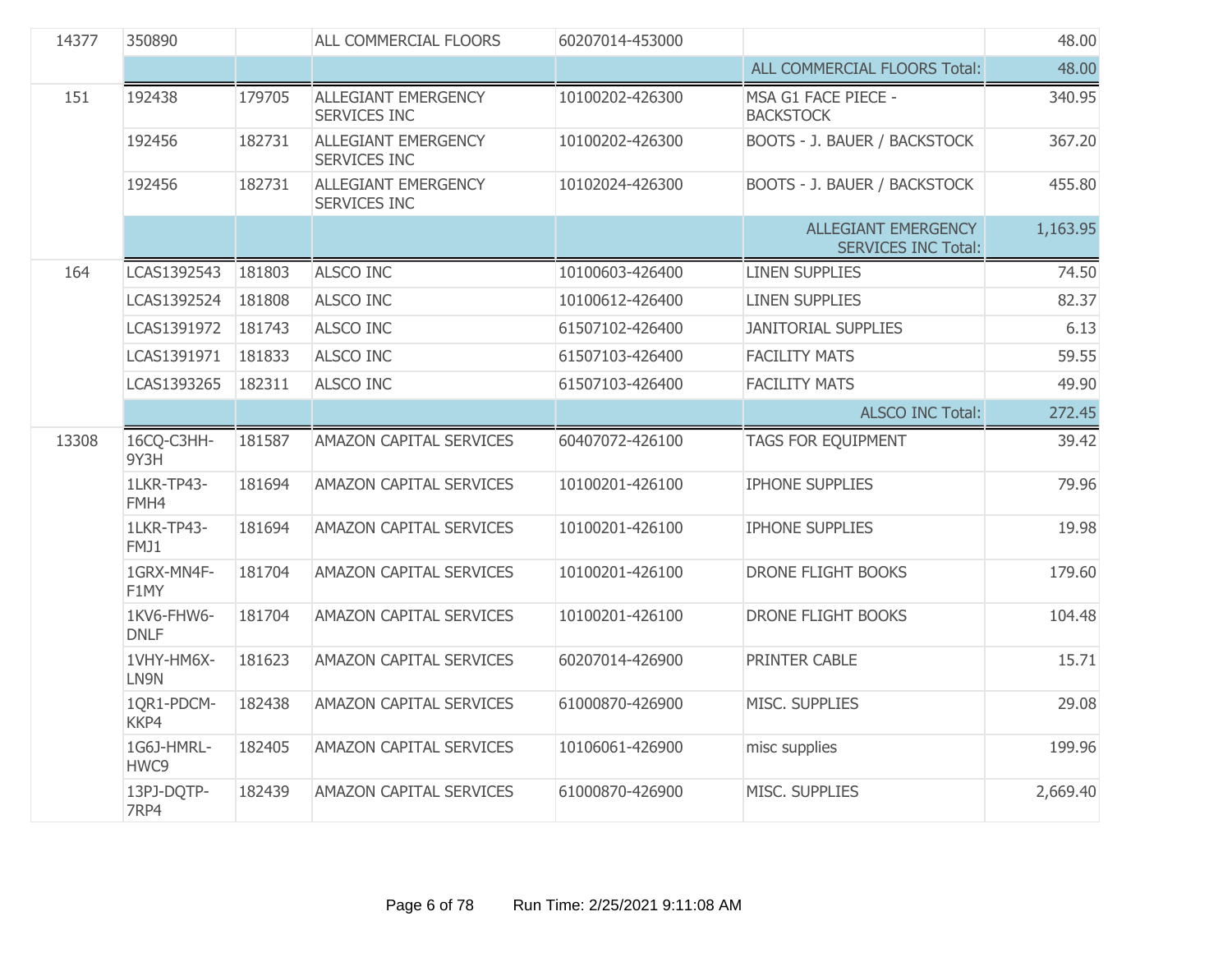| 13308 | 13FM-GLJR-<br>3LWF        | 182527 | <b>AMAZON CAPITAL SERVICES</b>             | 10100201-426100 | IPHONE SCREEN PROTECTORS                          | 17.95    |
|-------|---------------------------|--------|--------------------------------------------|-----------------|---------------------------------------------------|----------|
|       | 1RRV-YLXQ-<br>P3LC        | 182550 | <b>AMAZON CAPITAL SERVICES</b>             | 10100201-426900 | <b>OFFICE SUPPLIES</b>                            | 39.78    |
|       | 1H4K-63KY-<br><b>RVCR</b> | 181983 | <b>AMAZON CAPITAL SERVICES</b>             | 10100108-426100 | <b>OTTERBOX CASE</b>                              | 37.40    |
|       | 1RPJ-6PYX-<br>T3NP        | 181984 | <b>AMAZON CAPITAL SERVICES</b>             | 10100108-426100 | KEYBOARD/MOUSE                                    | 79.74    |
|       | 1X3H-4HMX-<br><b>VY36</b> | 181981 | <b>AMAZON CAPITAL SERVICES</b>             | 10100108-426100 | <b>DOCKING STATION BASES</b>                      | 286.21   |
|       | 1XWX-M3LQ-<br><b>YPJR</b> | 181781 | AMAZON CAPITAL SERVICES                    | 60207011-426500 | DEWALT 1/2" IMPACT WRENCH                         | 129.80   |
|       | 16FW-PLVL-<br>G1FR        | 181483 | <b>AMAZON CAPITAL SERVICES</b>             | 10100607-426900 | ICON PROXIMITY BADGES                             | 75.00    |
|       | 16FW-PLVL-<br>G1FR        | 181483 | <b>AMAZON CAPITAL SERVICES</b>             | 10100620-426900 | <b>ICON PROXIMITY BADGES</b>                      | 62.87    |
|       | 1CR1-T4R3-<br><b>TPNF</b> | 181687 | <b>AMAZON CAPITAL SERVICES</b>             | 10100620-426900 | LIFEPROOF PHONE CASE -<br><b>MYERS</b>            | 34.95    |
|       | 1QKH-3LNK-<br><b>TLFM</b> | 181624 | <b>AMAZON CAPITAL SERVICES</b>             | 10101010-426900 | Visionect Joan units & keyboar                    | 29.99    |
|       | 1QKH-3LNK-<br><b>TLFM</b> | 181624 | <b>AMAZON CAPITAL SERVICES</b>             | 10106061-429501 | Visionect Joan units & keyboar                    | 1,038.00 |
|       | 1RPJ-6PYX-<br>13TY        |        | <b>AMAZON CAPITAL SERVICES</b>             | 10100108-426100 | CR RTN PHONE CASE                                 | (4.57)   |
|       | 19D4-GHXH-<br>1NX7        | 181729 | <b>AMAZON CAPITAL SERVICES</b>             | 10100302-421100 | <b>MAILBOX REPAIR</b>                             | 190.58   |
|       | 1RHJ-3JJJ-<br><b>DFDL</b> | 181916 | <b>AMAZON CAPITAL SERVICES</b>             | 60407073-426310 | SAFETY CLEATS FOR FIELD<br><b>WORK</b>            | 209.85   |
|       | 1VHY-HM6X-<br><b>Y1H1</b> | 181915 | <b>AMAZON CAPITAL SERVICES</b>             | 60407072-426300 | <b>COFFEE</b>                                     | 71.86    |
|       | 1PGF-33VY-<br>CKP4        | 181547 | <b>AMAZON CAPITAL SERVICES</b>             | 10100105-426100 | <b>BOOK</b>                                       | 32.49    |
|       |                           |        |                                            |                 | <b>AMAZON CAPITAL SERVICES</b><br>Total:          | 5,669.49 |
| 179   | 177421                    | 182512 | AMERICAN ENGINEERING<br><b>TESTING INC</b> | 50508910-422300 | 20-2565 2020 CITYWIDE<br><b>GEOTECHN</b>          | 341.45   |
|       |                           |        |                                            |                 | AMERICAN ENGINEERING<br><b>TESTING INC Total:</b> | 341.45   |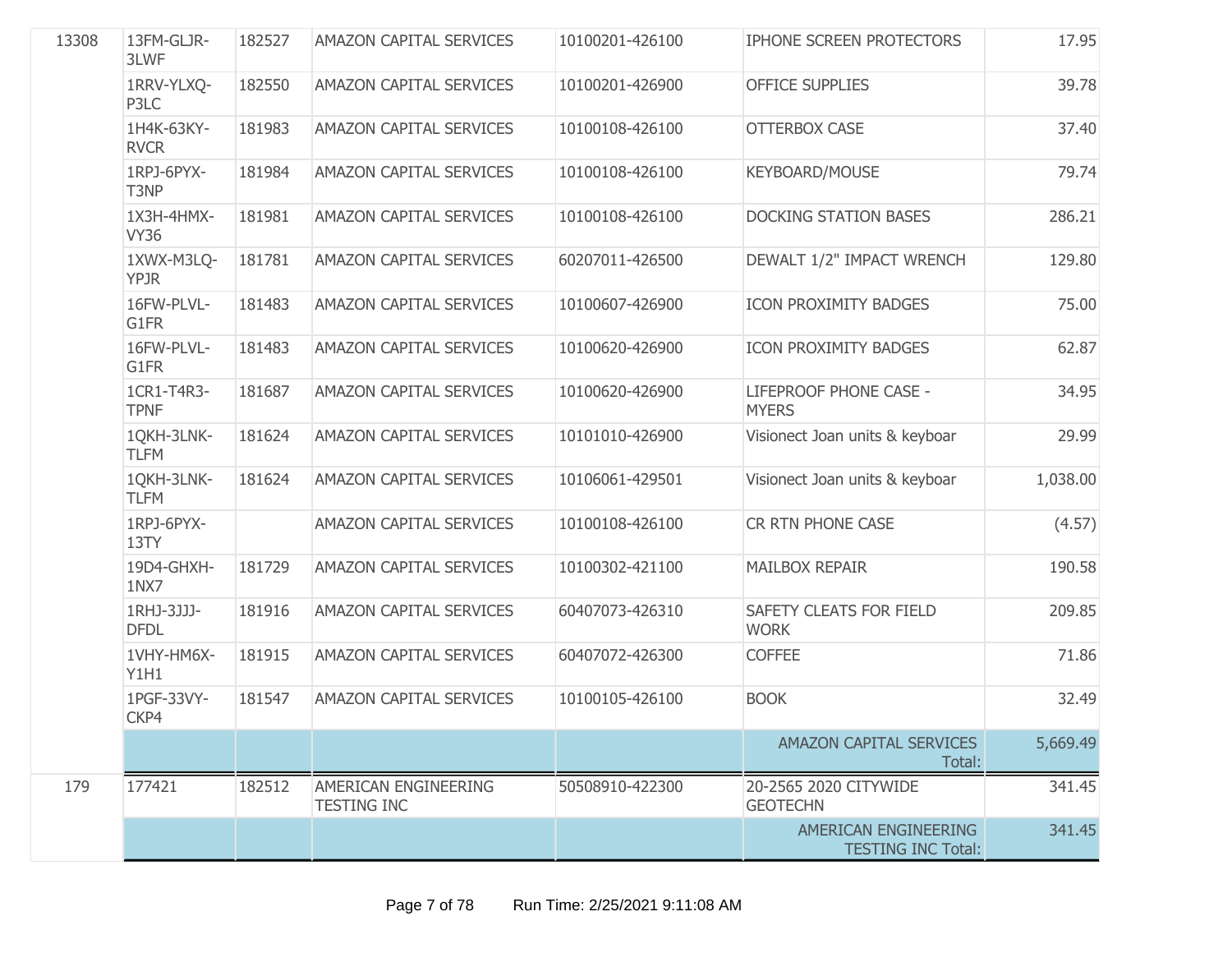| 193   | 22324631  | 182713 | AMERICAN RED CROSS - HEALTH 61800890-426100<br><b>&amp; SAFETY SERVICES</b> |                 | <b>BLS CARDS</b>                                        | 195.00 |
|-------|-----------|--------|-----------------------------------------------------------------------------|-----------------|---------------------------------------------------------|--------|
|       |           |        |                                                                             |                 | AMERICAN RED CROSS - HEALTH<br>& SAFETY SERVICES Total: | 195.00 |
| 7825  | 456840    | 181690 | ANIMAL CLINIC OF RAPID CITY                                                 | 10100201-429800 | <b>EXAM MAX</b>                                         | 499.77 |
|       | 456799    | 181693 | ANIMAL CLINIC OF RAPID CITY                                                 | 10100201-429800 | <b>JARY WELLNESS CHECK</b>                              | 289.93 |
|       | 458341    | 182548 | ANIMAL CLINIC OF RAPID CITY                                                 | 10100201-429800 | <b>MEDS VITO</b>                                        | 190.00 |
|       |           |        |                                                                             |                 | ANIMAL CLINIC OF RAPID CITY<br>Total:                   | 979.70 |
| 14386 | 350901    |        | ARGUELLO, JOSE                                                              | 60207014-453000 |                                                         | 59.85  |
|       |           |        |                                                                             |                 | ARGUELLO, JOSE Total:                                   | 59.85  |
| 14387 | 350902    |        | ASPEN CONTRACTING INC                                                       | 60207014-453000 |                                                         | 53.00  |
|       |           |        |                                                                             |                 | <b>ASPEN CONTRACTING INC Total:</b>                     | 53.00  |
| 14397 | 350912    |        | ASPEN CONTRACTING INC                                                       | 60207014-453000 |                                                         | 21.40  |
|       |           |        |                                                                             |                 | <b>ASPEN CONTRACTING INC Total:</b>                     | 21.40  |
| 346   | 8248      | 182174 | <b>BADGER STATE RECOVERY INC</b>                                            | 10100202-422500 | PAPER SHREDDING                                         | 32.76  |
|       | 8248      | 182174 | <b>BADGER STATE RECOVERY INC</b>                                            | 61800890-422500 | PAPER SHREDDING                                         | 16.14  |
|       |           |        |                                                                             |                 | <b>BADGER STATE RECOVERY INC</b><br>Total:              | 48.90  |
| 10369 | 61198-1   | 181999 | <b>BALCO UNIFORMS INC</b>                                                   | 10100201-426300 | <b>SHIRTS STOCK</b>                                     | 220.16 |
|       | 61390-1   | 182008 | <b>BALCO UNIFORMS INC</b>                                                   | 10100201-426300 | <b>SHIRTS STOCK</b>                                     | 303.13 |
|       |           |        |                                                                             |                 | <b>BALCO UNIFORMS INC Total:</b>                        | 523.29 |
| 8451  | P35953992 | 181665 | <b>BATTERIES PLUS BULBS</b>                                                 | 10102025-425100 | <b>BATTERY - B5</b>                                     | 11.95  |
|       | P36411366 | 182007 | <b>BATTERIES PLUS BULBS</b>                                                 | 10100201-426100 | <b>BATTERIES</b>                                        | 117.00 |
|       |           |        |                                                                             |                 | <b>BATTERIES PLUS BULBS Total:</b>                      | 128.95 |
| 497   | 48168281  | 181982 | <b>BENTLEY SYSTEMS INC</b>                                                  | 10100108-429502 | <b>OPENFLOWS SELECT</b><br><b>SUBSCRIPTION</b>          | 182.00 |
|       |           |        |                                                                             |                 | <b>BENTLEY SYSTEMS INC Total:</b>                       | 182.00 |
| 9218  | 02/03/21  | 181726 | <b>BIG TEX TRAILERS</b>                                                     | 60907401-426900 | HITCH & HOOK FOR W905                                   | 205.98 |
|       | 02/12/21  | 182480 | <b>BIG TEX TRAILERS</b>                                                     | 60907401-425100 | PLOW DEFLECTOR KIT FOR<br><b>W898</b>                   | 199.99 |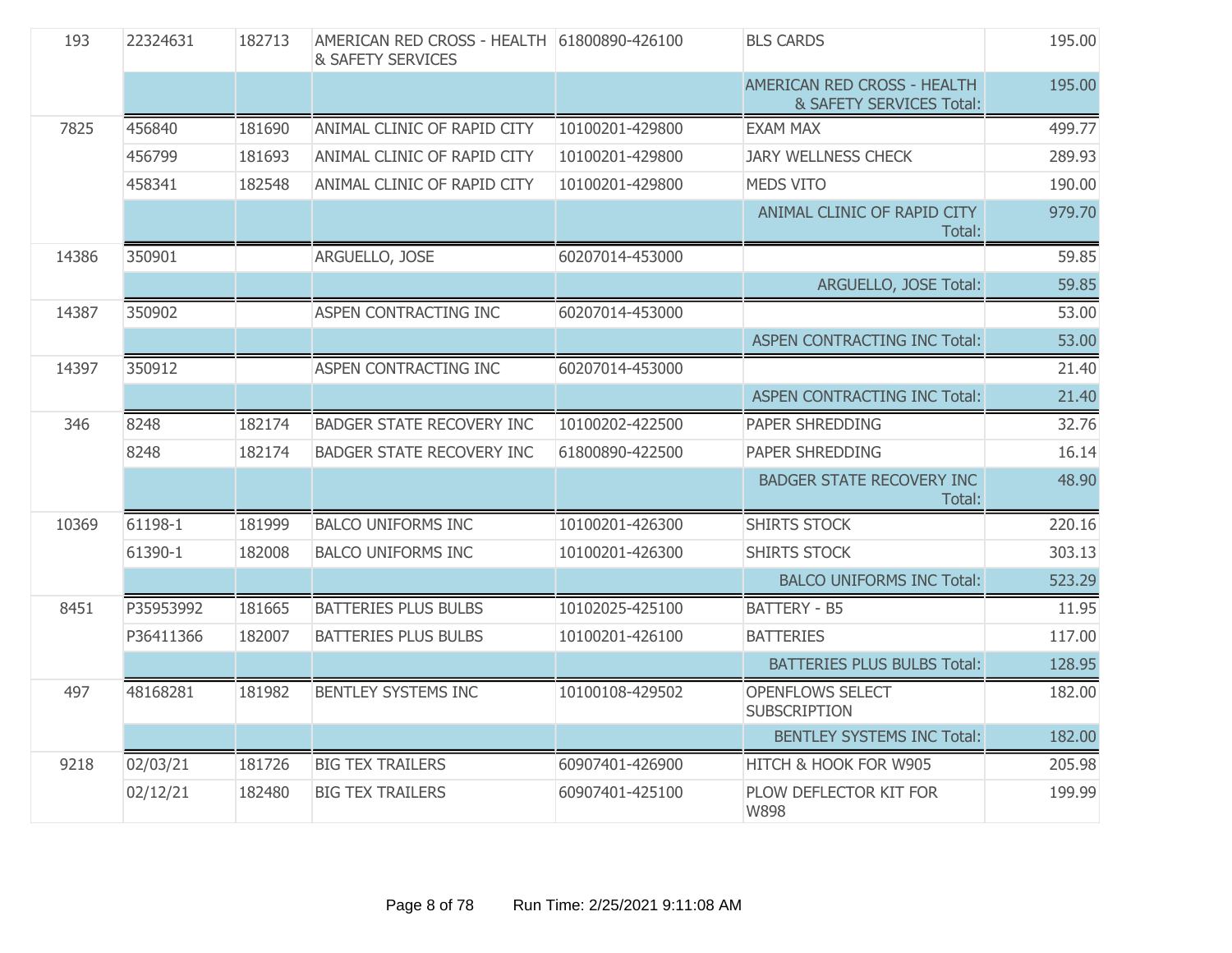| 9218 | 02/12/2021                        | 182457 | <b>BIG TEX TRAILERS</b>                                     | 60907401-426500 | PLOW SHOES FOR W898                                   | 99.90     |
|------|-----------------------------------|--------|-------------------------------------------------------------|-----------------|-------------------------------------------------------|-----------|
|      |                                   |        |                                                             |                 | <b>BIG TEX TRAILERS Total:</b>                        | 505.87    |
| 572  | 1335975-76-77 182113<br>$-78-79-$ |        | <b>BLACK &amp; VEATCH</b>                                   | 60200933-422300 | 14-2192 WASTEWATER UTILITY<br><b>SYS</b>              | 5,038.53  |
|      | 1335975-76-77 182113<br>$-78-79-$ |        | <b>BLACK &amp; VEATCH</b>                                   | 60400833-422300 | 14-2192 WASTEWATER UTILITY<br><b>SYS</b>              | 9,477.22  |
|      | 1335975-76-77 182113<br>$-78-79-$ |        | <b>BLACK &amp; VEATCH</b>                                   | 60400834-422300 | 14-2192 WASTEWATER UTILITY<br><b>SYS</b>              | 9,477.23  |
|      |                                   |        |                                                             |                 | <b>BLACK &amp; VEATCH Total:</b>                      | 23,992.98 |
| 9847 | 65895                             | 181949 | <b>BLACK CLOVER ENTERPRISES,</b><br><b>LLC</b>              | 61300604-452000 | <b>RESALE HEADWEAR/SHIRTS</b>                         | 931.34    |
|      |                                   |        |                                                             |                 | <b>BLACK CLOVER ENTERPRISES,</b><br><b>LLC Total:</b> | 931.34    |
| 584  | 95210                             | 181716 | <b>BLACK HILLS BUSINESS SOURCE</b>                          | 61207101-426100 | WEBCAM AND MICROPHONE FOR<br><b>BARB</b>              | 23.09     |
|      | 95210                             | 181716 | <b>BLACK HILLS BUSINESS SOURCE</b>                          | 61507102-426100 | WEBCAM AND MICROPHONE FOR<br><b>BARB</b>              | 23.09     |
|      | 95210                             | 181716 | <b>BLACK HILLS BUSINESS SOURCE</b>                          | 61507103-426100 | WEBCAM AND MICROPHONE FOR<br><b>BARB</b>              | 23.11     |
|      | 95191                             | 181858 | <b>BLACK HILLS BUSINESS SOURCE</b>                          | 61207101-426100 | <b>OFFICE SUPPLIES</b>                                | 30.48     |
|      | 95252                             | 182225 | <b>BLACK HILLS BUSINESS SOURCE</b>                          | 10100202-426100 | OFFICE SUPPLIES: PAPER /<br><b>MEMO</b>               | 97.46     |
|      | 95252                             | 182225 | <b>BLACK HILLS BUSINESS SOURCE</b>                          | 61800890-426100 | OFFICE SUPPLIES: PAPER /<br><b>MEMO</b>               | 48.00     |
|      | 95182                             | 182201 | <b>BLACK HILLS BUSINESS SOURCE</b>                          | 10102021-429600 | OFFICE FURNITURE: CABINET -<br><b>ST</b>              | 240.53    |
|      | 95182                             | 182201 | <b>BLACK HILLS BUSINESS SOURCE</b>                          | 61800891-429600 | OFFICE FURNITURE: CABINET -<br><b>ST</b>              | 118.47    |
|      | 94582                             | 182048 | <b>BLACK HILLS BUSINESS SOURCE</b>                          | 61507102-426100 | <b>OFFICE SUPPLIES</b>                                | 250.55    |
|      | 95316                             | 182695 | <b>BLACK HILLS BUSINESS SOURCE</b>                          | 10102021-429600 | TABLES - ST1                                          | 373.86    |
|      | 95316                             | 182695 | <b>BLACK HILLS BUSINESS SOURCE</b>                          | 61800891-429600 | TABLES - ST1                                          | 184.14    |
|      |                                   |        |                                                             |                 | <b>BLACK HILLS BUSINESS SOURCE</b><br>Total:          | 1,412.78  |
| 586  | 192986                            | 181768 | <b>BLACK HILLS CHEMICAL AND</b><br><b>JANITORIAL CO INC</b> | 10100618-426400 | <b>JANITORIAL SUPPLIES</b>                            | 6.76      |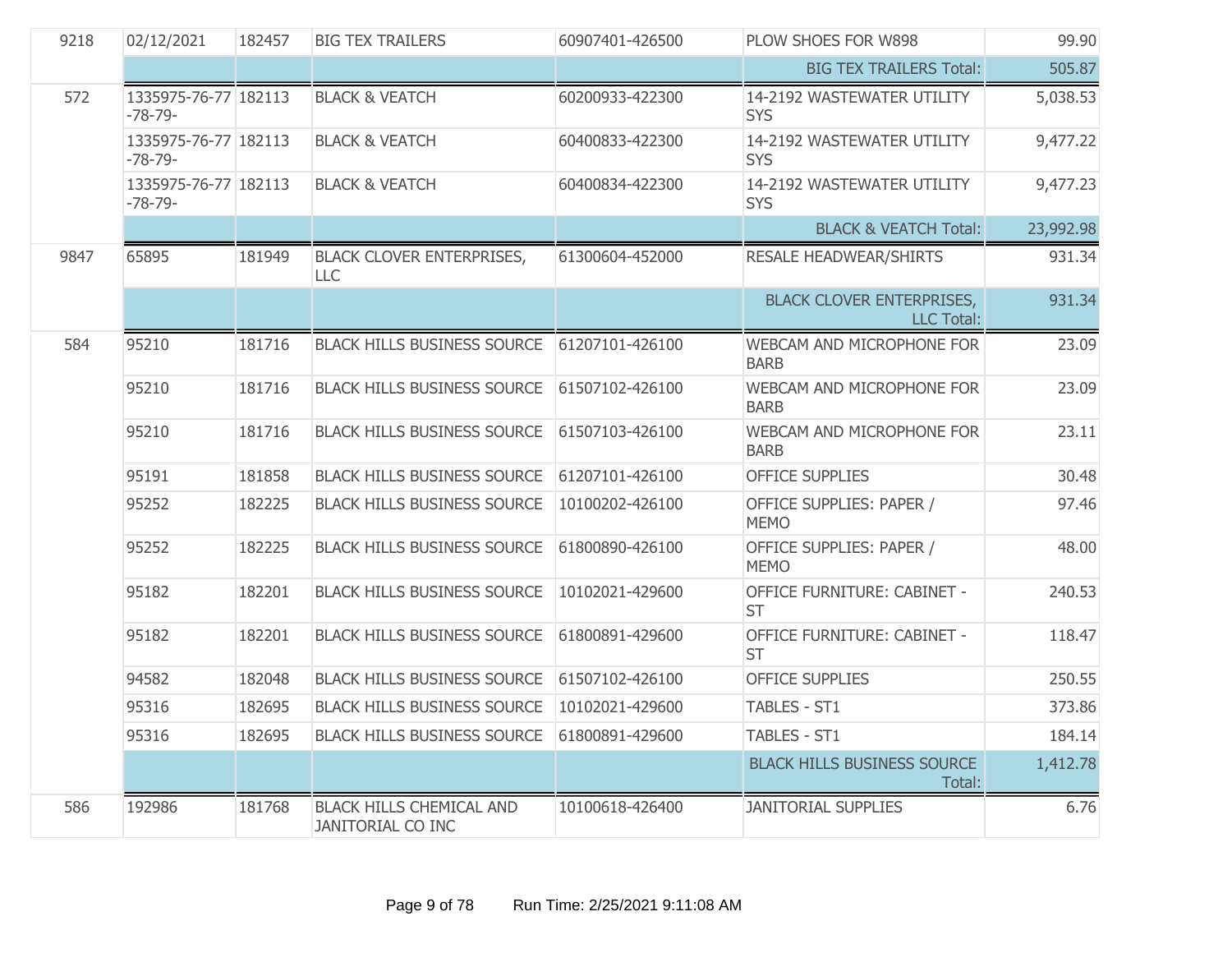| 586 | 191962A  | 181768 | <b>BLACK HILLS CHEMICAL AND</b><br>JANITORIAL CO INC        | 10100618-426400 | <b>JANITORIAL SUPPLIES</b>                                         | 69.78    |
|-----|----------|--------|-------------------------------------------------------------|-----------------|--------------------------------------------------------------------|----------|
|     | 192927A  | 181890 | <b>BLACK HILLS CHEMICAL AND</b><br>JANITORIAL CO INC        | 10106061-426400 | janitorial supplies                                                | 150.77   |
|     | 192927   | 181892 | <b>BLACK HILLS CHEMICAL AND</b><br>JANITORIAL CO INC        | 10106061-426400 | janitorial supplies                                                | 154.22   |
|     | 192967   | 181735 | <b>BLACK HILLS CHEMICAL AND</b><br>JANITORIAL CO INC        | 10100301-426400 | <b>SUPPLIES</b>                                                    | 429.03   |
|     | 193186   | 182185 | <b>BLACK HILLS CHEMICAL AND</b><br>JANITORIAL CO INC        | 10102021-426400 | <b>JANITORIAL SUPPLIES - ST1</b>                                   | 28.14    |
|     | 193186   | 182185 | <b>BLACK HILLS CHEMICAL AND</b><br><b>JANITORIAL CO INC</b> | 61800891-426400 | JANITORIAL SUPPLIES - ST1                                          | 13.86    |
|     | 193236   | 182347 | <b>BLACK HILLS CHEMICAL AND</b><br>JANITORIAL CO INC        | 10100603-426400 | <b>CLEANING SUPPLIES</b>                                           | 224.05   |
|     | 193236   | 182347 | <b>BLACK HILLS CHEMICAL AND</b><br>JANITORIAL CO INC        | 10100612-426400 | <b>CLEANING SUPPLIES</b>                                           | 126.54   |
|     | 193229   | 182346 | <b>BLACK HILLS CHEMICAL AND</b><br><b>JANITORIAL CO INC</b> | 10100612-426400 | <b>CLEANING SUPPLIES</b>                                           | 416.56   |
|     | 192964   | 182269 | <b>BLACK HILLS CHEMICAL AND</b><br>JANITORIAL CO INC        | 61507102-426400 | <b>TRASH BAGS AND TOWELS</b>                                       | 109.99   |
|     |          |        |                                                             |                 | <b>BLACK HILLS CHEMICAL AND</b><br><b>JANITORIAL CO INC Total:</b> | 1,729.70 |
| 587 | 03/16/21 |        | <b>BLACK HILLS COMMUNITY BANK</b><br><b>NA</b>              | 10100607-441000 | PARKS EQUIP PRINC & INT                                            | 2,379.14 |
|     | 03/16/21 |        | <b>BLACK HILLS COMMUNITY BANK</b><br><b>NA</b>              | 10100607-442000 | PARKS EQUIP PRINC & INT                                            | 288.63   |
|     | 03/22/21 |        | <b>BLACK HILLS COMMUNITY BANK</b><br><b>NA</b>              | 73200905-441000 | <b>EXEC GOLF PRINC &amp; INT</b>                                   | 2,258.97 |
|     | 03/22/21 |        | <b>BLACK HILLS COMMUNITY BANK</b><br><b>NA</b>              | 73200905-442000 | <b>EXEC GOLF PRINC &amp; INT</b>                                   | 411.70   |
|     |          |        |                                                             |                 | <b>BLACK HILLS COMMUNITY BANK</b><br>NA Total:                     | 5,338.44 |
| 591 | 2/1/2021 |        | <b>BLACK HILLS ELECTRIC COOP</b>                            | 60207011-428300 |                                                                    | 1,410.10 |
|     | 2/1/2021 |        | <b>BLACK HILLS ELECTRIC COOP</b>                            | 60207011-428300 |                                                                    | 216.51   |
|     | 2/1/2021 |        | <b>BLACK HILLS ELECTRIC COOP</b>                            | 60207011-428300 |                                                                    | 111.98   |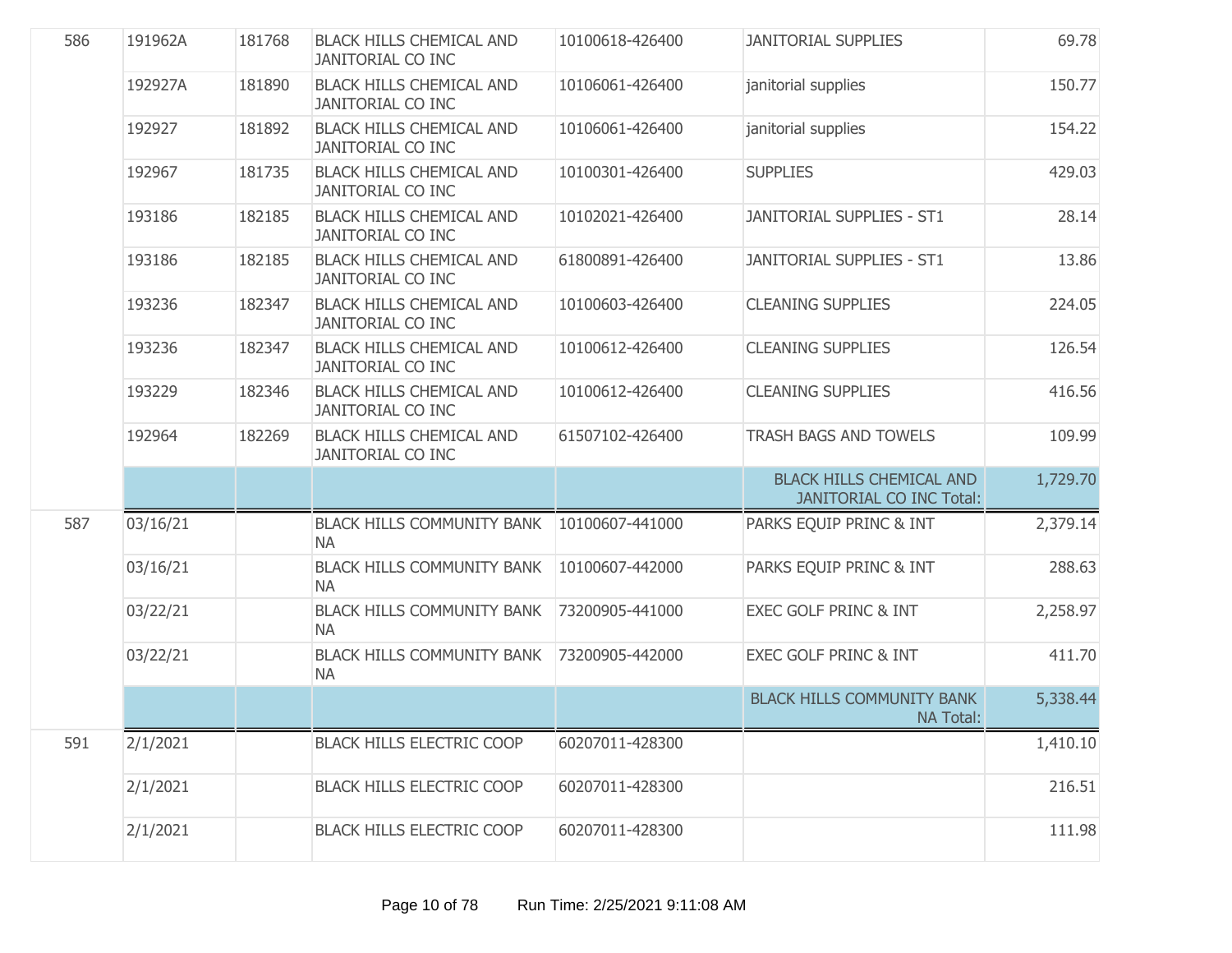| 591 | 2/1/2021          | <b>BLACK HILLS ELECTRIC COOP</b> | 10100304-428300 |                                            | 20.00     |
|-----|-------------------|----------------------------------|-----------------|--------------------------------------------|-----------|
|     | 2/1/2021          | <b>BLACK HILLS ELECTRIC COOP</b> | 10100304-428300 |                                            | 66.44     |
|     | 2/1/2021          | <b>BLACK HILLS ELECTRIC COOP</b> | 10100304-428300 |                                            | 438.81    |
|     | 2/1/2021          | <b>BLACK HILLS ELECTRIC COOP</b> | 60207011-428300 |                                            | 96.33     |
|     |                   |                                  |                 | <b>BLACK HILLS ELECTRIC COOP</b><br>Total: | 2,360.17  |
| 622 | 16745554<br>02/17 | <b>BLACK HILLS ENERGY</b>        | 10100205-428300 |                                            | 48.14     |
|     | 29860743<br>02/16 | <b>BLACK HILLS ENERGY</b>        | 61207101-428300 |                                            | 496.41    |
|     | 29860743<br>02/16 | <b>BLACK HILLS ENERGY</b>        | 61507103-428300 |                                            | 24,324.12 |
|     | 22405589<br>02/17 | <b>BLACK HILLS ENERGY</b>        | 10100607-428300 |                                            | 15.00     |
|     | 22259913<br>02/15 | <b>BLACK HILLS ENERGY</b>        | 10100205-428300 |                                            | 49.73     |
|     | <b>NONE 02/16</b> | <b>BLACK HILLS ENERGY</b>        | 77504134-428300 |                                            | 11.74     |
|     | 29860762<br>02/16 | <b>BLACK HILLS ENERGY</b>        | 77504134-428300 |                                            | 3,681.83  |
|     | 12775556<br>02/16 | <b>BLACK HILLS ENERGY</b>        | 77504134-428300 |                                            | 8,481.39  |
|     | 17507968<br>02/16 | <b>BLACK HILLS ENERGY</b>        | 77504134-428300 |                                            | 5,289.42  |
|     | 12775334<br>02/16 | <b>BLACK HILLS ENERGY</b>        | 77504134-428300 |                                            | 2,759.16  |
|     | 21656424<br>2/16  | <b>BLACK HILLS ENERGY</b>        | 10100205-428300 |                                            | 106.95    |
|     | 12327662<br>2/16  | <b>BLACK HILLS ENERGY</b>        | 77504134-428300 |                                            | 18,338.24 |
|     | 21245212<br>2/16  | <b>BLACK HILLS ENERGY</b>        | 10100205-428300 |                                            | 30.48     |
|     | 28437623<br>2/16  | <b>BLACK HILLS ENERGY</b>        | 77504134-428300 |                                            | 19,093.87 |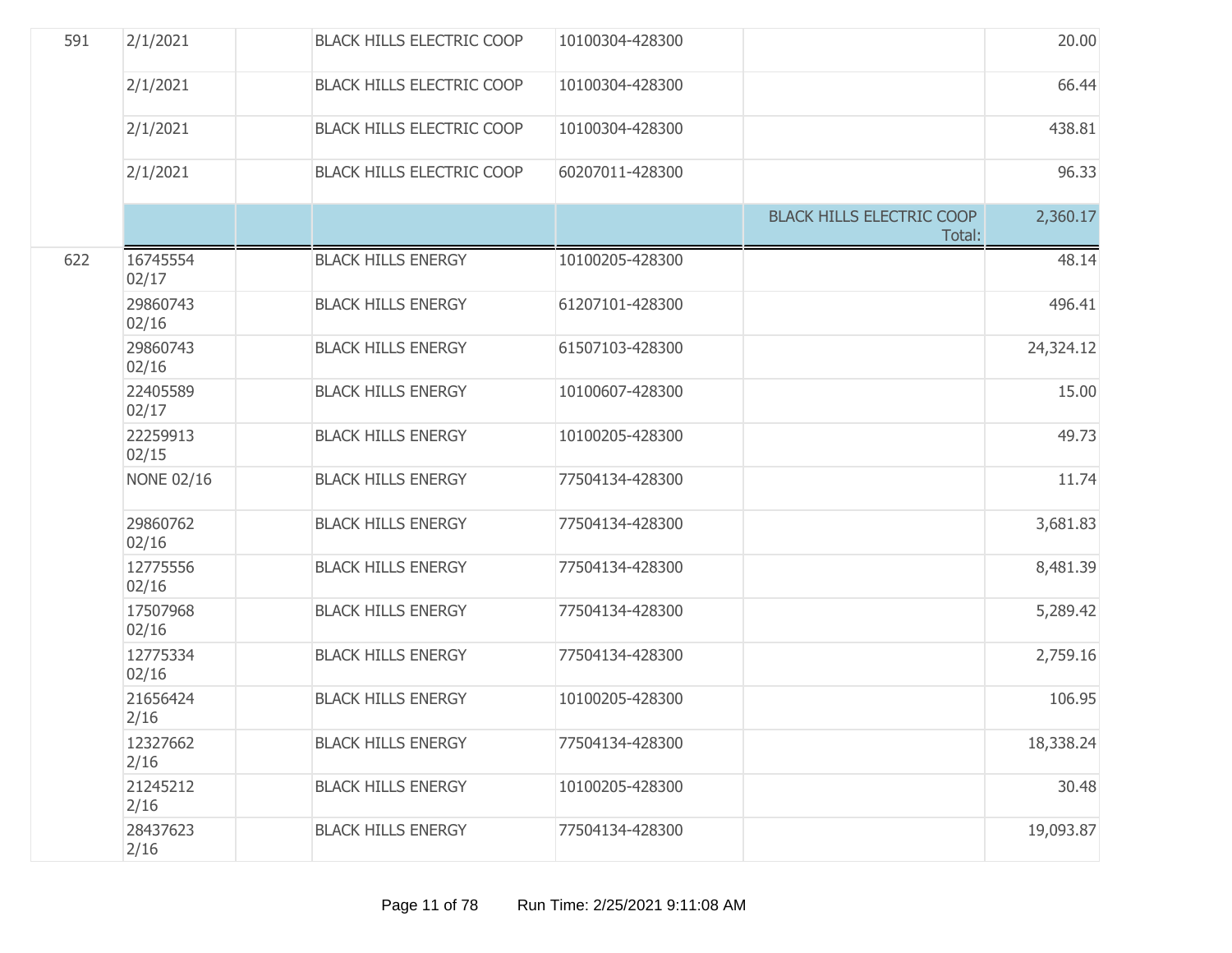| 622 | 13523841<br>02/16 | <b>BLACK HILLS ENERGY</b> | 77504134-428300 | 557.49    |
|-----|-------------------|---------------------------|-----------------|-----------|
|     | 17507957<br>02/16 | <b>BLACK HILLS ENERGY</b> | 10100617-428300 | 524.61    |
|     | 20070012<br>02/16 | <b>BLACK HILLS ENERGY</b> | 61800892-428300 | 343.49    |
|     | 22228702<br>02/16 | <b>BLACK HILLS ENERGY</b> | 10100612-428300 | 10,965.21 |
|     | 12306640<br>02/16 | <b>BLACK HILLS ENERGY</b> | 10100205-428300 | 16.28     |
|     | 22243439<br>02/16 | <b>BLACK HILLS ENERGY</b> | 10100205-428300 | 15.58     |
|     | 20064601<br>02/16 | <b>BLACK HILLS ENERGY</b> | 10100205-428300 | 57.73     |
|     | 12327698<br>02/16 | <b>BLACK HILLS ENERGY</b> | 10106064-428300 | 4,104.18  |
|     | 22019302<br>02/16 | <b>BLACK HILLS ENERGY</b> | 10100607-428300 | 745.55    |
|     | 29236342 2/9      | <b>BLACK HILLS ENERGY</b> | 10106061-428300 | 7,118.64  |
|     | 18483391<br>02/16 | <b>BLACK HILLS ENERGY</b> | 10100205-428300 | 52.99     |
|     | 13102402<br>02/16 | <b>BLACK HILLS ENERGY</b> | 10100609-428300 | 5,587.24  |
|     | 12775390<br>02/16 | <b>BLACK HILLS ENERGY</b> | 10100603-428300 | 6,717.96  |
|     | 22243440<br>02/16 | <b>BLACK HILLS ENERGY</b> | 60207012-428300 | 32.10     |
|     | 22194523<br>02/18 | <b>BLACK HILLS ENERGY</b> | 60207011-428300 | 596.41    |
|     | 28437681<br>02/17 | <b>BLACK HILLS ENERGY</b> | 10100202-428300 | 147.43    |
|     | 22261590<br>02/15 | <b>BLACK HILLS ENERGY</b> | 10100205-428300 | 31.36     |
|     | 21722693<br>02/15 | <b>BLACK HILLS ENERGY</b> | 10100205-428300 | 73.37     |
|     | 17507975<br>02/16 | <b>BLACK HILLS ENERGY</b> | 60207011-428300 | 2,977.29  |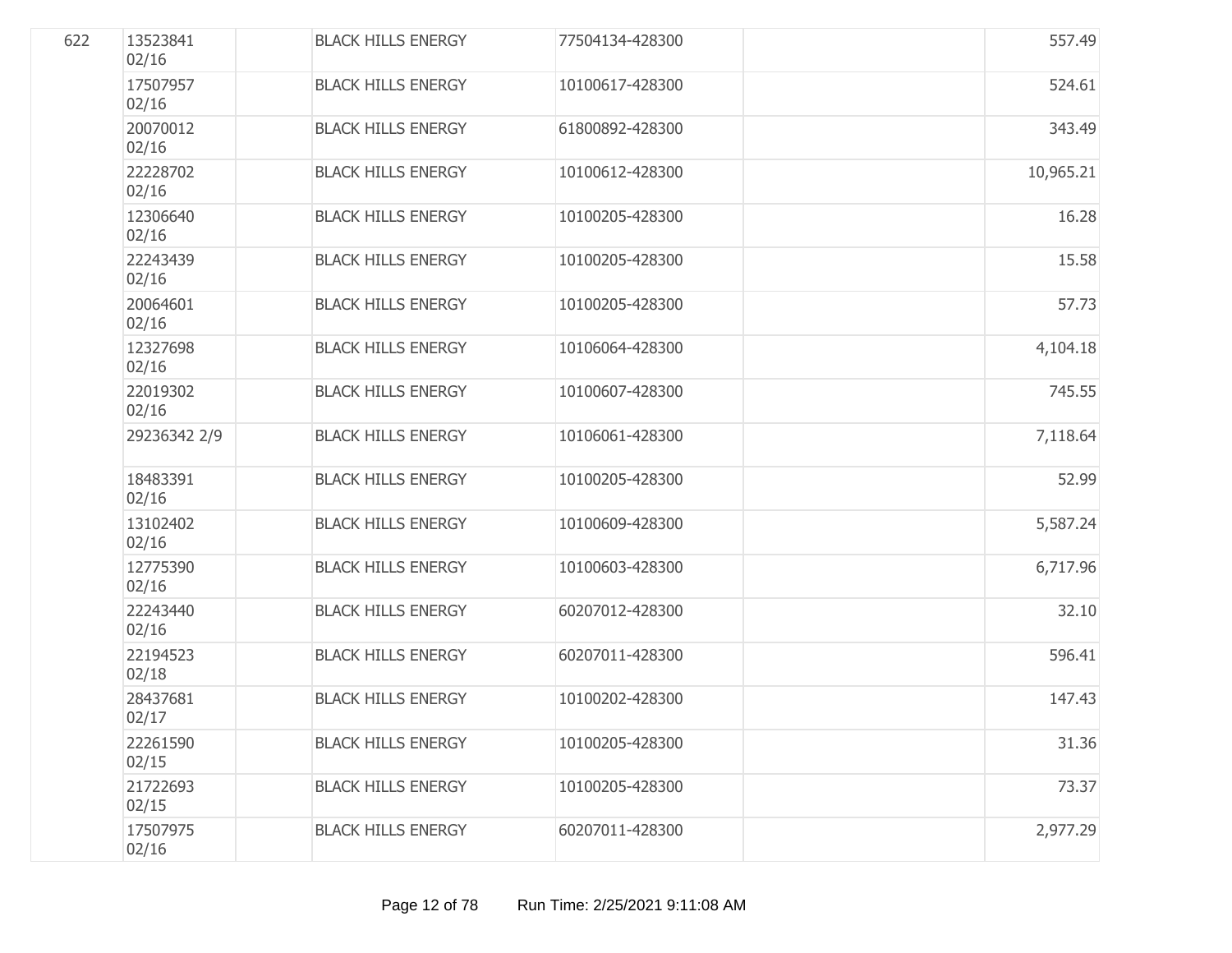| 622 | 17769988<br>02/15 | <b>BLACK HILLS ENERGY</b> | 10100607-428300 |                                  | 16.16      |
|-----|-------------------|---------------------------|-----------------|----------------------------------|------------|
|     | 22261568<br>02/15 | <b>BLACK HILLS ENERGY</b> | 10100607-428300 |                                  | 283.59     |
|     | 20946206<br>02/15 | <b>BLACK HILLS ENERGY</b> | 60207011-428300 |                                  | 19.00      |
|     | 12766482<br>02/15 | <b>BLACK HILLS ENERGY</b> | 60207011-428300 |                                  | 188.49     |
|     | 18683311<br>02/15 | <b>BLACK HILLS ENERGY</b> | 10100205-428300 |                                  | 15.12      |
|     | 22260734<br>02/15 | <b>BLACK HILLS ENERGY</b> | 60207011-428300 |                                  | 309.28     |
|     | 22261569<br>02/15 | <b>BLACK HILLS ENERGY</b> | 10100205-428300 |                                  | 28.80      |
|     | 21079409<br>02/15 | <b>BLACK HILLS ENERGY</b> | 10100205-428300 |                                  | 28.80      |
|     | 22260397<br>02/15 | <b>BLACK HILLS ENERGY</b> | 10100205-428300 |                                  | 105.02     |
|     | 22208626<br>02/15 | <b>BLACK HILLS ENERGY</b> | 10100205-428300 |                                  | 63.27      |
|     | 22261657<br>02/15 | <b>BLACK HILLS ENERGY</b> | 10100205-428300 |                                  | 29.59      |
|     | 22205101<br>02/15 | <b>BLACK HILLS ENERGY</b> | 10100607-428300 |                                  | 217.52     |
|     | 22260398<br>02/15 | <b>BLACK HILLS ENERGY</b> | 10100205-428300 |                                  | 46.48      |
|     | 17376611<br>02/15 | <b>BLACK HILLS ENERGY</b> | 10100205-428300 |                                  | 60.81      |
|     | 22263235<br>02/15 | <b>BLACK HILLS ENERGY</b> | 10100205-428300 |                                  | 15.08      |
|     | 22354756<br>02/15 | <b>BLACK HILLS ENERGY</b> | 10100205-428300 |                                  | 91.76      |
|     | 22261606<br>02/15 | <b>BLACK HILLS ENERGY</b> | 10100205-428300 |                                  | 32.85      |
|     | 17434533<br>02/15 | <b>BLACK HILLS ENERGY</b> | 10100205-428300 |                                  | 42.60      |
|     |                   |                           |                 | <b>BLACK HILLS ENERGY Total:</b> | 124,985.61 |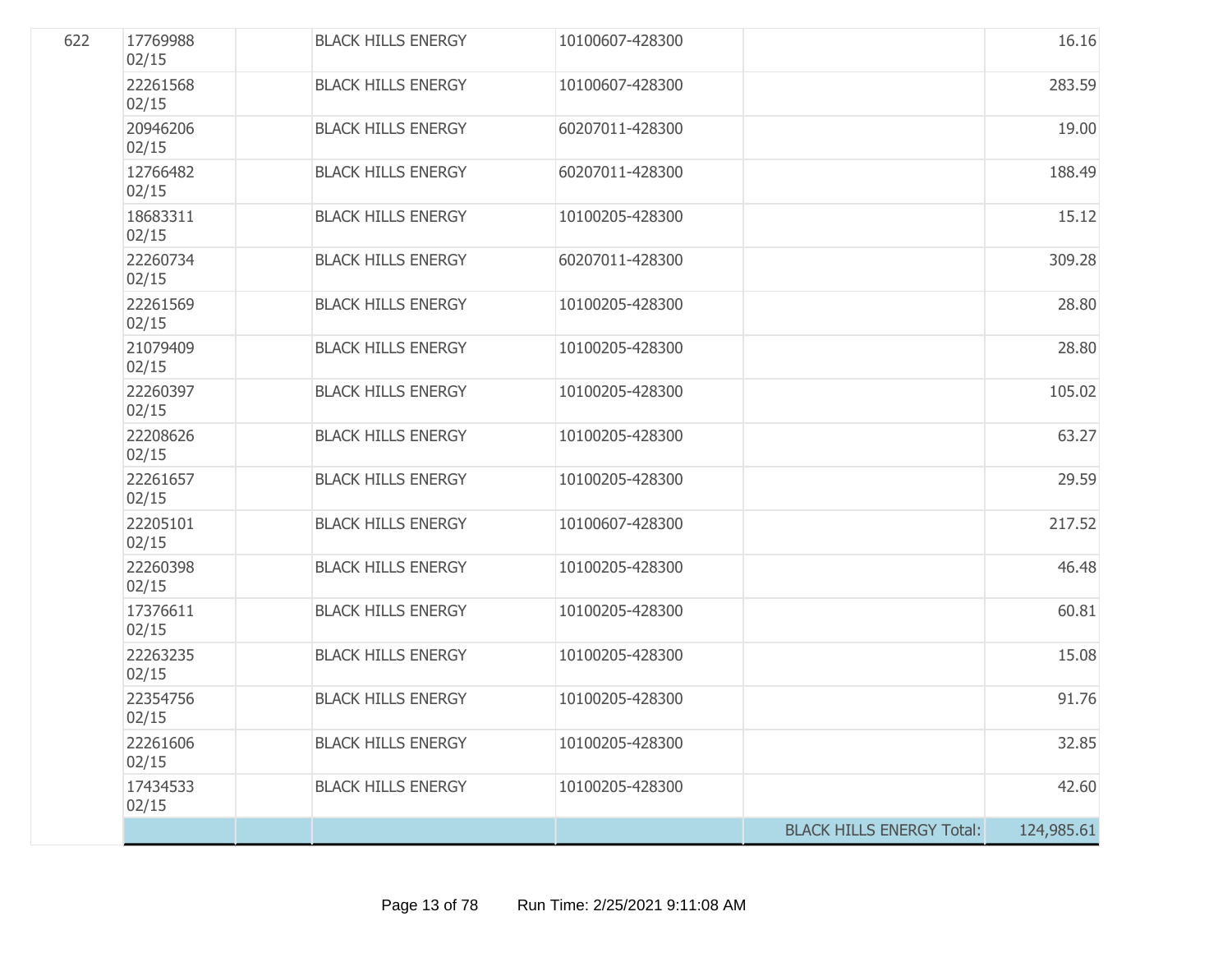| 618  | 924       | 182500 | <b>BLACK HILLS PIONEER</b>                           | 10100706-423000 | LEGAL AD FOR EPC MEETING,<br><b>FEBR</b>                    | 24.95   |
|------|-----------|--------|------------------------------------------------------|-----------------|-------------------------------------------------------------|---------|
|      |           |        |                                                      |                 | <b>BLACK HILLS PIONEER Total:</b>                           | 24.95   |
| 8896 | 3689      | 182505 | <b>BLACK HILLS TENT &amp; AWNING</b>                 | 10100618-426900 | MISC. SUPPLIES                                              | 9.39    |
|      |           |        |                                                      |                 | <b>BLACK HILLS TENT &amp; AWNING</b><br>Total:              | 9.39    |
| 637  | BH28426   | 181640 | <b>BLACK HILLS TRUCK &amp; TRAILER</b><br><b>INC</b> | 10100302-425300 | <b>UNIT S141</b>                                            | 31.08   |
|      | BH28430   |        | <b>BLACK HILLS TRUCK &amp; TRAILER</b><br><b>INC</b> | 10100302-425300 | <b>CR RTN GASKET</b>                                        | (31.08) |
|      | BH28428   | 181639 | <b>BLACK HILLS TRUCK &amp; TRAILER</b><br><b>INC</b> | 10100302-425300 | <b>UNIT S141</b>                                            | 43.19   |
|      | BH28653   | 181838 | <b>BLACK HILLS TRUCK &amp; TRAILER</b><br><b>INC</b> | 61207101-425100 | S920 FILTERS                                                | 165.64  |
|      |           |        |                                                      |                 | <b>BLACK HILLS TRUCK &amp; TRAILER</b><br><b>INC Total:</b> | 208.83  |
| 638  | 14412     | 181708 | <b>BLACK HILLS URGENT CARE</b>                       | 10100108-422500 | <b>DRUG SCREENS</b>                                         | 30.00   |
|      | 14412     | 181708 | <b>BLACK HILLS URGENT CARE</b>                       | 10100201-422500 | <b>DRUG SCREENS</b>                                         | 30.00   |
|      |           |        |                                                      |                 | <b>BLACK HILLS URGENT CARE</b><br>Total:                    | 60.00   |
| 692  | 921479305 | 181871 | <b>BORDER STATES ELECTRIC</b><br><b>SUPPLY</b>       | 10100205-426500 | saw blades & screwdriver set                                | 54.03   |
|      | 921479305 | 181871 | <b>BORDER STATES ELECTRIC</b><br><b>SUPPLY</b>       | 10100205-426900 | saw blades & screwdriver set                                | 74.70   |
|      | 921478018 | 182294 | <b>BORDER STATES ELECTRIC</b><br><b>SUPPLY</b>       | 61507103-425700 | <b>BALLASTS</b>                                             | 263.60  |
|      | 921511125 | 182566 | <b>BORDER STATES ELECTRIC</b><br><b>SUPPLY</b>       | 61300664-425700 | <b>CUTL-CHF</b>                                             | 48.38   |
|      |           |        |                                                      |                 | <b>BORDER STATES ELECTRIC</b><br><b>SUPPLY Total:</b>       | 440.71  |
| 699  | 83939154  | 182209 | BOUND TREE MEDICAL INC                               | 61800890-426900 | <b>EMS NON-DISPOSABLES</b>                                  | 687.98  |
|      | 83941141  | 182224 | BOUND TREE MEDICAL INC                               | 61800890-426900 | EMS DISPOSABLES / NON-<br><b>DISPOSAB</b>                   | 62.54   |
|      | 83941141  | 182224 | BOUND TREE MEDICAL INC                               | 61800890-429700 | EMS DISPOSABLES / NON-<br><b>DISPOSAB</b>                   | 788.40  |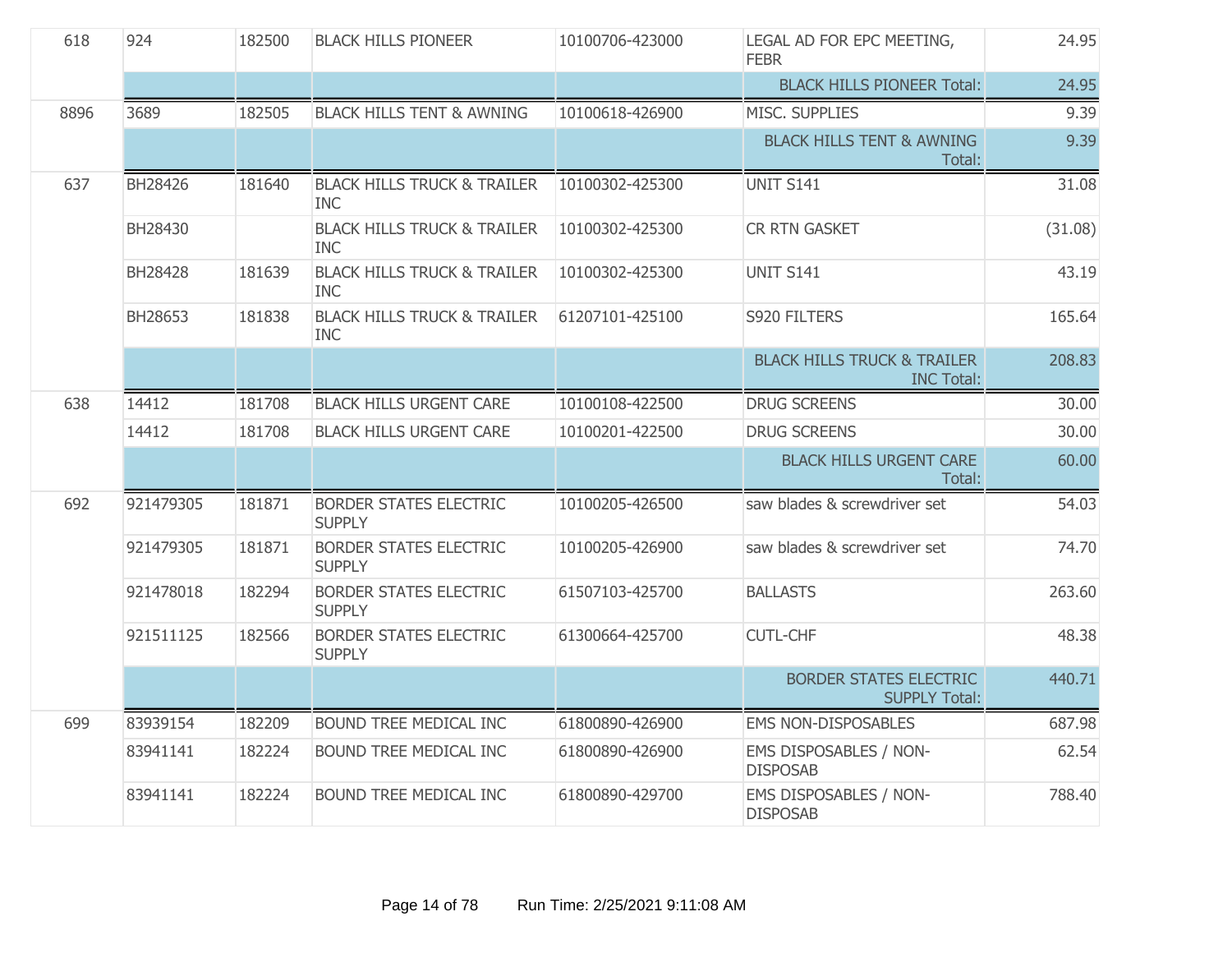| 699   | 83939153    | 182210 | BOUND TREE MEDICAL INC                       | 61800890-426900 | EMS DISPOSABLES / NON-<br><b>DISPOSAB</b>                  | 103.92    |
|-------|-------------|--------|----------------------------------------------|-----------------|------------------------------------------------------------|-----------|
|       | 83939153    | 182210 | BOUND TREE MEDICAL INC                       | 61800890-429700 | EMS DISPOSABLES / NON-<br><b>DISPOSAB</b>                  | 1,715.20  |
|       | 83945633    | 182691 | BOUND TREE MEDICAL INC                       | 61800890-426900 | <b>EMS NON-DISPOSABLES -</b><br><b>DEMERS</b>              | 109.94    |
|       | 83953104    | 182706 | BOUND TREE MEDICAL INC                       | 61800890-426900 | <b>EMS NON-DISPOSABLES -</b><br><b>DEMERS</b>              | 515.94    |
|       | 83949846    | 182692 | BOUND TREE MEDICAL INC                       | 61800890-429700 | <b>EMS DISPOSABLES</b>                                     | 581.28    |
|       | 83947750    | 182687 | BOUND TREE MEDICAL INC                       | 61800890-426900 | <b>EMS NON-DISPOSABLES -</b><br><b>DEMERS</b>              | 867.86    |
|       | 83951488    | 182709 | BOUND TREE MEDICAL INC                       | 61800890-429700 | <b>EMS DISPOSABLES</b>                                     | 1,108.50  |
|       | 83947752    | 182685 | BOUND TREE MEDICAL INC                       | 61800890-429700 | <b>EMS DISPOSABLES</b>                                     | 1,529.36  |
|       | 83947751    | 182686 | BOUND TREE MEDICAL INC                       | 61800890-426900 | <b>EMS NON-DISPOSABLES</b>                                 | 2,402.38  |
|       |             |        |                                              |                 | <b>BOUND TREE MEDICAL INC Total:</b>                       | 10,473.30 |
| 14370 | 350883      |        | <b>BRINKER, CHRIS</b>                        | 60207014-453000 |                                                            | 71.64     |
|       |             |        |                                              |                 | <b>BRINKER, CHRIS Total:</b>                               | 71.64     |
| 14373 | 350886      |        | <b>BROWN, NICOLE R</b>                       | 60207014-453000 |                                                            | 36.30     |
|       |             |        |                                              |                 | <b>BROWN, NICOLE R Total:</b>                              | 36.30     |
| 787   | 117888      | 182684 | BROWN'S SMALL ENGINE REPAIR 10102026-425300  |                 | <b>GASKET - ST6 SNOWBLOWER</b>                             | 11.77     |
|       | 117888      | 182684 | BROWN'S SMALL ENGINE REPAIR 61800896-425300  |                 | <b>GASKET - ST6 SNOWBLOWER</b>                             | 5.79      |
|       |             |        |                                              |                 | <b>BROWN'S SMALL ENGINE REPAIR</b><br>Total:               | 17.56     |
| 12502 | 44103       | 181727 | <b>BUCHER MUNICIPAL NORTH</b><br>AMERICA INC | 10100401-425300 | <b>SUPPLIES</b>                                            | 1,471.72  |
|       |             |        |                                              |                 | <b>BUCHER MUNICIPAL NORTH</b><br><b>AMERICA INC Total:</b> | 1,471.72  |
| 842   | 06PS0596836 | 181820 | BUTLER MACHINERY CO.                         | 61507103-425300 | M971 FASTENERS                                             | 58.17     |
|       | 29PS0016109 | 181742 | BUTLER MACHINERY CO.                         | 61507102-425300 | 2021 ANNUAL DATA<br><b>SUBSCRIPTION</b>                    | 350.00    |
|       | 06PS0596317 | 181821 | <b>BUTLER MACHINERY CO.</b>                  | 61507103-425300 | M970 CARTRIDGE                                             | 364.59    |
|       |             |        |                                              |                 | <b>BUTLER MACHINERY CO. Total:</b>                         | 772.76    |
| 868   | 932585756   | 182651 | CALLAWAY                                     | 61400605-452000 | <b>RESALE GOLF BALLS</b>                                   | 439.20    |
|       |             |        |                                              |                 | <b>CALLAWAY Total:</b>                                     | 439.20    |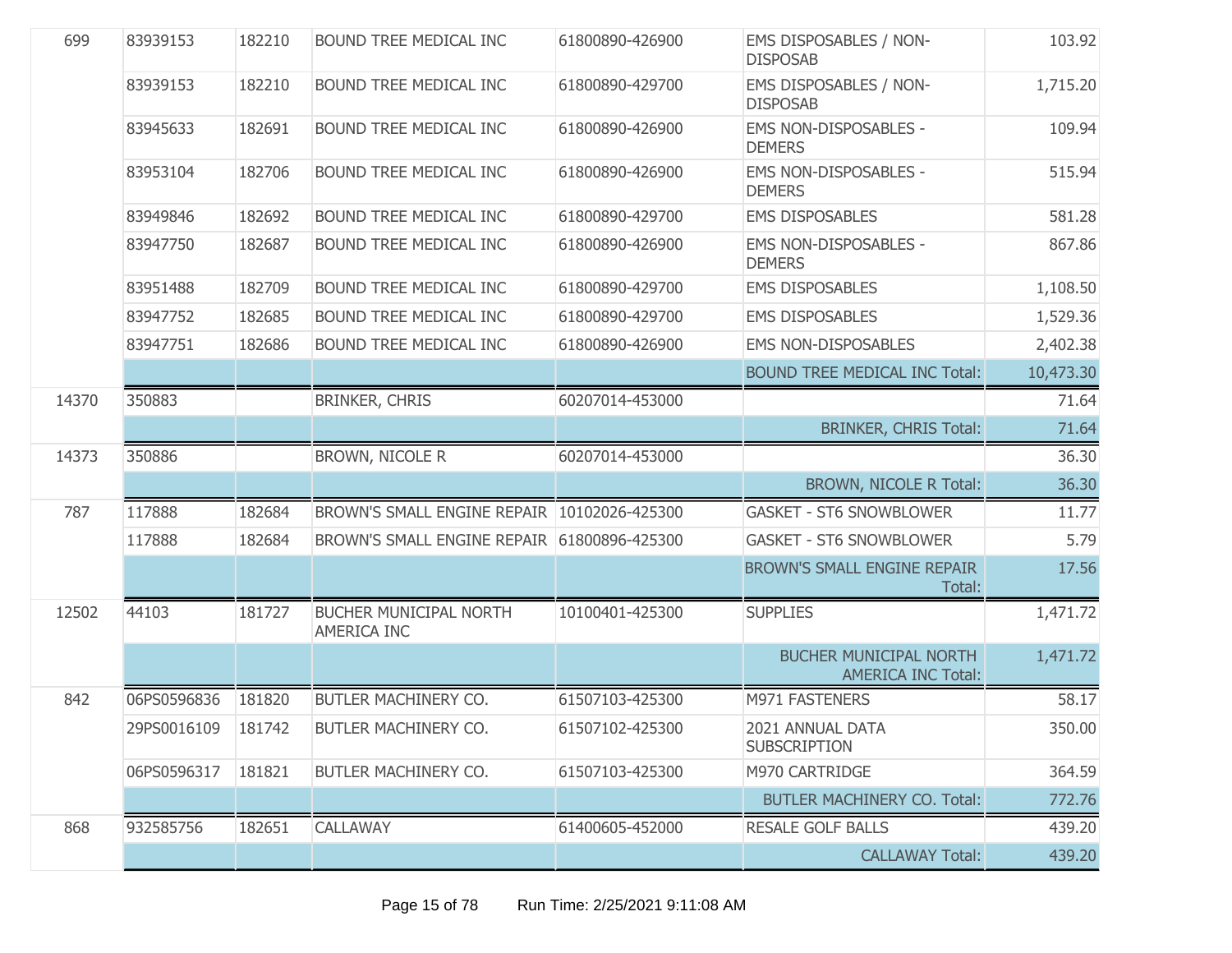| 905   | 2590-573508 | 181522 | <b>CAROUEST AUTO PARTS</b> | 61507102-425100 | L902 SPRING                              | 458.36   |
|-------|-------------|--------|----------------------------|-----------------|------------------------------------------|----------|
|       | 2590-573771 | 181384 | CARQUEST AUTO PARTS        | 61507103-425300 | M971 BRAKE CLEANER                       | 66.12    |
|       | 2590-574204 | 181806 | <b>CARQUEST AUTO PARTS</b> | 10100603-425100 | 5W 30                                    | 93.81    |
|       | 2590-574263 | 181723 | <b>CAROUEST AUTO PARTS</b> | 60407071-425100 | DEF FUEL ADDATIVE-W908                   | 9.19     |
|       | 2590-574186 | 181859 | <b>CARQUEST AUTO PARTS</b> | 61507102-426200 | DIESEL ADDITIVE                          | 132.36   |
|       | 2590-573943 | 181601 | CARQUEST AUTO PARTS        | 10100108-425100 | <b>WASHER FLUID</b>                      | 6.42     |
|       | 2590-574423 | 182497 | <b>CARQUEST AUTO PARTS</b> | 10100204-425100 | CITY VEHICLE G012-<br><b>MAINTENANCE</b> | 116.57   |
|       | 2590-574327 | 182496 | <b>CARQUEST AUTO PARTS</b> | 10100204-425100 | CITY VEHICLE G011-<br><b>MAINTENANCE</b> | 12.58    |
|       | 2590-574327 | 182496 | <b>CARQUEST AUTO PARTS</b> | 10100204-426200 | CITY VEHICLE G011-<br><b>MAINTENANCE</b> | 34.93    |
|       |             |        |                            |                 | <b>CARQUEST AUTO PARTS Total:</b>        | 930.34   |
| 14409 | 350924      |        | <b>CATHEDRAL HALL</b>      | 60207014-453000 |                                          | 26.38    |
|       |             |        |                            |                 | <b>CATHEDRAL HALL Total:</b>             | 26.38    |
| 931   | 222980      | 179365 | <b>CBH COOPERATIVE</b>     | 61507102-426200 | <b>FLARE PILOT</b>                       | 8.40     |
|       | 0007698     | 180980 | <b>CBH COOPERATIVE</b>     | 10100603-428500 | 128# PROPANE                             | 101.60   |
|       | 0007699     | 181168 | <b>CBH COOPERATIVE</b>     | 61507103-426200 | PROPANE FOR FORKLIFT                     | 76.20    |
|       | 0007709     | 181804 | <b>CBH COOPERATIVE</b>     | 10100603-428500 | <b>PROPANE</b>                           | 127.00   |
|       | 0007710     | 181389 | <b>CBH COOPERATIVE</b>     | 61507103-426200 | <b>FORKLIFT PROPANE</b>                  | 76.20    |
|       | 0007686     | 180981 | <b>CBH COOPERATIVE</b>     | 10100603-428500 | 96# PROPANE                              | 76.20    |
|       | 121503      | 182055 | <b>CBH COOPERATIVE</b>     | 61507102-426200 | <b>COLLECTIONS BULK DIESEL</b>           | 1,520.40 |
|       | 121502      | 182056 | <b>CBH COOPERATIVE</b>     | 61207101-426200 | <b>COLLECTIONS BULK DIESEL</b>           | 2,458.00 |
|       | 120735      | 181533 | <b>CBH COOPERATIVE</b>     | 61507102-426200 | <b>LANDFILL TANK</b>                     | 1,174.53 |
|       | 120736      | 181866 | <b>CBH COOPERATIVE</b>     | 61207101-426200 | <b>COLLECTIONS BULK DIESEL</b>           | 1,302.21 |
|       | 120751      | 181740 | <b>CBH COOPERATIVE</b>     | 61507102-426200 | <b>LANDFILL TANK</b>                     | 1,372.82 |
|       | 120753      | 181841 | CBH COOPERATIVE            | 61207101-426200 | <b>COLLECTIONS BULK DIESEL</b>           | 2,301.45 |
|       | 121263      | 182413 | <b>CBH COOPERATIVE</b>     | 10100607-426200 | <b>FUEL</b>                              | 595.66   |
|       | 213476      | 182272 | <b>CBH COOPERATIVE</b>     | 61507102-426200 | <b>LANDFILL BULD DEF</b>                 | 600.00   |
|       | 0007673     | 180172 | <b>CBH COOPERATIVE</b>     | 10100603-428500 | 96# PROPANE                              | 76.20    |
|       | 0007674     | 179800 | <b>CBH COOPERATIVE</b>     | 61507103-426200 | <b>FORKLIFT PROPANE</b>                  | 127.00   |
|       | 0007687     | 179970 | <b>CBH COOPERATIVE</b>     | 61507103-426200 | <b>FORKLIFT PROPANE</b>                  | 101.60   |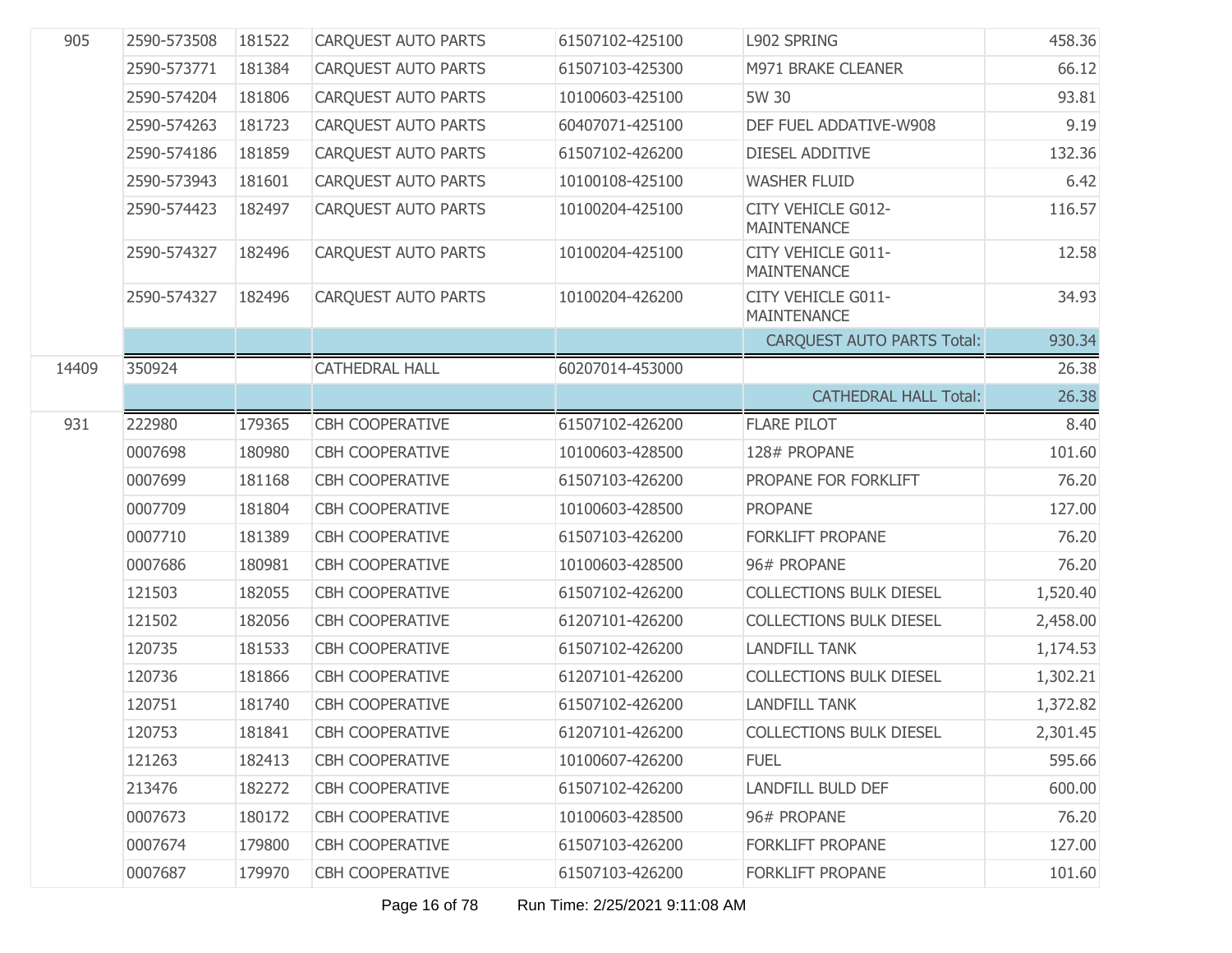| 931   | 120747                  | 181788 | <b>CBH COOPERATIVE</b>                         | 10100607-426200 | <b>FUEL</b>                                           | 427.10    |
|-------|-------------------------|--------|------------------------------------------------|-----------------|-------------------------------------------------------|-----------|
|       | 120754                  | 181837 | <b>CBH COOPERATIVE</b>                         | 61507103-426200 | <b>MRF TANK DIESEL</b>                                | 609.50    |
|       | 120752                  | 181741 | <b>CBH COOPERATIVE</b>                         | 61507102-426200 | <b>LANDFILL TANK</b>                                  | 803.60    |
|       |                         |        |                                                |                 | <b>CBH COOPERATIVE Total:</b>                         | 13,935.67 |
| 943   | 0000049480              | 182312 | <b>CENTRAL STATES WIRE</b><br>PRODUCTS INC     | 61507103-425300 | 11 GA GALV HT                                         | 3,371.25  |
|       |                         |        |                                                |                 | <b>CENTRAL STATES WIRE</b><br>PRODUCTS INC Total:     | 3,371.25  |
| 14385 | 350900                  |        | <b>CENTURY BUILDERS</b>                        | 60207014-453000 |                                                       | 66.56     |
|       |                         |        |                                                |                 | <b>CENTURY BUILDERS Total:</b>                        | 66.56     |
| 945   | 554230                  | 182123 | <b>CENTURY BUSINESS PRODUCTS</b><br><b>INC</b> | 10100111-425300 | Century Maintenance Contract                          | 187.81    |
|       |                         |        |                                                |                 | <b>CENTURY BUSINESS PRODUCTS</b><br><b>INC Total:</b> | 187.81    |
| 948   | 6053423696<br>716 01/21 | 181747 | <b>CENTURYLINK</b>                             | 60207011-428100 | 01/25 SVC CHARGES                                     | 68.57     |
|       | 6053414177<br>155 02/21 | 182049 | <b>CENTURYLINK</b>                             | 60207011-428100 | 02/01 SVC CHARGES                                     | 70.56     |
|       | 605E980067<br>041 02/21 | 182348 | <b>CENTURYLINK</b>                             | 60407071-428100 | 02/01 SVC CHARGES                                     | 151.84    |
|       | 605E380537<br>517 02/21 | 182348 | <b>CENTURYLINK</b>                             | 60407071-428100 | 02/01 SVC CHARGES                                     | 165.36    |
|       |                         |        |                                                |                 | <b>CENTURYLINK Total:</b>                             | 456.33    |
| 8863  | 01/31/21                | 182525 | <b>CHRIS MOELLER</b>                           | 10100108-422500 | JAN21 DEAD ANIMAL PICKUP<br>AND D                     | 223.33    |
|       | 01/31/21                | 182525 | <b>CHRIS MOELLER</b>                           | 10100201-422500 | JAN21 DEAD ANIMAL PICKUP<br>AND D                     | 223.33    |
|       | 01/31/21                | 182525 | <b>CHRIS MOELLER</b>                           | 10100620-422500 | JAN21 DEAD ANIMAL PICKUP<br>AND D                     | 223.34    |
|       |                         |        |                                                |                 | <b>CHRIS MOELLER Total:</b>                           | 670.00    |
| 988   | 913720                  | 181943 | CHRIS SUPPLY COMPANY INC                       | 60207011-425700 | WELL #12: FUSE, WIRE<br><b>STRIPPERS</b>              | 5.28      |
|       | 913720                  | 181943 | CHRIS SUPPLY COMPANY INC                       | 60207011-426500 | WELL #12: FUSE, WIRE<br><b>STRIPPERS</b>              | 23.95     |
|       | 913615                  | 182302 | CHRIS SUPPLY COMPANY INC                       | 61507103-425300 | <b>RELAY SWITCHES</b>                                 | 57.72     |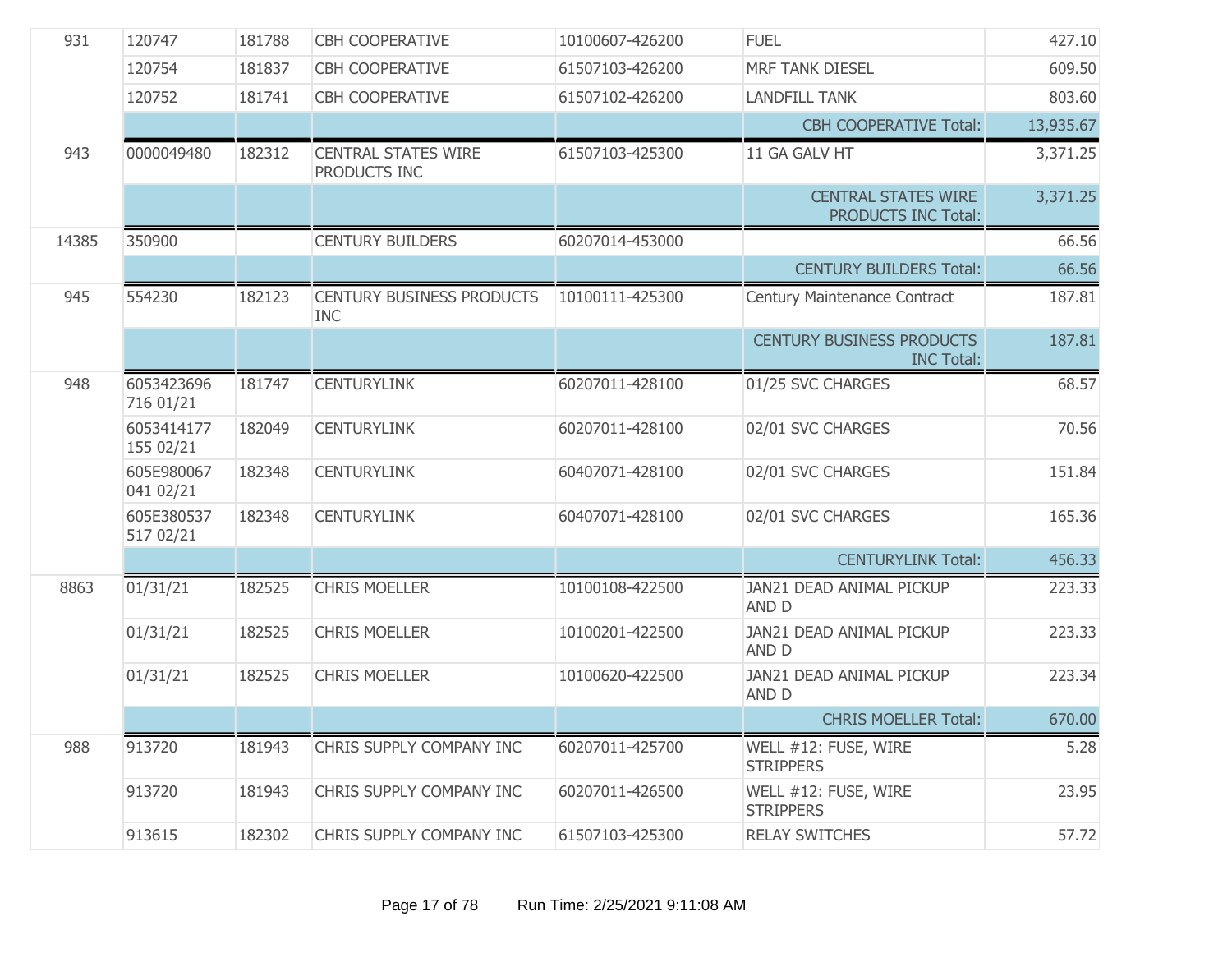| 988  |                   |        |                           |                 | CHRIS SUPPLY COMPANY INC<br>Total: | 86.95    |
|------|-------------------|--------|---------------------------|-----------------|------------------------------------|----------|
| 1011 | 9810-853807       | 181677 | <b>CITIZENOBSERVER</b>    | 10100201-429502 | <b>TIP411 SUBSCRIPTION</b>         | 4,200.00 |
|      |                   |        |                           |                 | <b>CITIZENOBSERVER Total:</b>      | 4,200.00 |
| 1013 | 01/26/21          | 181688 | CITY OF RAPID CITY        | 10100201-426300 | FOOD FOR CALL OUT                  | 33.92    |
|      | 2102001           | 180953 | <b>CITY OF RAPID CITY</b> | 10100201-422500 | <b>TIRE DISPOSAL</b>               | 176.25   |
|      | 00275020<br>01/28 |        | <b>CITY OF RAPID CITY</b> | 60800840-428400 | 00275020 4                         | 198.51   |
|      | 00275022<br>01/28 |        | CITY OF RAPID CITY        | 60800840-428400 | 002750220                          | 382.56   |
|      | 00271297<br>01/28 |        | <b>CITY OF RAPID CITY</b> | 10106064-428400 | 00271297 13                        | 194.15   |
|      | 00271299<br>01/28 |        | <b>CITY OF RAPID CITY</b> | 10106064-428400 | 002712990                          | 382.56   |
|      | 2102004           | 182115 | <b>CITY OF RAPID CITY</b> | 10100108-422500 | <b>TIRE DISPOSAL</b>               | 9.00     |
|      | 02/08-12/21       |        | CITY OF RAPID CITY        | 10100101-426100 | POSTAGE 02/08-12/21                | 2.30     |
|      | 02/08-12/21       |        | CITY OF RAPID CITY        | 10100106-426100 | POSTAGE 02/08-12/21                | 21.99    |
|      | 02/08-12/21       |        | CITY OF RAPID CITY        | 10100108-426100 | POSTAGE 02/08-12/21                | 112.80   |
|      | 02/08-12/21       |        | CITY OF RAPID CITY        | 10100111-426100 | POSTAGE 02/08-12/21                | 19.02    |
|      | 02/08-12/21       |        | CITY OF RAPID CITY        | 10100201-426100 | POSTAGE 02/08-12/21                | 50.44    |
|      | 02/08-12/21       |        | CITY OF RAPID CITY        | 10100204-426100 | POSTAGE 02/08-12/21                | 5.44     |
|      | 02/08-12/21       |        | CITY OF RAPID CITY        | 10100618-426100 | POSTAGE 02/08-12/21                | 0.92     |
|      | 02/08-12/21       |        | CITY OF RAPID CITY        | 10100620-426100 | POSTAGE 02/08-12/21                | 0.46     |
|      | 02/08-12/21       |        | CITY OF RAPID CITY        | 10100708-426100 | POSTAGE 02/08-12/21                | 0.92     |
|      | 02/08-12/21       |        | CITY OF RAPID CITY        | 10100711-426100 | POSTAGE 02/08-12/21                | 2.30     |
|      | 02/08-12/21       |        | CITY OF RAPID CITY        | 10100860-426100 | POSTAGE 02/08-12/21                | 0.92     |
|      | 02/08-12/21       |        | <b>CITY OF RAPID CITY</b> | 61800890-426100 | POSTAGE 02/08-12/21                | 335.40   |
|      | 02/08-12/21       |        | CITY OF RAPID CITY        | 79300968-426100 | POSTAGE 02/08-12/21                | 0.92     |
|      | 02/08-12/21       |        | CITY OF RAPID CITY        | 60602074-426100 | POSTAGE 02/08-12/21                | 5.06     |
|      | 02/08-12/21       |        | CITY OF RAPID CITY        | 10106021-426100 | POSTAGE 02/08-12/21                | 11.52    |
|      | 02/08-12/21       |        | CITY OF RAPID CITY        | 10106022-426100 | POSTAGE 02/08-12/21                | 68.54    |
|      | 02/08-12/21       |        | <b>CITY OF RAPID CITY</b> | 10106023-426100 | POSTAGE 02/08-12/21                | 24.10    |
|      | 02/08-12/21       |        | CITY OF RAPID CITY        | 10106026-426100 | POSTAGE 02/08-12/21                | 2.30     |

Page 18 of 78 Run Time: 2/25/2021 9:11:08 AM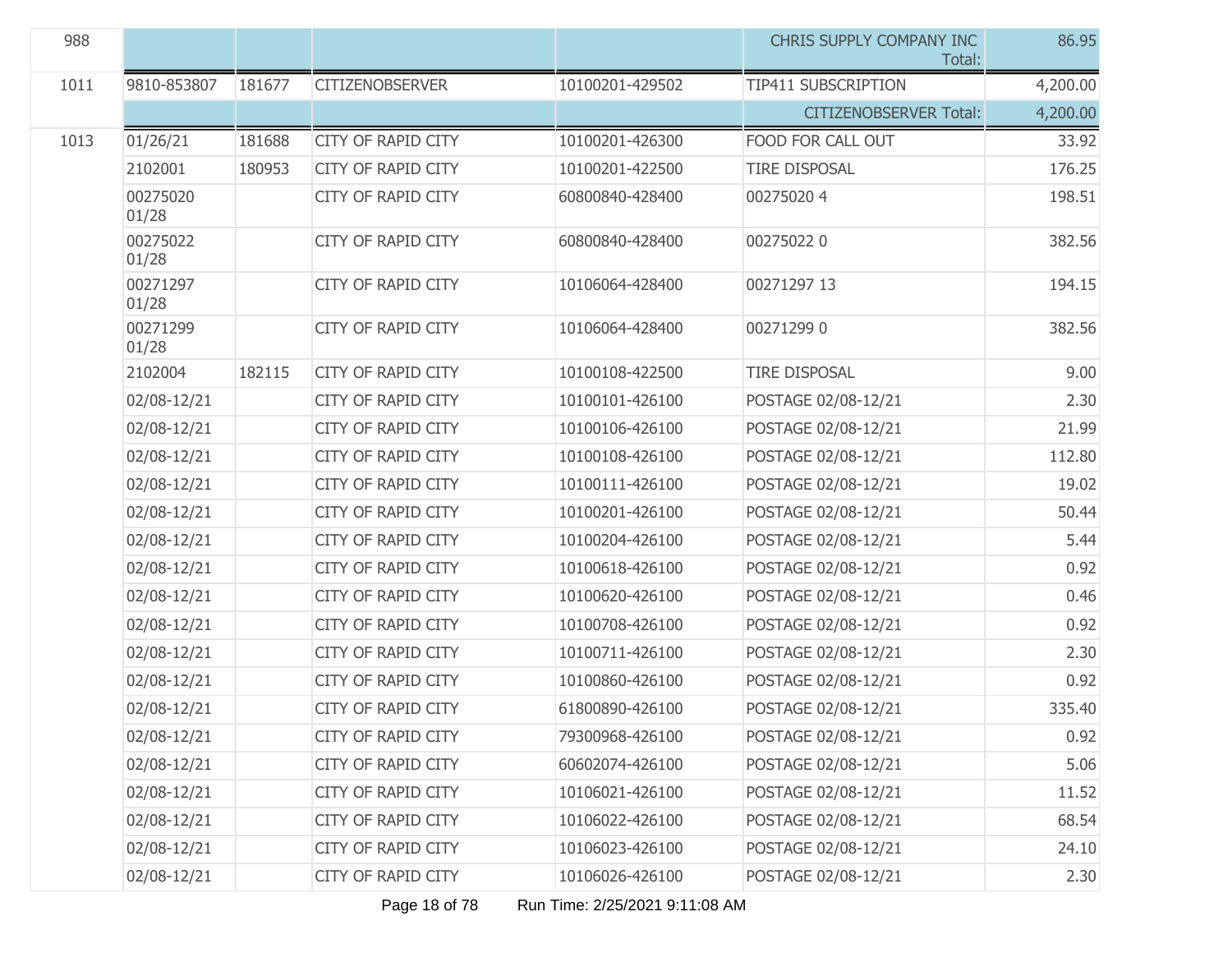| 1013 | 02/08-12/21          | <b>CITY OF RAPID CITY</b> | 60207014-426100 | POSTAGE 02/08-12/21 | 262.48   |
|------|----------------------|---------------------------|-----------------|---------------------|----------|
|      | 02/08-12/21          | <b>CITY OF RAPID CITY</b> | 60407074-426100 | POSTAGE 02/08-12/21 | 2.30     |
|      | 02/08-12/21          | <b>CITY OF RAPID CITY</b> | 61507103-426100 | POSTAGE 02/08-12/21 | 0.46     |
|      | 02/15-19/21          | <b>CITY OF RAPID CITY</b> | 10100106-426100 | POSTAGE 02/15-19/21 | 1.84     |
|      | 02/15-19/21          | <b>CITY OF RAPID CITY</b> | 10100108-426100 | POSTAGE 02/15-19/21 | 1.66     |
|      | 02/15-19/21          | <b>CITY OF RAPID CITY</b> | 10100111-426100 | POSTAGE 02/15-19/21 | 75.44    |
|      | 02/15-19/21          | <b>CITY OF RAPID CITY</b> | 10100201-426100 | POSTAGE 02/15-19/21 | 79.64    |
|      | 02/15-19/21          | <b>CITY OF RAPID CITY</b> | 10100204-426100 | POSTAGE 02/15-19/21 | 22.80    |
|      | 02/15-19/21          | <b>CITY OF RAPID CITY</b> | 10100618-426100 | POSTAGE 02/15-19/21 | 3.22     |
|      | 02/15-19/21          | <b>CITY OF RAPID CITY</b> | 10100620-426100 | POSTAGE 02/15-19/21 | 1.80     |
|      | 02/15-19/21          | <b>CITY OF RAPID CITY</b> | 10100706-426100 | POSTAGE 02/15-19/21 | 3.20     |
|      | 02/15-19/21          | <b>CITY OF RAPID CITY</b> | 10100711-426100 | POSTAGE 02/15-19/21 | 1.84     |
|      | 02/15-19/21          | <b>CITY OF RAPID CITY</b> | 10100714-426100 | POSTAGE 02/15-19/21 | 1.00     |
|      | 02/15-19/21          | <b>CITY OF RAPID CITY</b> | 10100860-426100 | POSTAGE 02/15-19/21 | 0.46     |
|      | 02/15-19/21          | <b>CITY OF RAPID CITY</b> | 61800890-426100 | POSTAGE 02/15-19/21 | 420.53   |
|      | 02/15-19/21          | <b>CITY OF RAPID CITY</b> | 79300968-426100 | POSTAGE 02/15-19/21 | 1.84     |
|      | 02/15-19/21          | <b>CITY OF RAPID CITY</b> | 60602074-426100 | POSTAGE 02/15-19/21 | 8.28     |
|      | 02/15-19/21          | <b>CITY OF RAPID CITY</b> | 10106021-426100 | POSTAGE 02/15-19/21 | 5.90     |
|      | 02/15-19/21          | <b>CITY OF RAPID CITY</b> | 10106022-426100 | POSTAGE 02/15-19/21 | 164.35   |
|      | 02/15-19/21          | <b>CITY OF RAPID CITY</b> | 10106026-426100 | POSTAGE 02/15-19/21 | 0.46     |
|      | 02/15-19/21          | <b>CITY OF RAPID CITY</b> | 60207014-426100 | POSTAGE 02/15-19/21 | 230.17   |
|      | 02/15-19/21          | <b>CITY OF RAPID CITY</b> | 61207101-426100 | POSTAGE 02/15-19/21 | 2.32     |
|      | 02/15-19/21          | <b>CITY OF RAPID CITY</b> | 61507102-426100 | POSTAGE 02/15-19/21 | 2.20     |
|      | 05994490<br>02/04/21 | <b>CITY OF RAPID CITY</b> | 61507103-428400 | 05994490 280        | 2,653.52 |
|      | 09014080<br>02/04/21 | <b>CITY OF RAPID CITY</b> | 61507102-428400 | 09014080 0          | 382.56   |
|      | 05994501<br>02/04/21 | CITY OF RAPID CITY        | 61507103-428400 | 05994501 0          | 382.56   |
|      | 07340325<br>02/04/21 | CITY OF RAPID CITY        | 10100607-428400 | 073403250           | 15.94    |
|      | 04007000<br>02/05/21 | <b>CITY OF RAPID CITY</b> | 61300664-428400 | 04007000 25         | 164.74   |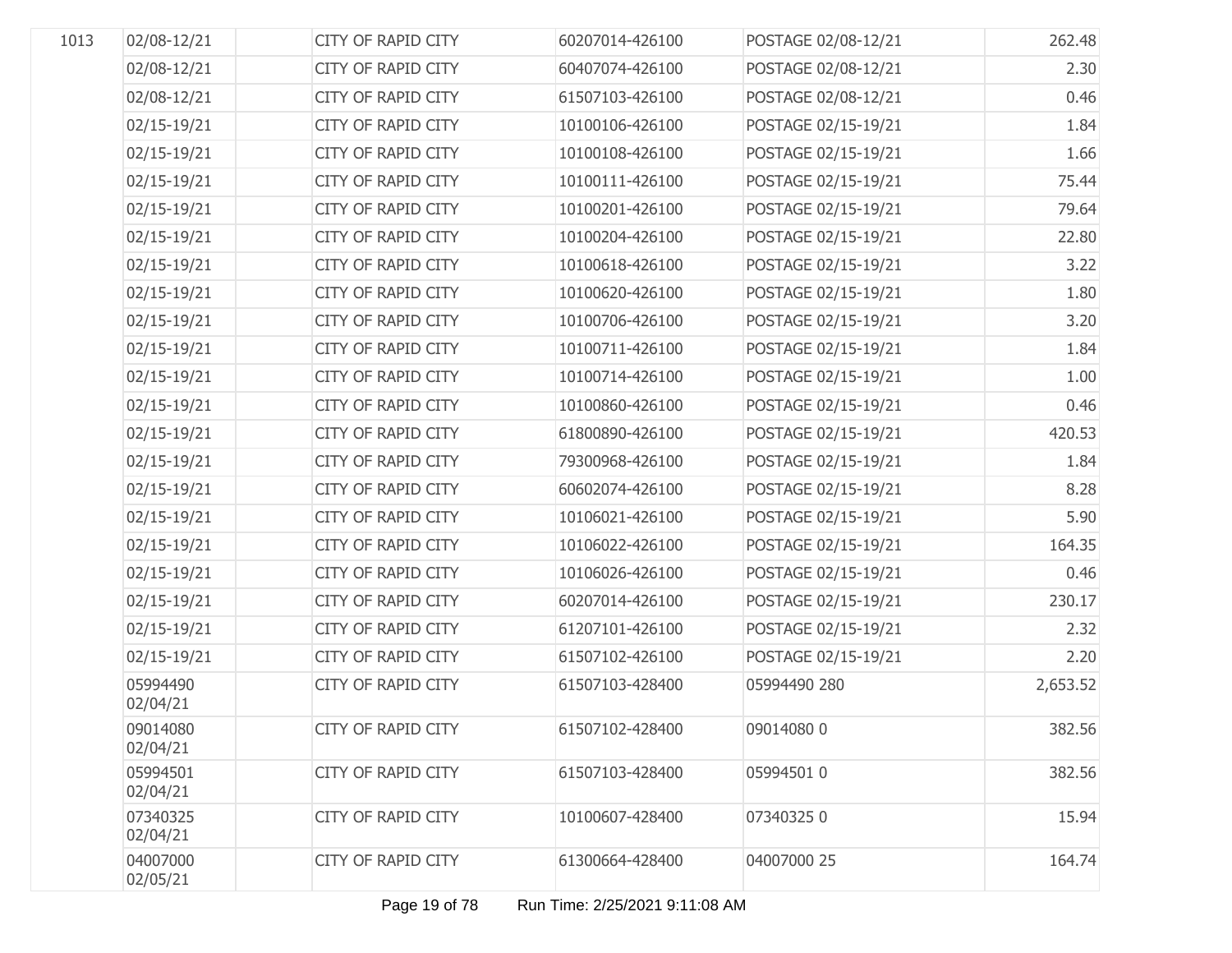|      | 3571002              | 181802 | COCA-COLA OF THE BLACK HILLS 10100603-452000 |                 | SODA PRODUCTS                    | 132.50    |
|------|----------------------|--------|----------------------------------------------|-----------------|----------------------------------|-----------|
| 1053 | 3571003              | 181675 | COCA-COLA OF THE BLACK HILLS 10100612-452000 |                 | <b>COFFEE</b>                    | 50.00     |
|      |                      |        |                                              |                 | <b>CITY OF RAPID CITY Total:</b> | 10,592.03 |
|      | 00275013<br>01/28    |        | <b>CITY OF RAPID CITY</b>                    | 10106061-428400 | 00275013 54                      | 627.51    |
|      | 09010190<br>01/28    |        | CITY OF RAPID CITY                           | 10100607-428400 | 090101900                        | 257.93    |
|      | 09010185<br>01/28    |        | CITY OF RAPID CITY                           | 10100607-428400 | 09010185 39                      | 490.23    |
|      | 09005375<br>01/28    |        | CITY OF RAPID CITY                           | 61000870-428400 | 090053750                        | 167.38    |
|      | 09009875<br>01/28    |        | <b>CITY OF RAPID CITY</b>                    | 60407071-428400 | 09009875 15                      | 158.92    |
|      | 05997070<br>01/29    |        | CITY OF RAPID CITY                           | 10100601-428400 | 05997070 0                       | 56.04     |
|      | 01/29/2021           | 181997 | <b>CITY OF RAPID CITY</b>                    | 10100201-427000 | BH Press Club Luncheon - Scott   | 40.00     |
|      | 01/29/21             | 181997 | <b>CITY OF RAPID CITY</b>                    | 10100201-427000 | BH Press Club Luncheon - Scott   | 40.00     |
|      | 2102002              | 181967 | <b>CITY OF RAPID CITY</b>                    | 10100607-422500 | LANDFILL DISPOSAL                | 20.25     |
|      | 100001398<br>01/29   |        | CITY OF RAPID CITY                           | 10100860-428400 | 100001398 1                      | 164.30    |
|      | 05997256<br>01/28    |        | <b>CITY OF RAPID CITY</b>                    | 10100607-428400 | 05997256 31                      | 319.71    |
|      | 00275015<br>01/28    |        | CITY OF RAPID CITY                           | 10106061-428400 | 002750150                        | 382.56    |
|      | 05994500<br>02/04    |        | CITY OF RAPID CITY                           | 61507103-428400 | 05994500 20                      | 586.51    |
|      | 05994495<br>02/05/21 |        | <b>CITY OF RAPID CITY</b>                    | 61507103-428400 | 059944950                        | 30.22     |
|      | 090103015<br>02/04   |        | <b>CITY OF RAPID CITY</b>                    | 10100607-428400 | 090103150                        | 53.73     |
|      | 04008000<br>02/05/21 |        | <b>CITY OF RAPID CITY</b>                    | 61507102-428400 | 04008000 0                       | 99.65     |
|      | 09014075<br>02/04/21 |        | CITY OF RAPID CITY                           | 61507102-428400 | 090140750                        | 20.65     |
|      | 09014070<br>02/04/21 |        | <b>CITY OF RAPID CITY</b>                    | 61507102-428400 | 09014070 1                       | 29.23     |
| 1013 | 2102005              | 182344 | <b>CITY OF RAPID CITY</b>                    | 60907401-422500 | <b>DUMPING CHARGES</b>           | 111.40    |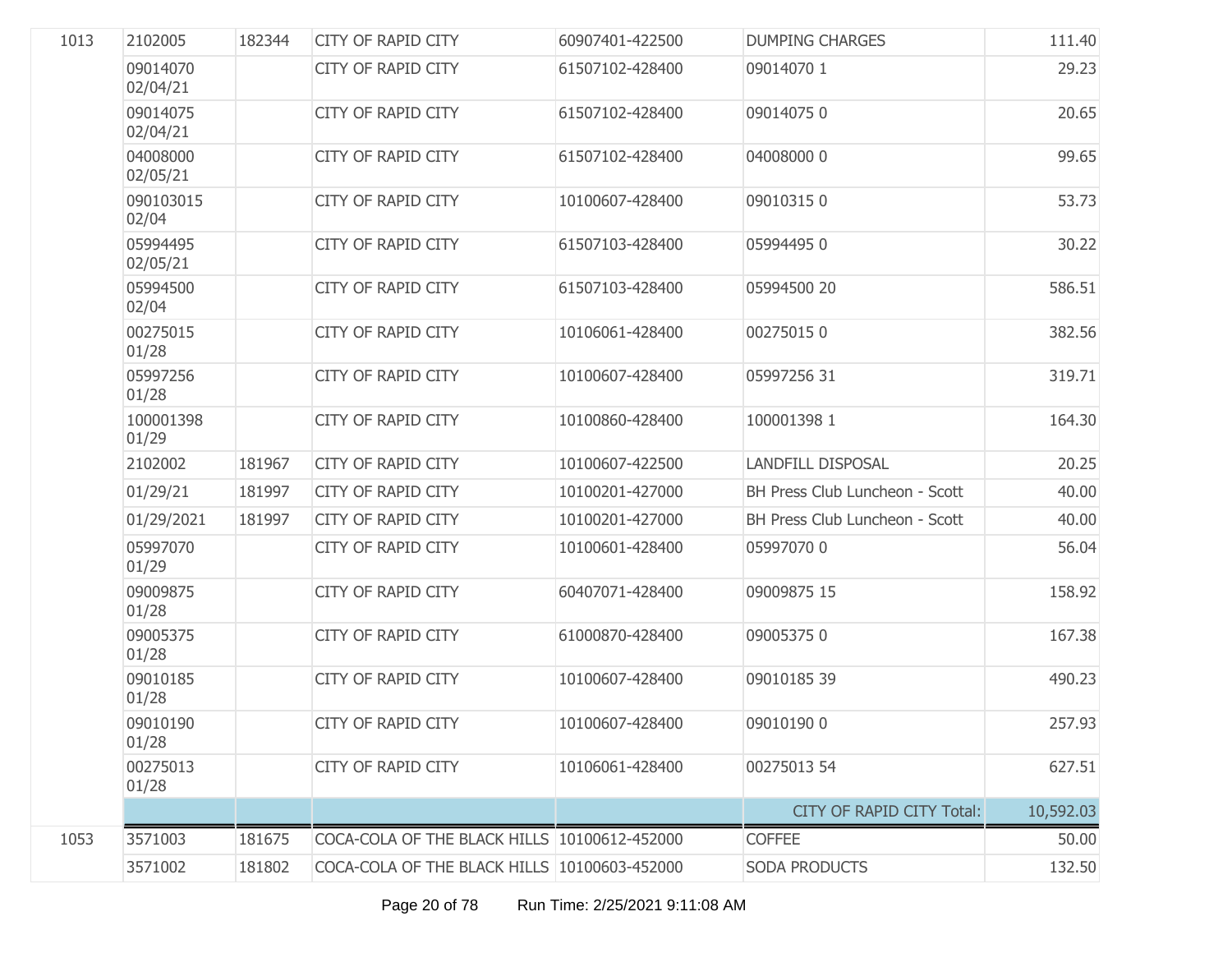| 1053 | 403774             | 181914 | COCA-COLA OF THE BLACK HILLS 60407072-424600  |                 | <b>WATER COOLER RENTAL 2-1-</b><br>2021          | 9.00     |
|------|--------------------|--------|-----------------------------------------------|-----------------|--------------------------------------------------|----------|
|      | 3533433            | 181861 | COCA-COLA OF THE BLACK HILLS 61507102-426300  |                 | <b>AQUAPURE</b>                                  | 21.00    |
|      | 403783             | 181860 | COCA-COLA OF THE BLACK HILLS 61507102-424600  |                 | <b>EQUIPMENT RENTAL</b>                          | 21.00    |
|      | 3537961            | 182356 | COCA-COLA OF THE BLACK HILLS 60407072-428400  |                 | BOTTLED WATER DELIVERY: 2-<br>$10-$              | 26.80    |
|      |                    |        |                                               |                 | COCA-COLA OF THE BLACK HILLS<br>Total:           | 260.30   |
| 1074 | 56115              | 181927 | <b>COLOR MYSTIQUE</b>                         | 60407072-422500 | VEH 826: INTERIOR DETAIL                         | 150.00   |
|      |                    |        |                                               |                 | <b>COLOR MYSTIQUE Total:</b>                     | 150.00   |
| 1075 | <b>RF7E1B194</b>   | 182032 | COLORADO CHAPTER OF ICC                       | 10100204-427000 | <b>REG-LARUS J EDUCATION</b><br><b>INSTITUTE</b> | 70.00    |
|      |                    |        |                                               |                 | <b>COLORADO CHAPTER OF ICC</b><br>Total:         | 70.00    |
| 1113 | 241829             | 182351 | CONTRACTOR'S SUPPLY INC                       | 60407072-426500 | <b>LIFT CHAIN HOOKS</b>                          | 1,862.00 |
|      | 241884             | 182460 | CONTRACTOR'S SUPPLY INC                       | 60207011-426300 | STOCK: WATERPROOF OVER-<br><b>BOOTS</b>          | 57.92    |
|      | 241874             | 182490 | CONTRACTOR'S SUPPLY INC                       | 10100607-426300 | <b>WORK GLOVES - CHERCUS</b>                     | 17.75    |
|      | 241875             | 182490 | CONTRACTOR'S SUPPLY INC                       | 10100607-426300 | <b>WORK GLOVES - CHERCUS</b>                     | 17.50    |
|      |                    |        |                                               |                 | <b>CONTRACTOR'S SUPPLY INC</b><br>Total:         | 1,955.17 |
| 8348 | 6629               | 182694 | COPRO EFP LLC                                 | 10100202-426300 | <b>PANTS - VARIOUS</b>                           | 1,294.26 |
|      | 6629               | 182694 | COPRO EFP LLC                                 | 10102024-426300 | <b>PANTS - VARIOUS</b>                           | 441.42   |
|      | 6629               | 182694 | COPRO EFP LLC                                 | 10102025-426300 | <b>PANTS - VARIOUS</b>                           | 220.71   |
|      | 6629               | 182694 | COPRO EFP LLC                                 | 61800891-426300 | <b>PANTS - VARIOUS</b>                           | 220.71   |
|      |                    |        |                                               |                 | <b>COPRO EFP LLC</b><br>Total:                   | 2,177.10 |
| 9890 | N684621            | 181736 | <b>CORE &amp; MAIN LP</b>                     | 60207014-426500 | COMMAND LINK WALL CHARGER                        | 374.70   |
|      | N711304            | 181933 | <b>CORE &amp; MAIN LP</b>                     | 60407071-425500 | FERNCO'S-4" FOR REPAIRS                          | 142.08   |
|      |                    |        |                                               |                 | <b>CORE &amp; MAIN LP Total:</b>                 | 516.78   |
| 1164 | S508723477.0<br>01 | 181638 | CRESCENT ELECTRIC SUPPLY CO   10100301-425700 |                 | <b>ELECTRIC REPAIRS</b>                          | 112.97   |
|      | S508723384.0<br>01 | 181638 | CRESCENT ELECTRIC SUPPLY CO                   | 10100301-425700 | <b>ELECTRIC REPAIRS</b>                          | 336.80   |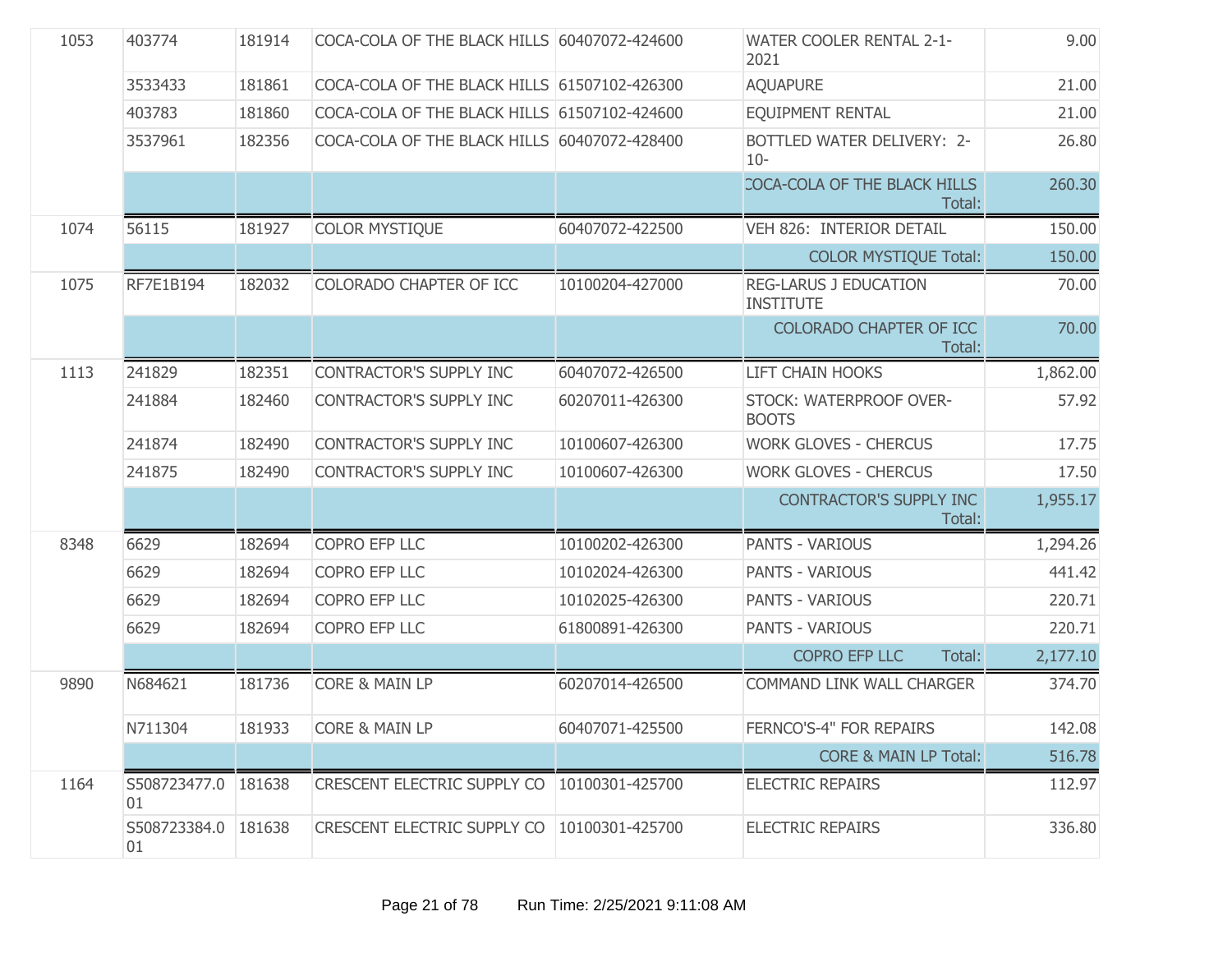| 1164  | S508759818.0   181869<br>01 |        | <b>CRESCENT ELECTRIC SUPPLY CO</b>                | 10100205-426900 | CR 21-025943 repair materials                          | 16.59    |
|-------|-----------------------------|--------|---------------------------------------------------|-----------------|--------------------------------------------------------|----------|
|       | S508731367.0 181923<br>02   |        | <b>CRESCENT ELECTRIC SUPPLY CO</b>                | 60407071-425700 | LIGHT BULBS, SAW BLADES,<br><b>SCREW</b>               | 26.43    |
|       | S508731367.0<br>02          | 181923 | <b>CRESCENT ELECTRIC SUPPLY CO</b>                | 60407071-426500 | LIGHT BULBS, SAW BLADES,<br><b>SCREW</b>               | 39.55    |
|       | S508764396.0 182303<br>01   |        | CRESCENT ELECTRIC SUPPLY CO                       | 61507103-425700 | <b>GE-LAMP LED</b>                                     | 230.45   |
|       | S508764387.0<br>01          | 182304 | <b>CRESCENT ELECTRIC SUPPLY CO</b>                | 61507103-425700 | <b>LED HIGH BAY</b>                                    | 635.76   |
|       | S507935154.0<br>03          | 165675 | <b>CRESCENT ELECTRIC SUPPLY CO</b>                | 10100304-426900 | CR 20-206930 replacement pole                          | 2,925.93 |
|       | S507935154.0 165675<br>01   |        | CRESCENT ELECTRIC SUPPLY CO                       | 10100304-426900 | CR 20-206930 replacement pole                          | 163.40   |
|       |                             |        |                                                   |                 | <b>CRESCENT ELECTRIC SUPPLY CO</b><br>Total:           | 4,487.88 |
| 1179  | 2235177-00                  | 178360 | <b>CRUM ELECTRIC</b>                              | 60407072-425700 | PRETREATMENT BLDG: LIGHTS                              | 1,530.66 |
|       | 2238147-01                  | 179351 | <b>CRUM ELECTRIC</b>                              | 10100304-426900 | 12 LED fixtures                                        | 3,870.96 |
|       | 2238147-00                  | 179351 | <b>CRUM ELECTRIC</b>                              | 10100304-426900 | 12 LED fixtures                                        | 4,483.86 |
|       |                             |        |                                                   |                 | <b>CRUM ELECTRIC Total:</b>                            | 9,885.48 |
| 1209  | 000506                      | 181811 | D&M AG SUPPLY INC                                 | 10100607-462100 | CORN & ALFALFA - DEER<br><b>PROGRAM</b>                | 322.00   |
|       | 000508                      | 181959 | D&M AG SUPPLY INC                                 | 10100612-426400 | SODIUM BICARBONATE                                     | 270.00   |
|       | 000509                      | 181960 | D&M AG SUPPLY INC                                 | 10100612-426400 | SODIUM BICARBONATE                                     | 135.00   |
|       |                             |        |                                                   |                 | D&M AG SUPPLY INC Total:                               | 727.00   |
| 13789 | 202007                      | 182246 | DAKOTA BROTHERS PROPERTIES 10100202-424200<br>LLC |                 | RENT MAR 920 E SAINT<br><b>ANDREW</b>                  | 2,200.00 |
|       |                             |        |                                                   |                 | <b>DAKOTA BROTHERS PROPERTIES</b><br><b>LLC Total:</b> | 2,200.00 |
| 1239  | 6831991                     | 181637 | <b>DAKOTA FLUID POWER</b>                         | 10100302-425300 | UNIT S007                                              | 37.57    |
|       | 6834589                     | 181839 | DAKOTA FLUID POWER                                | 61207101-425100 | S925 GATE HOSE ASSEMBLY                                | 458.48   |
|       | 6835983                     | 182051 | DAKOTA FLUID POWER                                | 61207101-425100 | S917 MALE QD                                           | 21.42    |
|       | 6836644                     | 182428 | DAKOTA FLUID POWER                                | 61207101-425100 | S917 MALE QD                                           | 21.42    |
|       |                             |        |                                                   |                 | <b>DAKOTA FLUID POWER Total:</b>                       | 538.89   |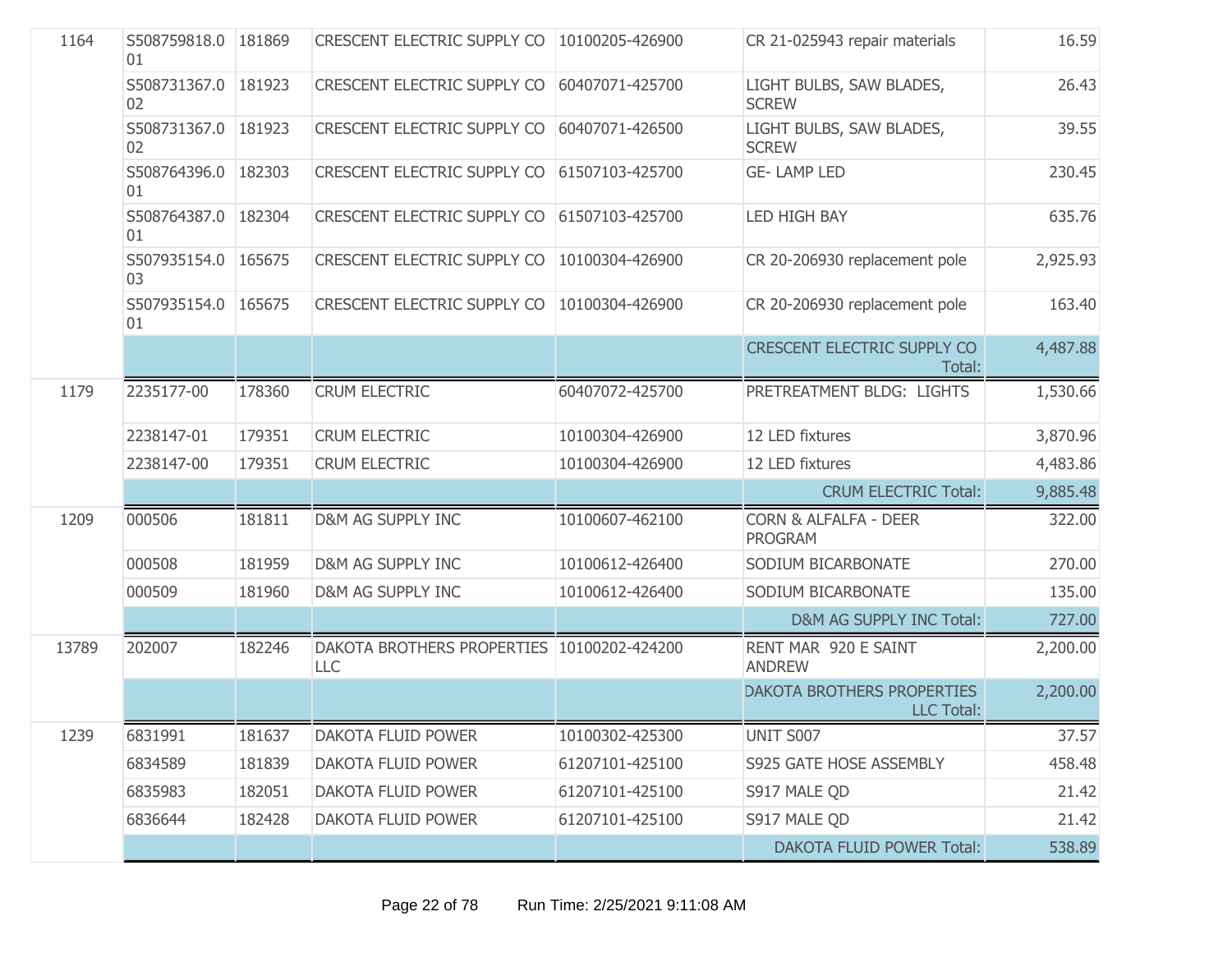| 8747  | 301730             | 177046 | DAKOTA PLAYGROUND                   | 10100607-426900 | <b>KAY PARK BLEACHERS</b>                         | 4,305.00 |
|-------|--------------------|--------|-------------------------------------|-----------------|---------------------------------------------------|----------|
|       |                    |        |                                     |                 | <b>DAKOTA PLAYGROUND Total:</b>                   | 4,305.00 |
| 1253  | 5302               | 182036 | DAKOTA Q INTERNET SERVICES          | 10106024-422500 | MONTHLY WEBSITE HOSTING                           | 249.95   |
|       |                    |        |                                     |                 | DAKOTA Q INTERNET SERVICES<br>Total:              | 249.95   |
| 8514  | 0559519-IN         | 181720 | DAKOTA RIGGERS & TOOL<br>SUPPLY INC | 60407071-426500 | SPREADER BAR FOR ELK VALE<br><b>LIFT</b>          | 602.22   |
|       |                    |        |                                     |                 | DAKOTA RIGGERS & TOOL<br><b>SUPPLY INC Total:</b> | 602.22   |
| 1260  | S100727608.0<br>01 | 181590 | DAKOTA SUPPLY GROUP                 | 60407072-425300 | ADMIN BLDG HEAT PUMP: PIPE<br>FI.                 | 54.01    |
|       | S100671157.0<br>02 | 181568 | DAKOTA SUPPLY GROUP                 | 10100603-425500 | <b>SLOAN SEAL</b>                                 | 24.00    |
|       |                    |        |                                     |                 | <b>DAKOTA SUPPLY GROUP Total:</b>                 | 78.01    |
| 6888  | 3810               | 181540 | <b>DAKOTA TRUCK &amp; AUTO LLC</b>  | 10100618-425100 | <b>BUS REPAIRS</b>                                | 170.20   |
|       | 3808               | 181540 | DAKOTA TRUCK & AUTO LLC             | 10100618-425100 | <b>BUS REPAIRS</b>                                | 173.14   |
|       | 3804               | 181979 | DAKOTA TRUCK & AUTO LLC             | 10100618-425100 | <b>BUS REPAIRS</b>                                | 1,169.54 |
|       | 3835               | 182507 | DAKOTA TRUCK & AUTO LLC             | 10100618-425100 | <b>BUS REPAIRS</b>                                | 168.30   |
|       | 3817               | 182517 | DAKOTA TRUCK & AUTO LLC             | 10100618-425100 | <b>BUS REPAIRS</b>                                | 115.07   |
|       |                    |        |                                     |                 | <b>DAKOTA TRUCK &amp; AUTO LLC</b><br>Total:      | 1,796.25 |
| 14360 | 1024               | 181789 | <b>DAKOTAS CHAPTER</b>              | 10100607-427000 | 2021 DAKOTAS ISA VIRTUAL<br><b>CONFE</b>          | 315.00   |
|       | 1024               | 181789 | <b>DAKOTAS CHAPTER</b>              | 10100607-429200 | 2021 DAKOTAS ISA VIRTUAL<br><b>CONFE</b>          | 70.00    |
|       |                    |        |                                     |                 | <b>DAKOTAS CHAPTER Total:</b>                     | 385.00   |
| 1266  | 6918649            | 180263 | DAKTRONICS INC.                     | 10100601-426900 | ALL SPORT 5010 KIT, 120V<br><b>SHIPP</b>          | 1,625.00 |
|       |                    |        |                                     |                 | <b>DAKTRONICS INC. Total:</b>                     | 1,625.00 |
| 1267  | 6-34971            | 181698 | DALE'S TIRE & RETREADING INC        | 10100201-426700 | <b>TIRES UNIT 215</b>                             | 627.28   |
|       | 6-34843            | 181636 | DALE'S TIRE & RETREADING INC        | 10100301-426700 | <b>UNITS</b>                                      | 560.00   |
|       | 6-34955            | 181636 | DALE'S TIRE & RETREADING INC        | 10100401-426700 | <b>UNITS</b>                                      | 381.00   |
|       | 6-34863            | 181823 | DALE'S TIRE & RETREADING INC        | 61507103-425100 | M990 TIRE REPAIR                                  | 120.50   |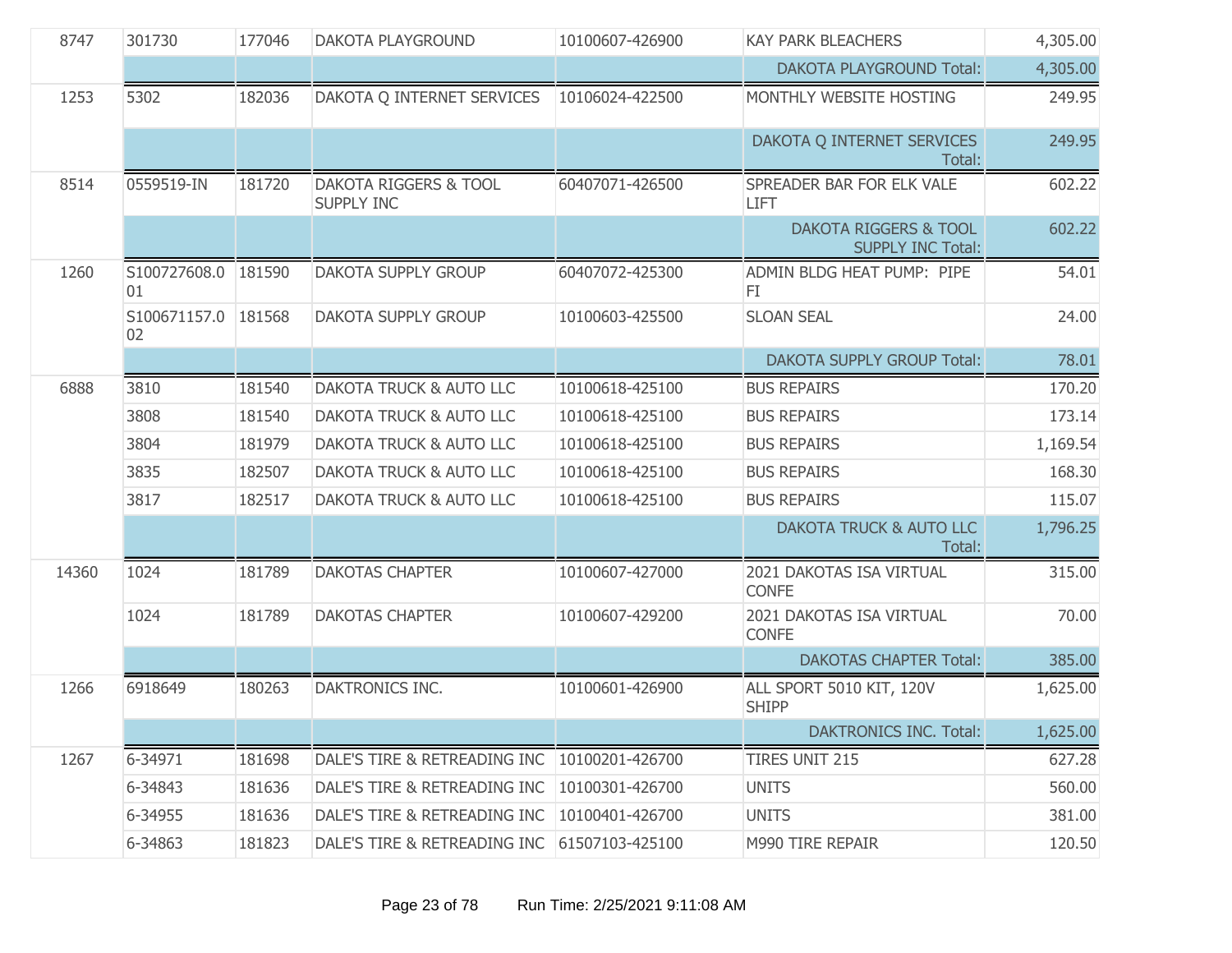| 1267  |                   |        |                                                   |                 | DALE'S TIRE & RETREADING INC<br>Total:                   | 1,688.78 |
|-------|-------------------|--------|---------------------------------------------------|-----------------|----------------------------------------------------------|----------|
| 11709 | 02/02/21          | 181790 | <b>DAVID DENELSBECK</b>                           | 10100607-426300 | 2021 AFSCME CLOTHING<br><b>REIMBURSE</b>                 | 250.00   |
|       |                   |        |                                                   |                 | <b>DAVID DENELSBECK Total:</b>                           | 250.00   |
| 5257  | 12/28/21          | 180524 | <b>DENNIS WILABY</b>                              | 10100108-426300 | REIMB/BOOTS D WILABY                                     | 220.99   |
|       |                   |        |                                                   |                 | <b>DENNIS WILABY Total:</b>                              | 220.99   |
| 1380  | INV184579         | 182255 | DIVE RESCUE INTERNATIONAL<br><b>INC</b>           | 10100202-459700 | ICE DIVING KITS - WRT                                    | 138.21   |
|       | INV184412         | 182208 | DIVE RESCUE INTERNATIONAL<br><b>INC</b>           | 10100202-459700 | VISUAL CYLINDER INSPECTION -<br>P                        | 1,050.00 |
|       |                   |        |                                                   |                 | DIVE RESCUE INTERNATIONAL<br><b>INC Total:</b>           | 1,188.21 |
| 9887  | 388826            | 181791 | <b>DOG WASTE DEPOT</b>                            | 10100607-426400 | DOG WASTE BAGS & DISPENSER                               | 623.90   |
|       |                   |        |                                                   |                 | <b>DOG WASTE DEPOT Total:</b>                            | 623.90   |
| 14383 | 350897            |        | DOLLAR TREE STORE INC #5642                       | 60207014-453000 |                                                          | 150.60   |
|       |                   |        |                                                   |                 | DOLLAR TREE STORE INC #5642<br>Total:                    | 150.60   |
| 14366 | 350879            |        | <b>DRIFTWOOD ESTATES</b>                          | 60207014-453000 |                                                          | 15.00    |
|       |                   |        |                                                   |                 | <b>DRIFTWOOD ESTATES Total:</b>                          | 15.00    |
| 4929  | 17623<br>01/18/21 | 181689 | DRS TUCKER KUDRNA HOLEC<br><b>EYE CARE CENTER</b> | 10100201-422500 | PREHIRE EYE EXAM                                         | 100.00   |
|       |                   |        |                                                   |                 | DRS TUCKER KUDRNA HOLEC<br><b>EYE CARE CENTER Total:</b> | 100.00   |
| 14355 | 01/22/21          | 181635 | <b>DUSTIN GRAESSER</b>                            | 10100301-429200 | <b>CDL</b>                                               | 33.00    |
|       |                   |        |                                                   |                 | <b>DUSTIN GRAESSER Total:</b>                            | 33.00    |
| 10027 | 0394043-IN        | 182340 | <b>ECOMPRESSEDAIR</b>                             | 60407072-425300 | TRICKLING FILTER COMPRESSOR                              | 67.50    |
|       |                   |        |                                                   |                 | <b>ECOMPRESSEDAIR Total:</b>                             | 67.50    |
| 8254  | 11233370          | 180607 | <b>ENGINEER SUPPLY LLC</b>                        | 60207013-426900 | SECO JUMBO TRIPLE PRISM BAG                              | 155.60   |
|       | 11233370          | 180607 | <b>ENGINEER SUPPLY LLC</b>                        | 60407072-426900 | SECO JUMBO TRIPLE PRISM BAG                              | 155.60   |
|       |                   |        |                                                   |                 | <b>ENGINEER SUPPLY LLC Total:</b>                        | 311.20   |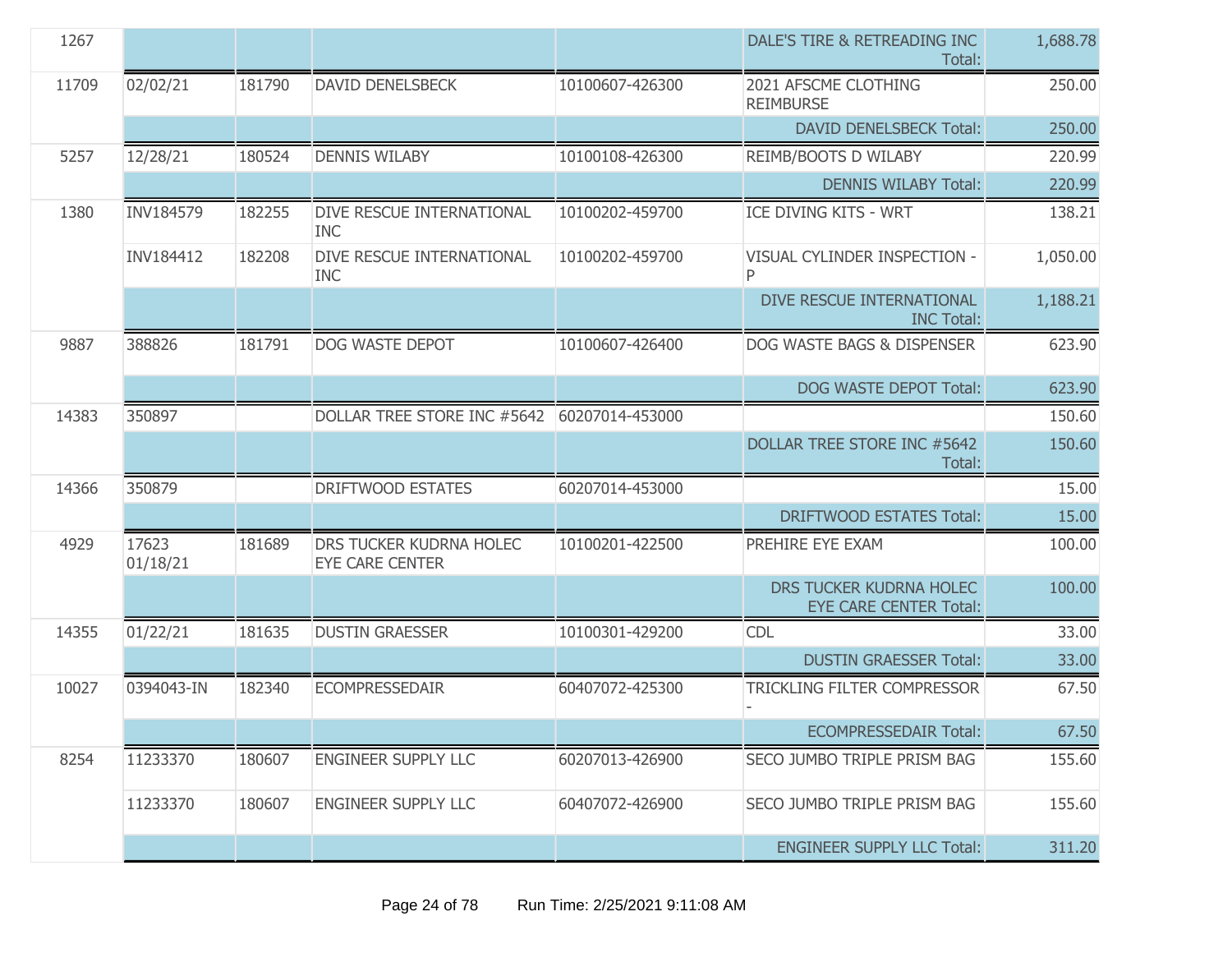| 1559  | CD202106816          | 181746 | <b>ENVIROTECH SERVICES INC</b>                 | 10100302-426400 | <b>APEX</b>                                                | 5,371.66 |
|-------|----------------------|--------|------------------------------------------------|-----------------|------------------------------------------------------------|----------|
|       | CD202107432          | 181856 | <b>ENVIROTECH SERVICES INC</b>                 | 10100302-426400 | <b>APEX FREIGHT</b>                                        | 4,339.93 |
|       |                      |        |                                                |                 | <b>ENVIROTECH SERVICES INC</b><br>Total:                   | 9,711.59 |
| 1592  | 072658-00            | 181950 | EVERGREEN OFFICE PRODUCTS<br><b>INC</b>        | 61300604-426100 | LABELMAKER/RECEIPT<br>PAPER/CALEN                          | 89.50    |
|       | 072658-00            | 181950 | EVERGREEN OFFICE PRODUCTS<br><b>INC</b>        | 61400605-426100 | LABELMAKER/RECEIPT<br>PAPER/CALEN                          | 89.50    |
|       | 072719-00            | 181950 | <b>EVERGREEN OFFICE PRODUCTS</b><br><b>INC</b> | 61300604-426100 | LABELMAKER/RECEIPT<br>PAPER/CALEN                          | 127.99   |
|       | 072724-00            | 181950 | <b>EVERGREEN OFFICE PRODUCTS</b><br><b>INC</b> | 61300604-426100 | LABELMAKER/RECEIPT<br>PAPER/CALEN                          | 25.29    |
|       | 072724-00            | 181950 | EVERGREEN OFFICE PRODUCTS<br><b>INC</b>        | 61300604-426900 | LABELMAKER/RECEIPT<br>PAPER/CALEN                          | 91.98    |
|       | 104853               | 178105 | <b>EVERGREEN OFFICE PRODUCTS</b><br><b>INC</b> | 10100108-429600 | <b>OFFICE FURNITURE</b>                                    | 1,255.73 |
|       | 104839               | 177950 | EVERGREEN OFFICE PRODUCTS<br><b>INC</b>        | 10100108-429600 | <b>CONFERENCE TABLES</b>                                   | 3,026.96 |
|       | 105225               | 182535 | EVERGREEN OFFICE PRODUCTS<br><b>INC</b>        | 10100201-426900 | <b>OFFICE CHAIRS</b>                                       | 1,095.00 |
|       | 104841               | 182075 | EVERGREEN OFFICE PRODUCTS<br><b>INC</b>        | 10100108-426900 | PEDESTAL TOPS                                              | 200.00   |
|       |                      |        |                                                |                 | <b>EVERGREEN OFFICE PRODUCTS</b><br><b>INC Total:</b>      | 6,001.95 |
| 1594  | 176589A              | 181714 | EVIDENT CRIME SCENE<br><b>PRODUCTS</b>         | 10100201-426100 | <b>LAB SUPPLIES</b>                                        | 54.50    |
|       |                      |        |                                                |                 | <b>EVIDENT CRIME SCENE</b><br><b>PRODUCTS Total:</b>       | 54.50    |
| 1599  | 169303               | 182533 | <b>EXHAUST PROS OF RC INC.</b>                 | 10100201-425100 | <b>EXHAUST UNIT 133</b>                                    | 250.00   |
|       |                      |        |                                                |                 | <b>EXHAUST PROS OF RC INC. Total:</b>                      | 250.00   |
| 13426 | CD2110007912 182521  |        | <b>EXPERIAN INFORMATION</b><br>SOLUTIONS INC   | 10100201-422500 | <b>CREDIT CHECKS</b>                                       | 44.35    |
|       |                      |        |                                                |                 | <b>EXPERIAN INFORMATION</b><br><b>SOLUTIONS INC Total:</b> | 44.35    |
| 1627  | SDRAP288777 181725   |        | <b>FASTENAL COMPANY</b>                        | 60207014-426500 | NOTICE SIGNS, LONG NOSE<br><b>PLIERS</b>                   | 44.43    |
|       | SDRAP288777   181725 |        | <b>FASTENAL COMPANY</b>                        | 60207014-426900 | NOTICE SIGNS, LONG NOSE<br><b>PLIERS</b>                   | 35.51    |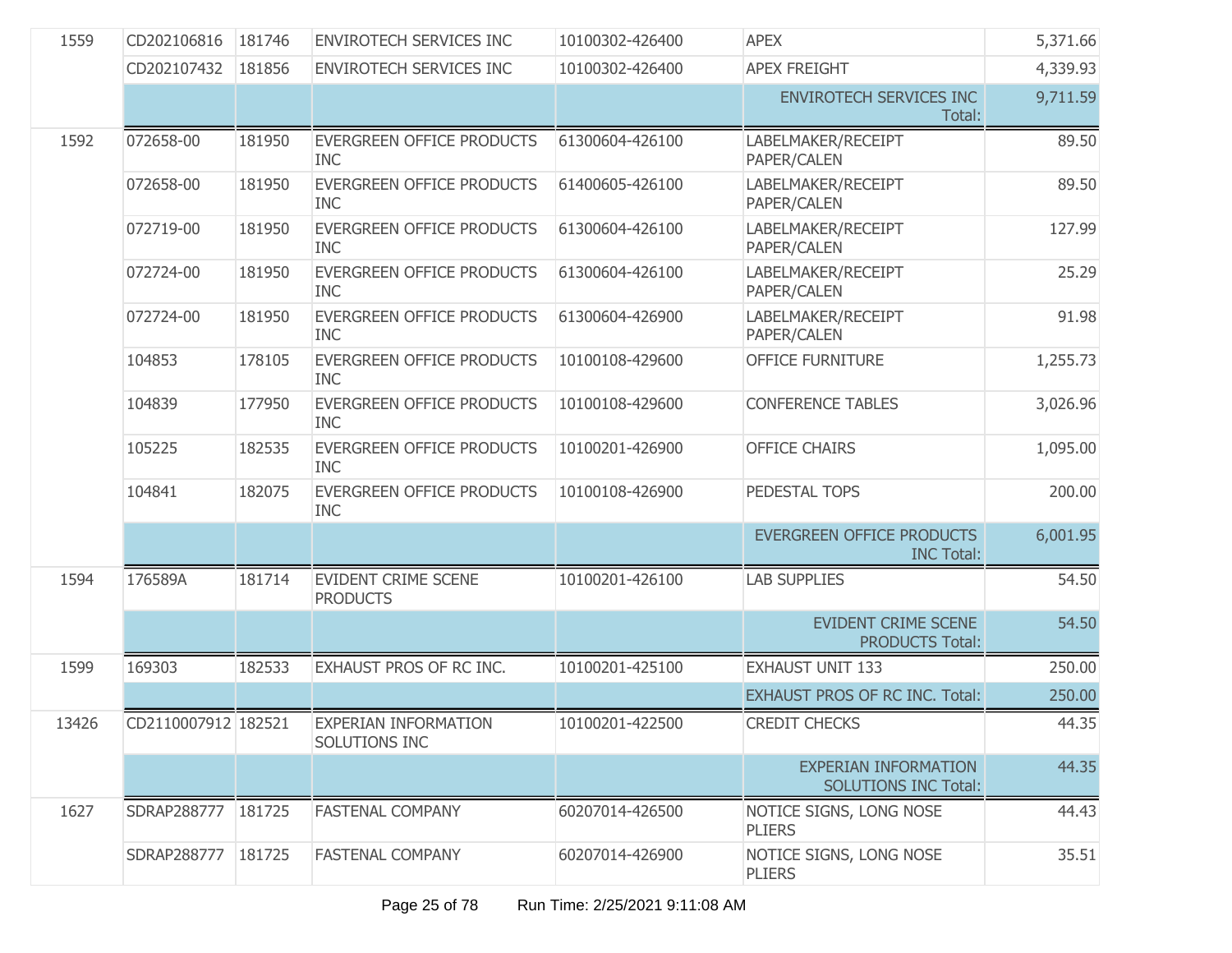| 1627 | SDRA1102328 181488   |        | <b>FASTENAL COMPANY</b>                       | 60207012-426900 | <b>SHOP</b>                                          | 186.38   |
|------|----------------------|--------|-----------------------------------------------|-----------------|------------------------------------------------------|----------|
|      | SDRAP288565          | 181750 | <b>FASTENAL COMPANY</b>                       | 10100302-425100 | <b>UNIT S066</b>                                     | 18.70    |
|      | SDRA1102140 181634   |        | <b>FASTENAL COMPANY</b>                       | 10100301-425300 | <b>UNIT S020</b>                                     | 33.01    |
|      | SDRA1102560 181945   |        | <b>FASTENAL COMPANY</b>                       | 10100108-426500 | BIT TIP HOLDER, BITS                                 | 68.35    |
|      | SDRA1102526 182268   |        | <b>FASTENAL COMPANY</b>                       | 61507102-425300 | HSS PIPE TAP                                         | 77.66    |
|      | SDRA1102493          | 182052 | FASTENAL COMPANY                              | 61207101-425100 | <b>FASTENERS</b>                                     | 303.48   |
|      | SDRA1102751 182779   |        | <b>FASTENAL COMPANY</b>                       | 10100108-426900 | <b>FACE MASK</b>                                     | 27.50    |
|      | SDRA1102502          | 182327 | <b>FASTENAL COMPANY</b>                       | 61507103-425700 | <b>FASTENERS</b>                                     | 10.09    |
|      | SDRA1102498 182053   |        | <b>FASTENAL COMPANY</b>                       | 61207101-425100 | POWER BIT                                            | 11.06    |
|      | SDRA1102499          | 182306 | <b>FASTENAL COMPANY</b>                       | 61507103-425300 | <b>FASTENERS</b>                                     | 13.38    |
|      | SDRA1102452 181834   |        | <b>FASTENAL COMPANY</b>                       | 61507103-425300 | <b>ANTI-SEIZE COMPOUND</b>                           | 86.81    |
|      | SDRA1102441 181719   |        | <b>FASTENAL COMPANY</b>                       | 60207012-426400 | PAPER TOWELS, BATH TISSUE                            | 113.26   |
|      | SDRA1102441   181719 |        | <b>FASTENAL COMPANY</b>                       | 60407071-426400 | PAPER TOWELS, BATH TISSUE                            | 67.96    |
|      | SDRA1102441          | 181719 | <b>FASTENAL COMPANY</b>                       | 60907401-426400 | PAPER TOWELS, BATH TISSUE                            | 45.30    |
|      | SDRAP288935   182120 |        | <b>FASTENAL COMPANY</b>                       | 60207014-426900 | <b>COMPARTMENT STORAGE BOX</b>                       | 50.00    |
|      | SDRA1102673          | 182043 | <b>FASTENAL COMPANY</b>                       | 60207012-426900 | <b>TRAILERS</b>                                      | 55.36    |
|      | SDRA1102627 182378   |        | <b>FASTENAL COMPANY</b>                       | 10100205-426900 | Drill bits                                           | 75.33    |
|      | SDRA1102732 182339   |        | <b>FASTENAL COMPANY</b>                       | 60407073-426900 | MSA: O2 GAS CYLINDER AND<br><b>PROPA</b>             | 850.44   |
|      |                      |        |                                               |                 | <b>FASTENAL COMPANY Total:</b>                       | 2,174.01 |
| 1631 | 65197 2021           | 179693 | FBI NATIONAL ACADEMY<br><b>ASSOCIATES INC</b> | 10100201-429200 | FBINAA MEMBERSHIPS                                   | 110.00   |
|      | 41621 2021           | 179693 | FBI NATIONAL ACADEMY<br>ASSOCIATES INC        | 10100201-429200 | FBINAA MEMBERSHIPS                                   | 110.00   |
|      | 49311 2021           | 182523 | FBI NATIONAL ACADEMY<br><b>ASSOCIATES INC</b> | 10100201-429200 | FBI MEMBERSHIP HEDRICK                               | 110.00   |
|      |                      |        |                                               |                 | FBI NATIONAL ACADEMY<br><b>ASSOCIATES INC Total:</b> | 330.00   |
| 1633 | 7-258-15206          | 181681 | <b>FEDERAL EXPRESS</b><br><b>CORPORATION</b>  | 10100201-426100 | <b>SHIPPING</b>                                      | 114.47   |
|      | 7-250-52812          | 180992 | <b>FEDERAL EXPRESS</b><br><b>CORPORATION</b>  | 10100201-426100 | <b>SHIPPING</b>                                      | 118.07   |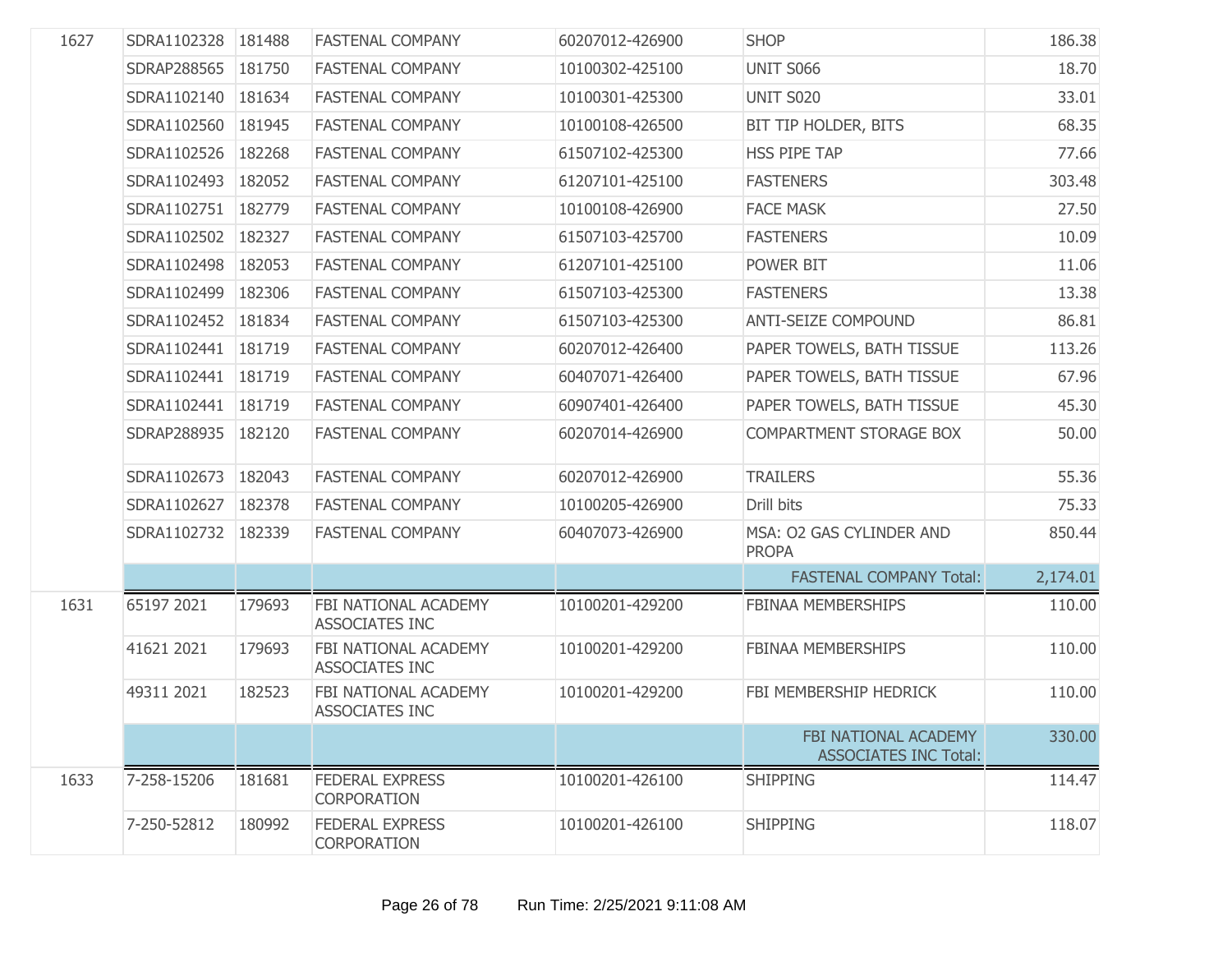| 1633  | 7-265-94063           | 182420 | <b>FEDERAL EXPRESS</b><br>CORPORATION                | 61507102-426100 | <b>SHIPPING</b>                                                        | 139.42     |
|-------|-----------------------|--------|------------------------------------------------------|-----------------|------------------------------------------------------------------------|------------|
|       | 7-265-94063           | 182420 | <b>FEDERAL EXPRESS</b><br><b>CORPORATION</b>         | 77504132-426100 | <b>SHIPPING</b>                                                        | 34.09      |
|       | 7-265-24645           | 182526 | <b>FEDERAL EXPRESS</b><br>CORPORATION                | 10100201-426100 | <b>SHIPPING</b>                                                        | 146.96     |
|       |                       |        |                                                      |                 | <b>FEDERAL EXPRESS</b><br><b>CORPORATION Total:</b>                    | 553.01     |
| 1639  | 119329-01<br>02/11/21 | 182514 | FELSBURG HOLT & ULLEVIG                              | 10100706-422300 | <b>RETAINAGE FOR SIXTH AND</b><br><b>OMAHA</b>                         | 10,609.16  |
|       |                       |        |                                                      |                 | <b>FELSBURG HOLT &amp; ULLEVIG</b><br>Total:                           | 10,609.16  |
| 1647  | 20RZ038               | 180897 | <b>FERBER ENGINEERING</b>                            | 10100204-453000 | Sign Refund                                                            | 40.00      |
|       |                       |        |                                                      |                 | <b>FERBER ENGINEERING Total:</b>                                       | 40.00      |
| 1698  | 20PD030               | 180899 | FISK LAND SURVEYING &<br><b>CONSULTING ENGINEERS</b> | 10100204-453000 | Sign Refund                                                            | 40.00      |
|       | 20PD029               | 180900 | FISK LAND SURVEYING &<br><b>CONSULTING ENGINEERS</b> | 10100204-453000 | Sign Refund                                                            | 40.00      |
|       |                       |        |                                                      |                 | <b>FISK LAND SURVEYING &amp;</b><br><b>CONSULTING ENGINEERS Total:</b> | 80.00      |
| 14122 | 0200012987-2          | 178861 | FLOOR AND HOME CARPET ONE                            | 10102021-425200 | STATION MAINT - ST 1 FRONT<br><b>REC</b>                               | 1,416.00   |
|       |                       |        |                                                      |                 | FLOOR AND HOME CARPET ONE<br>Total:                                    | 1,416.00   |
| 12292 | V201000695            | 153323 | <b>FLOYD'S TRUCK CENTER</b>                          | 10100301-436000 | <b>TANDEM DUMP TRUCK</b>                                               | 187,200.00 |
|       | X201089852:0<br>2     | 181751 | <b>FLOYD'S TRUCK CENTER</b>                          | 10100302-425100 | <b>UNITS</b>                                                           | 82.55      |
|       | X201090415:0<br>1     |        | <b>FLOYD'S TRUCK CENTER</b>                          | 10100302-425100 | <b>CR RTN PANEL</b>                                                    | (82.55)    |
|       | X201089493:0<br>1     | 181751 | <b>FLOYD'S TRUCK CENTER</b>                          | 10100302-425100 | <b>UNITS</b>                                                           | 144.19     |
|       | X201089852:0 181751   |        | <b>FLOYD'S TRUCK CENTER</b>                          | 10100302-425100 | <b>UNITS</b>                                                           | 218.69     |
|       | X201089867:0 181751   |        | <b>FLOYD'S TRUCK CENTER</b>                          | 10100302-425100 | <b>UNITS</b>                                                           | 5.60       |
|       | X201090490:0<br>1     |        | <b>FLOYD'S TRUCK CENTER</b>                          | 10100301-425300 | CR RTN SENSOR                                                          | (120.75)   |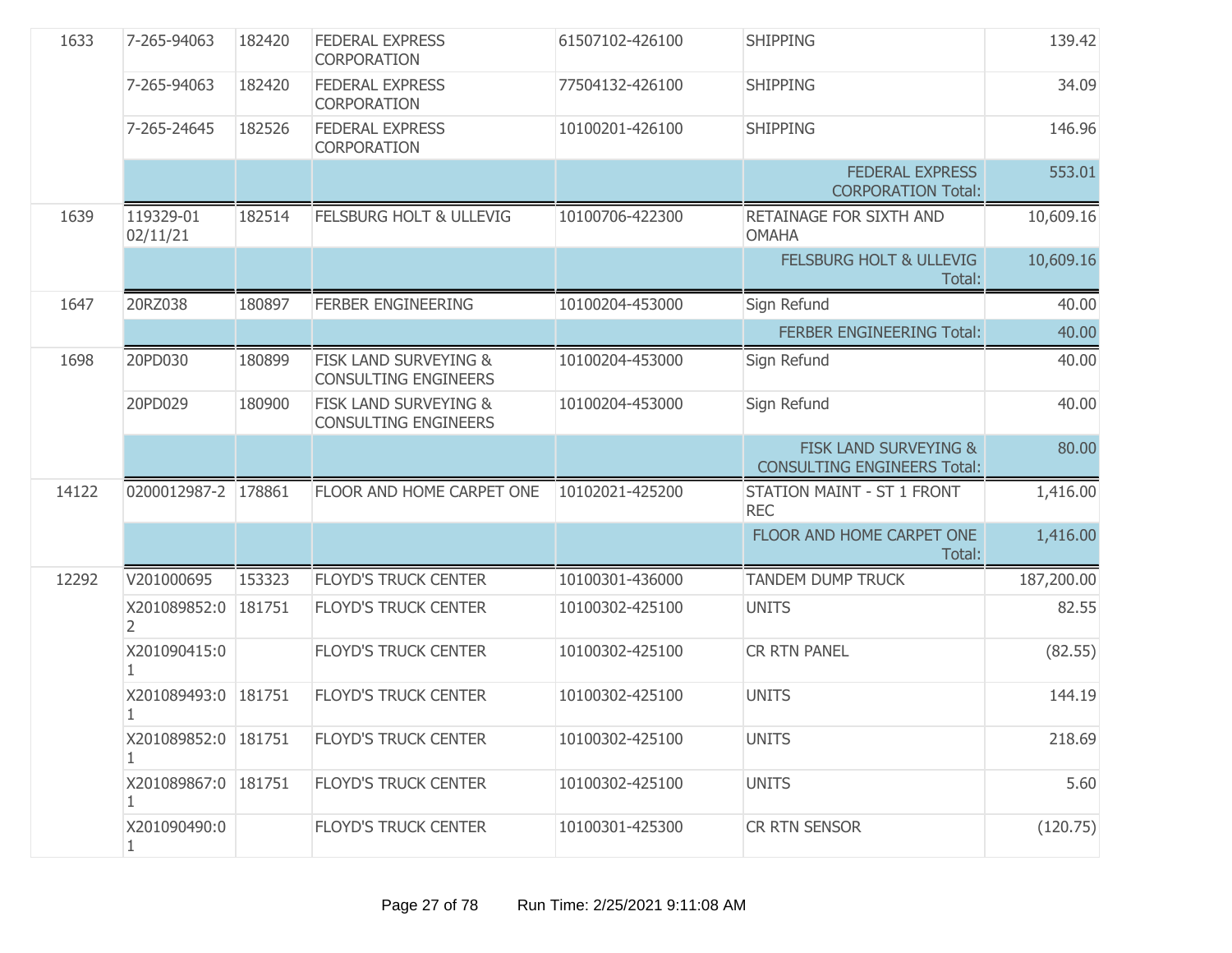| 12292 | X201090369:0 182328        | <b>FLOYD'S TRUCK CENTER</b> | 10100302-425300 | <b>UNITS</b>                      | 20.05   |
|-------|----------------------------|-----------------------------|-----------------|-----------------------------------|---------|
|       | X201089775:0 182328        | <b>FLOYD'S TRUCK CENTER</b> | 10100302-425300 | <b>UNITS</b>                      | 77.76   |
|       | X201089806:0 182328<br>1   | <b>FLOYD'S TRUCK CENTER</b> | 10100302-425100 | <b>UNITS</b>                      | 131.41  |
|       | X201090809:0 182354        | <b>FLOYD'S TRUCK CENTER</b> | 60907401-426400 | ANTIFREEZE-W879                   | 10.15   |
|       | X201090209:0 182487        | <b>FLOYD'S TRUCK CENTER</b> | 61800894-425100 | TS FIXTURE / CUSHION COVER -<br>M | 279.00  |
|       | X201090517:0   182328<br>1 | <b>FLOYD'S TRUCK CENTER</b> | 10100301-425100 | <b>UNITS</b>                      | 121.09  |
|       | X201090485:0 182328        | <b>FLOYD'S TRUCK CENTER</b> | 10100301-425300 | <b>UNITS</b>                      | 30.60   |
|       | X201090483:0 182328        | <b>FLOYD'S TRUCK CENTER</b> | 10100301-425100 | <b>UNITS</b>                      | 133.73  |
|       | X201090312:0 182328        | <b>FLOYD'S TRUCK CENTER</b> | 10100301-425300 | <b>UNITS</b>                      | 640.08  |
|       | X201089877:0 181631        | <b>FLOYD'S TRUCK CENTER</b> | 10100401-425300 | <b>UNITS</b>                      | 176.96  |
|       | X201089883:0<br>1.         | <b>FLOYD'S TRUCK CENTER</b> | 10100302-425100 | CR RTN TUBE COOLANT               | (81.12) |
|       | X201090167:0   181822      | <b>FLOYD'S TRUCK CENTER</b> | 61507103-425100 | M931 RELAY                        | 4.17    |
|       | X201090385:0 181840<br>1   | <b>FLOYD'S TRUCK CENTER</b> | 61207101-425100 | S920 KIT FILTER                   | 60.45   |
|       | X201090572:0 181931        | <b>FLOYD'S TRUCK CENTER</b> | 60907401-425300 | W889, CAMEL, BRAKE CHAMBER        | 128.45  |
|       | X201090553:0 182233        | <b>FLOYD'S TRUCK CENTER</b> | 61800894-425100 | <b>CUSHION COVER - MED4</b>       | 196.50  |
|       | X201089689:0 181631<br>2   | <b>FLOYD'S TRUCK CENTER</b> | 10100301-425100 | <b>UNITS</b>                      | 81.57   |
|       | X201089757:0   181631      | <b>FLOYD'S TRUCK CENTER</b> | 10100301-425100 | <b>UNITS</b>                      | 18.67   |
|       | X201089720:0   181631      | <b>FLOYD'S TRUCK CENTER</b> | 10100301-425300 | <b>UNITS</b>                      | 36.08   |
|       | X201089626:0   181631<br>1 | <b>FLOYD'S TRUCK CENTER</b> | 10100301-425100 | <b>UNITS</b>                      | 132.65  |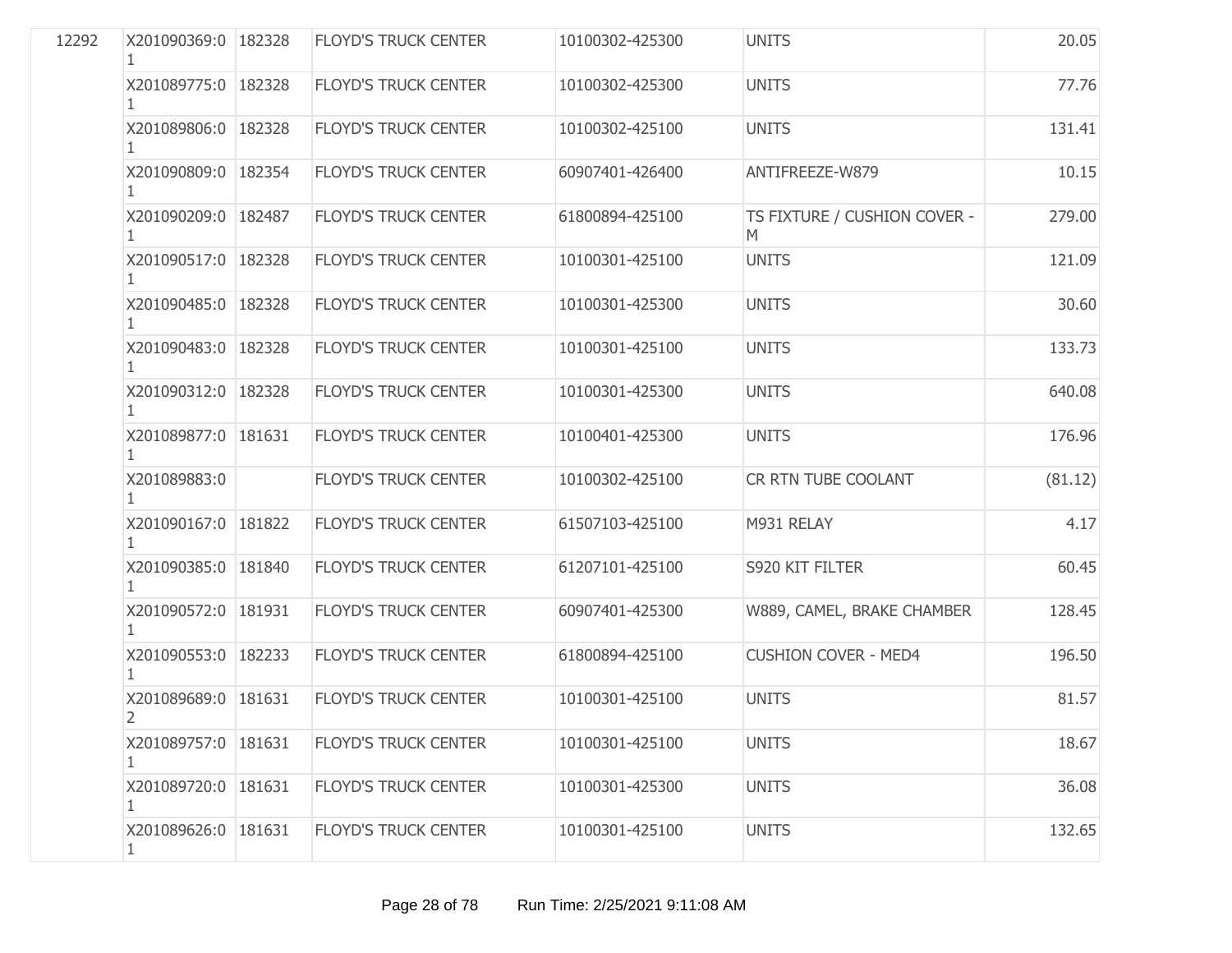| 12292 | X201089851:0 181631   |        | <b>FLOYD'S TRUCK CENTER</b> | 10100401-425100 | <b>UNITS</b>                             | 141.83     |
|-------|-----------------------|--------|-----------------------------|-----------------|------------------------------------------|------------|
|       | X201089865:0 181631   |        | <b>FLOYD'S TRUCK CENTER</b> | 10100401-425100 | <b>UNITS</b>                             | 36.65      |
|       | X201089903:0 181631   |        | <b>FLOYD'S TRUCK CENTER</b> | 10100302-425300 | <b>UNITS</b>                             | 60.43      |
|       | X201089689:0   181631 |        | <b>FLOYD'S TRUCK CENTER</b> | 10100302-425100 | <b>UNITS</b>                             | 164.44     |
|       | X201089535:0 181631   |        | <b>FLOYD'S TRUCK CENTER</b> | 10100302-425300 | <b>UNITS</b>                             | 124.60     |
|       | X201090062:0   181631 |        | <b>FLOYD'S TRUCK CENTER</b> | 10100302-425300 | <b>UNITS</b>                             | 7.96       |
|       | X201089833:0 181631   |        | <b>FLOYD'S TRUCK CENTER</b> | 10100302-425300 | <b>UNITS</b>                             | 257.11     |
|       | X201089662:0 181631   |        | <b>FLOYD'S TRUCK CENTER</b> | 10100301-425300 | <b>UNITS</b>                             | 733.64     |
|       | X201089716:0 181751   |        | <b>FLOYD'S TRUCK CENTER</b> | 10100302-425100 | <b>UNITS</b>                             | 295.08     |
|       | X201089771:0 181751   |        | <b>FLOYD'S TRUCK CENTER</b> | 10100302-425100 | <b>UNITS</b>                             | 75.16      |
|       | X201089762:0 181751   |        | <b>FLOYD'S TRUCK CENTER</b> | 10100302-425100 | <b>UNITS</b>                             | 49.52      |
|       | X201089704:0   181631 |        | <b>FLOYD'S TRUCK CENTER</b> | 10100302-425100 | <b>UNITS</b>                             | 215.48     |
|       | X201089761:0 181631   |        | <b>FLOYD'S TRUCK CENTER</b> | 10100302-425100 | <b>UNITS</b>                             | 49.52      |
|       | X201089772:0 181631   |        | <b>FLOYD'S TRUCK CENTER</b> | 10100302-425100 | <b>UNITS</b>                             | 75.16      |
|       |                       |        |                             |                 | <b>FLOYD'S TRUCK CENTER Total:</b>       | 191,932.56 |
| 1728  | 30551                 | 182466 | FMG INC.                    | 50508910-422300 | 2505 UNA DEL DRIVE<br><b>RECONSTRUCT</b> | 19,770.76  |
|       | 30551                 | 182466 | FMG INC.                    | 60200933-422300 | 2505 UNA DEL DRIVE<br><b>RECONSTRUCT</b> | 2,158.14   |
|       | 30551                 | 182466 | FMG INC.                    | 60200934-422300 | 2505 UNA DEL DRIVE<br><b>RECONSTRUCT</b> | 7,321.50   |
|       | 30551                 | 182466 | FMG INC.                    | 60400834-422300 | 2505 UNA DEL DRIVE<br><b>RECONSTRUCT</b> | 7,321.50   |
|       | 30542                 | 182467 | FMG INC.                    | 50508910-422300 | 19-2537 TOWER ROAD<br><b>STABILIZATI</b> | 2,776.60   |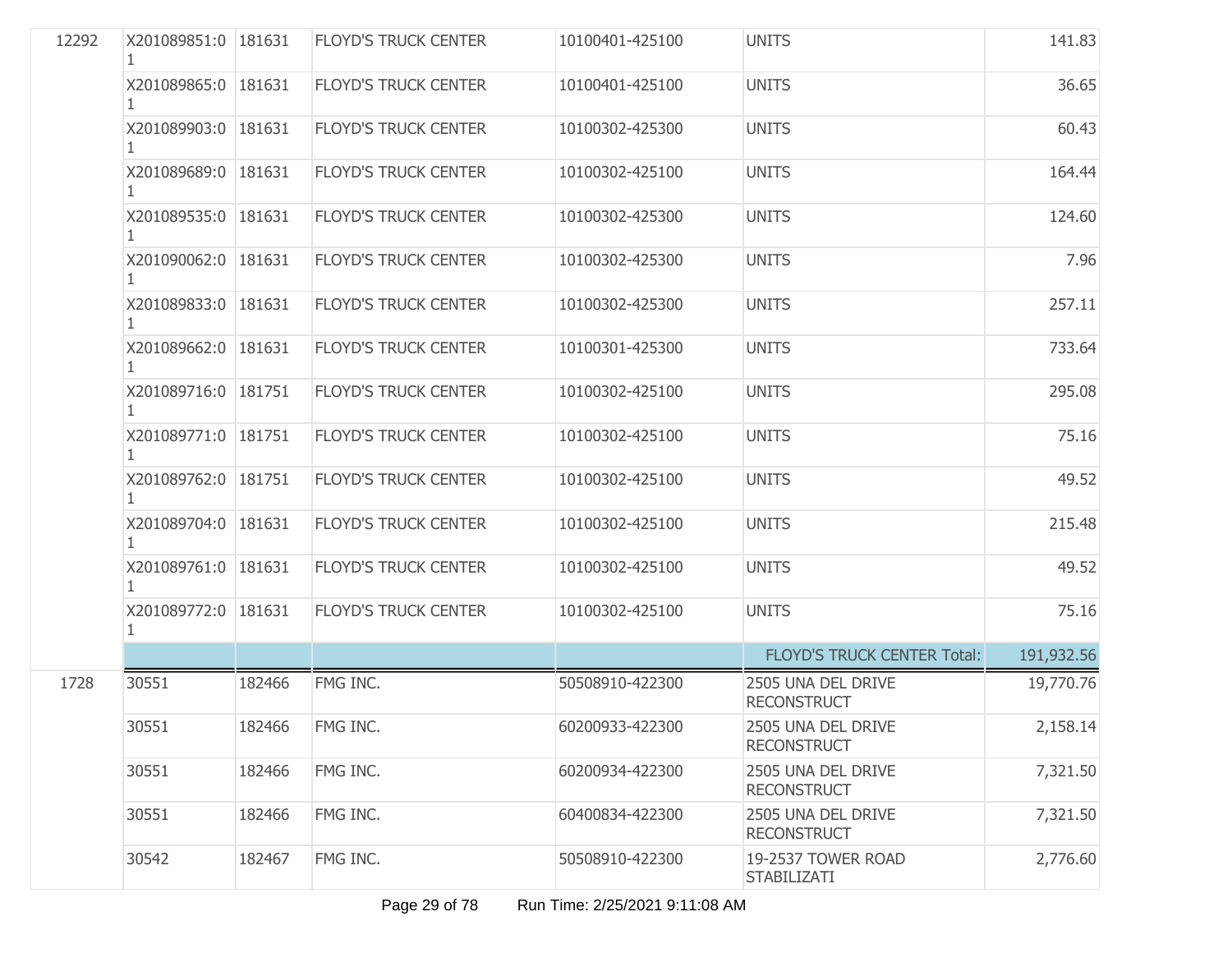| 1728  | 30550     | 182465 | FMG INC.                                                  | 50508910-422300 | 19-2504 WILDWOOD AREA<br><b>RECONSTR</b>                         | 554.28    |
|-------|-----------|--------|-----------------------------------------------------------|-----------------|------------------------------------------------------------------|-----------|
|       | 30550     | 182465 | FMG INC.                                                  | 50508911-422300 | 19-2504 WILDWOOD AREA<br><b>RECONSTR</b>                         | 97.81     |
|       | 30550     | 182465 | FMG INC.                                                  | 60200933-422300 | 19-2504 WILDWOOD AREA<br><b>RECONSTR</b>                         | 107.60    |
|       | 30550     | 182465 | FMG INC.                                                  | 60200934-422300 | 19-2504 WILDWOOD AREA<br><b>RECONSTR</b>                         | 179.66    |
|       | 30550     | 182465 | FMG INC.                                                  | 60400834-422300 | 19-2504 WILDWOOD AREA<br><b>RECONSTR</b>                         | 342.35    |
|       | 30500     | 181767 | FMG INC.                                                  | 10700134-422300 | 18-2452 CIVIC CENTER<br><b>EXPANSION</b>                         | 33,943.40 |
|       |           |        |                                                           |                 | FMG INC. Total:                                                  | 74,573.60 |
| 14422 | 02/02/21  | 182511 | <b>FRANK P BOYLE</b>                                      | 60400834-431000 | 18-2480 ELK VALE LIFT STATION                                    | 40,400.00 |
|       |           |        |                                                           |                 | <b>FRANK P BOYLE Total:</b>                                      | 40,400.00 |
| 11110 | 1059      | 181819 | <b>FRANKLIN ENGINEERS &amp;</b><br><b>CONSULTANTS LLC</b> | 61507102-422300 | 20-2566 LANDFILL AIR<br><b>COMPLIANC</b>                         | 2,672.50  |
|       |           |        |                                                           |                 | <b>FRANKLIN ENGINEERS &amp;</b><br><b>CONSULTANTS LLC Total:</b> | 2,672.50  |
| 14368 | 350881    |        | FREAR, GEORGE                                             | 60207014-453000 |                                                                  | 102.20    |
|       |           |        |                                                           |                 | FREAR, GEORGE Total:                                             | 102.20    |
| 1795  | I1092780  | 180633 | FRONTIER AUTO GLASS LLC                                   | 10100302-422500 | S099                                                             | 535.00    |
|       | I1092828  | 182286 | FRONTIER AUTO GLASS LLC                                   | 61507102-425300 | L948 WINDSHIELD                                                  | 175.00    |
|       |           |        |                                                           |                 | FRONTIER AUTO GLASS LLC<br>Total:                                | 710.00    |
| 1820  | 00210049  | 182447 | G&H DISTRIBUTING INC.                                     | 60407071-425300 | HOSE FOR JET TRUCKS                                              | 200.40    |
|       |           |        |                                                           |                 | <b>G&amp;H DISTRIBUTING INC. Total:</b>                          | 200.40    |
| 14408 | 350923    |        | <b>GABRIELSON, AMANDA</b>                                 | 60207014-453000 |                                                                  | 27.73     |
|       |           |        |                                                           |                 | <b>GABRIELSON, AMANDA Total:</b>                                 | 27.73     |
| 1831  | BC1280818 | 181713 | <b>GALLS INCORPORATED</b>                                 | 10100201-426300 | <b>INNER BELTS STOCK</b>                                         | 649.15    |
|       | BC1271332 | 181991 | <b>GALLS INCORPORATED</b>                                 | 10100201-426900 | FLASHLIGHT REPAIR KITS                                           | 132.95    |
|       | BC1289389 | 182549 | <b>GALLS INCORPORATED</b>                                 | 10100201-426300 | OFFICER EQUIPMENT STOCK                                          | 387.45    |
|       | BC1287560 | 182549 | <b>GALLS INCORPORATED</b>                                 | 10100201-426300 | OFFICER EQUIPMENT STOCK                                          | 120.40    |
|       |           |        |                                                           |                 | <b>GALLS INCORPORATED Total:</b>                                 | 1,289.95  |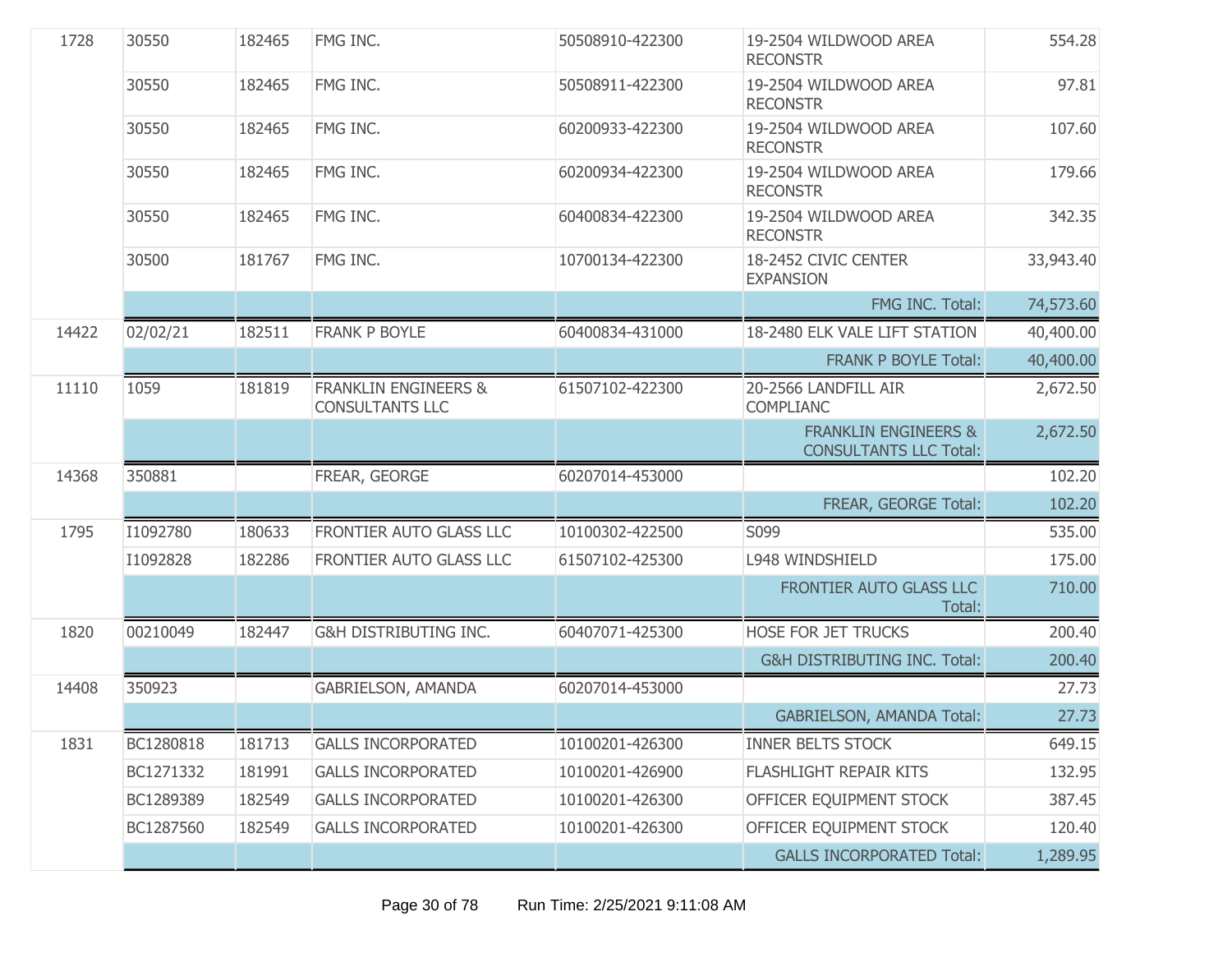| 1922  | 01P29924  | 181792 | <b>GODFREY BRAKE SERVICE &amp;</b><br><b>SUPPLY INC</b> | 10100607-425100 | <b>SURFACE STROBE - STOCK</b>                                  | 324.00   |
|-------|-----------|--------|---------------------------------------------------------|-----------------|----------------------------------------------------------------|----------|
|       | 01P30031  | 181626 | <b>GODFREY BRAKE SERVICE &amp;</b><br><b>SUPPLY INC</b> | 10100301-425100 | <b>UNITS</b>                                                   | 633.48   |
|       | 01P30240  | 181626 | <b>GODFREY BRAKE SERVICE &amp;</b><br><b>SUPPLY INC</b> | 10100301-425300 | <b>UNITS</b>                                                   | 54.48    |
|       | 01P30425  | 181626 | <b>GODFREY BRAKE SERVICE &amp;</b><br><b>SUPPLY INC</b> | 10100301-425300 | <b>UNITS</b>                                                   | 78.79    |
|       | 01P30449  | 181626 | <b>GODFREY BRAKE SERVICE &amp;</b><br><b>SUPPLY INC</b> | 10100301-425300 | <b>UNITS</b>                                                   | 45.35    |
|       | 01P30235  | 181626 | <b>GODFREY BRAKE SERVICE &amp;</b><br><b>SUPPLY INC</b> | 10100302-425100 | <b>UNITS</b>                                                   | 62.44    |
|       | 01P31026  | 182329 | <b>GODFREY BRAKE SERVICE &amp;</b><br><b>SUPPLY INC</b> | 10100302-425100 | <b>UNIT S003</b>                                               | 36.16    |
|       | 01P31528  | 182697 | <b>GODFREY BRAKE SERVICE &amp;</b><br><b>SUPPLY INC</b> | 61800893-425100 | <b>SWIVEL HANGER - MED3</b>                                    | 45.64    |
|       | 01P31327  | 182477 | <b>GODFREY BRAKE SERVICE &amp;</b><br><b>SUPPLY INC</b> | 10100305-426500 | <b>TOOL</b>                                                    | 98.66    |
|       | 01P30035  | 181752 | <b>GODFREY BRAKE SERVICE &amp;</b><br><b>SUPPLY INC</b> | 10100302-425300 | <b>UNIT S099</b>                                               | 76.91    |
|       | 01P30234  | 181752 | <b>GODFREY BRAKE SERVICE &amp;</b><br><b>SUPPLY INC</b> | 10100302-425100 | UNIT S099                                                      | 62.44    |
|       | 01P30498  | 182205 | <b>GODFREY BRAKE SERVICE &amp;</b><br><b>SUPPLY INC</b> | 10102025-425100 | CHAINS - E5                                                    | 281.39   |
|       | 01P31418  | 182044 | <b>GODFREY BRAKE SERVICE &amp;</b><br><b>SUPPLY INC</b> | 60207012-426900 | <b>TRAILERS</b>                                                | 67.28    |
|       |           |        |                                                         |                 | <b>GODFREY BRAKE SERVICE &amp;</b><br><b>SUPPLY INC Total:</b> | 1,867.02 |
| 14017 | 1158      | 182288 | <b>GOING FOR BROKE LLC</b>                              | 61507102-422500 | <b>ROCK HAULING</b>                                            | 943.70   |
|       |           |        |                                                         |                 | <b>GOING FOR BROKE LLC Total:</b>                              | 943.70   |
| 1924  | 378619    | 181671 | <b>GOLDEN WEST TECHNOLOGIES</b><br>INC                  | 10106024-422500 | <b>I-WITNESS MONITORING</b>                                    | 200.00   |
|       | 377891    | 181692 | <b>GOLDEN WEST TECHNOLOGIES</b><br><b>INC</b>           | 10100201-425300 | PHONE REPAIR                                                   | 135.00   |
|       | 210110253 | 181786 | <b>GOLDEN WEST TECHNOLOGIES</b><br><b>INC</b>           | 10100860-422500 | <b>TELEPHONE ANSWERING</b><br><b>SERVICE</b>                   | 111.05   |
|       | 210110207 | 181569 | <b>GOLDEN WEST TECHNOLOGIES</b><br><b>INC</b>           | 60207011-422500 | TELE ANSWERING SERVICE                                         | 137.86   |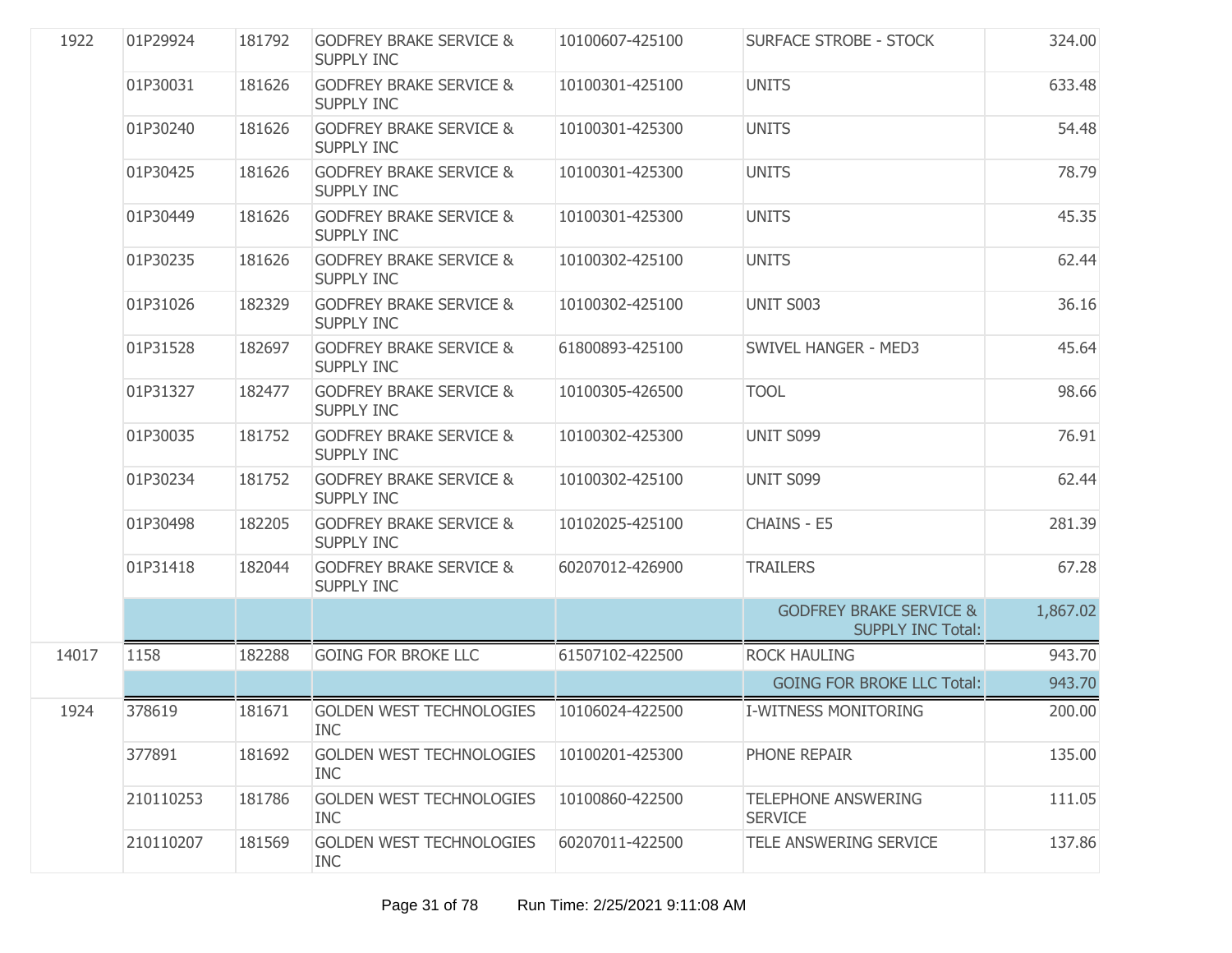| 1924  | 210110207 | 181569 | <b>GOLDEN WEST TECHNOLOGIES</b><br><b>INC</b>     | 60207013-422500 | TELE ANSWERING SERVICE                               | 137.86   |
|-------|-----------|--------|---------------------------------------------------|-----------------|------------------------------------------------------|----------|
|       | 210110207 | 181569 | <b>GOLDEN WEST TECHNOLOGIES</b><br><b>INC</b>     | 60207014-422500 | TELE ANSWERING SERVICE                               | 129.77   |
|       | 210110207 | 181569 | <b>GOLDEN WEST TECHNOLOGIES</b><br><b>INC</b>     | 60407071-422500 | TELE ANSWERING SERVICE                               | 202.73   |
|       | 210110207 | 181569 | <b>GOLDEN WEST TECHNOLOGIES</b><br><b>INC</b>     | 60407072-422500 | TELE ANSWERING SERVICE                               | 202.73   |
|       | 378046    | 178739 | <b>GOLDEN WEST TECHNOLOGIES</b><br><b>INC</b>     | 10100108-429600 | MITEL 6930 IP PHONE                                  | 452.62   |
|       | 378945    | 180914 | <b>GOLDEN WEST TECHNOLOGIES</b><br><b>INC</b>     | 10100204-429600 | <b>CONFERENCE PHONE AND</b><br><b>LICENSE</b>        | 787.31   |
|       |           |        |                                                   |                 | <b>GOLDEN WEST TECHNOLOGIES</b><br><b>INC Total:</b> | 2,496.93 |
| 13332 | 6438      | 181891 | <b>GRATE INTERPRETING LLC</b>                     | 10100101-422500 | <b>Interpreting Services</b>                         | 60.00    |
|       |           |        |                                                   |                 | <b>GRATE INTERPRETING LLC Total:</b>                 | 60.00    |
| 1975  | 02/02/21  | 181807 | <b>GREAT HARVEST BREAD</b><br><b>COMPANY</b>      | 10100601-427000 | Recreation staff lunch meeting                       | 96.25    |
|       |           |        |                                                   |                 | <b>GREAT HARVEST BREAD</b><br><b>COMPANY Total:</b>  | 96.25    |
| 1979  | 1-574357  | 181703 | <b>GREAT WESTERN TIRE INC.</b>                    | 10100201-425100 | TIRE REPAIR UNIT 187                                 | 24.95    |
|       |           |        |                                                   |                 | <b>GREAT WESTERN TIRE INC.</b><br>Total:             | 24.95    |
| 2000  | 33545     | 181589 | <b>GRIMM'S PUMP SERVICE INC</b>                   | 60407072-425300 | DIESEL FUEL PUMP - NOZZLE                            | 73.00    |
|       | 33444     | 181753 | <b>GRIMM'S PUMP SERVICE INC</b>                   | 10100305-425300 | <b>SHOP COMPRESSOR</b>                               | 12.66    |
|       | 33444     | 181753 | <b>GRIMM'S PUMP SERVICE INC</b>                   | 10100305-426200 | <b>SHOP COMPRESSOR</b>                               | 23.76    |
|       | 33212     | 181600 | <b>GRIMM'S PUMP SERVICE INC</b>                   | 10100305-426200 | <b>UNIT S101</b>                                     | 23.80    |
|       | 33741     | 182441 | <b>GRIMM'S PUMP SERVICE INC</b>                   | 10100618-422500 | PROFESSIONAL SERVICES                                | 36.05    |
|       | 33535     | 182330 | <b>GRIMM'S PUMP SERVICE INC</b>                   | 10100401-425300 | <b>SUPPLIES</b>                                      | 44.96    |
|       | 33613     | 182476 | <b>GRIMM'S PUMP SERVICE INC</b>                   | 10100401-425200 | <b>REPAIR</b>                                        | 3,664.62 |
|       |           |        |                                                   |                 | <b>GRIMM'S PUMP SERVICE INC</b><br>Total:            | 3,878.85 |
| 14384 | 350898    |        | <b>GROSINGER, PAULA</b>                           | 60207014-453000 |                                                      | 1,215.68 |
|       |           |        |                                                   |                 | <b>GROSINGER, PAULA Total:</b>                       | 1,215.68 |
| 10515 | 772839    | 182183 | H&S UNIFORMS AND EQUIPMENT 61800890-426300<br>LLC |                 | PANTS HEM - B. LONG                                  | 30.00    |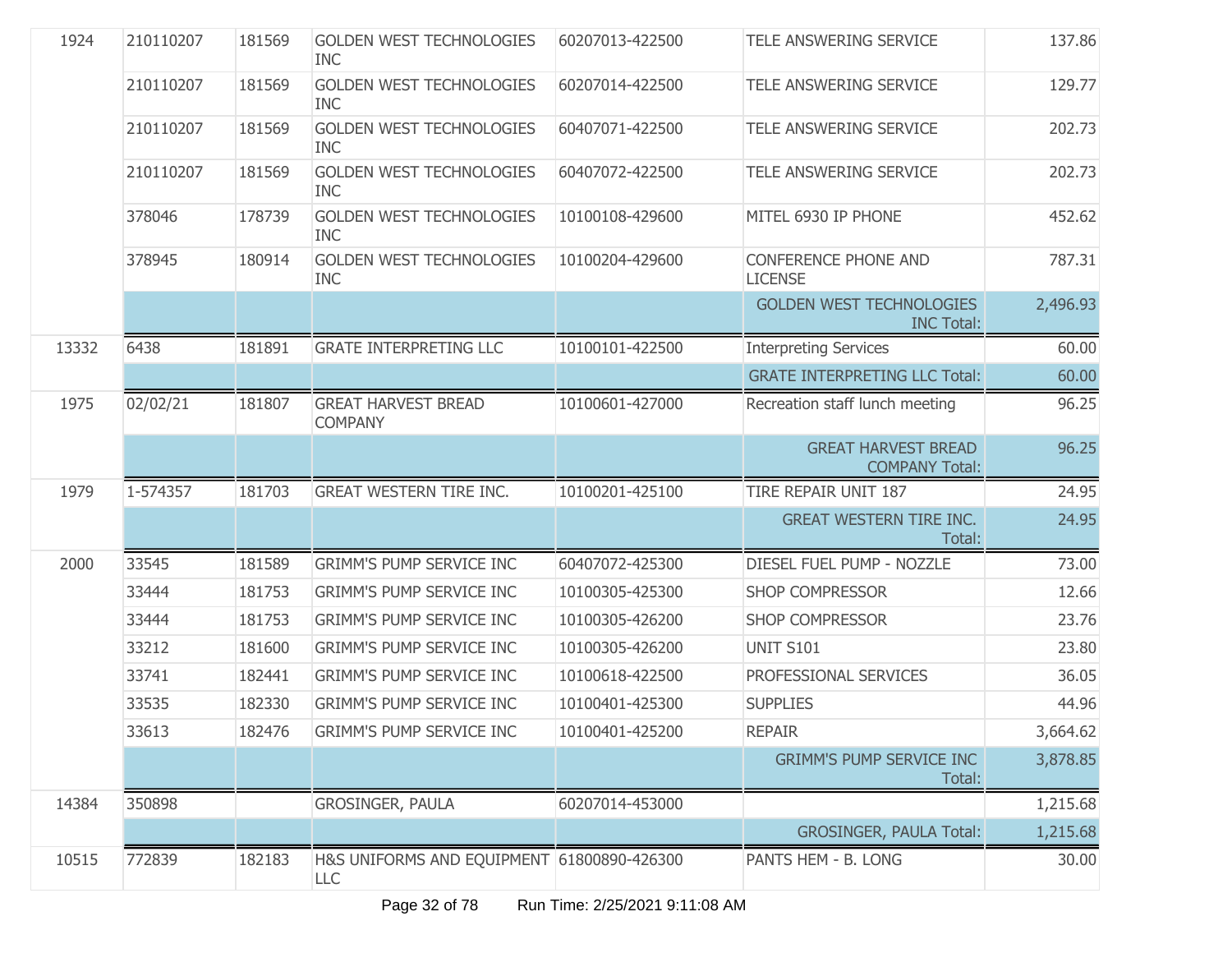| 10515 | 772847             | 182182 | H&S UNIFORMS AND EQUIPMENT 10102021-426300<br>LLC |                 | <b>ALTERATIONS - VARIOUS</b>                               | 44.00    |
|-------|--------------------|--------|---------------------------------------------------|-----------------|------------------------------------------------------------|----------|
|       | 772847             | 182182 | H&S UNIFORMS AND EQUIPMENT 61800891-426300<br>LLC |                 | <b>ALTERATIONS - VARIOUS</b>                               | 30.00    |
|       | 772833             | 182515 | H&S UNIFORMS AND EQUIPMENT 10100618-422500<br>LLC |                 | PROFESSIONAL SERVICES                                      | 5.00     |
|       |                    |        |                                                   |                 | <b>1&amp;S UNIFORMS AND EQUIPMENT</b><br><b>LLC Total:</b> | 109.00   |
| 10847 | 13532              | 182427 | <b>HANDYMAN AL LLC</b>                            | 61207101-421100 | 3809 PONDEROSA MAILBOX<br><b>REPAIR</b>                    | 477.84   |
|       |                    |        |                                                   |                 | <b>HANDYMAN AL LLC Total:</b>                              | 477.84   |
| 2132  | T73841             | 182232 | <b>HARVEYS LOCK SHOP INC</b>                      | 10102022-425200 | <b>DOOR LOCK - ST2</b>                                     | 55.65    |
|       | T73841             | 182232 | HARVEYS LOCK SHOP INC                             | 61800892-425200 | DOOR LOCK - ST2                                            | 55.64    |
|       | T73875             | 182414 | <b>HARVEYS LOCK SHOP INC</b>                      | 10100607-426900 | <b>DUPLICATE KEY</b>                                       | 2.80     |
|       | T73870             | 182470 | HARVEYS LOCK SHOP INC                             | 10100301-426900 | <b>KEYS</b>                                                | 49.14    |
|       | T73824             | 182331 | HARVEYS LOCK SHOP INC                             | 10100301-426900 | <b>KEYS</b>                                                | 216.50   |
|       |                    |        |                                                   |                 | HARVEYS LOCK SHOP INC Total:                               | 379.73   |
| 2149  | 4872646            | 181722 | HAWKINS CHEMICAL INC                              | 60207011-426400 | SODIUM HYDROXIDE                                           | 1,386.00 |
|       | 4876467            | 182345 | HAWKINS CHEMICAL INC                              | 60407072-426400 | AZONE 15 BLEACH & FERRIC<br><b>CHLOR</b>                   | 3,908.32 |
|       |                    |        |                                                   |                 | <b>HAWKINS CHEMICAL INC Total:</b>                         | 5,294.32 |
| 14322 | 20PD031            | 180924 | <b>HEALTHY PAWS</b>                               | 10100204-453000 | Sign Refund                                                | 40.00    |
|       |                    |        |                                                   |                 | <b>HEALTHY PAWS Total:</b>                                 | 40.00    |
| 9792  | 0895447-IN         | 182184 | <b>HEIMAN INC</b>                                 | 10102023-426300 | PANTS LENGTHEN - M. HELTON                                 | 78.24    |
|       | 0895448-IN         | 182195 | <b>HEIMAN INC</b>                                 | 10102021-426300 | REPAIR OF COAT - C. BRUBAKER                               | 150.31   |
|       | 0895213-IN         | 182229 | <b>HEIMAN INC</b>                                 | 10100202-426300 | <b>SUSPENDER - BACKSTOCK</b>                               | 270.00   |
|       |                    |        |                                                   |                 | <b>HEIMAN INC Total:</b>                                   | 498.55   |
| 12040 | V0000144792 180016 |        | <b>HELP/SYSTEMS LLC</b>                           | 10106024-429502 | <b>GODRIVE RENEWAL</b><br><b>MAINTENANCE</b>               | 2,136.18 |
|       |                    |        |                                                   |                 | <b>HELP/SYSTEMS LLC Total:</b>                             | 2,136.18 |
| 7104  | 20535              | 182310 | HENNEN EQUIPMENT INC                              | 61507103-425300 | <b>HYDRAULIC FILTER</b>                                    | 352.18   |
|       | 20439              | 182308 | HENNEN EQUIPMENT INC                              | 61507103-425300 | <b>CARRYING ROLLER</b>                                     | 292.42   |
|       | 20536              | 182309 | HENNEN EQUIPMENT INC                              | 61507103-425300 | TOOTH SCREWABLE ARMORED                                    | 4,623.34 |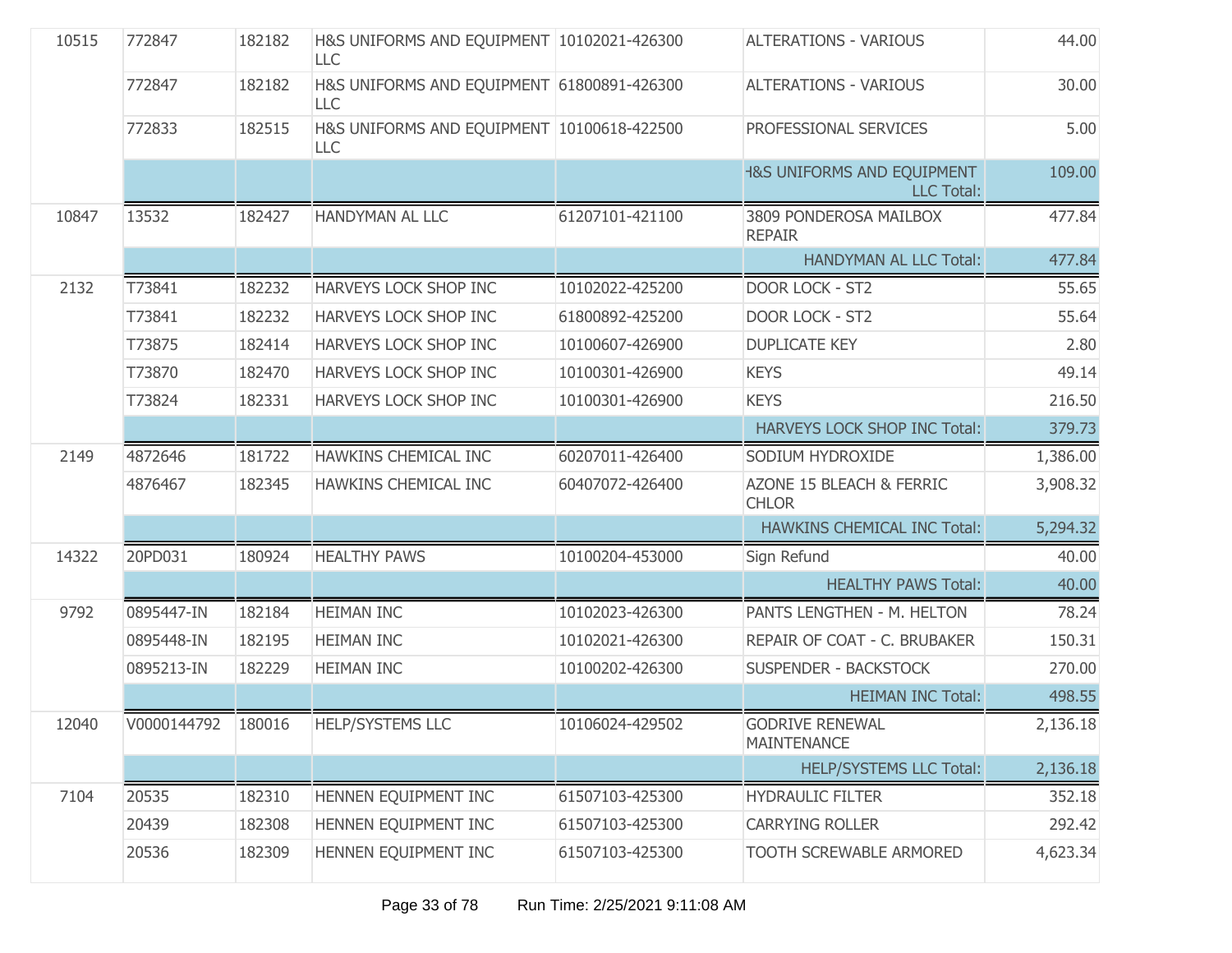| 7104  |                     |        |                                                             |                 | HENNEN EQUIPMENT INC Total:                        | 5,267.94  |
|-------|---------------------|--------|-------------------------------------------------------------|-----------------|----------------------------------------------------|-----------|
| 2207  | 89014834            | 182173 | HENRY SCHEIN INC                                            | 61800890-429700 | <b>EMS DISPOSABLES</b>                             | 42.33     |
|       | 88993069            | 182171 | HENRY SCHEIN INC                                            | 61800890-426900 | EMS DISPOSABLES / NON-<br><b>DISPOSAB</b>          | 76.40     |
|       | 88993069            | 182171 | HENRY SCHEIN INC                                            | 61800890-429700 | EMS DISPOSABLES / NON-<br><b>DISPOSAB</b>          | 40.26     |
|       | 89350882            | 182689 | HENRY SCHEIN INC                                            | 61800890-429700 | <b>EMS DISPOSABLES</b>                             | 136.80    |
|       | 89305519            | 182688 | HENRY SCHEIN INC                                            | 61800890-429700 | <b>EMS DISPOSABLES</b>                             | 206.49    |
|       | 89519835            | 182708 | HENRY SCHEIN INC                                            | 61800890-429700 | <b>EMS DISPOSABLES</b>                             | 519.96    |
|       | 89378047            | 182690 | HENRY SCHEIN INC                                            | 61800890-429700 | <b>EMS DISPOSABLES</b>                             | 830.82    |
|       |                     |        |                                                             |                 | <b>HENRY SCHEIN INC Total:</b>                     | 1,853.06  |
| 14262 | 350878              |        | HOFFMAN, DON                                                | 60207014-453000 |                                                    | 48.09     |
|       |                     |        |                                                             |                 | HOFFMAN, DON Total:                                | 48.09     |
| 5925  | 030101022100 181707 |        | <b>HOLIDAY COMPANIES</b>                                    | 10100201-425100 | <b>CAR WASHES</b>                                  | 366.00    |
|       |                     |        |                                                             |                 | <b>HOLIDAY COMPANIES</b><br>Total:                 | 366.00    |
| 2305  | 238885              | 181976 | HOLSWORTH & SON INC., G.J                                   | 60800840-422500 | PROFESSIONAL SERVICES                              | 640.00    |
|       | 785209              | 181976 | HOLSWORTH & SON INC., G.J                                   | 60800840-422500 | PROFESSIONAL SERVICES                              | 342.50    |
|       |                     |        |                                                             |                 | HOLSWORTH & SON INC., G.J<br>Total:                | 982.50    |
| 2319  | 496203              | 182458 | HORNUNGS PRO GOLF                                           | 61300664-452000 | <b>RESALE GOLF TEES</b>                            | 51.29     |
|       | 495955              | 181673 | HORNUNGS PRO GOLF                                           | 61300604-426900 | RESALE MERCHANDISE/CART<br>FLAGS/                  | 191.40    |
|       | 495955              | 181673 | <b>HORNUNGS PRO GOLF</b>                                    | 61300604-452000 | RESALE MERCHANDISE/CART<br>FLAGS/                  | 1,482.35  |
|       | 495955              | 181673 | HORNUNGS PRO GOLF                                           | 61400605-452000 | RESALE MERCHANDISE/CART<br>FLAGS/                  | 435.73    |
|       | 496057              | 181850 | <b>HORNUNGS PRO GOLF</b>                                    | 61300604-452000 | <b>RESALE GOLF TEES</b>                            | 148.61    |
|       |                     |        |                                                             |                 | HORNUNGS PRO GOLF Total:                           | 2,309.38  |
| 2361  | 03/01/21            |        | HUMANE SOCIETY OF THE BLACK 10100621-462400<br><b>HILLS</b> |                 | MAR21 HUMANE SOCIETY                               | 26,696.25 |
|       |                     |        |                                                             |                 | HUMANE SOCIETY OF THE BLACK<br><b>HILLS Total:</b> | 26,696.25 |
| 7504  | 14890               | 181754 | <b>IMAGEALL LLC</b>                                         | 10100301-426300 | <b>CLOTHING</b>                                    | 67.30     |
|       |                     |        |                                                             |                 | <b>IMAGEALL LLC</b><br>Total:                      | 67.30     |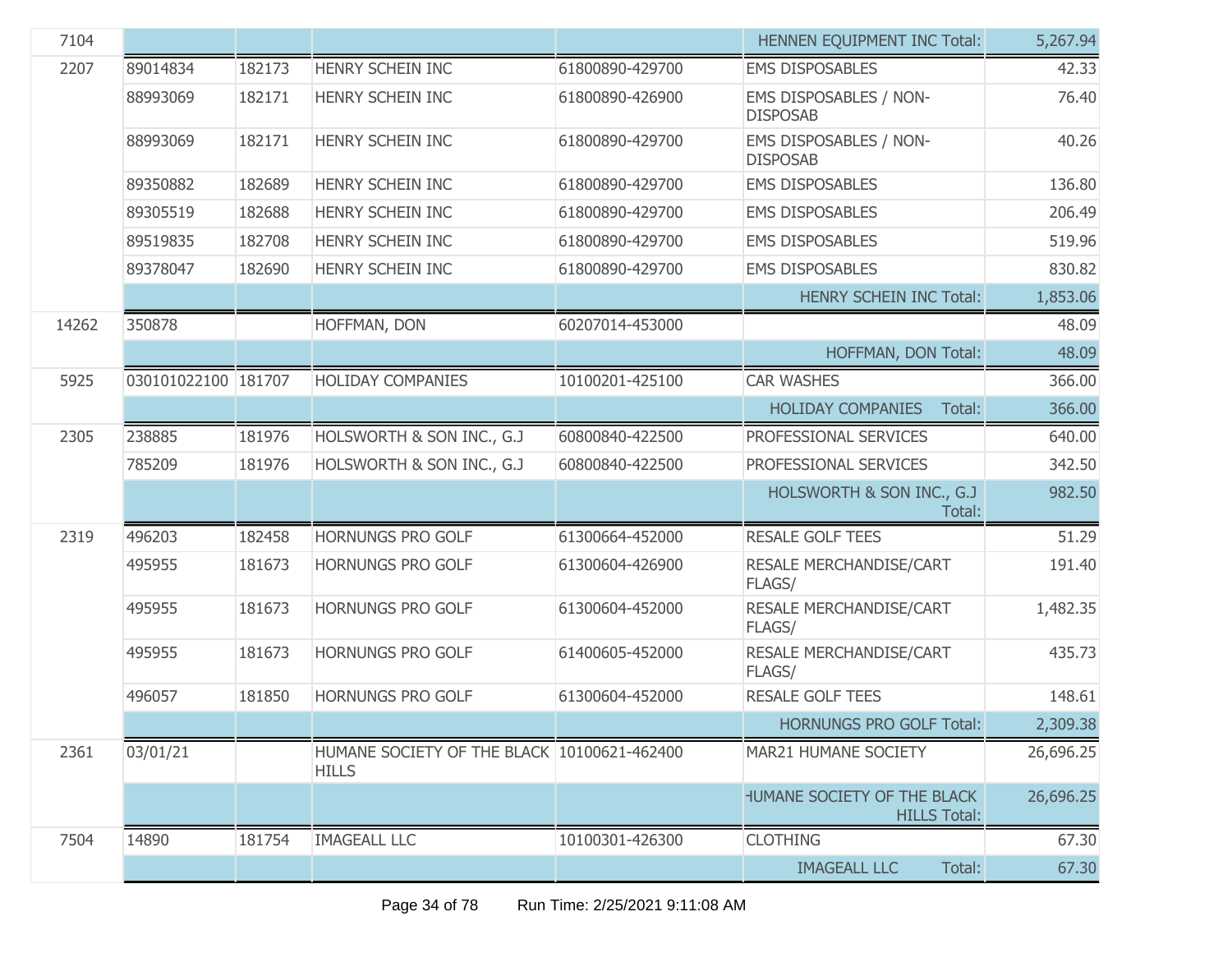| 2409 | 3441785                               | 181538 | <b>INDOFF INC</b>                                | 10100618-426100 | PRINTER INK                                             | 85.78    |
|------|---------------------------------------|--------|--------------------------------------------------|-----------------|---------------------------------------------------------|----------|
|      | 3441786                               | 181538 | <b>INDOFF INC</b>                                | 10100618-426100 | PRINTER INK                                             | 94.96    |
|      | 3444992                               | 181934 | <b>INDOFF INC</b>                                | 60207012-426100 | <b>COMPUTER INK-LOCATORS</b>                            | 70.00    |
|      | 3444992                               | 181934 | <b>INDOFF INC</b>                                | 60407071-426100 | <b>COMPUTER INK-LOCATORS</b>                            | 19.45    |
|      | 3444992                               | 181934 | <b>INDOFF INC</b>                                | 60907401-426100 | <b>COMPUTER INK-LOCATORS</b>                            | 15.00    |
|      | 3445432                               | 182504 | <b>INDOFF INC</b>                                | 60207014-426100 | POST-IT NOTES                                           | 13.99    |
|      | 3446663                               | 181855 | <b>INDOFF INC</b>                                | 60207011-426900 | GEL PENS, RUBBER BANDS,<br>POST-I                       | 3.99     |
|      | 3446663                               | 181855 | <b>INDOFF INC</b>                                | 60207014-426100 | GEL PENS, RUBBER BANDS,<br>POST-I                       | 42.20    |
|      | 3447032                               | 182481 | <b>INDOFF INC</b>                                | 60207012-426100 | OFFICE SUPPLIES, COMPUTER<br>INK                        | 148.46   |
|      | 3447032                               | 182481 | <b>INDOFF INC</b>                                | 60407071-426100 | OFFICE SUPPLIES, COMPUTER<br><b>INK</b>                 | 47.13    |
|      | 3447032                               | 182481 | <b>INDOFF INC</b>                                | 60907401-426100 | OFFICE SUPPLIES, COMPUTER<br><b>INK</b>                 | 31.42    |
|      | 3446664                               | 182468 | <b>INDOFF INC</b>                                | 60207014-426100 | <b>CORRECTION TAPE, TONER</b><br><b>CARTRID</b>         | 402.77   |
|      | 3445436                               | 182509 | <b>INDOFF INC</b>                                | 10100618-426100 | <b>OFFICE SUPPLIES</b>                                  | 21.99    |
|      | 3445435                               | 182509 | <b>INDOFF INC</b>                                | 10100618-426100 | <b>OFFICE SUPPLIES</b>                                  | 55.96    |
|      |                                       |        |                                                  |                 | <b>INDOFF INC Total:</b>                                | 1,053.10 |
| 6180 | 0129182                               | 181702 | INTERNATIONAL ASSOCIATION<br>OF CHIEFS OF POLICE | 10100201-429200 | <b>IACP MEMBERSHIPS</b>                                 | 190.00   |
|      | 0151828                               | 181702 | INTERNATIONAL ASSOCIATION<br>OF CHIEFS OF POLICE | 10100201-429200 | <b>IACP MEMBERSHIPS</b>                                 | 190.00   |
|      | 0129476                               | 181686 | INTERNATIONAL ASSOCIATION<br>OF CHIEFS OF POLICE | 10100201-429200 | MEMBERSHIP BELISLE                                      | 240.00   |
|      |                                       |        |                                                  |                 | INTERNATIONAL ASSOCIATION<br>OF CHIEFS OF POLICE Total: | 620.00   |
| 2453 | 190100101735 181784<br>$\overline{0}$ |        | <b>INTERSTATE BATTERIES INC</b>                  | 60207011-425100 | UNIT #346: BATTERY                                      | 127.70   |
|      | 190100101736 181958<br>5              |        | <b>INTERSTATE BATTERIES INC</b>                  | 10100603-425300 | MARINE RV BATTERY                                       | 126.00   |
|      | 190100101740 182316<br>0              |        | <b>INTERSTATE BATTERIES INC</b>                  | 10102026-425100 | <b>BATTERY - ST6 UTV</b>                                | 47.75    |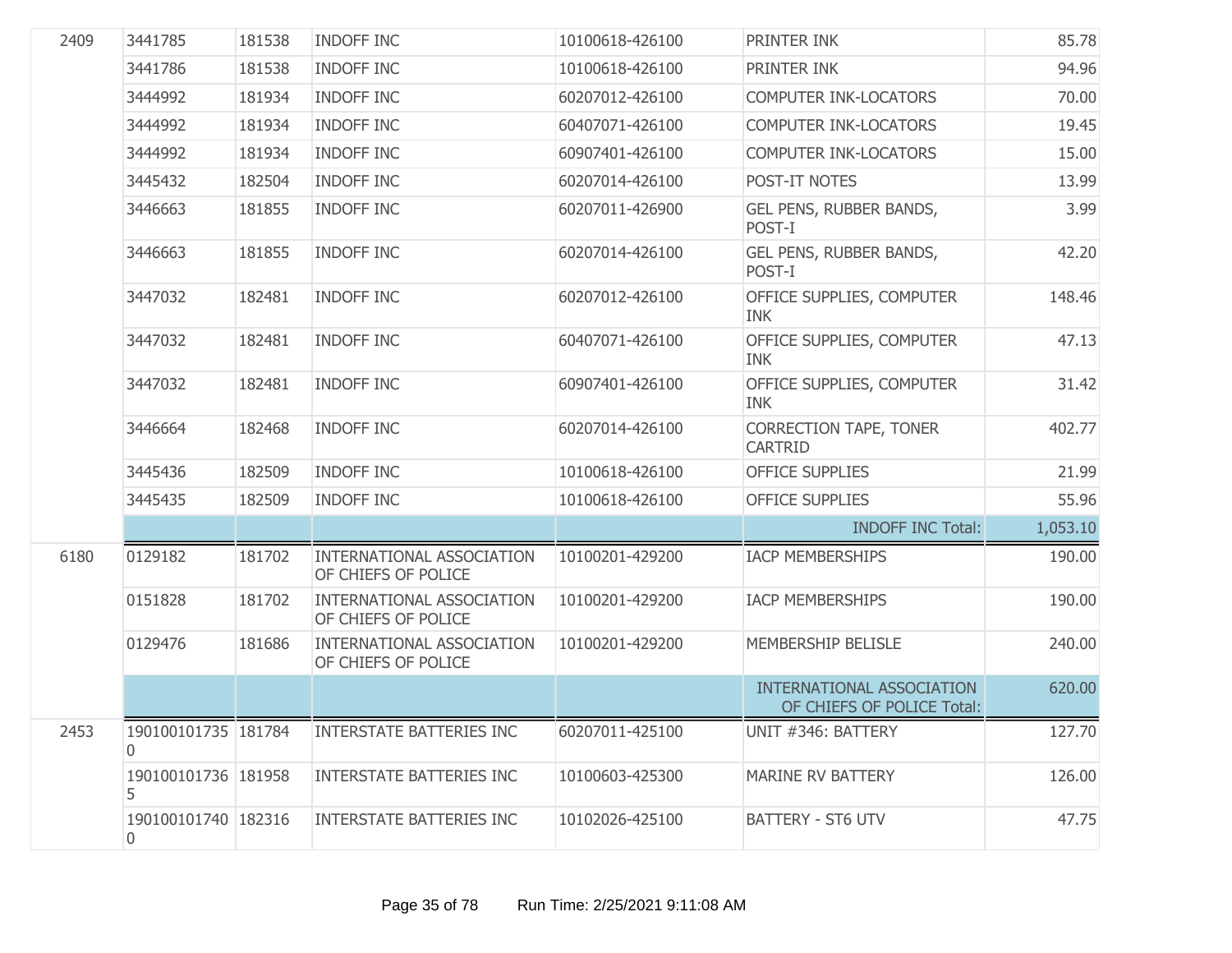| 2453  | 190100101737 182121<br>3 |        | <b>INTERSTATE BATTERIES INC</b>                                  | 60207014-425100 | UNIT #312: BATTERY                                                    | 145.30   |
|-------|--------------------------|--------|------------------------------------------------------------------|-----------------|-----------------------------------------------------------------------|----------|
|       | 787819                   | 182451 | <b>INTERSTATE BATTERIES INC</b>                                  | 60907401-425100 | <b>BATTERIES FOR W811</b>                                             | 261.90   |
|       |                          |        |                                                                  |                 | <b>INTERSTATE BATTERIES INC</b><br>Total:                             | 708.65   |
| 14189 | 1805203 RI               | 182307 | INTERSTATE DISTRIBUTION AND 61507103-425300<br>MANUFACTURING INC |                 | <b>BRUSHED PVC</b>                                                    | 1,040.54 |
|       |                          |        |                                                                  |                 | <b>INTERSTATE DISTRIBUTION AND</b><br><b>MANUFACTURING INC Total:</b> | 1,040.54 |
| 8651  | 673401                   | 182520 | <b>INTOXIMETERS INC</b>                                          | 10100201-425300 | <b>REPAIR PBT</b>                                                     | 100.00   |
|       |                          |        |                                                                  |                 | <b>INTOXIMETERS INC Total:</b>                                        | 100.00   |
| 12036 | INV54812                 | 182039 | IPS GROUP INC                                                    | 61000870-422500 | OCT20 ENFORCEMENT -<br><b>GATEWAY FE</b>                              | 5,714.16 |
|       | <b>INV56223</b>          | 182040 | <b>IPS GROUP INC</b>                                             | 61000870-422500 | <b>DEC20 CREDIT CARD GATEWAY</b><br>FEE,                              | 1,931.02 |
|       |                          |        |                                                                  |                 | IPS GROUP INC Total:                                                  | 7,645.18 |
| 2512  | SJ34465                  | 181584 | JENNER EQUIPMENT CO                                              | 10100301-425100 | UNIT S089                                                             | 357.17   |
|       | SJ34422A                 | 181935 | JENNER EQUIPMENT CO                                              | 60907401-425300 | E-50 BOBCAT REPAIR, SPACER &<br>B                                     | 28.71    |
|       |                          |        |                                                                  |                 | JENNER EQUIPMENT CO Total:                                            | 385.88   |
| 2526  | 36 02/09/21              | 182249 | <b>JERRY'S CAKES SHAKES &amp; BAKE</b>                           | 10102028-426300 | <b>QUARTERLY TRAINING - ST8</b>                                       | 19.00    |
|       |                          |        |                                                                  |                 | <b>JERRY'S CAKES SHAKES &amp; BAKE</b><br>Total:                      | 19.00    |
| 9864  | 02/12-13/21              | 182710 | <b>JESSE BEAN</b>                                                | 61800890-427000 | PER DIEM: J. BEAN 02.12-13 BI                                         | 46.00    |
|       |                          |        |                                                                  |                 | <b>JESSE BEAN Total:</b>                                              | 46.00    |
| 13773 | 01/19/21                 | 181573 | <b>JOHN FARRELL</b>                                              | 10100305-426500 | <b>TOOL REIMBURSEMENT</b>                                             | 20.27    |
|       | 01/28/21                 | 181573 | <b>JOHN FARRELL</b>                                              | 10100305-426500 | <b>TOOL REIMBURSEMENT</b>                                             | 98.90    |
|       |                          |        |                                                                  |                 | <b>JOHN FARRELL Total:</b>                                            | 119.17   |
| 2552  | 100167189176             | 181678 | JOHNSON CONTROLS INC                                             | 10100201-426100 | <b>ACCESS CARDS</b>                                                   | 1,253.00 |
|       |                          |        |                                                                  |                 | JOHNSON CONTROLS INC Total:                                           | 1,253.00 |
| 14398 | 350913                   |        | JOHNSON, VALERIE                                                 | 60207014-453000 |                                                                       | 116.26   |
|       |                          |        |                                                                  |                 | JOHNSON, VALERIE Total:                                               | 116.26   |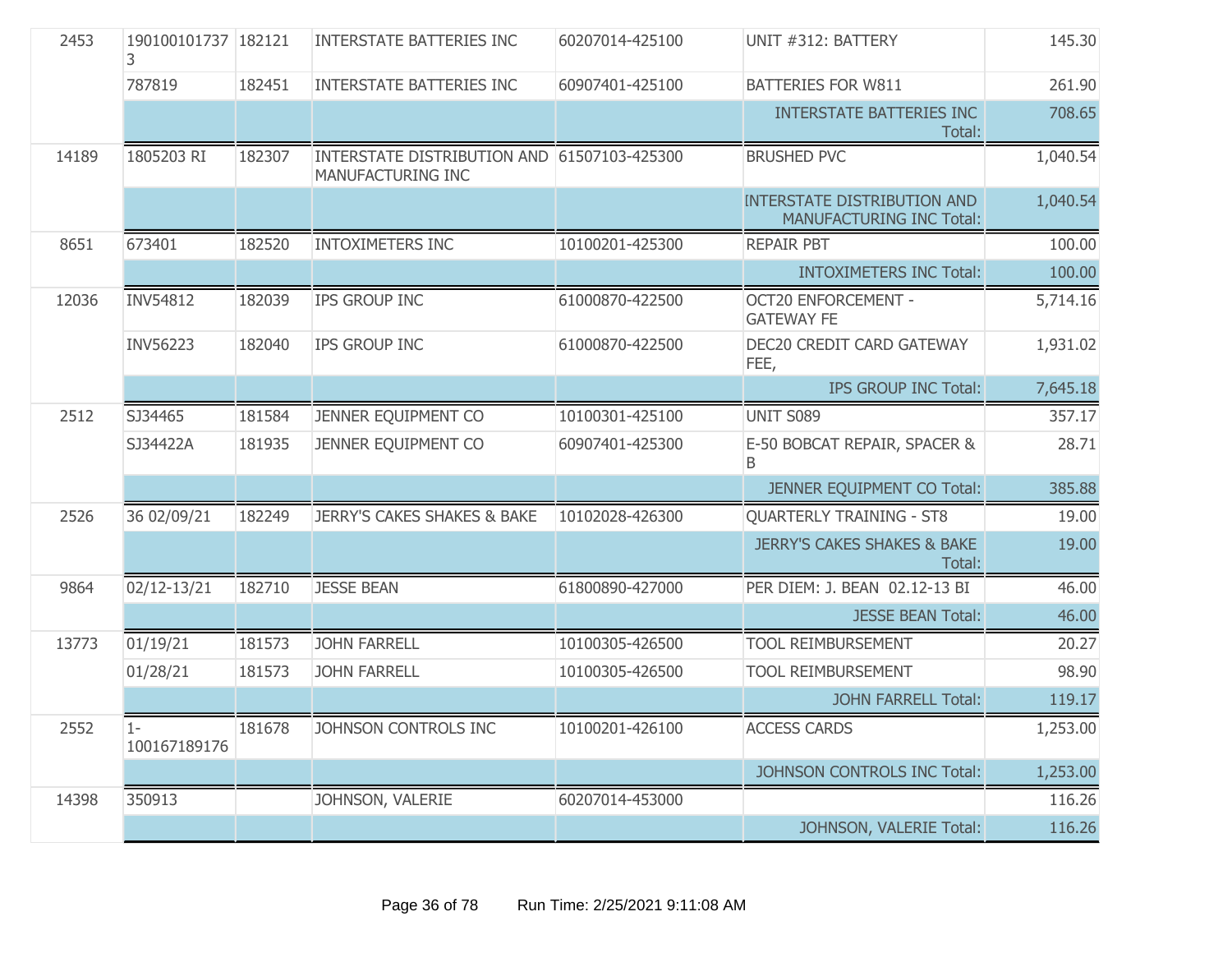| 14378 | 350891     |        | <b>JOST PROPERTIES LLC</b>        | 60207014-453000 |                                             | 36.98     |
|-------|------------|--------|-----------------------------------|-----------------|---------------------------------------------|-----------|
|       |            |        |                                   |                 | <b>JOST PROPERTIES LLC Total:</b>           | 36.98     |
| 14320 | 20UR024    | 180922 | <b>JUSTIN M WARNER</b>            | 10100204-453000 | Sign Refund                                 | 40.00     |
|       |            |        |                                   |                 | <b>JUSTIN M WARNER Total:</b>               | 40.00     |
| 2664  | 10805      | 181857 | KENNY'S BODY SHOP INC             | 10100301-425100 | <b>REPAIR</b>                               | 7,314.20  |
|       | fd0250e1   | 182538 | <b>KENNY'S BODY SHOP INC</b>      | 10100201-425100 | <b>REPAIR UNIT 214</b>                      | 2,103.55  |
|       |            |        |                                   |                 | KENNY'S BODY SHOP INC Total:                | 9,417.75  |
| 2676  | 2009168719 | 182645 | <b>KETEL THORSTENSON &amp; CO</b> | 10106021-422200 | 2020 AUDIT WORK                             | 747.08    |
|       |            |        |                                   |                 | <b>KETEL THORSTENSON &amp; CO</b><br>Total: | 747.08    |
| 2679  | 12897930   | 182116 | KIEFFER SANITATION INC            | 60207011-426400 | PACTOLA: JAN 2021 TRASH<br><b>DISPOS</b>    | 88.99     |
|       | 12907480   | 182361 | KIEFFER SANITATION INC            | 61300604-422500 | FEB GARBAGE SERVICE                         | 271.89    |
|       |            |        |                                   |                 | KIEFFER SANITATION INC Total:               | 360.88    |
| 14365 | 350877     |        | KILLHAM, STEVE                    | 60207014-453000 |                                             | 19.39     |
|       |            |        |                                   |                 | KILLHAM, STEVE Total:                       | 19.39     |
| 2719  | 5810792    | 181870 | KNECHT HOME CENTER                | 10100205-426900 | CR 21-025943 repair materials               | 25.55     |
|       | 5789252    | 182440 | KNECHT HOME CENTER                | 61000870-426900 | MISC. SUPPLIES                              | 12.25     |
|       | 5839851    | 182491 | KNECHT HOME CENTER                | 10100607-426900 | RUBBER HOLDDOWN STRAPS                      | 15.92     |
|       | 5738949    | 182114 | KNECHT HOME CENTER                | 10100108-426900 | PVC PIPE AND ELBOW                          | 16.49     |
|       | 5849510    | 182715 | <b>KNECHT HOME CENTER</b>         | 10102021-425200 | <b>STATION MAINT - ST1</b>                  | 31.22     |
|       | 5849510    | 182715 | <b>KNECHT HOME CENTER</b>         | 61800891-425200 | <b>STATION MAINT - ST1</b>                  | 15.38     |
|       |            |        |                                   |                 | <b>KNECHT HOME CENTER Total:</b>            | 116.81    |
| 2772  | 43776      | 176939 | <b>KT CONNECTIONS INC</b>         | 10100108-429500 | HP ZBOOK FURY 15 G7 LAPTOPS                 | 28,460.00 |
|       | 43775      | 176734 | KT CONNECTIONS INC                | 10100601-429500 | HP Business Elite Display E223              | 690.00    |
|       | 43775      | 176734 | KT CONNECTIONS INC                | 10100612-429500 | HP Business Elite Display E223              | 902.00    |
|       | 43858      | 177845 | <b>KT CONNECTIONS INC</b>         | 61207101-429500 | HP Elitebook 850 G7 Laptop Wi               | 463.33    |
|       | 43858      | 177845 | KT CONNECTIONS INC                | 61507102-429500 | HP Elitebook 850 G7 Laptop Wi               | 463.33    |
|       | 43858      | 177845 | KT CONNECTIONS INC                | 61507103-429500 | HP Elitebook 850 G7 Laptop Wi               | 463.34    |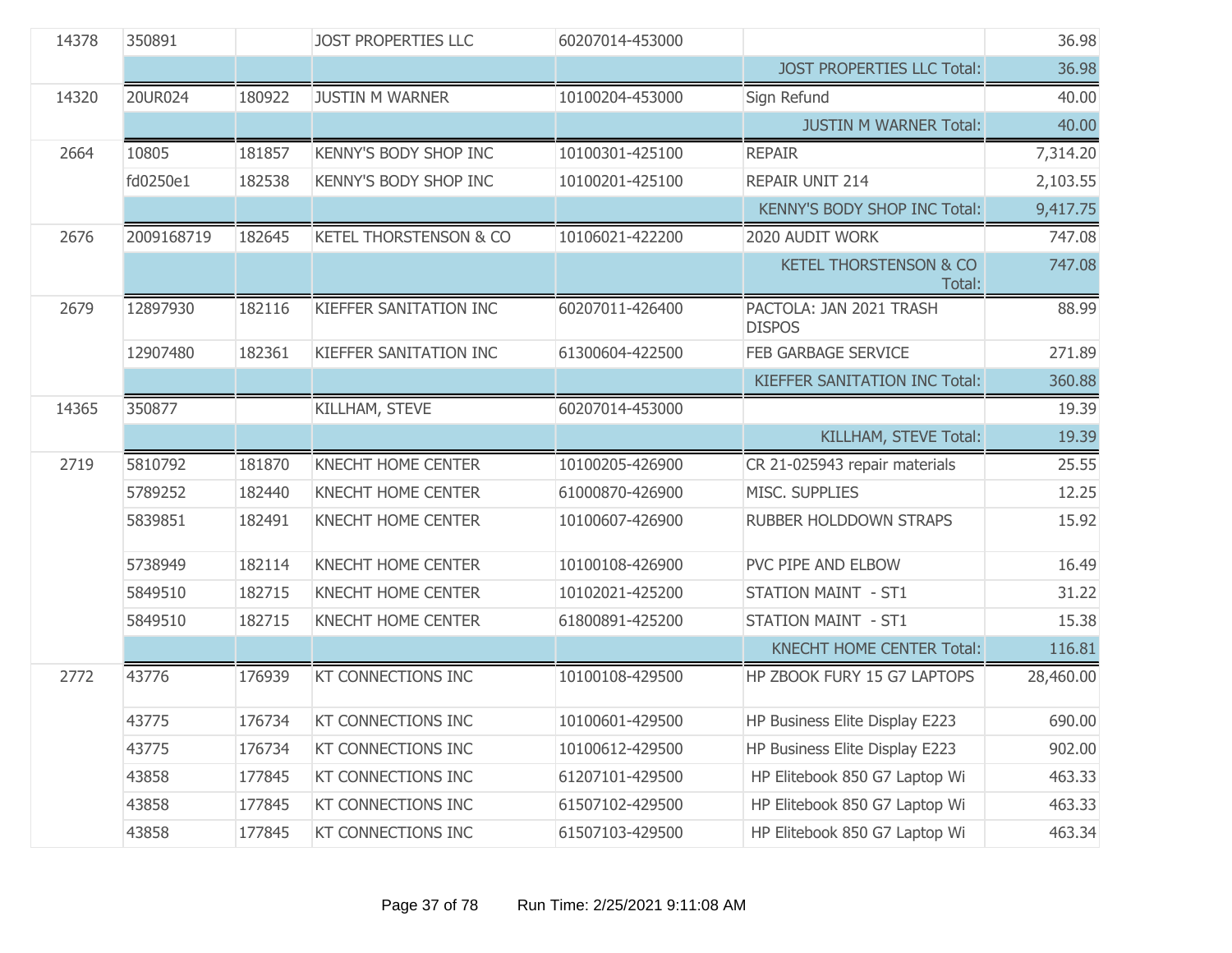| 2772  |                      |        |                             |                 | KT CONNECTIONS INC Total:                    | 31,442.00 |
|-------|----------------------|--------|-----------------------------|-----------------|----------------------------------------------|-----------|
| 7820  | 20PD033              | 180921 | KTM DESIGN SOLUTIONS        | 10100204-453000 | Sign Refund                                  | 40.00     |
|       | 20PD032              | 180902 | <b>KTM DESIGN SOLUTIONS</b> | 10100204-453000 | Sign Refund                                  | 40.00     |
|       |                      |        |                             |                 | KTM DESIGN SOLUTIONS Total:                  | 80.00     |
| 14388 | 350903               |        | <b>LACROSSE ESTATES</b>     | 60207014-453000 |                                              | 15.00     |
|       |                      |        |                             |                 | <b>LACROSSE ESTATES Total:</b>               | 15.00     |
| 14389 | 350904               |        | <b>LACROSSE ESTATES</b>     | 60207014-453000 |                                              | 15.00     |
|       |                      |        |                             |                 | <b>LACROSSE ESTATES Total:</b>               | 15.00     |
| 14390 | 350905               |        | <b>LACROSSE ESTATES</b>     | 60207014-453000 |                                              | 15.00     |
|       |                      |        |                             |                 | <b>LACROSSE ESTATES Total:</b>               | 15.00     |
| 14391 | 350906               |        | <b>LACROSSE ESTATES</b>     | 60207014-453000 |                                              | 15.00     |
|       |                      |        |                             |                 | <b>LACROSSE ESTATES Total:</b>               | 15.00     |
| 14392 | 350907               |        | <b>LACROSSE ESTATES</b>     | 60207014-453000 |                                              | 15.00     |
|       |                      |        |                             |                 | <b>LACROSSE ESTATES Total:</b>               | 15.00     |
| 14393 | 350908               |        | <b>LACROSSE ESTATES</b>     | 60207014-453000 |                                              | 15.00     |
|       |                      |        |                             |                 | <b>LACROSSE ESTATES Total:</b>               | 15.00     |
| 14394 | 350909               |        | <b>LACROSSE ESTATES</b>     | 60207014-453000 |                                              | 15.00     |
|       |                      |        |                             |                 | <b>LACROSSE ESTATES Total:</b>               | 15.00     |
| 14395 | 350910               |        | <b>LACROSSE ESTATES</b>     | 60207014-453000 |                                              | 15.00     |
|       |                      |        |                             |                 | <b>LACROSSE ESTATES Total:</b>               | 15.00     |
| 14396 | 350911               |        | <b>LACROSSE ESTATES</b>     | 60207014-453000 |                                              | 15.00     |
|       |                      |        |                             |                 | <b>LACROSSE ESTATES Total:</b>               | 15.00     |
| 14380 | 350893               |        | LARSON, JENNIFER            | 60207014-453000 |                                              | 18.21     |
|       |                      |        |                             |                 | LARSON, JENNIFER Total:                      | 18.21     |
| 2859  | 9308188687           | 182422 | <b>LAWSON PRODUCTS INC</b>  | 61207101-425100 | TUBING AND DRUM                              | 268.09    |
|       |                      |        |                             |                 | <b>LAWSON PRODUCTS INC Total:</b>            | 268.09    |
| 14382 | 350896               |        | LELACHEUR, AMBER            | 60207014-453000 |                                              | 20.33     |
|       |                      |        |                             |                 | LELACHEUR, AMBER Total:                      | 20.33     |
| 7350  | 1633957-<br>20210131 | 181718 | <b>LEXISNEXIS</b>           | 10100201-429502 | AVCC ANNUAL SUBSCRIPTION<br>FEE <sub>2</sub> | 15,600.00 |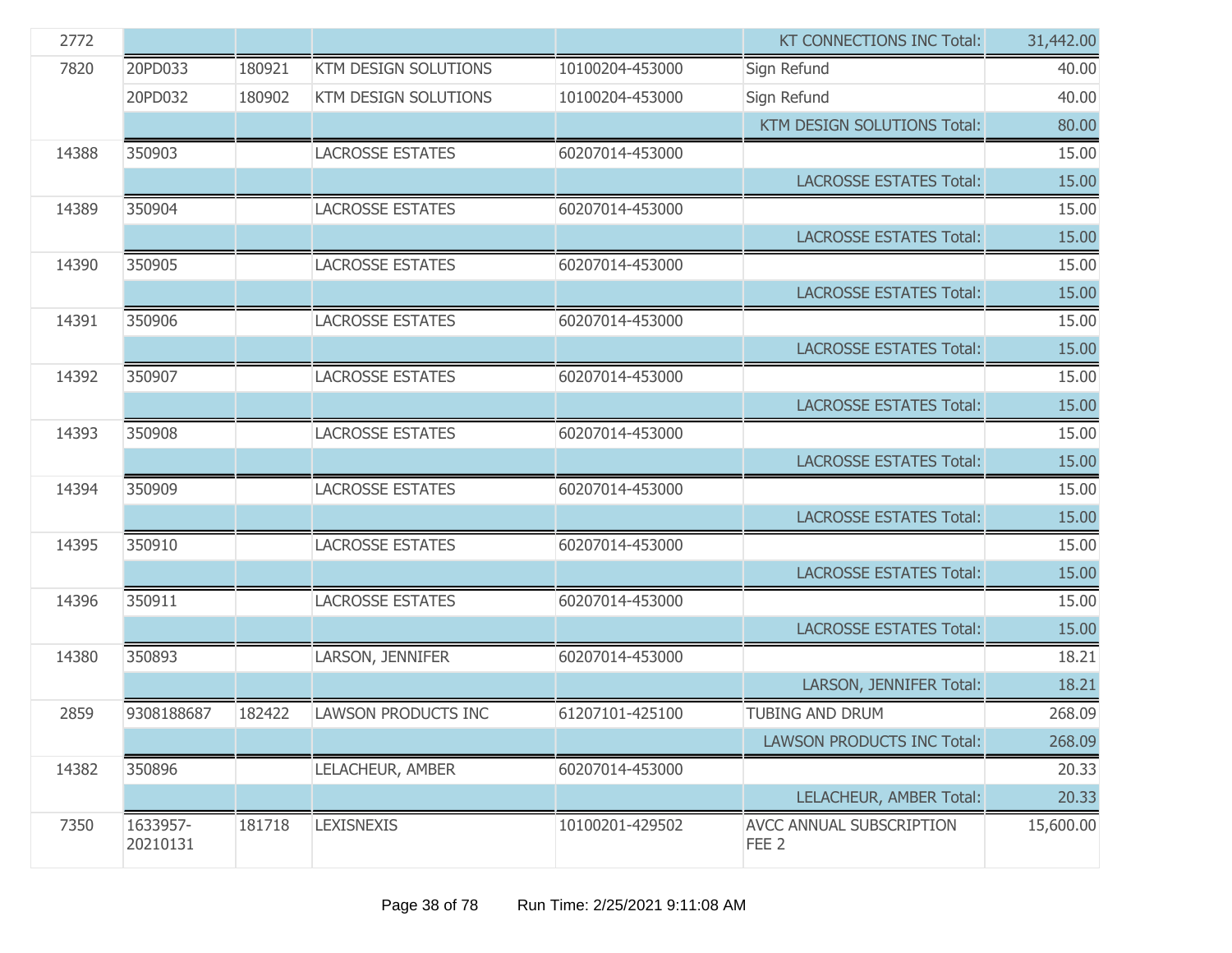| 7350 | 803954-<br>20210131 | 182000 | <b>LEXISNEXIS</b>                           | 10100201-429502 | <b>DESK OFFICER REPORTING</b><br><b>SYSTEM</b>  | 937.50    |
|------|---------------------|--------|---------------------------------------------|-----------------|-------------------------------------------------|-----------|
|      |                     |        |                                             |                 | <b>LEXISNEXIS</b><br>Total:                     | 16,537.50 |
| 6816 | 183463              | 181700 | LIBERTY CHRYSLER CENTER LLC 10100201-425100 |                 | <b>CAR PARTS</b>                                | 82.56     |
|      | 183416              | 181700 | LIBERTY CHRYSLER CENTER LLC                 | 10100201-425100 | <b>CAR PARTS</b>                                | 155.92    |
|      | 183274              | 181700 | LIBERTY CHRYSLER CENTER LLC                 | 10100201-425100 | <b>CAR PARTS</b>                                | 500.00    |
|      | 183240              | 181700 | LIBERTY CHRYSLER CENTER LLC                 | 10100201-425100 | <b>CAR PARTS</b>                                | 457.56    |
|      | 183246              | 181700 | LIBERTY CHRYSLER CENTER LLC                 | 10100201-425100 | <b>CAR PARTS</b>                                | 327.20    |
|      | 183523              | 181684 | LIBERTY CHRYSLER CENTER LLC                 | 10100201-425100 | NOZZLE UNIT 213                                 | 11.60     |
|      | 183439              | 182522 | LIBERTY CHRYSLER CENTER LLC                 | 10100201-425100 | <b>CAR PARTS</b>                                | 1,262.08  |
|      | 183587              | 182522 | LIBERTY CHRYSLER CENTER LLC                 | 10100201-425100 | <b>CAR PARTS</b>                                | 64.80     |
|      | RMCS402981          | 182503 | LIBERTY CHRYSLER CENTER LLC                 | 60207011-425100 | REPAIR VEHICLE STARTER                          | 616.04    |
|      | 183669              | 181630 | LIBERTY CHRYSLER CENTER LLC                 | 60907401-426900 | FLOOR MATS FOR W905                             | 132.00    |
|      | DOCS398066          | 181992 | LIBERTY CHRYSLER CENTER LLC                 | 10100201-425100 | REPAIR UNIT 183                                 | 78.75     |
|      |                     |        |                                             |                 | LIBERTY CHRYSLER CENTER LLC<br>Total:           | 3,688.51  |
| 2934 | 2281                | 182207 | LIFESAVING RESOURCES INC                    | 10100202-459700 | <b>ICE RESCUE BOOKS</b>                         | 575.00    |
|      |                     |        |                                             |                 | LIFESAVING RESOURCES INC<br>Total:              | 575.00    |
| 2936 | 00928743            | 181586 | LIFT PRO EQUIPMENT COMPANY<br><b>INC</b>    | 60407072-422500 | HYSTER FORKLIFT - TUNE UP<br><b>AND</b>         | 458.50    |
|      | 00928743            | 181586 | LIFT PRO EQUIPMENT COMPANY<br><b>INC</b>    | 60407072-425300 | HYSTER FORKLIFT - TUNE UP<br><b>AND</b>         | 278.46    |
|      | 00928733            | 180725 | LIFT PRO EQUIPMENT COMPANY<br><b>INC</b>    | 10700134-435000 | 2452 CIVIC CENTER EXPANSION                     | 17,600.00 |
|      |                     |        |                                             |                 | LIFT PRO EQUIPMENT COMPANY<br><b>INC Total:</b> | 18,336.96 |
| 2966 | 443997              | 182006 | <b>LITTLE PRINT SHOP</b>                    | 10100201-426100 | <b>BLOOD DATA CARDS</b>                         | 33.76     |
|      |                     |        |                                             |                 | <b>LITTLE PRINT SHOP Total:</b>                 | 33.76     |
| 972  | 02/12-13/21         | 182711 | LON CHAU                                    | 61800890-427000 | PER DIEM: L. CHAU 02.12-13 BI                   | 46.00     |
|      |                     |        |                                             |                 | <b>LON CHAU Total:</b>                          | 46.00     |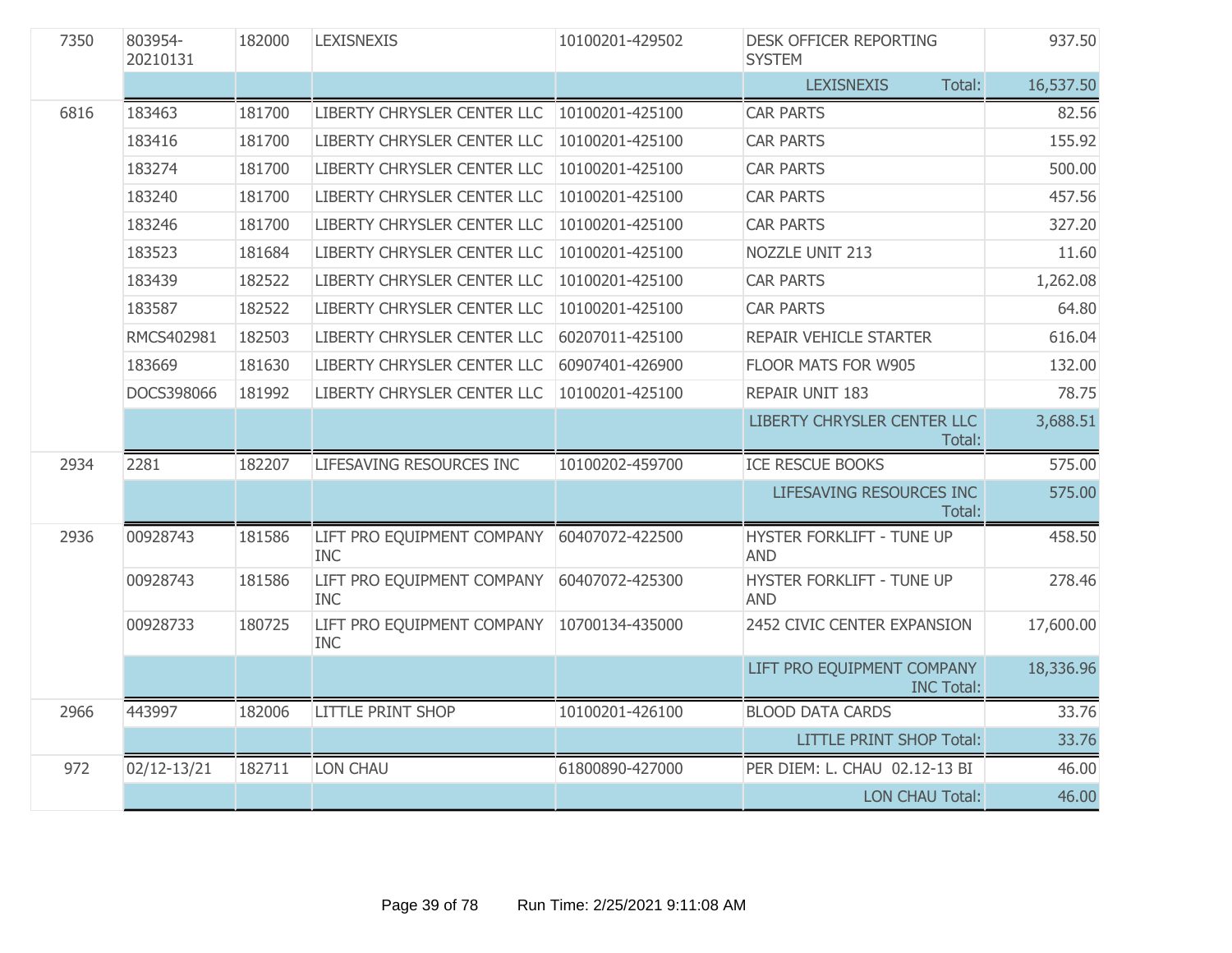| 12369 | 8193      | 181816 | LONGBRANCH CIVIL<br><b>ENGINEERING INC</b> | 50508915-422300 | PR20-6179 MT CALVARY<br><b>INFRASTRU</b>                 | 3,281.05 |
|-------|-----------|--------|--------------------------------------------|-----------------|----------------------------------------------------------|----------|
|       | 8195      | 181628 | LONGBRANCH CIVIL<br>ENGINEERING INC        | 60907402-422300 | 18-2479 LIME CREEK ANALYSIS<br>FE                        | 3,060.00 |
|       |           |        |                                            |                 | <b>LONGBRANCH CIVIL</b><br><b>ENGINEERING INC Total:</b> | 6,341.05 |
| 10268 | 8189-42   | 182010 | <b>LORI THOMPSON</b>                       | 10100201-426300 | UNIFORM ALTERATIONS                                      | 79.00    |
|       | 4207-28   | 182010 | <b>LORI THOMPSON</b>                       | 10100201-426300 | UNIFORM ALTERATIONS                                      | 10.00    |
|       | 8090-3    | 182010 | <b>LORI THOMPSON</b>                       | 10100201-426300 | UNIFORM ALTERATIONS                                      | 20.00    |
|       | 8090-19   | 182010 | <b>LORI THOMPSON</b>                       | 10100201-426300 | UNIFORM ALTERATIONS                                      | 2.50     |
|       | 8090-27   | 182010 | <b>LORI THOMPSON</b>                       | 10100201-426300 | UNIFORM ALTERATIONS                                      | 5.00     |
|       | 8090-33   | 182010 | <b>LORI THOMPSON</b>                       | 10100201-426300 | UNIFORM ALTERATIONS                                      | 10.00    |
|       | 8090-39   | 182010 | <b>LORI THOMPSON</b>                       | 10100201-426300 | UNIFORM ALTERATIONS                                      | 2.50     |
|       | 8090-38   | 182010 | <b>LORI THOMPSON</b>                       | 10100201-426300 | UNIFORM ALTERATIONS                                      | 2.50     |
|       | 8090-36   | 182010 | <b>LORI THOMPSON</b>                       | 10100201-426300 | UNIFORM ALTERATIONS                                      | 10.00    |
|       | 4207-20   | 182010 | <b>LORI THOMPSON</b>                       | 10100201-426300 | UNIFORM ALTERATIONS                                      | 15.00    |
|       | 4207-46   | 182010 | <b>LORI THOMPSON</b>                       | 10100201-426300 | UNIFORM ALTERATIONS                                      | 10.00    |
|       | 4207-36   | 182010 | <b>LORI THOMPSON</b>                       | 10100201-426300 | UNIFORM ALTERATIONS                                      | 20.00    |
|       | 8090-8    | 182010 | <b>LORI THOMPSON</b>                       | 10100201-426300 | UNIFORM ALTERATIONS                                      | 20.00    |
|       | 4207-48   | 182010 | <b>LORI THOMPSON</b>                       | 10100201-426300 | UNIFORM ALTERATIONS                                      | 15.00    |
|       | 8090-18   | 182010 | <b>LORI THOMPSON</b>                       | 10100201-426300 | UNIFORM ALTERATIONS                                      | 20.00    |
|       |           |        |                                            |                 | <b>LORI THOMPSON Total:</b>                              | 241.50   |
| 8945  | 2527438-2 | 182228 | LOYAL PLUMBING                             | 10102022-425200 | STATION MAINT: 2" PRV - ST2                              | 1,442.29 |
|       | 2527438-2 | 182228 | LOYAL PLUMBING                             | 61800892-425200 | STATION MAINT: 2" PRV - ST2                              | 1,442.28 |
|       | 2527438   | 182676 | LOYAL PLUMBING                             | 10102022-425200 | STATION MAINT - ST2                                      | 81.00    |
|       | 2527438   | 182676 | LOYAL PLUMBING                             | 61800892-425200 | STATION MAINT - ST2                                      | 81.00    |
|       |           |        |                                            |                 | <b>LOYAL PLUMBING Total:</b>                             | 3,046.57 |
| 3692  | 376983    | 182003 | LYNN PEAVEY COMPANY                        | 10100201-426100 | <b>EVD LAB SUPPLIES</b>                                  | 62.50    |
|       |           |        |                                            |                 | LYNN PEAVEY COMPANY Total:                               | 62.50    |
| 3036  | IN-445895 | 182493 | M G OIL CO                                 | 61300664-426200 | <b>GASOLINE</b>                                          | 846.78   |
|       | IN-445895 | 182493 | M G OIL CO                                 | 61400665-426200 | <b>GASOLINE</b>                                          | 282.27   |
|       |           |        |                                            |                 | M G OIL CO Total:                                        | 1,129.05 |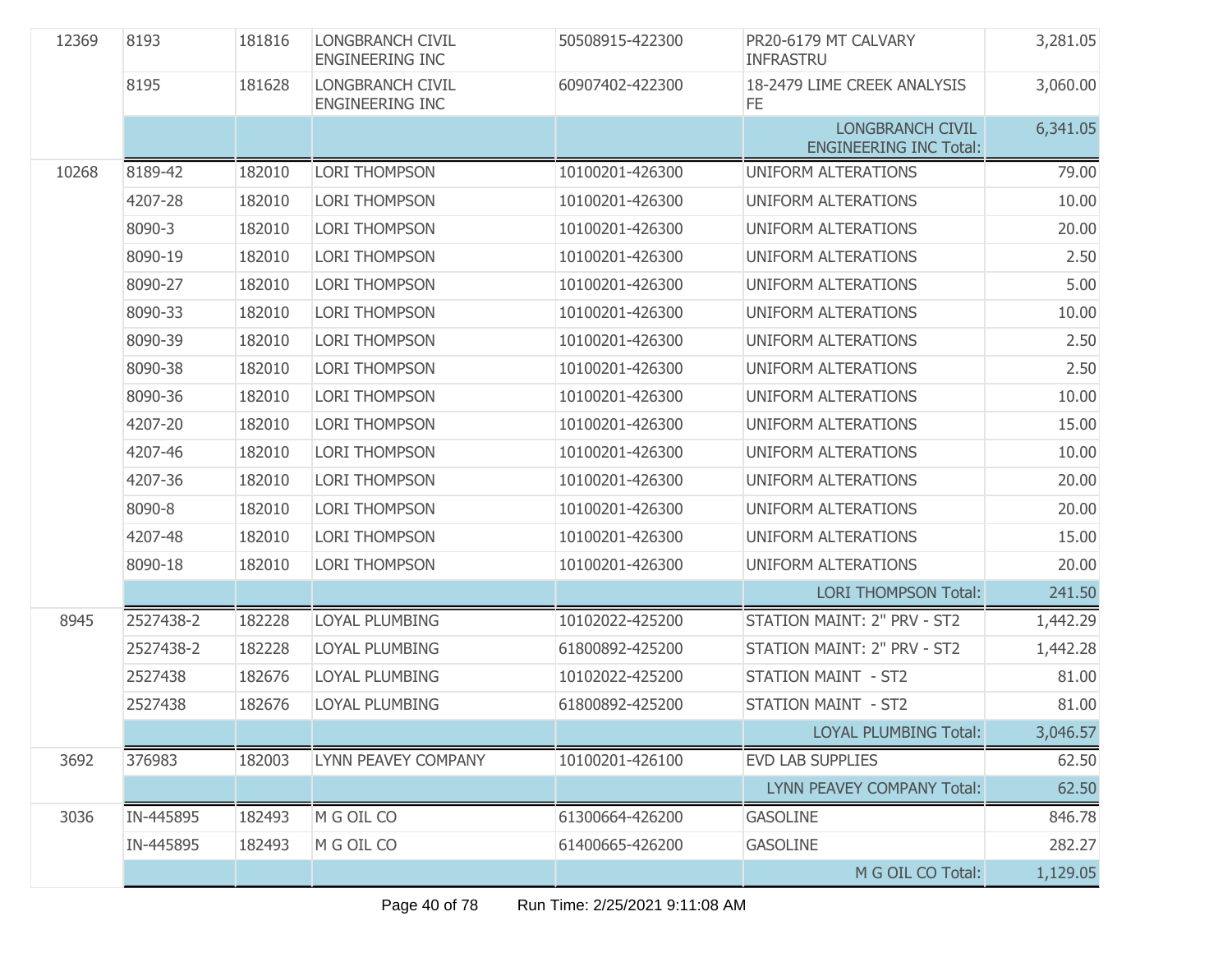| 5652  | 2452 15    | 181876 | <b>MA MORTENSON COMPANY</b> | 10700134-432000 | 18-2452 CIVIC CENTER<br><b>EXPANSION</b> | 5,394,310.70 |
|-------|------------|--------|-----------------------------|-----------------|------------------------------------------|--------------|
|       |            |        |                             |                 | <b>MA MORTENSON COMPANY</b><br>Total:    | 5,394,310.70 |
| 14403 | 350918     |        | MAAS, LAURA                 | 60207014-453000 |                                          | 16.41        |
|       |            |        |                             |                 | MAAS, LAURA Total:                       | 16.41        |
| 14405 | 350920     |        | MACKIN, TODD                | 60207014-453000 |                                          | 52.40        |
|       |            |        |                             |                 | MACKIN, TODD Total:                      | 52.40        |
| 8899  | P04678     | 182236 | MACQUEEN EMERGENCY GROUP    | 10100202-425100 | <b>VALVE KITS - STOCK</b>                | 671.83       |
|       |            |        |                             |                 | MACQUEEN EMERGENCY GROUP<br>Total:       | 671.83       |
| 14376 | 350889     |        | MAIDEN, TODD                | 60207014-453000 |                                          | 44.90        |
|       |            |        |                             |                 | MAIDEN, TODD Total:                      | 44.90        |
| 3063  | 21784      | 181761 | MAINLINE CONTRACTING        | 60200933-438100 | 2178 NORTHRIDGE BOOSTER<br><b>PUMP S</b> | 85,889.76    |
|       |            |        |                             |                 | <b>MAINLINE CONTRACTING Total:</b>       | 85,889.76    |
| 9793  | 28601527   | 181460 | <b>MARCO</b>                | 10100204-425300 | MAINTENANCE AGREEMENT                    | 161.00       |
|       | 28601527   | 181460 | <b>MARCO</b>                | 10100706-425300 | MAINTENANCE AGREEMENT                    | 160.99       |
|       | 28644403   | 182501 | <b>MARCO</b>                | 10100101-425300 | KONICA COPIERS                           | 3.37         |
|       | 28644403   | 182501 | <b>MARCO</b>                | 10100108-425300 | <b>KONICA COPIERS</b>                    | 349.51       |
|       | 28644403   | 182501 | <b>MARCO</b>                | 10100204-425300 | KONICA COPIERS                           | 749.33       |
|       | 28644403   | 182501 | <b>MARCO</b>                | 10100706-425300 | KONICA COPIERS                           | 8.44         |
|       | 28644403   | 182501 | <b>MARCO</b>                | 27000270-425300 | KONICA COPIERS                           | 1.69         |
|       | 28688832   | 182459 | <b>MARCO</b>                | 61300604-425300 | <b>COPIER MAINT</b>                      | 135.29       |
|       |            |        |                             |                 | <b>MARCO Total:</b>                      | 1,569.62     |
| 3084  | INV8286020 | 179614 | MARCO TECHNOLOGIES INC      | 10100711-425300 | <b>QUARTERLY COPIER</b><br>MAINTENANCE 1 | 93.86        |
|       | INV8429486 | 182412 | MARCO TECHNOLOGIES INC      | 10100860-425300 | <b>COPIER MAINTENANCE</b>                | 54.47        |
|       |            |        |                             |                 | MARCO TECHNOLOGIES INC<br>Total:         | 148.33       |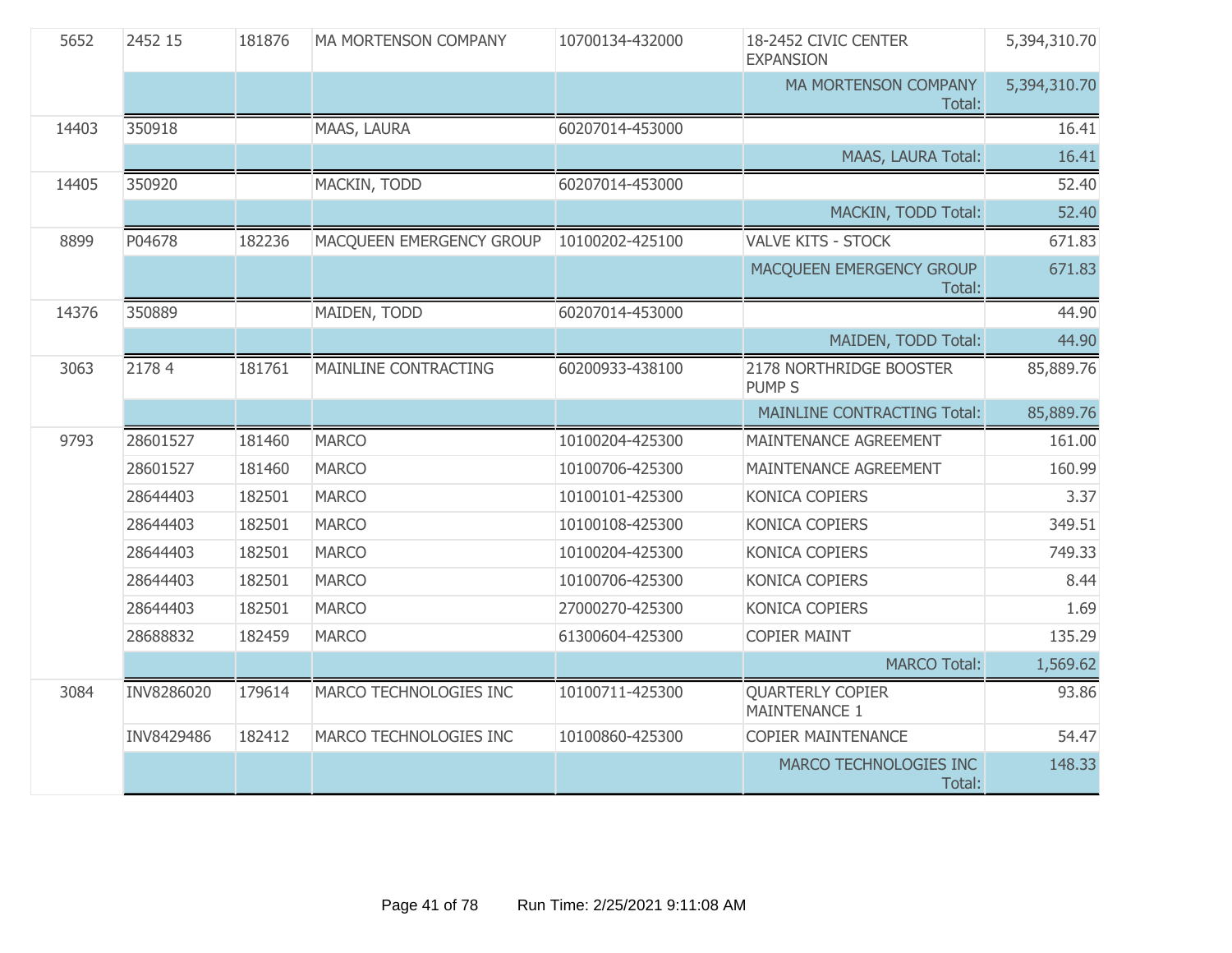| 3115  | 22959757          | 181706 | MATHESON TRI-GAS INC                               | 10100201-426100 | LAB COMPRESSED AIR                                        | 288.20   |
|-------|-------------------|--------|----------------------------------------------------|-----------------|-----------------------------------------------------------|----------|
|       | 51747805          | 181772 | MATHESON TRI-GAS INC                               | 10100201-426100 | <b>CO2 TANK EVD</b>                                       | 74.17    |
|       | 51747800          | 181755 | MATHESON TRI-GAS INC                               | 10100305-426900 | <b>SUPPLIES</b>                                           | 20.38    |
|       | 51747801          | 181832 | MATHESON TRI-GAS INC                               | 61507103-425300 | <b>SHOP WELDER</b>                                        | 186.93   |
|       |                   |        |                                                    |                 | MATHESON TRI-GAS INC Total:                               | 569.68   |
| 13758 | 34703             | 178737 | <b>MATRIX SCIENCES</b><br><b>INTERNATIONAL INC</b> | 61507103-422500 | PEST ROUND 1 - MRF 7103                                   | 1,848.00 |
|       |                   |        |                                                    |                 | <b>MATRIX SCIENCES</b><br><b>INTERNATIONAL INC Total:</b> | 1,848.00 |
| 3136  | 22125             | 182014 | MCCANN ASSOCIATES INC                              | 10100201-422500 | OFFICER TESTING MATERIAL                                  | 4,668.00 |
|       |                   |        |                                                    |                 | MCCANN ASSOCIATES INC Total:                              | 4,668.00 |
| 14227 | 1939649799        | 182211 | MEDLINE INDUSTRIES INC                             | 61800890-426900 | <b>EMS NON-DISPOSABLES</b>                                | 285.00   |
|       |                   |        |                                                    |                 | MEDLINE INDUSTRIES INC Total:                             | 285.00   |
| 14374 | 350887            |        | MELAHN, TRISHA                                     | 60207014-453000 |                                                           | 18.66    |
|       |                   |        |                                                    |                 | MELAHN, TRISHA Total:                                     | 18.66    |
| 3208  | 89733             | 181715 | <b>MENARDS</b>                                     | 60407072-425300 | RBC BLOWERS: SOFT START<br><b>COVER</b>                   | 23.76    |
|       | 89908             | 181745 | <b>MENARDS</b>                                     | 60407072-425300 | RBC BLOWERS: SOFT START<br><b>COVER</b>                   | 14.54    |
|       | 89908             | 181745 | <b>MENARDS</b>                                     | 60407072-426500 | RBC BLOWERS: SOFT START<br><b>COVER</b>                   | 4.28     |
|       | 89800             | 181809 | <b>MENARDS</b>                                     | 10100612-426900 | COMB WRN STD                                              | 19.97    |
|       | 90013             | 181827 | <b>MENARDS</b>                                     | 60207011-425700 | DEERFIELD: LED LAMPS, BULB<br><b>GUA</b>                  | 18.99    |
|       | 90013             | 181827 | <b>MENARDS</b>                                     | 60207011-426900 | DEERFIELD: LED LAMPS, BULB<br><b>GUA</b>                  | 31.63    |
|       | 90009             | 181963 | <b>MENARDS</b>                                     | 10100603-426900 | SQ MACHINE KEY                                            | 19.06    |
|       | 90107<br>02/05/21 | 181873 | <b>MENARDS</b>                                     | 10100304-426500 | Allen/hex key set                                         | 7.99     |
|       | 89905             | 182046 | <b>MENARDS</b>                                     | 60207012-425500 | <b>CENTENNIAL MAIN BREAK</b>                              | 3.98     |
|       | 90749             | 182453 | <b>MENARDS</b>                                     | 60207011-425700 | DEERFIELD: POWER STRIP CORD                               | 6.49     |
|       | 90578             | 182696 | <b>MENARDS</b>                                     | 10102026-425200 | STATION MAINT - ST6                                       | 32.00    |
|       | 90578             | 182696 | <b>MENARDS</b>                                     | 61800896-425200 | <b>STATION MAINT - ST6</b>                                | 15.76    |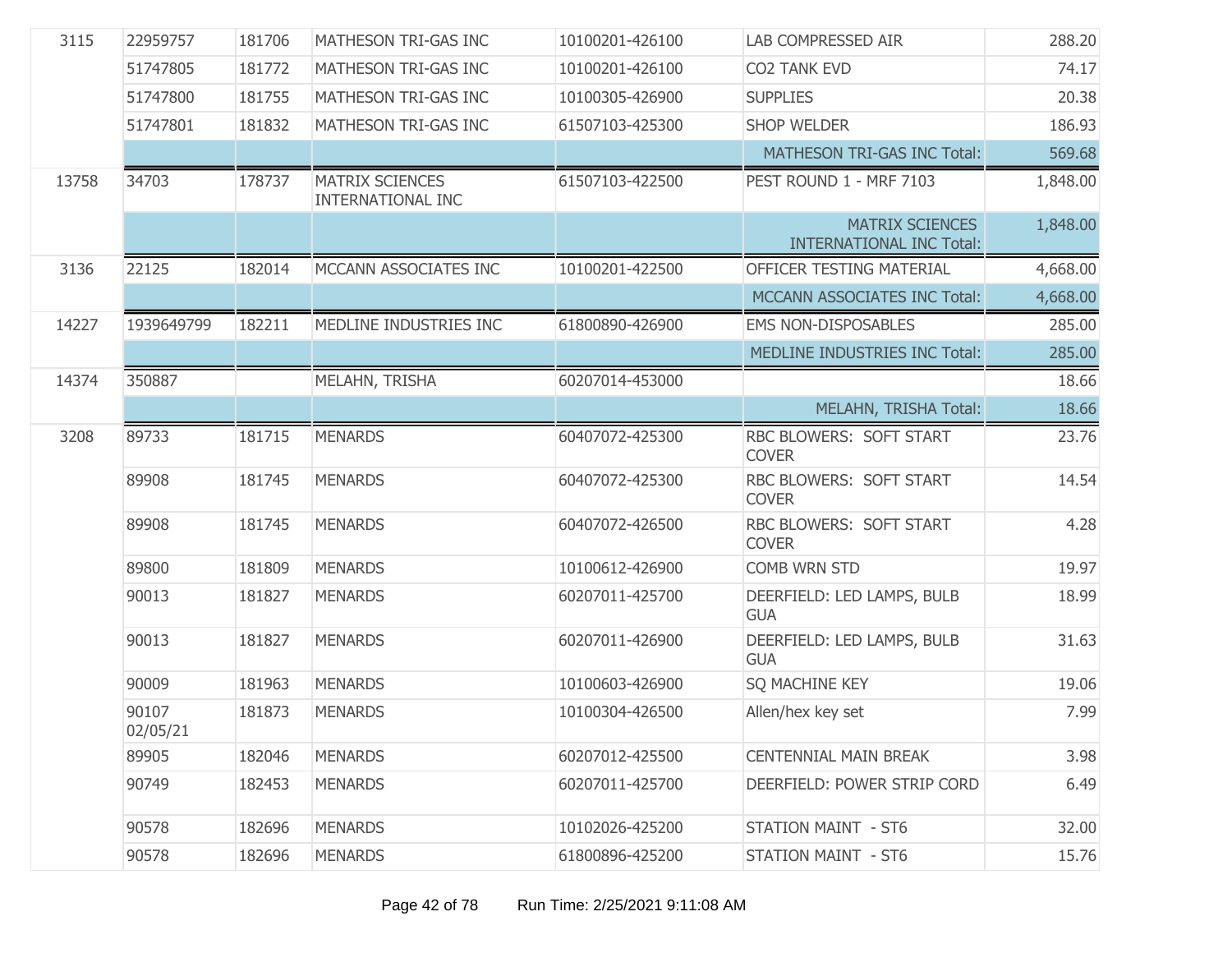| 3208  | 88346              | 180441 | <b>MENARDS</b>                               | 10100607-425200 | SINGLE HUNG WINDOW                        | 924.83   |
|-------|--------------------|--------|----------------------------------------------|-----------------|-------------------------------------------|----------|
|       | 89821              | 181633 | <b>MENARDS</b>                               | 10100618-426200 | GAS & OIL                                 | 12.72    |
|       | 90363              |        | <b>MENARDS</b>                               | 10100618-426200 | <b>CREDIT RTN OIL</b>                     | (12.72)  |
|       | 90036              | 181954 | <b>MENARDS</b>                               | 10100607-426900 | 12" SPIKE NAILS                           | 14.94    |
|       | 90514              | 182117 | <b>MENARDS</b>                               | 60207011-426310 | STOCK: N95 MASKS                          | 20.99    |
|       | 90486              | 182118 | <b>MENARDS</b>                               | 60207011-425100 | STOCK: N95 MASKS,<br><b>WINDSHIELD W</b>  | 1.89     |
|       | 90486              | 182118 | <b>MENARDS</b>                               | 60207011-426310 | STOCK: N95 MASKS,<br>WINDSHIELD W         | 20.99    |
|       |                    |        |                                              |                 | <b>MENARDS Total:</b>                     | 1,182.09 |
| 13487 | 350899             |        | MG OIL CO                                    | 60207014-453000 |                                           | 31.79    |
|       |                    |        |                                              |                 | MG OIL CO Total:                          | 31.79    |
| 3242  | 140410801117<br>93 |        | MIDCONTINENT<br><b>COMMUNICATIONS</b>        | 10100201-428100 | DATA LINES, SVC CHARGES,<br>PHONE CHARGES | 75.00    |
|       | 140410801117<br>93 |        | <b>MIDCONTINENT</b><br><b>COMMUNICATIONS</b> | 10100607-428100 | DATA LINES, SVC CHARGES,<br>PHONE CHARGES | 354.43   |
|       | 140410801117<br>93 |        | MIDCONTINENT<br><b>COMMUNICATIONS</b>        | 10106024-428100 | DATA LINES, SVC CHARGES,<br>PHONE CHARGES | 2,650.00 |
|       | 140410801117<br>93 |        | MIDCONTINENT<br><b>COMMUNICATIONS</b>        | 10106024-428100 | DATA LINES, SVC CHARGES,<br>PHONE CHARGES | 425.00   |
|       | 140410801117<br>93 |        | <b>MIDCONTINENT</b><br><b>COMMUNICATIONS</b> | 10106024-428100 | DATA LINES, SVC CHARGES,<br>PHONE CHARGES | 765.00   |
|       | 140410801117<br>93 |        | MIDCONTINENT<br><b>COMMUNICATIONS</b>        | 61300664-422500 | DATA LINES, SVC CHARGES,<br>PHONE CHARGES | 275.00   |
|       | 140410801117<br>93 |        | MIDCONTINENT<br><b>COMMUNICATIONS</b>        | 61300664-422500 | DATA LINES, SVC CHARGES,<br>PHONE CHARGES | 75.00    |
|       | 140410801117<br>93 |        | MIDCONTINENT<br><b>COMMUNICATIONS</b>        | 61400665-422500 | DATA LINES, SVC CHARGES,<br>PHONE CHARGES | 161.26   |
|       | 140410801117<br>93 |        | MIDCONTINENT<br><b>COMMUNICATIONS</b>        | 10100620-428100 | DATA LINES, SVC CHARGES,<br>PHONE CHARGES | 280.00   |
|       | 140410801117<br>93 |        | MIDCONTINENT<br><b>COMMUNICATIONS</b>        | 10100615-428100 | DATA LINES, SVC CHARGES,<br>PHONE CHARGES | 37.15    |
|       | 140410801117<br>93 |        | MIDCONTINENT<br><b>COMMUNICATIONS</b>        | 10100615-428100 | DATA LINES, SVC CHARGES,<br>PHONE CHARGES | 210.88   |
|       | 140410801117<br>93 |        | MIDCONTINENT<br><b>COMMUNICATIONS</b>        | 10100616-428100 | DATA LINES, SVC CHARGES,<br>PHONE CHARGES | 162.27   |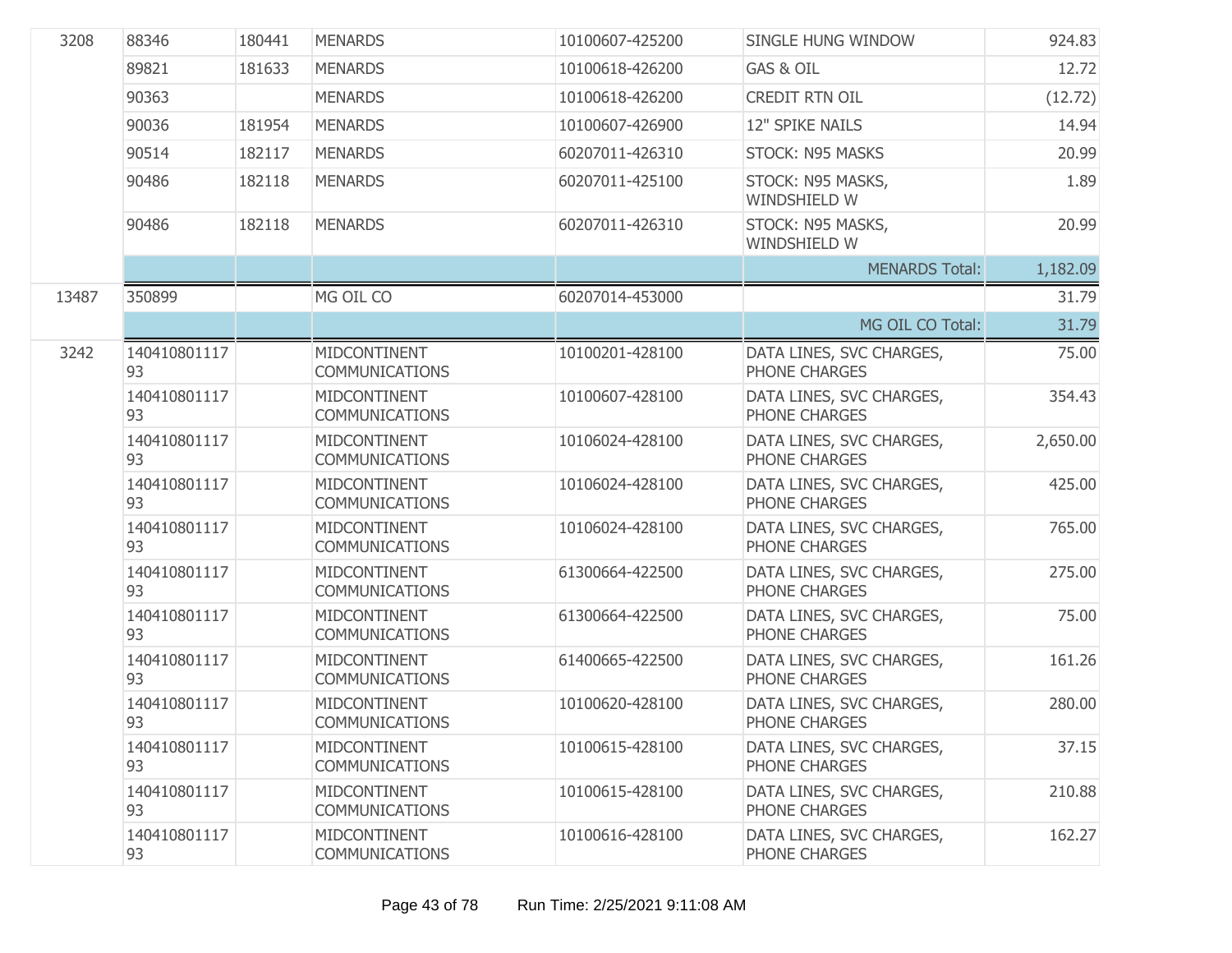| 3242 | 140410801117<br>93 | MIDCONTINENT<br><b>COMMUNICATIONS</b> | 10100616-428100 | DATA LINES, SVC CHARGES,<br>PHONE CHARGES | 260.00 |
|------|--------------------|---------------------------------------|-----------------|-------------------------------------------|--------|
|      | 140410801117<br>93 | MIDCONTINENT<br><b>COMMUNICATIONS</b> | 10100617-428100 | DATA LINES, SVC CHARGES,<br>PHONE CHARGES | 375.00 |
|      | 140410801117<br>93 | MIDCONTINENT<br><b>COMMUNICATIONS</b> | 10100860-428100 | DATA LINES, SVC CHARGES,<br>PHONE CHARGES | 260.00 |
|      | 140410801117<br>93 | MIDCONTINENT<br><b>COMMUNICATIONS</b> | 61207101-428100 | DATA LINES, SVC CHARGES,<br>PHONE CHARGES | 156.87 |
|      | 140410801117<br>93 | MIDCONTINENT<br><b>COMMUNICATIONS</b> | 61507102-428100 | DATA LINES, SVC CHARGES,<br>PHONE CHARGES | 156.87 |
|      | 140410801117<br>93 | MIDCONTINENT<br><b>COMMUNICATIONS</b> | 61507103-428100 | DATA LINES, SVC CHARGES,<br>PHONE CHARGES | 156.87 |
|      | 140410801117<br>93 | MIDCONTINENT<br><b>COMMUNICATIONS</b> | 61507102-428100 | DATA LINES, SVC CHARGES,<br>PHONE CHARGES | 280.00 |
|      | 140410801117<br>93 | MIDCONTINENT<br><b>COMMUNICATIONS</b> | 60207011-428100 | DATA LINES, SVC CHARGES,<br>PHONE CHARGES | 66.37  |
|      | 140410801117<br>93 | MIDCONTINENT<br><b>COMMUNICATIONS</b> | 60207011-428100 | DATA LINES, SVC CHARGES,<br>PHONE CHARGES | 350.00 |
|      | 140410801117<br>93 | MIDCONTINENT<br><b>COMMUNICATIONS</b> | 60207011-428100 | DATA LINES, SVC CHARGES,<br>PHONE CHARGES | 116.67 |
|      | 140410801117<br>93 | MIDCONTINENT<br><b>COMMUNICATIONS</b> | 60207013-428100 | DATA LINES, SVC CHARGES,<br>PHONE CHARGES | 116.67 |
|      | 140410801117<br>93 | MIDCONTINENT<br><b>COMMUNICATIONS</b> | 60207014-428100 | DATA LINES, SVC CHARGES,<br>PHONE CHARGES | 116.66 |
|      | 140410801117<br>93 | MIDCONTINENT<br><b>COMMUNICATIONS</b> | 60407072-428100 | DATA LINES, SVC CHARGES,<br>PHONE CHARGES | 222.75 |
|      | 140410801117<br>93 | MIDCONTINENT<br><b>COMMUNICATIONS</b> | 60407072-428100 | DATA LINES, SVC CHARGES,<br>PHONE CHARGES | 475.00 |
|      | 140410801117<br>93 | MIDCONTINENT<br><b>COMMUNICATIONS</b> | 10102027-428100 | DATA LINES, SVC CHARGES,<br>PHONE CHARGES | 130.00 |
|      | 140410801117<br>93 | MIDCONTINENT<br><b>COMMUNICATIONS</b> | 61800897-428100 | DATA LINES, SVC CHARGES,<br>PHONE CHARGES | 130.00 |
|      | 140410801117<br>93 | MIDCONTINENT<br><b>COMMUNICATIONS</b> | 10102024-428100 | DATA LINES, SVC CHARGES,<br>PHONE CHARGES | 130.00 |
|      | 140410801117<br>93 | MIDCONTINENT<br><b>COMMUNICATIONS</b> | 61800894-428100 | DATA LINES, SVC CHARGES,<br>PHONE CHARGES | 130.00 |
|      | 140410801117<br>93 | MIDCONTINENT<br><b>COMMUNICATIONS</b> | 10102025-428100 | DATA LINES, SVC CHARGES,<br>PHONE CHARGES | 130.00 |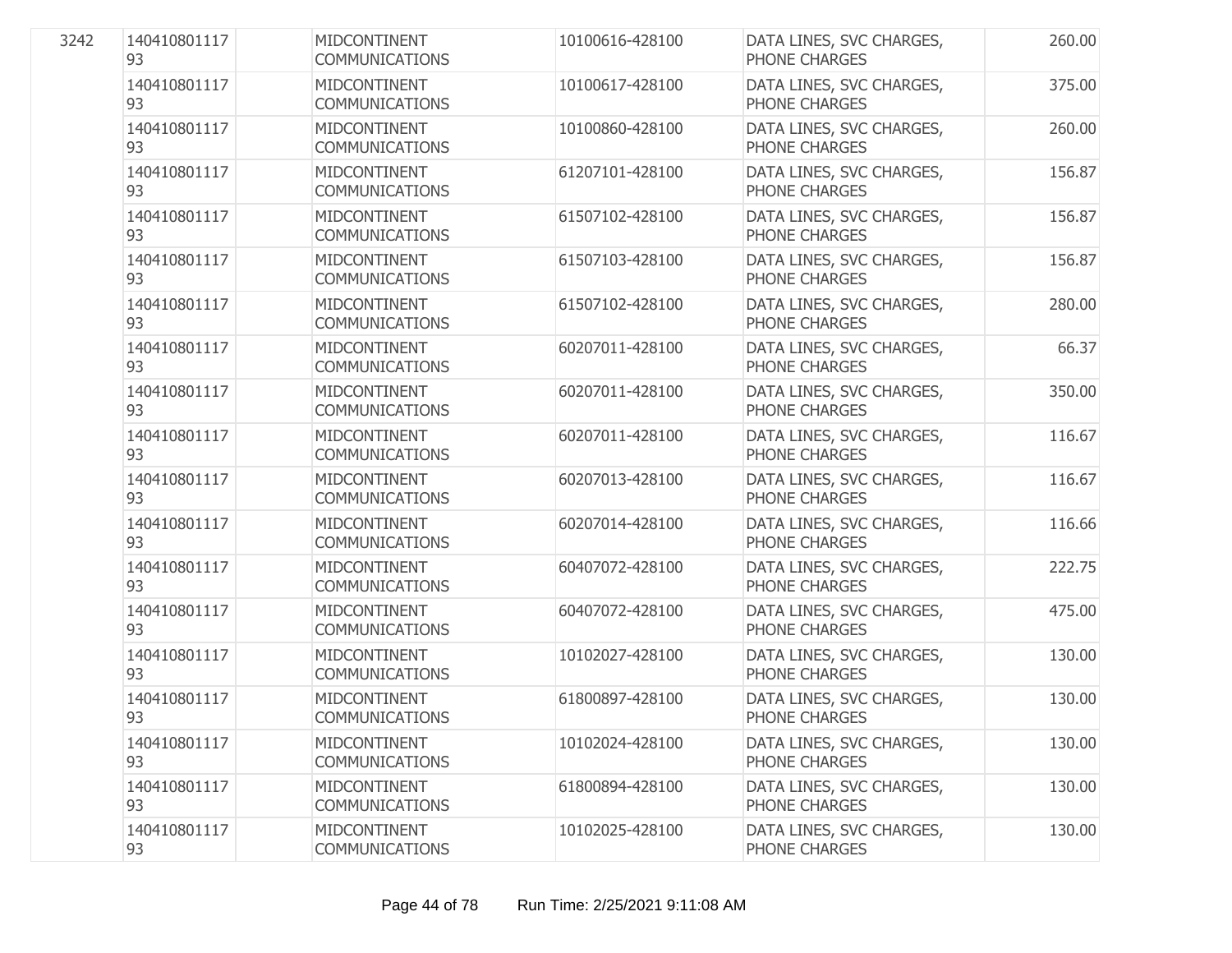| 3242 | 140410801117<br>93 |        | MIDCONTINENT<br><b>COMMUNICATIONS</b>   | 61800895-428100 | DATA LINES, SVC CHARGES,<br>PHONE CHARGES           | 130.00    |
|------|--------------------|--------|-----------------------------------------|-----------------|-----------------------------------------------------|-----------|
|      | 140410801117<br>93 |        | MIDCONTINENT<br><b>COMMUNICATIONS</b>   | 10102023-428100 | DATA LINES, SVC CHARGES,<br>PHONE CHARGES           | 130.00    |
|      | 140410801117<br>93 |        | MIDCONTINENT<br><b>COMMUNICATIONS</b>   | 61800893-428100 | DATA LINES, SVC CHARGES,<br>PHONE CHARGES           | 130.00    |
|      | 140410801117<br>93 |        | MIDCONTINENT<br><b>COMMUNICATIONS</b>   | 10102026-428100 | DATA LINES, SVC CHARGES,<br>PHONE CHARGES           | 257.95    |
|      | 140410801117<br>93 |        | MIDCONTINENT<br><b>COMMUNICATIONS</b>   | 61800896-428100 | DATA LINES, SVC CHARGES,<br>PHONE CHARGES           | 127.05    |
|      |                    |        |                                         |                 | <b>MIDCONTINENT</b><br><b>COMMUNICATIONS Total:</b> | 10,005.72 |
| 3243 | 110832             | 181695 | MIDCONTINENT TESTING LABS<br><b>INC</b> | 60407073-422500 | Q1 2021 DEWTRD BIOSOLIDS/12<br>$-20$                | 445.55    |
|      | 110832             | 181695 | MIDCONTINENT TESTING LABS<br><b>INC</b> | 61507103-422500 | Q1 2021 DEWTRD BIOSOLIDS/12<br>$-20$                | 222.30    |
|      | 111006             | 181779 | MIDCONTINENT TESTING LABS<br><b>INC</b> | 60207011-422500 | JAN 2021 WATER TESTING<br><b>JSWTP</b>              | 941.45    |
|      | 110919             | 181962 | MIDCONTINENT TESTING LABS<br><b>INC</b> | 10100612-422500 | WATER TESTING FOR JAN. 2021                         | 144.00    |
|      | 109663             | 181865 | MIDCONTINENT TESTING LABS<br><b>INC</b> | 61507102-422500 | UNANNOUNCED SAMPLING                                | 312.55    |
|      | 109664             | 181864 | MIDCONTINENT TESTING LABS<br><b>INC</b> | 61507102-422500 | UNANNOUNCED SAMPLING                                | 312.55    |
|      | 109665             | 181863 | MIDCONTINENT TESTING LABS<br><b>INC</b> | 61507102-422500 | UNANNOUNCED SAMPLING                                | 329.00    |
|      | 110855             | 182267 | MIDCONTINENT TESTING LABS<br><b>INC</b> | 61507102-422500 | STANDARD OIL ANALYSIS                               | 276.00    |
|      | 110854             | 182054 | MIDCONTINENT TESTING LABS<br><b>INC</b> | 61207101-425100 | STANDARD OIL ANALYSIS                               | 276.00    |
|      |                    |        |                                         |                 | MIDCONTINENT TESTING LABS<br><b>INC Total:</b>      | 3,259.40  |
| 3252 | 6221816            | 181917 | MIDLAND SCIENTIFIC INC                  | 60407073-426900 | <b>LAB SUPPLIES</b>                                 | 1,274.56  |
|      |                    |        |                                         |                 | MIDLAND SCIENTIFIC INC Total:                       | 1,274.56  |
| 9153 | 301612             | 182648 | MIDWEST CONNECT                         | 10106022-426100 | POSTAGE MACHINE LABELS                              | 144.00    |
|      | 293427             | 182552 | MIDWEST CONNECT                         | 10106022-425300 | POSTAGE MACHINE SEALING KIT                         | 60.00     |
|      |                    |        |                                         |                 | <b>MIDWEST CONNECT Total:</b>                       | 204.00    |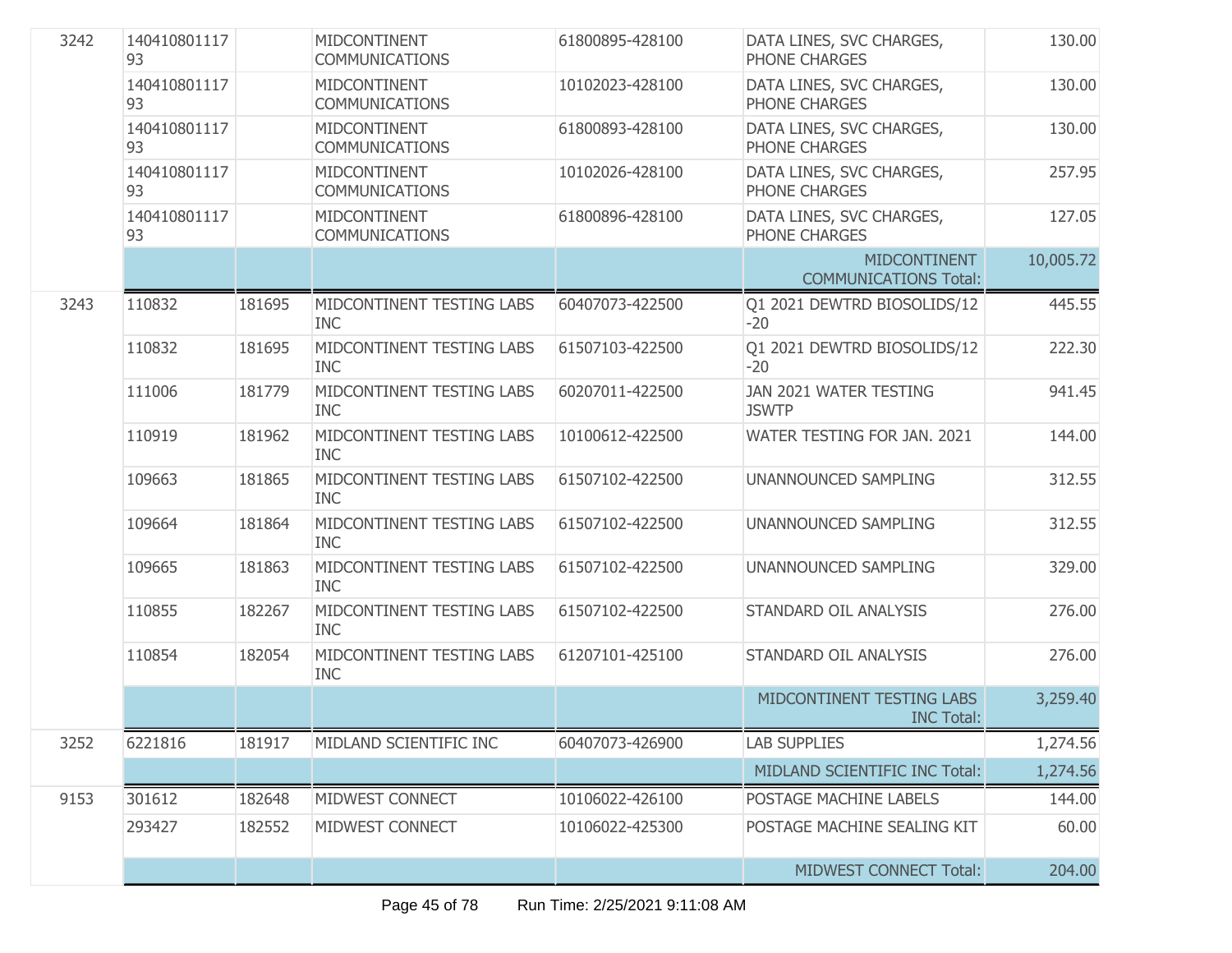| 3260  | 3862954-00                  | 181964 | MIDWEST TURF & IRRIGATION                         | 61300664-425300 | <b>IDLER ARM/WASHERS</b>                                 | 216.27    |
|-------|-----------------------------|--------|---------------------------------------------------|-----------------|----------------------------------------------------------|-----------|
|       | 3863472-00                  | 182494 | MIDWEST TURF & IRRIGATION                         | 61300664-425300 | <b>IDLER PULLEY/BEARING/ROLLER</b><br><b>AS</b>          | 445.44    |
|       |                             |        |                                                   |                 | <b>MIDWEST TURF &amp; IRRIGATION</b><br>Total:           | 661.71    |
| 13467 | 16673                       | 181888 | MOBILE STORAGE RENTALS INC                        | 10106061-422500 | mobile storage rentals                                   | 190.00    |
|       |                             |        |                                                   |                 | MOBILE STORAGE RENTALS INC<br>Total:                     | 190.00    |
| 13772 | 700000973012 181868<br>021  |        | MONUMENT HEALTH RAPID CITY<br><b>HOSPITAL INC</b> | 60207011-422500 | <b>VACCINATIONS: ELECTRICIAN</b>                         | 326.00    |
|       | 700000973012 181918<br>021A |        | MONUMENT HEALTH RAPID CITY<br>HOSPITAL INC        | 60407072-422500 | VACCINATIONS 10/8/2020:<br><b>EMPLO</b>                  | 316.00    |
|       |                             |        |                                                   |                 | MONUMENT HEALTH RAPID CITY<br><b>HOSPITAL INC Total:</b> | 642.00    |
| 3357  | 1162322226                  | 178904 | MOTOROLA SOLUTIONS INC                            | 10100202-426900 | <b>RADIOS</b>                                            | 39,449.10 |
|       |                             |        |                                                   |                 | MOTOROLA SOLUTIONS INC<br>Total:                         | 39,449.10 |
| 3371  | m891                        | 181763 | MOUNTAIN STATES SECURITY<br><b>INC</b>            | 60407072-422500 | JANUARY 2021 SECURITY<br><b>PATROLS</b>                  | 801.00    |
|       |                             |        |                                                   |                 | <b>MOUNTAIN STATES SECURITY</b><br><b>INC Total:</b>     | 801.00    |
| 13028 | 0015263                     | 181924 | MOVEX INNOVATION                                  | 60907401-425300 | MINI DOZER-INTERFACE<br><b>ADAPTER C</b>                 | 2,152.88  |
|       |                             |        |                                                   |                 | <b>MOVEX INNOVATION Total:</b>                           | 2,152.88  |
| 14371 | 350884                      |        | MUELLER, ABIGAIL                                  | 60207014-453000 |                                                          | 22.32     |
|       |                             |        |                                                   |                 | MUELLER, ABIGAIL Total:                                  | 22.32     |
| 8047  | 20RZ036                     | 180901 | MUTH HOLDINGS LLC                                 | 10100204-453000 | Sign Refund                                              | 40.00     |
|       |                             |        |                                                   |                 | MUTH HOLDINGS LLC<br>Total:                              | 40.00     |
| 3403  | 235467                      | 179326 | <b>MYTANA LLC</b>                                 | 60407071-426500 | PUSH CAMERA FOR TELEVISING                               | 6,398.17  |
|       |                             |        |                                                   |                 | <b>MYTANA LLC Total:</b>                                 | 6,398.17  |
| 14419 | 01/06/21                    | 182334 | <b>NATE BEZPALETZ</b>                             | 10100301-429200 | <b>CDL</b>                                               | 35.00     |
|       |                             |        |                                                   |                 | <b>NATE BEZPALETZ Total:</b>                             | 35.00     |
| 14407 | 350922                      |        | NATIVE AMERICAN SUPPLY                            | 60207014-453000 |                                                          | 24.70     |
|       |                             |        |                                                   |                 | NATIVE AMERICAN SUPPLY Total:                            | 24.70     |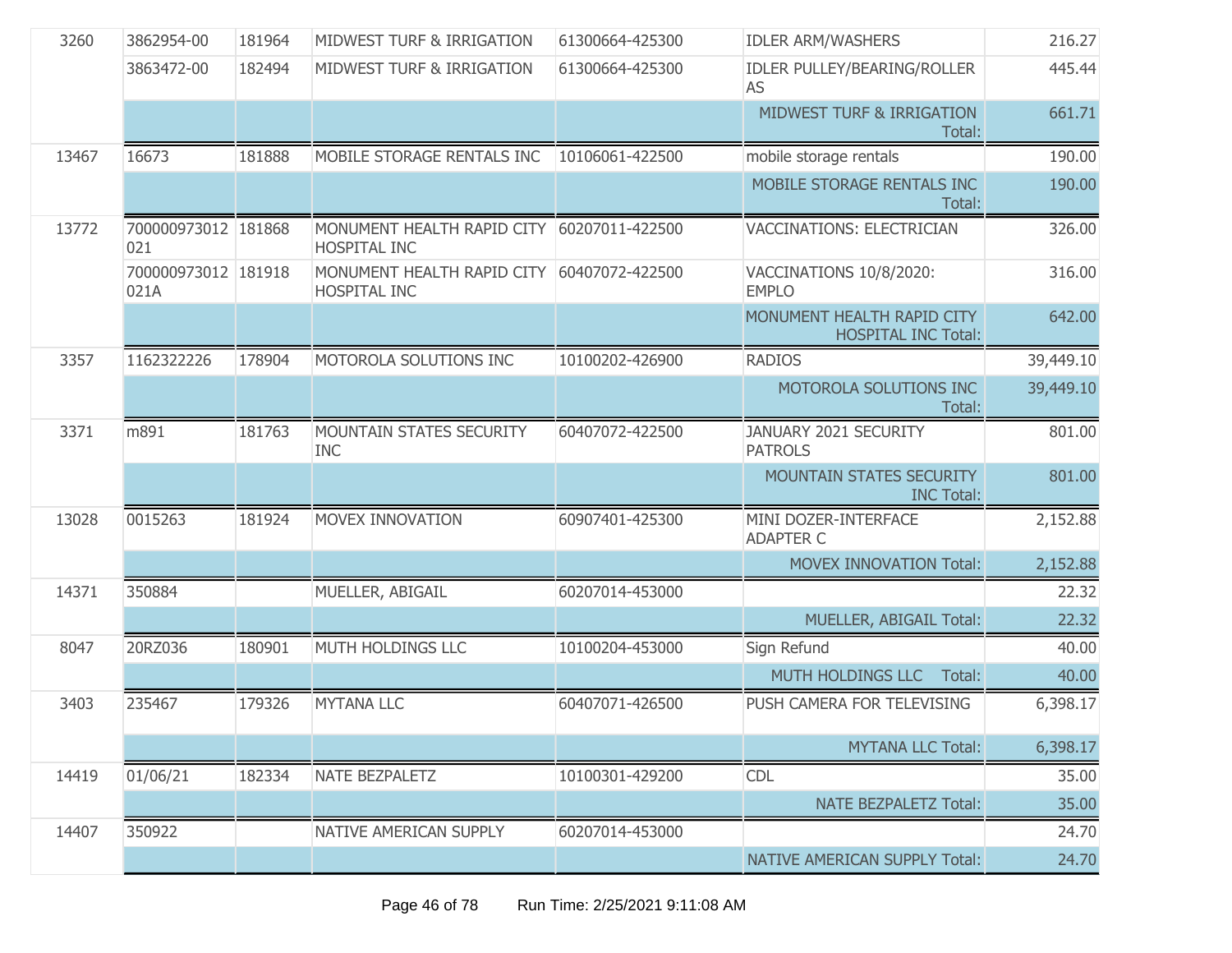| 3424  | 15350      | 182499 | <b>NATIVE SUN NEWS</b>                           | 10100706-423000 | LEGAL AD FOR EPC MEETING,<br><b>FEBR</b>         | 45.00     |
|-------|------------|--------|--------------------------------------------------|-----------------|--------------------------------------------------|-----------|
|       |            |        |                                                  |                 | NATIVE SUN NEWS Total:                           | 45.00     |
| 3429  | 1120000378 | 182034 | <b>NBS GOVERNMENT FINANCE</b><br><b>GROUP</b>    | 10106023-422500 | D-FAST ANNUAL LICENSE FEE                        | 10,998.13 |
|       |            |        |                                                  |                 | NBS GOVERNMENT FINANCE<br><b>GROUP Total:</b>    | 10,998.13 |
| 3439  | 59349      | 181583 | <b>NEBRASKA SALT &amp; GRAIN CO</b>              | 10100302-426400 | SALT <sup>'</sup>                                | 37,009.79 |
|       | 59466      | 182335 | NEBRASKA SALT & GRAIN CO                         | 10100302-426400 | <b>SALT</b>                                      | 8,527.96  |
|       | 59632      | 182469 | NEBRASKA SALT & GRAIN CO                         | 10100302-426400 | <b>SALT</b>                                      | 19,107.31 |
|       |            |        |                                                  |                 | <b>NEBRASKA SALT &amp; GRAIN CO</b><br>Total:    | 64,645.06 |
| 13603 | 1613       | 181712 | NEW HORIZON LAUNDRY, INC                         | 10100201-422500 | <b>WRAP CLEANING UNIT 210</b>                    | 30.00     |
|       |            |        |                                                  |                 | NEW HORIZON LAUNDRY, INC<br>Total:               | 30.00     |
| 12094 | 1365644    | 182030 | NEXCESS.NET                                      | 10100204-422500 | <b>WEBSITE HOSTING</b>                           | 14.95     |
|       |            |        |                                                  |                 | NEXCESS.NET Total:                               | 14.95     |
| 10597 | 102295     | 181542 | NORTH CENTRAL<br><b>INTERNATIONAL INC</b>        | 10100618-425100 | <b>BUS REPAIRS</b>                               | 2,145.97  |
|       | 102309     | 181978 | NORTH CENTRAL<br><b>INTERNATIONAL INC</b>        | 10100618-425100 | <b>BUS REPAIRS</b>                               | 420.21    |
|       | CM20736RC  |        | <b>NORTH CENTRAL</b><br>INTERNATIONAL INC        | 10100618-425100 | <b>CREDIT-BUS REPAIRS</b>                        | (526.54)  |
|       | 22322RC    | 182733 | <b>NORTH CENTRAL</b><br><b>INTERNATIONAL INC</b> | 10100202-425100 | FILTER - LEAD FIRE                               | 90.58     |
|       |            |        |                                                  |                 | NORTH CENTRAL<br><b>INTERNATIONAL INC Total:</b> | 2,130.22  |
| 3525  | RCI00556   | 181582 | NORTHERN TRUCK EQUIPMENT<br><b>CORP</b>          | 10100302-425300 | <b>UNIT S128</b>                                 | 524.83    |
|       | RCI00557   | 181582 | NORTHERN TRUCK EQUIPMENT<br><b>CORP</b>          | 10100302-425300 | <b>UNIT S128</b>                                 | 52.31     |
|       | RCI00649   | 182415 | NORTHERN TRUCK EQUIPMENT<br><b>CORP</b>          | 10100607-426200 | OIL - SNOW PLOWS                                 | 71.34     |
|       | RCI00620   | 182433 | NORTHERN TRUCK EQUIPMENT<br><b>CORP</b>          | 61207101-425100 | S928 HARNESS                                     | 1,363.44  |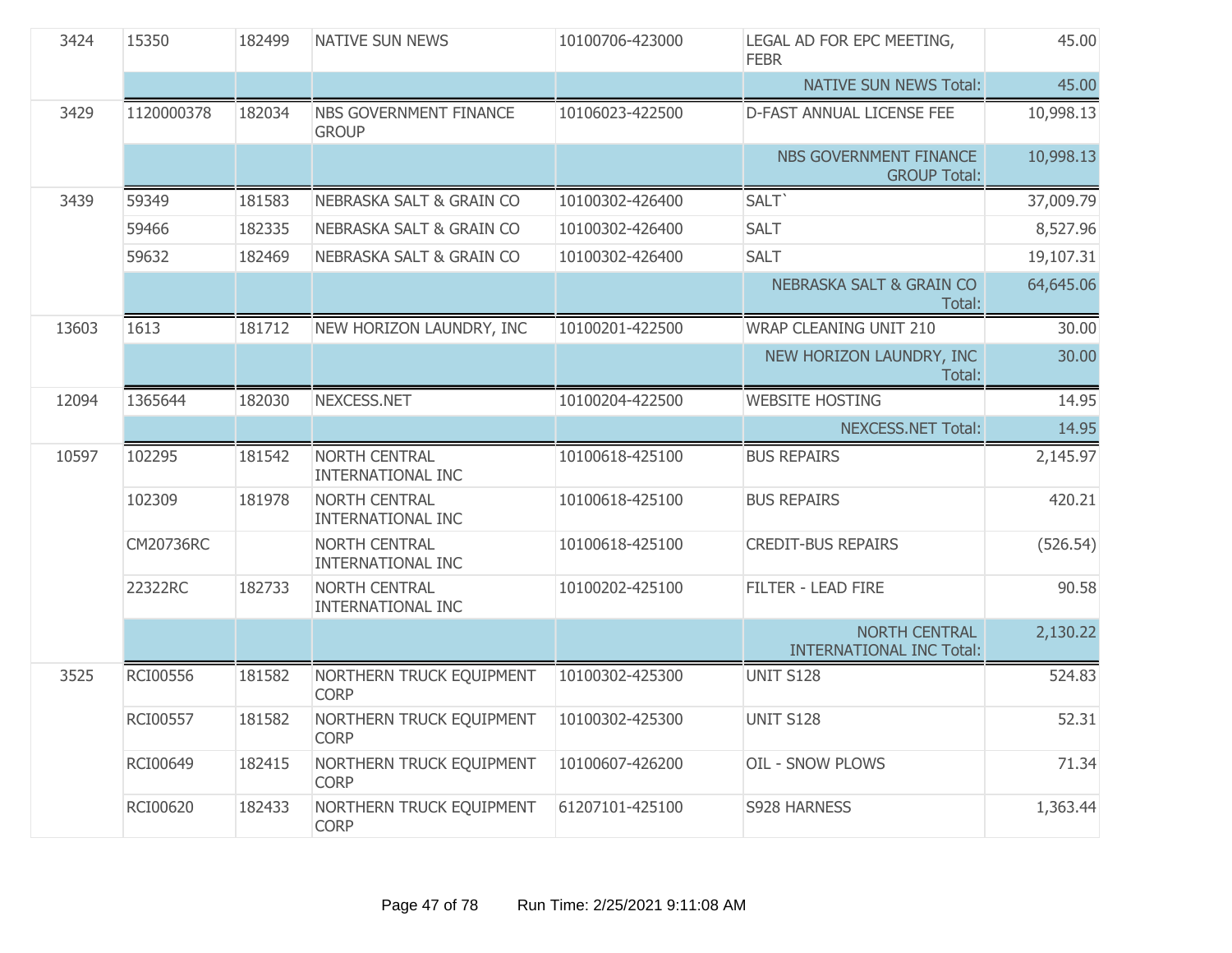| 3525  | RCI00612                  | 182432 | NORTHERN TRUCK EQUIPMENT<br><b>CORP</b>        | 61207101-425100 | S921 CAMERA                                     | 1,126.36 |
|-------|---------------------------|--------|------------------------------------------------|-----------------|-------------------------------------------------|----------|
|       | RCI00611                  | 182431 | NORTHERN TRUCK EQUIPMENT<br><b>CORP</b>        | 61207101-425100 | <b>S926 SWITCH BANK</b>                         | 1,217.36 |
|       |                           |        |                                                |                 | NORTHERN TRUCK EQUIPMENT<br><b>CORP Total:</b>  | 4,355.64 |
| 3530  | 1334598                   | 181828 | NORTHWEST PIPE FITTINGS INC 60207014-425300    |                 | REDUCED PRESSURE ASSEMBLY                       | 653.29   |
|       | 1334408                   | 181774 | NORTHWEST PIPE FITTINGS INC                    | 60207012-425500 | <b>SHOP SPRINKLERS</b>                          | 71.50    |
|       | 1334526                   | 181780 | NORTHWEST PIPE FITTINGS INC                    | 60207012-425500 | <b>CENTENNIAL SPRINKLER PARTS</b>               | 9.21     |
|       | 1332228<br><b>FREIGHT</b> | 181815 | NORTHWEST PIPE FITTINGS INC                    | 10100607-425500 | SHIPPING FOR THE<br><b>GUARDSHACK GS</b>        | 213.85   |
|       | 1332228                   | 181988 | NORTHWEST PIPE FITTINGS INC                    | 50508915-426900 | AUTO IRRIGATION PROJECT -<br><b>RUSH</b>        | 1,193.00 |
|       | 1333634                   | 181793 | NORTHWEST PIPE FITTINGS INC                    | 10100607-425500 | PLUMBING SUPPLIES -<br><b>FOUNDERS R</b>        | 134.67   |
|       | 1334041                   | 181812 | NORTHWEST PIPE FITTINGS INC                    | 10100607-425500 | <b>IRRIGATION SUPPLERS -</b><br><b>RUSHMORE</b> | 147.60   |
|       | 1334255                   | 181812 | NORTHWEST PIPE FITTINGS INC                    | 10100607-425500 | <b>IRRIGATION SUPPLERS -</b><br><b>RUSHMORE</b> | 469.89   |
|       | 1334383                   | 181961 | NORTHWEST PIPE FITTINGS INC                    | 10100612-425500 | <b>PLUG THRD</b>                                | 33.23    |
|       |                           |        |                                                |                 | NORTHWEST PIPE FITTINGS INC<br>Total:           | 2,926.24 |
| 6586  | RC000195962               | 181845 | OFFICE PRIDE BILLING SERVICES 61207101-422500  |                 | <b>JANITORIAL SERVICES</b>                      | 595.00   |
|       | RC000195962               | 181845 | OFFICE PRIDE BILLING SERVICES 61507102-422500  |                 | <b>JANITORIAL SERVICES</b>                      | 595.00   |
|       | RC000195962               | 181845 | OFFICE PRIDE BILLING SERVICES 61507103-422500  |                 | <b>JANITORIAL SERVICES</b>                      | 595.00   |
|       |                           |        |                                                |                 | <b>DEFICE PRIDE BILLING SERVICES</b><br>Total:  | 1,785.00 |
| 3588  | 108378                    | 182531 | <b>OLSON TOWING</b>                            | 10100201-422500 | TOW UNIT 150                                    | 100.00   |
|       |                           |        |                                                |                 | <b>OLSON TOWING Total:</b>                      | 100.00   |
| 14363 | 7445-<br>20210131         | 181749 | ONE SOURCE THE BACKGROUND<br>CHECK COMPANY INC | 10100108-422500 | <b>BACKGROUND CHECK</b>                         | 19.00    |
|       | 7445AE-<br>20210131       | 182342 | ONE SOURCE THE BACKGROUND<br>CHECK COMPANY INC | 10100108-422500 | <b>BACKGROUND CHECKS</b>                        | 153.00   |
|       | 7445AE-<br>20210131       | 182342 | ONE SOURCE THE BACKGROUND<br>CHECK COMPANY INC | 10100620-422500 | <b>BACKGROUND CHECKS</b>                        | 40.00    |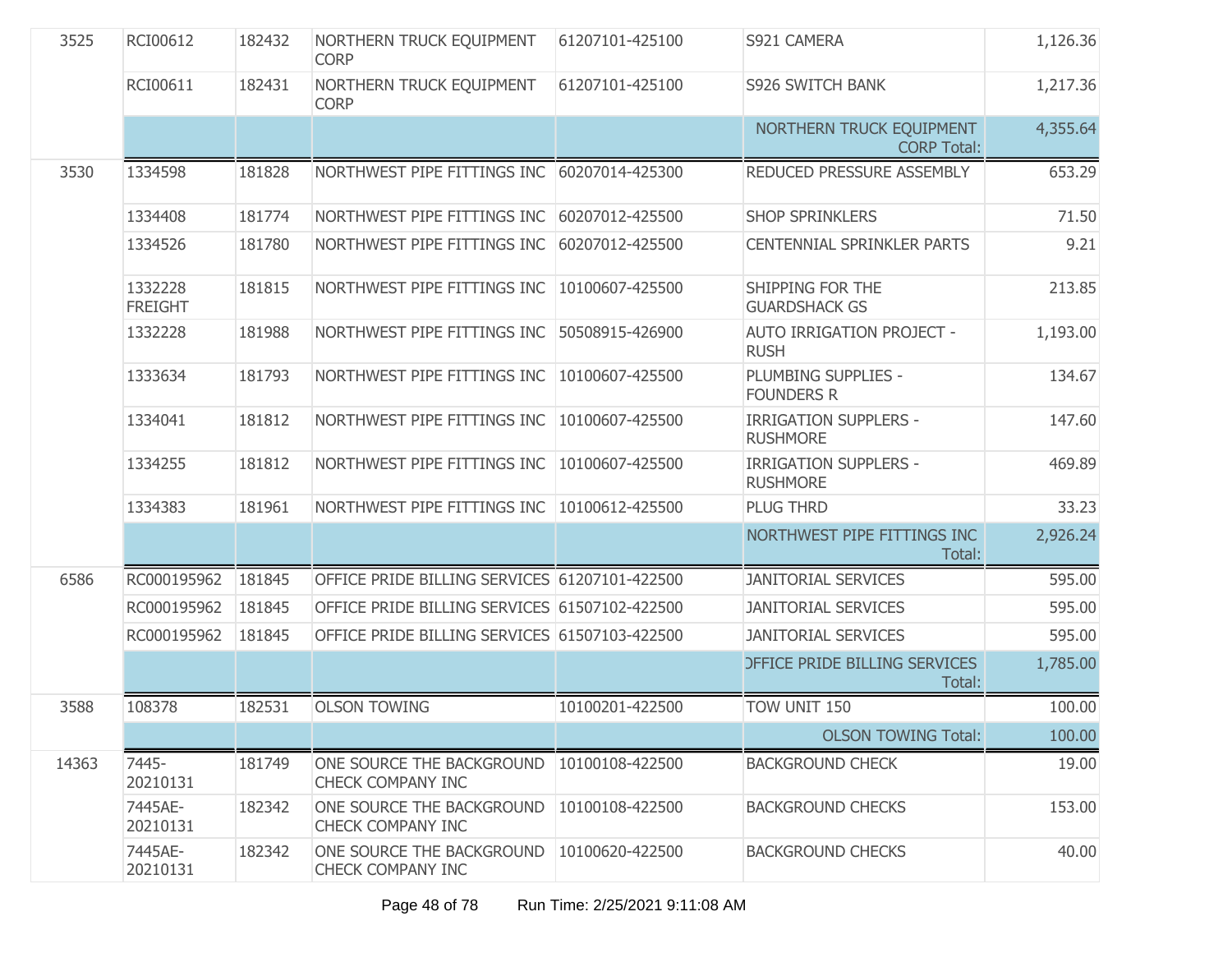| 14363 | 7445AF-<br>20210131 | 182342 | ONE SOURCE THE BACKGROUND<br><b>CHECK COMPANY INC</b> | 10106022-422500 | <b>BACKGROUND CHECKS</b>                                     | 40.00    |
|-------|---------------------|--------|-------------------------------------------------------|-----------------|--------------------------------------------------------------|----------|
|       | 7445AE-<br>20210131 | 182342 | ONE SOURCE THE BACKGROUND<br><b>CHECK COMPANY INC</b> | 60602074-422500 | <b>BACKGROUND CHECKS</b>                                     | 40.00    |
|       | 7445AE-<br>20210131 | 182342 | ONE SOURCE THE BACKGROUND<br><b>CHECK COMPANY INC</b> | 61207101-422500 | <b>BACKGROUND CHECKS</b>                                     | 13.33    |
|       | 7445AE-<br>20210131 | 182342 | ONE SOURCE THE BACKGROUND<br>CHECK COMPANY INC        | 61507102-422500 | <b>BACKGROUND CHECKS</b>                                     | 13.34    |
|       | 7445AE-<br>20210131 | 182342 | ONE SOURCE THE BACKGROUND<br><b>CHECK COMPANY INC</b> | 61507103-422500 | <b>BACKGROUND CHECKS</b>                                     | 13.33    |
|       |                     |        |                                                       |                 | ONE SOURCE THE BACKGROUND<br><b>CHECK COMPANY INC Total:</b> | 332.00   |
| 11668 | 5839                | 181977 | OVERHEAD DOOR OF RAPID CITY 10100618-422500           |                 | PROFESSIONAL SERVICES                                        | 610.17   |
|       | 5824                | 182231 | OVERHEAD DOOR OF RAPID CITY 10102023-425200           |                 | <b>STATION MAINT - ST3</b>                                   | 624.37   |
|       | 5824                | 182231 | OVERHEAD DOOR OF RAPID CITY 61800893-425200           |                 | <b>STATION MAINT - ST3</b>                                   | 307.52   |
|       | 5878                | 182718 | OVERHEAD DOOR OF RAPID CITY 10102026-425200           |                 | <b>STATION MAINT - ST6</b>                                   | 570.91   |
|       | 5878                | 182718 | OVERHEAD DOOR OF RAPID CITY 61800896-425200           |                 | <b>STATION MAINT - ST6</b>                                   | 281.18   |
|       |                     |        |                                                       |                 | <b>OVERHEAD DOOR OF RAPID CITY</b><br>Total:                 | 2,394.15 |
| 3625  | 7522927             | 181748 | PACIFIC STEEL & RECYCLING INC 60407072-425300         |                 | INFLUENT CHANNEL: GATE                                       | 68.57    |
|       | 7519510             | 182047 | PACIFIC STEEL & RECYCLING INC 60207012-426900         |                 | <b>KEYS/SHOP USE</b>                                         | 286.66   |
|       | 7521495             | 182279 | PACIFIC STEEL & RECYCLING INC 61507102-425300         |                 | 20' ANGLE                                                    | 17.52    |
|       |                     |        |                                                       |                 | <b>PACIFIC STEEL &amp; RECYCLING INC</b><br>Total:           | 372.75   |
| 14362 | 21-1138             | 181889 | PAMELA TEANEY THOMAS                                  | 10100101-422500 | Early Learner RC Initiative                                  | 1,000.00 |
|       |                     |        |                                                       |                 | PAMELA TEANEY THOMAS Total:                                  | 1,000.00 |
| 3660  | 25741               | 181782 | PARKWAY CAR WASH INC                                  | 60207011-425100 | JAN 2021 VEHICLE WASHES,<br><b>PACTO</b>                     | 16.00    |
|       | 25741               | 181782 | PARKWAY CAR WASH INC                                  | 60207014-425100 | JAN 2021 VEHICLE WASHES,<br><b>PACTO</b>                     | 13.00    |
|       | 25850               | 182025 | PARKWAY CAR WASH INC                                  | 10100204-425100 | CITY VEHICLE-CAR WASH                                        | 13.50    |
|       | 34400               | 182024 | PARKWAY CAR WASH INC                                  | 10100204-425100 | CITY VEHICLE-CAR WASH                                        | 24.50    |
|       | 25740               | 182788 | PARKWAY CAR WASH INC                                  | 10100108-425100 | <b>CAR WASH</b>                                              | 13.00    |
|       |                     |        |                                                       |                 | PARKWAY CAR WASH INC Total:                                  | 80.00    |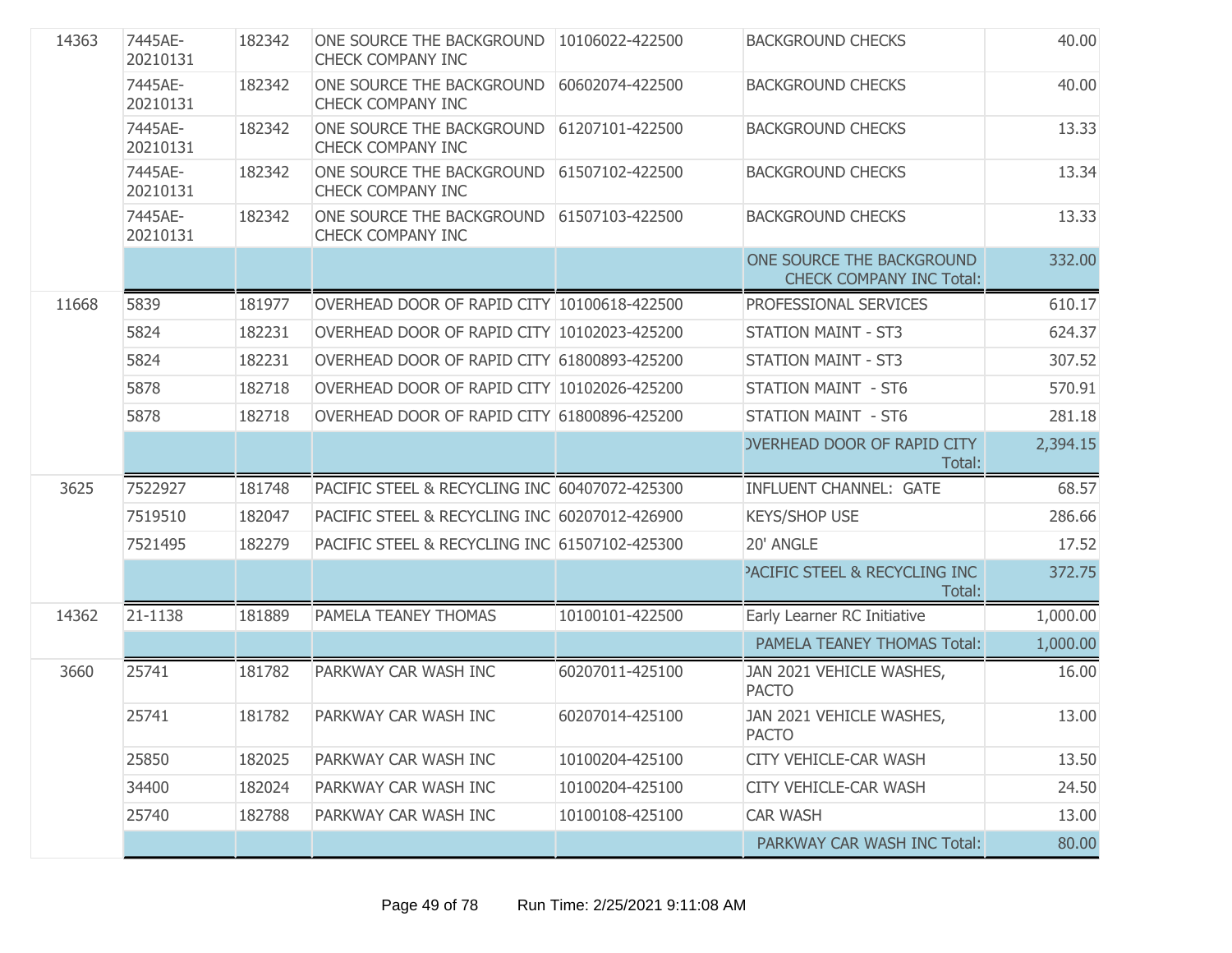| 3601  | JAN21                 | 182011 | PENNINGTON COUNTY         | 10100201-422500 | PSB OPERATIONAL EXPENSES<br>JAN.         | 4.85      |
|-------|-----------------------|--------|---------------------------|-----------------|------------------------------------------|-----------|
|       | JAN21                 | 182011 | PENNINGTON COUNTY         | 10100201-425200 | PSB OPERATIONAL EXPENSES<br>JAN.         | 9,104.47  |
|       | JAN21                 | 182011 | PENNINGTON COUNTY         | 10100201-426400 | PSB OPERATIONAL EXPENSES<br>JAN.         | 4,552.44  |
|       | JAN21                 | 182011 | PENNINGTON COUNTY         | 10100201-428100 | PSB OPERATIONAL EXPENSES<br>JAN.         | 147.65    |
|       | JAN21                 | 182011 | PENNINGTON COUNTY         | 10100201-428200 | PSB OPERATIONAL EXPENSES<br>JAN.         | 815.32    |
|       | JAN21                 | 182011 | PENNINGTON COUNTY         | 10100201-428300 | PSB OPERATIONAL EXPENSES<br>JAN.         | 7,536.44  |
|       | JAN21                 | 182011 | PENNINGTON COUNTY         | 10100201-428400 | PSB OPERATIONAL EXPENSES<br>JAN.         | 302.67    |
|       | 202100000035 181817   |        | PENNINGTON COUNTY         | 10106021-422500 | 02/02/21 STMT                            | 572.00    |
|       |                       |        |                           |                 | PENNINGTON COUNTY Total:                 | 23,035.84 |
| 10946 | 221810.000-<br>180060 | 181766 | PERKINS + WILL INC        | 10700134-422300 | 18-2452 CIVIC CENTER<br><b>EXPANSION</b> | 56,667.97 |
|       | 221810.000-<br>180598 | 181765 | PERKINS + WILL INC        | 10700134-422300 | 18-2452 CIVIC CENTER<br><b>EXPANSION</b> | 1,147.20  |
|       |                       |        |                           |                 | PERKINS + WILL INC Total:                | 57,815.17 |
| 2928  | 21POS/010628 182472   |        | PETE LIEN & SONS INC      | 10100301-425400 | <b>CONCRETE</b>                          | 125.25    |
|       | 21POS/009640 182471   |        | PETE LIEN & SONS INC      | 10100301-425400 | <b>CONCRETE</b>                          | 125.25    |
|       |                       |        |                           |                 | PETE LIEN & SONS INC Total:              | 250.50    |
| 5474  | CIUS-<br>21007623     | 181996 | PHENOMENEX INC            | 10100201-426100 | <b>BLOOD LAB SUPPLIES</b>                | 2,278.00  |
|       |                       |        |                           |                 | PHENOMENEX INC Total:                    | 2,278.00  |
| 14406 | 350921                |        | PHILLIPS, PAMELA          | 60207014-453000 |                                          | 82.82     |
|       |                       |        |                           |                 | PHILLIPS, PAMELA Total:                  | 82.82     |
| 11706 | 30499                 | 182723 | PHYSICIANS CLAIMS COMPANY | 61808900-422500 | SEPT BILLING CLAIMS - EMS BILL           | 463.23    |
|       | 30657                 | 182724 | PHYSICIANS CLAIMS COMPANY | 61808900-422500 | OCT BILLING CLAIMS - EMS BILLI           | 1,711.67  |
|       | 30866                 | 182725 | PHYSICIANS CLAIMS COMPANY | 61808900-422500 | NOV BILLING CLAIMS - EMS<br>BILLI        | 2,574.51  |
|       | 31112                 | 182726 | PHYSICIANS CLAIMS COMPANY | 61808900-422500 | DEC BILLING CLAIMS - EMS BILLI           | 515.14    |
|       |                       |        |                           |                 | PHYSICIANS CLAIMS COMPANY<br>Total:      | 5,264.55  |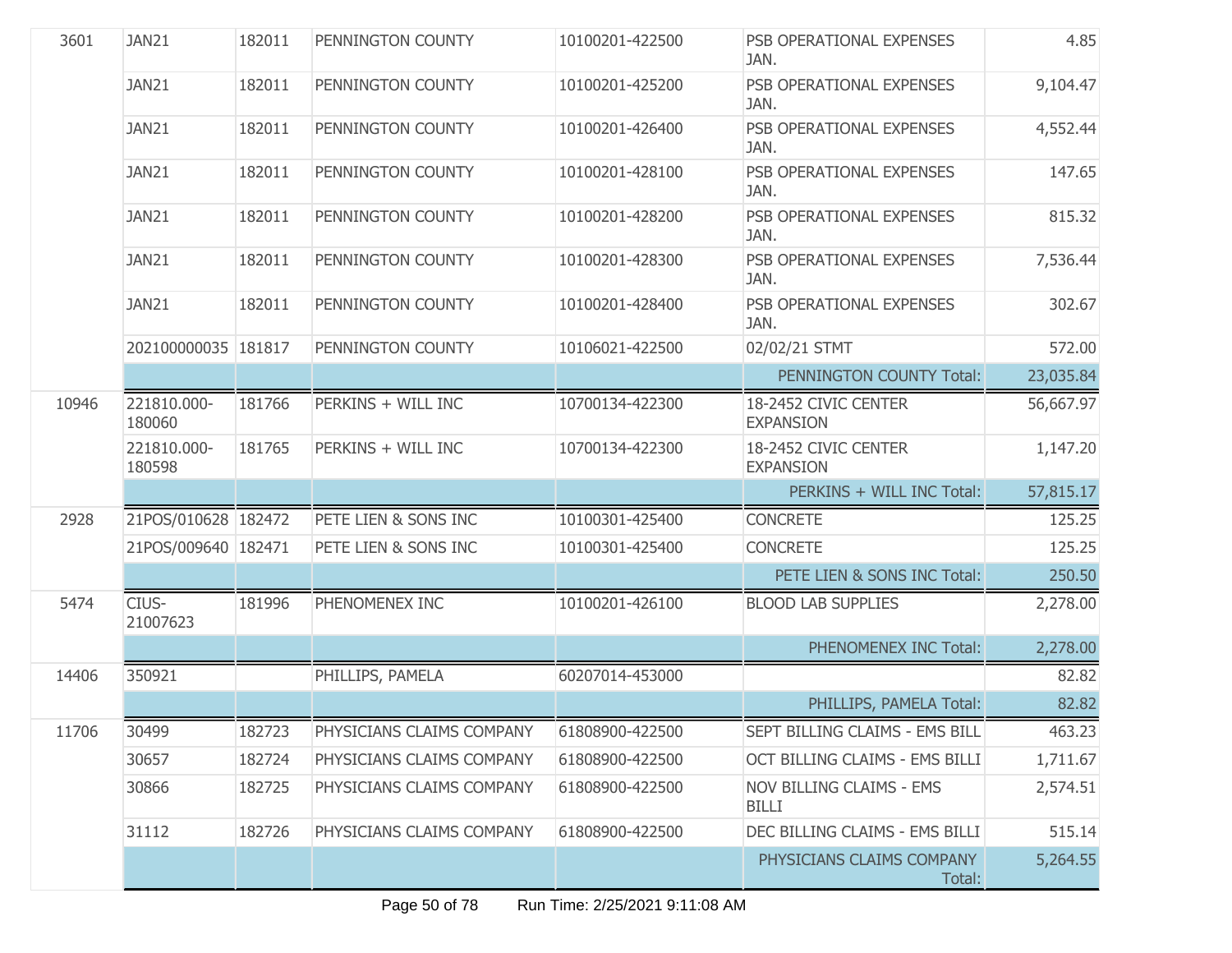| 10702 | 313            | 181709 | PHYSIO WORKS PROF LLC | 10100201-422500 | <b>INJURY PREVENTION</b>     | 2,328.75  |
|-------|----------------|--------|-----------------------|-----------------|------------------------------|-----------|
|       |                |        |                       |                 | PHYSIO WORKS PROF LLC Total: | 2,328.75  |
| 5497  | 01/31/21       |        | PIONEER BANK & TRUST  | 60207014-453000 | <b>CREDIT CARD FEES</b>      | 8,447.87  |
|       | 01/31/21       |        | PIONEER BANK & TRUST  | 60407072-453000 | <b>CREDIT CARD FEES</b>      | 8,447.87  |
|       | 01/31/21       |        | PIONEER BANK & TRUST  | 61207101-453000 | <b>CREDIT CARD FEES</b>      | 2,815.96  |
|       | 01/31/21       |        | PIONEER BANK & TRUST  | 61507102-453000 | <b>CREDIT CARD FEES</b>      | 2,815.96  |
|       | 01/31/21       |        | PIONEER BANK & TRUST  | 61507103-453000 | <b>CREDIT CARD FEES</b>      | 2,815.96  |
|       | 01/31/21       |        | PIONEER BANK & TRUST  | 10100204-453000 | CREDIT CARD FEES             | 1,942.71  |
|       | 01/31/21       |        | PIONEER BANK & TRUST  | 61000870-453000 | <b>CREDIT CARD FEES</b>      | 121.22    |
|       | 01/31/21       |        | PIONEER BANK & TRUST  | 10100105-453000 | <b>CREDIT CARD FEES</b>      | 1.33      |
|       | 01/31/21       |        | PIONEER BANK & TRUST  | 10100301-453000 | <b>CREDIT CARD FEES</b>      | 18.44     |
|       | 01/31/21       |        | PIONEER BANK & TRUST  | 26000927-453000 | <b>CREDIT CARD FEES</b>      | 15.10     |
|       | 01/31/21       |        | PIONEER BANK & TRUST  | 61507102-453000 | <b>CREDIT CARD FEES</b>      | 3,341.47  |
|       | 01/31/2021     |        | PIONEER BANK & TRUST  | 10100601-453000 | <b>CREDIT CARD FEES</b>      | 446.21    |
|       | 01/31/2021     |        | PIONEER BANK & TRUST  | 10100603-453000 | <b>CREDIT CARD FEES</b>      | 446.21    |
|       | 01/31/2021     |        | PIONEER BANK & TRUST  | 10100612-453000 | <b>CREDIT CARD FEES</b>      | 446.21    |
|       | 01/31/2021     |        | PIONEER BANK & TRUST  | 10100607-453000 | <b>CREDIT CARD FEES</b>      | 148.72    |
|       | 01/31/2021     |        | PIONEER BANK & TRUST  | 61800890-453000 | <b>CREDIT CARD FEES</b>      | 984.04    |
|       | 01/31/2021     |        | PIONEER BANK & TRUST  | 60602074-453000 | CREDIT CARD FEES             | 64.31     |
|       | 01/31/2021     |        | PIONEER BANK & TRUST  | 10100204-453000 | <b>CREDIT CARD FEES</b>      | 62.48     |
|       | 01/31/2021     |        | PIONEER BANK & TRUST  | 10100609-453000 | <b>CREDIT CARD FEES</b>      | 131.77    |
|       | 01/31/2021     |        | PIONEER BANK & TRUST  | 10100201-453000 | <b>CREDIT CARD FEES</b>      | 43.45     |
|       | 01/31/2021     |        | PIONEER BANK & TRUST  | 61507102-453000 | <b>CREDIT CARD FEES</b>      | 1,180.02  |
|       | 01/31/2021     |        | PIONEER BANK & TRUST  | 10100618-453000 | <b>CREDIT CARD FEES</b>      | 45.03     |
|       | $01 - 31 - 21$ |        | PIONEER BANK & TRUST  | 61300604-453000 | <b>CREDIT CARD FEES</b>      | 205.43    |
|       | $01 - 31 - 21$ |        | PIONEER BANK & TRUST  | 61400605-453000 | <b>CREDIT CARD FEES</b>      | 120.17    |
|       |                |        |                       |                 | PIONEER BANK & TRUST Total:  | 35,107.94 |
| 5500  | 3312882869     | 182033 | PITNEY BOWES          | 10106061-425300 | POSTAGE METER LEASE          | 1,179.18  |
|       |                |        |                       |                 | PITNEY BOWES Total:          | 1,179.18  |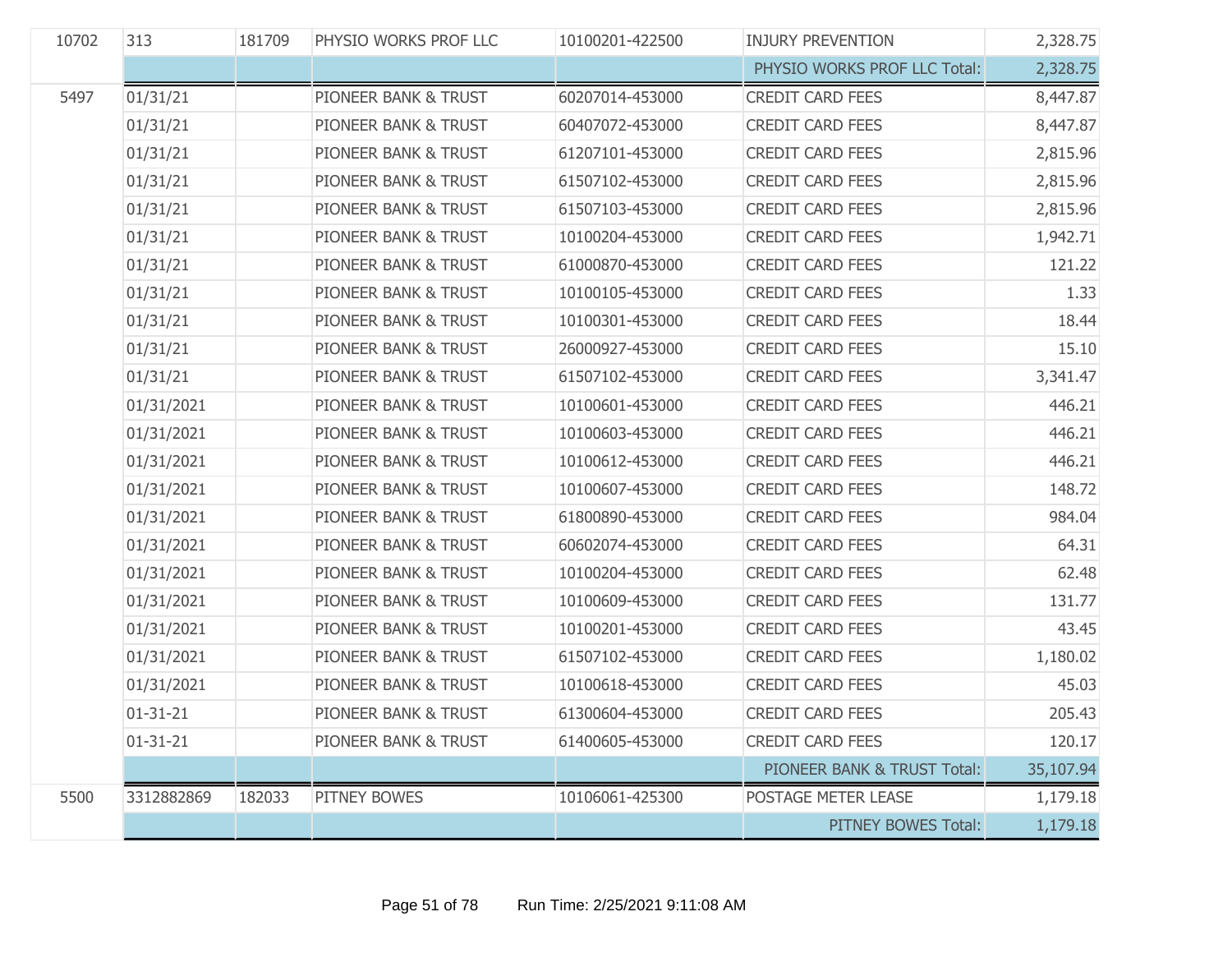| 3704  | E47773 | 181797 | PONDEROSA SPORTSWEAR | 10100860-422500 | <b>EMBROIDERY</b>                        | 28.98   |
|-------|--------|--------|----------------------|-----------------|------------------------------------------|---------|
|       |        |        |                      |                 | PONDEROSA SPORTSWEAR Total:              | 28.98   |
| 3722  | 204026 | 181798 | POWER HOUSE HONDA    | 10100860-425300 | AIR CLEANER ELEMENT, AIR<br><b>FILTE</b> | 102.82  |
|       | 204147 | 182419 | POWER HOUSE HONDA    | 60907401-425300 | <b>GENERATOR W 861 SPARK</b><br>PLUG, O  | 3.13    |
|       | 204147 | 182419 | POWER HOUSE HONDA    | 60907401-426200 | <b>GENERATOR W 861 SPARK</b><br>PLUG, O  | 11.76   |
|       | 203948 | 181581 | POWER HOUSE HONDA    | 10100301-425300 | <b>SUPPLIES</b>                          | 18.52   |
|       |        |        |                      |                 | <b>POWER HOUSE HONDA Total:</b>          | 136.23  |
| 11354 | 919162 | 181813 | PRAIRIE AUTO PARTS   | 10100607-425300 | <b>HYD FILTERS</b>                       | 127.32  |
|       | 910942 | 181813 | PRAIRIE AUTO PARTS   | 10100607-426500 | <b>HYD FILTERS</b>                       | 208.16  |
|       | 910952 | 181813 | PRAIRIE AUTO PARTS   | 10100607-426500 | <b>HYD FILTERS</b>                       | 69.99   |
|       | 918666 | 181794 | PRAIRIE AUTO PARTS   | 10100607-425100 | -30 PREMIUM DE-ICE                       | 23.94   |
|       | 506396 | 181683 | PRAIRIE AUTO PARTS   | 10100201-425100 | <b>SPARK PLUGS UNIT 171</b>              | 42.78   |
|       | 508870 | 182045 | PRAIRIE AUTO PARTS   | 10100301-425100 | <b>UNITS</b>                             | 11.33   |
|       | 508620 | 182045 | PRAIRIE AUTO PARTS   | 10100301-425300 | <b>UNITS</b>                             | 28.70   |
|       | 509617 | 182045 | PRAIRIE AUTO PARTS   | 10100302-425100 | <b>UNITS</b>                             | 51.74   |
|       | 509556 | 182498 | PRAIRIE AUTO PARTS   | 10100204-425100 | CITY VEHICLE G012-<br><b>MAINTENANCE</b> | 3.26    |
|       | 509556 | 182498 | PRAIRIE AUTO PARTS   | 10100204-426200 | CITY VEHICLE G012-<br><b>MAINTENANCE</b> | 13.14   |
|       | 920594 | 182462 | PRAIRIE AUTO PARTS   | 60207014-425100 | UNIT #310: FRONT WIPER<br><b>BLADES</b>  | 42.52   |
|       | 510088 | 182730 | PRAIRIE AUTO PARTS   | 10102022-425100 | WIPER BLADES - UNIT 2125                 | 29.80   |
|       | 507105 | 182736 | PRAIRIE AUTO PARTS   | 10100202-425100 | OIL, AIR, FUEL FILTER / OIL -            | 95.22   |
|       | 507105 | 182736 | PRAIRIE AUTO PARTS   | 10100202-426200 | OIL, AIR, FUEL FILTER / OIL -            | 64.95   |
|       | 507504 |        | PRAIRIE AUTO PARTS   | 10100202-425100 | <b>CREDIT-OIL FILTER</b>                 | (12.02) |
|       | 507415 | 182734 | PRAIRIE AUTO PARTS   | 10100202-426200 | DELVAC OIL - LEAD FIRE                   | 12.99   |
|       | 508909 | 182045 | PRAIRIE AUTO PARTS   | 10100301-425100 | <b>UNITS</b>                             | 139.38  |
|       | 506677 | 181699 | PRAIRIE AUTO PARTS   | 10100201-425100 | <b>CAR PARTS</b>                         | 189.36  |
|       | 505932 | 181699 | PRAIRIE AUTO PARTS   | 10100201-425100 | <b>CAR PARTS</b>                         | 23.48   |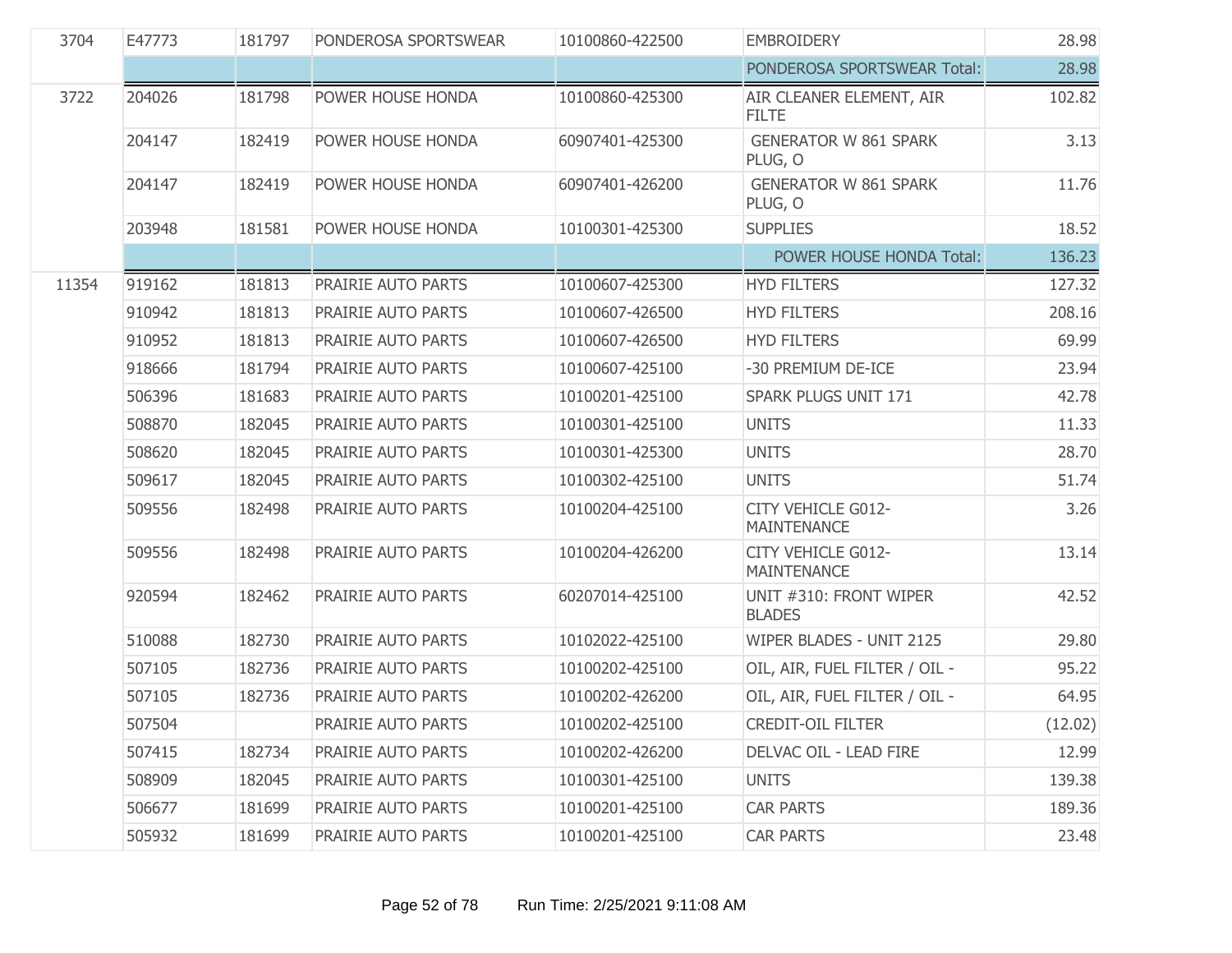| 11354 | 506772 | 181699 | PRAIRIE AUTO PARTS | 10100201-425100 | <b>CAR PARTS</b>                         | 34.79  |
|-------|--------|--------|--------------------|-----------------|------------------------------------------|--------|
|       | 508450 | 182519 | PRAIRIE AUTO PARTS | 10100201-425100 | <b>CAR PARTS</b>                         | 5.48   |
|       | 508256 | 182519 | PRAIRIE AUTO PARTS | 10100201-425100 | <b>CAR PARTS</b>                         | 5.99   |
|       | 508898 | 182519 | PRAIRIE AUTO PARTS | 10100201-425100 | <b>CAR PARTS</b>                         | 11.06  |
|       | 919470 | 182095 | PRAIRIE AUTO PARTS | 10100607-426500 | <b>MOWER GREASE GUNS</b>                 | 864.00 |
|       | 919867 | 182095 | PRAIRIE AUTO PARTS | 10100607-425100 | <b>MOWER GREASE GUNS</b>                 | 396.24 |
|       | 509738 | 182095 | PRAIRIE AUTO PARTS | 10100607-425100 | <b>MOWER GREASE GUNS</b>                 | 47.17  |
|       | 510477 | 182057 | PRAIRIE AUTO PARTS | 60207012-426900 | <b>BOBCAT TRAILER</b>                    | 18.44  |
|       | 920196 | 182416 | PRAIRIE AUTO PARTS | 10100607-425100 | WHEEL STUD INSTAL #7                     | 29.99  |
|       | 920092 | 182416 | PRAIRIE AUTO PARTS | 10100607-425300 | WHEEL STUD INSTAL #7                     | 216.07 |
|       | 507669 | 182197 | PRAIRIE AUTO PARTS | 61800890-425100 | OIL & AIR FILTER - UNIT 8141             | 16.06  |
|       | 509230 | 182198 | PRAIRIE AUTO PARTS | 61800894-425100 | OIL FILTER - MED 4                       | 4.77   |
|       | 919169 | 182180 | PRAIRIE AUTO PARTS | 10102025-425100 | <b>HEATER HOSE - B5</b>                  | 2.97   |
|       | 507711 | 182204 | PRAIRIE AUTO PARTS | 10102030-425100 | OIL & AIR FILTER - UNIT 2151             | 44.74  |
|       | 507529 | 182202 | PRAIRIE AUTO PARTS | 10100202-425100 | BATTERY - UNIT 2161                      | 151.55 |
|       | 919454 | 182095 | PRAIRIE AUTO PARTS | 10100607-425100 | <b>MOWER GREASE GUNS</b>                 | 187.07 |
|       | 507700 | 181730 | PRAIRIE AUTO PARTS | 10100305-425300 | <b>UNITS</b>                             | 13.97  |
|       | 507799 | 182028 | PRAIRIE AUTO PARTS | 10100204-425100 | CITY VEHICLE G008-<br><b>MAINTENANCE</b> | 26.85  |
|       | 507799 | 182028 | PRAIRIE AUTO PARTS | 10100204-426200 | CITY VEHICLE G008-<br><b>MAINTENANCE</b> | 13.14  |
|       | 508312 | 182026 | PRAIRIE AUTO PARTS | 10100204-425100 | <b>CITY VEHICLE - PARTS</b>              | 90.09  |
|       | 506343 | 182018 | PRAIRIE AUTO PARTS | 10100711-425100 | CITY VEHICLE B606-<br><b>MAINTENANCE</b> | 29.54  |
|       | 506343 | 182018 | PRAIRIE AUTO PARTS | 10100711-426200 | CITY VEHICLE B606-<br><b>MAINTENANCE</b> | 30.59  |
|       | 506862 | 181932 | PRAIRIE AUTO PARTS | 60907401-425300 | W901, DUMP TRUCK-STARTER<br><b>SOLEN</b> | 44.28  |
|       | 919257 | 181955 | PRAIRIE AUTO PARTS | 10100607-426200 | LUCAS 80-90 GEAR                         | 55.74  |
|       | 504657 | 181730 | PRAIRIE AUTO PARTS | 10100302-425100 | <b>UNITS</b>                             | 26.54  |
|       | 503904 | 181730 | PRAIRIE AUTO PARTS | 10100302-425100 | <b>UNITS</b>                             | 126.85 |
|       | 506355 | 181730 | PRAIRIE AUTO PARTS | 10100302-425300 | <b>UNITS</b>                             | 28.17  |
|       | 506698 | 181730 | PRAIRIE AUTO PARTS | 10100302-426200 | <b>UNITS</b>                             | 22.49  |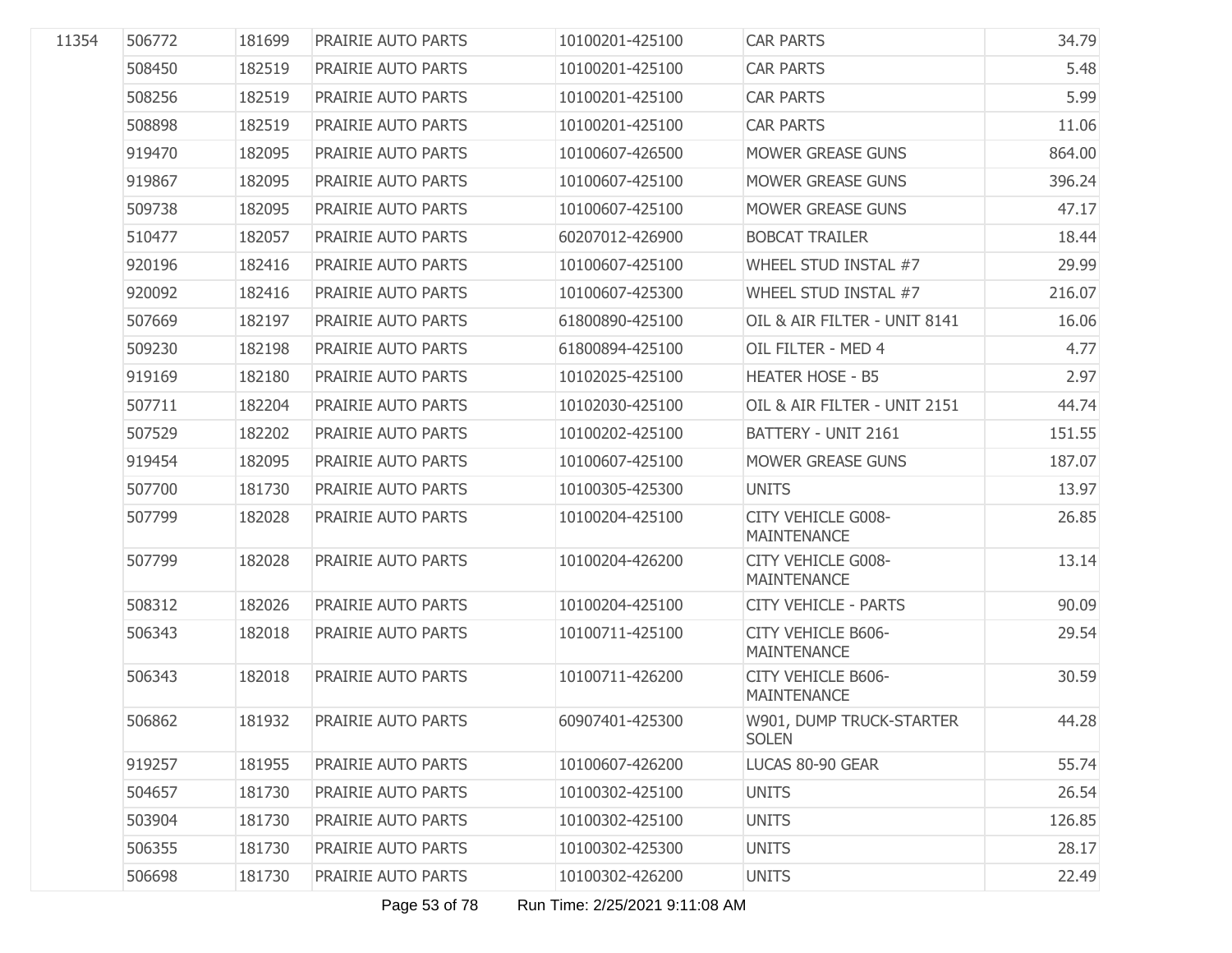| 11354 | 507490     | 181730 | PRAIRIE AUTO PARTS                                        | 10100401-425100 | <b>UNITS</b>                                                     | 34.52    |
|-------|------------|--------|-----------------------------------------------------------|-----------------|------------------------------------------------------------------|----------|
|       | 507186     | 181730 | PRAIRIE AUTO PARTS                                        | 10100401-425300 | <b>UNITS</b>                                                     | 10.75    |
|       |            |        |                                                           |                 | PRAIRIE AUTO PARTS Total:                                        | 3,755.95 |
| 3753  | 1234545-00 | 181849 | PROACTIVE SPORTS INC                                      | 61400605-452000 | RESALE CLICGEAR PUSH CARTS                                       | 374.00   |
|       |            |        |                                                           |                 | PROACTIVE SPORTS INC Total:                                      | 374.00   |
| 6215  | 182732     | 182732 | PROFESSIONAL METAL WORKS<br>LLC                           | 10102021-425100 | <b>HYDRAULIC TANK - TK1</b>                                      | 560.00   |
|       |            |        |                                                           |                 | PROFESSIONAL METAL WORKS<br><b>LLC Total:</b>                    | 560.00   |
| 3785  | 0000284268 | 182277 | <b>QED ENVIRONMENTAL SYSTEMS</b>                          | 61507102-425300 | LFG ANALYZER CERTIFICATION<br><b>AND</b>                         | 1,238.09 |
|       |            |        |                                                           |                 | <b>QED ENVIRONMENTAL SYSTEMS</b><br>Total:                       | 1,238.09 |
| 14124 | 1679       | 182506 | <b>QUEEN CITY ENGINEERING &amp;</b><br><b>DESIGN PLLC</b> | 10100618-426900 | <b>MIS</b>                                                       | 70.00    |
|       |            |        |                                                           |                 | <b>QUEEN CITY ENGINEERING &amp;</b><br><b>DESIGN PLLC Total:</b> | 70.00    |
| 14381 | 350895     |        | <b>RACING MAGPIE</b>                                      | 60207014-453000 |                                                                  | 149.99   |
|       |            |        |                                                           |                 | <b>RACING MAGPIE Total:</b>                                      | 149.99   |
| 12750 | 2834/1     | 182700 | RAPID CITY HARDWARE                                       | 10102025-425100 | MAINT - E5                                                       | 9.17     |
|       | 2822/1     | 182701 | RAPID CITY HARDWARE                                       | 10102025-425100 | MAINT - E5                                                       | 10.30    |
|       | 2819/1     | 182699 | RAPID CITY HARDWARE                                       | 10102025-425100 | ROPE/TARP HOOK - E5                                              | 24.90    |
|       |            |        |                                                           |                 | <b>RAPID CITY HARDWARE Total:</b>                                | 44.37    |
| 3887  | 25369      | 181831 | RAPID FIRE PROTECTION INC                                 | 61507103-425300 | <b>WATER LINE REPAIR</b>                                         | 1,834.21 |
|       |            |        |                                                           |                 | RAPID FIRE PROTECTION INC<br>Total:                              | 1,834.21 |
| 3895  | 84979      | 181762 | <b>RAPID ROOTER</b>                                       | 60907401-422500 | TRINITY LUTHERAN CHURCH                                          | 175.00   |
|       |            |        |                                                           |                 | <b>RAPID ROOTER Total:</b>                                       | 175.00   |
| 3898  | 21587      | 181710 | <b>RAPID TOWING</b>                                       | 10100201-422500 | <b>TOW PATROL CAR</b>                                            | 125.00   |
|       | 21479      | 181201 | <b>RAPID TOWING</b>                                       | 10100108-425100 | TOW/IMPALA FROM RR ROW                                           | 258.00   |
|       |            |        |                                                           |                 | <b>RAPID TOWING Total:</b>                                       | 383.00   |
| 14401 | 350916     |        | <b>RCS CONSTRUCTION</b>                                   | 60207014-453000 |                                                                  | 48.77    |
|       |            |        |                                                           |                 | <b>RCS CONSTRUCTION Total:</b>                                   | 48.77    |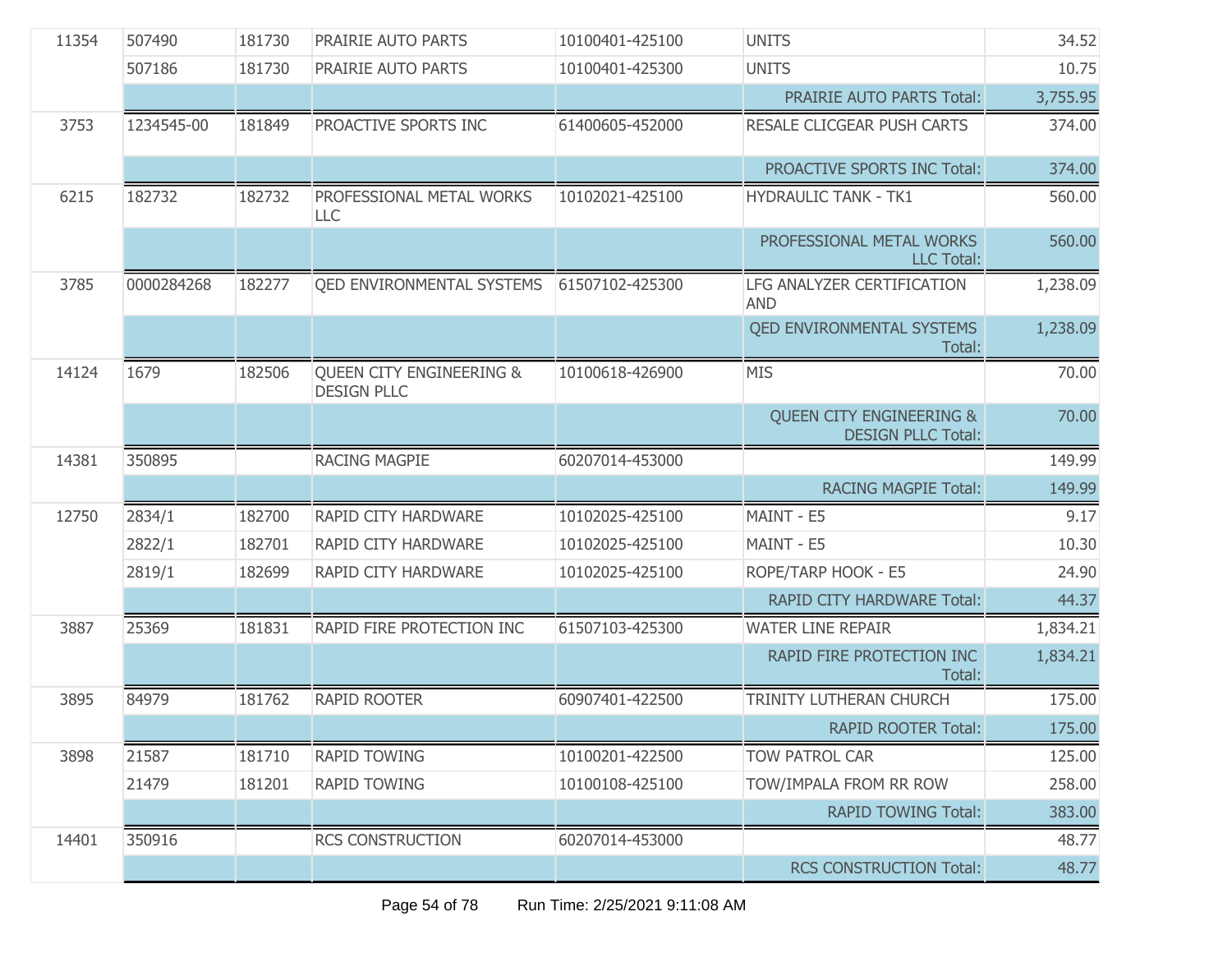| 14402 | 350917               |        | <b>RCS CONSTRUCTION/SPK</b>                       | 60207014-453000 |                                                          | 45.62    |
|-------|----------------------|--------|---------------------------------------------------|-----------------|----------------------------------------------------------|----------|
|       |                      |        |                                                   |                 | RCS CONSTRUCTION/SPK Total:                              | 45.62    |
| 3938  | P9399310             | 181580 | RDO EQUIPMENT CO                                  | 10100301-425100 | UNIT S032                                                | 9.21     |
|       | P9434710             | 181756 | RDO EQUIPMENT CO                                  | 10100301-425100 | <b>UNIT S021</b>                                         | 30.22    |
|       | P9420210             | 181756 | RDO EQUIPMENT CO                                  | 10100301-425300 | <b>UNIT S021</b>                                         | 261.71   |
|       | P9478410             | 182350 | RDO EQUIPMENT CO                                  | 60407072-425300 | <b>TRASH CANS: PAINT</b>                                 | 31.11    |
|       |                      |        |                                                   |                 | RDO EQUIPMENT CO Total:                                  | 332.25   |
| 3950  | 0040152              | 181585 | <b>RECORD STORAGE SOLUTIONS</b><br><b>INC</b>     | 10100111-422500 | <b>Record Storage Solutions</b>                          | 28.30    |
|       | 0040150              | 182022 | <b>RECORD STORAGE SOLUTIONS</b><br><b>INC</b>     | 10100714-424600 | JAN 2021-CDBG MONTHLY FILE<br><b>ST</b>                  | 26.00    |
|       | 0040116              | 182023 | <b>RECORD STORAGE SOLUTIONS</b><br><b>INC</b>     | 10100204-424200 | MONTHLY FILE STORAGE<br><b>DRAWER</b>                    | 197.60   |
|       | 0040118              | 181972 | <b>RECORD STORAGE SOLUTIONS</b><br><b>INC</b>     | 10100106-426100 | Offsite monthly storage-Februa                           | 26.00    |
|       |                      |        |                                                   |                 | <b>RECORD STORAGE SOLUTIONS</b><br><b>INC Total:</b>     | 277.90   |
| 3958  | 915-99-598300 179804 |        | <b>RED WING SHOE STORE</b>                        | 61507103-426300 | <b>BIRKHOLZ SAFETY BOOTS</b>                             | 169.99   |
|       | 915-99-683326 178917 |        | RED WING SHOE STORE                               | 60407072-426300 | SAFETY BOOTS FOR DEAN<br><b>HARTFORD</b>                 | 161.49   |
|       | 915-99-<br>2439064   | 181603 | RED WING SHOE STORE                               | 10100108-426300 | WORK BOOTS ED LOPEZ                                      | 178.49   |
|       | 915-99-<br>2438930   | 182437 | RED WING SHOE STORE                               | 61000870-426300 | <b>CLOTHING</b>                                          | 127.49   |
|       |                      |        |                                                   |                 | RED WING SHOE STORE Total:                               | 637.46   |
| 4040  | 5061327278           | 182336 | <b>RICOH USA</b>                                  | 10100301-426100 | <b>COPIER</b>                                            | 24.49    |
|       |                      |        |                                                   |                 | RICOH USA Total:                                         | 24.49    |
| 13088 | <b>INV207</b>        | 181971 | <b>RISK ADMINISTRATION</b><br><b>SERVICES INC</b> | 79200967-422501 | <b>JAN21 ADMIN FEES</b>                                  | 3,925.00 |
|       |                      |        |                                                   |                 | <b>RISK ADMINISTRATION</b><br><b>SERVICES INC Total:</b> | 3,925.00 |
| 14323 | 20UR021              | 180925 | <b>ROBERT HECKEL</b>                              | 10100204-453000 | Sign Refund                                              | 40.00    |
|       |                      |        |                                                   |                 | <b>ROBERT HECKEL Total:</b>                              | 40.00    |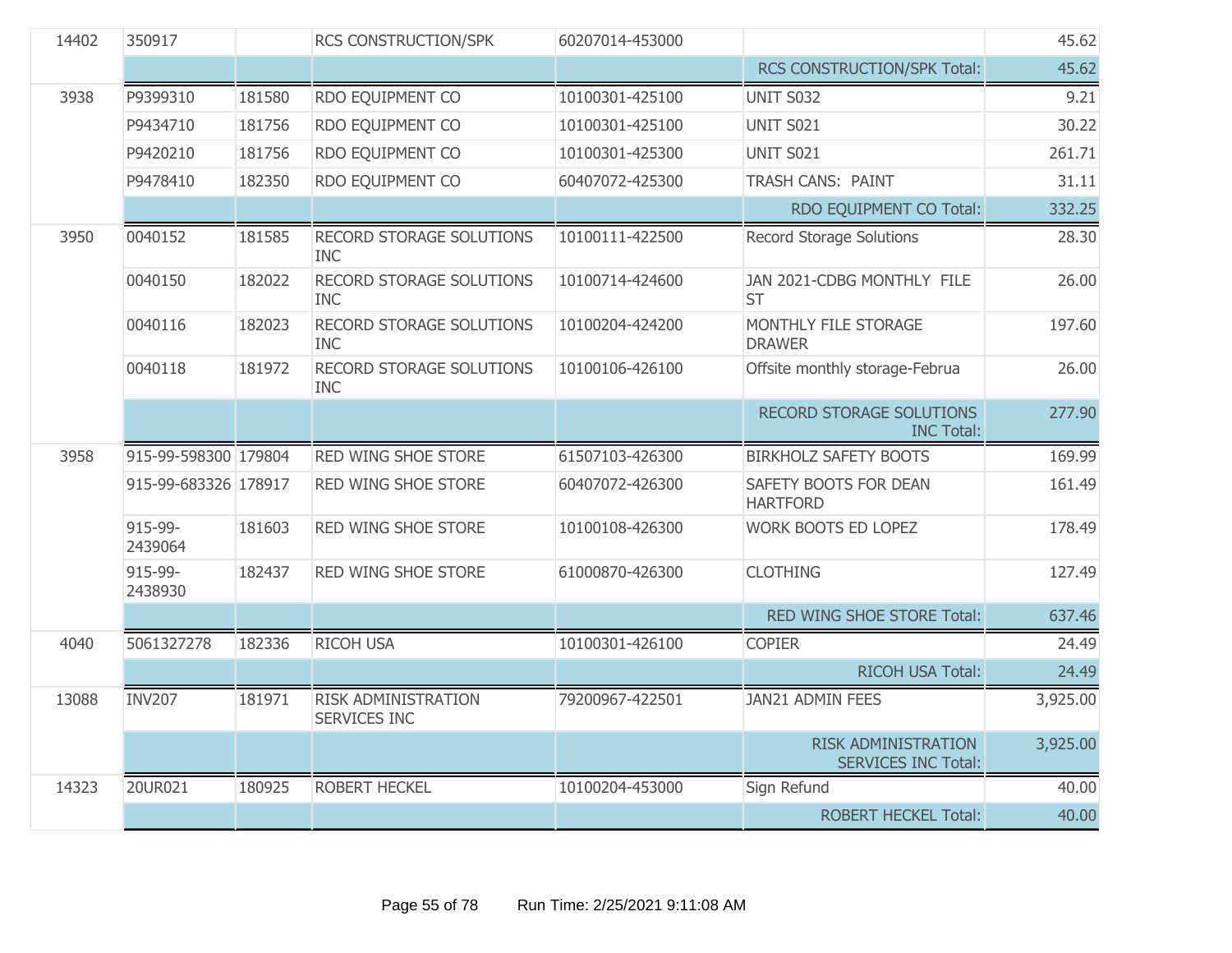| 14424 | 11/19/20   | 182513 | ROBERT L DUNBAR                       | 60907403-422500 | REIMBURSEMENT PROBATE<br><b>COSTS FO</b>       | 2,173.66 |
|-------|------------|--------|---------------------------------------|-----------------|------------------------------------------------|----------|
|       |            |        |                                       |                 | <b>ROBERT L DUNBAR Total:</b>                  | 2,173.66 |
| 4061  | 22080      | 181769 | ROBERT SHARP & ASSOCIATES             | 10100618-422500 | PROFESSIONAL SERVICES                          | 23.80    |
|       | 22072      | 181632 | <b>ROBERT SHARP &amp; ASSOCIATES</b>  | 10100618-422500 | PROFESSIONAL SERVICES                          | 30.00    |
|       |            |        |                                       |                 | <b>ROBERT SHARP &amp; ASSOCIATES</b><br>Total: | 53.80    |
| 5172  | 02/05/21   | 181936 | RON WEIFENBACH                        | 60207014-421100 | REIMBURSEMENT: CURB STOP<br><b>REPAI</b>       | 244.90   |
|       |            |        |                                       |                 | <b>RON WEIFENBACH Total:</b>                   | 244.90   |
| 14353 | 01/15/21   | 181579 | RONALD HEENAN                         | 10100301-429200 | <b>CDL</b>                                     | 35.00    |
|       | 01/25/21   | 181579 | RONALD HEENAN                         | 10100301-429200 | <b>CDL</b>                                     | 95.85    |
|       | 01/28/21   | 181579 | RONALD HEENAN                         | 10100301-429200 | <b>CDL</b>                                     | 35.00    |
|       |            |        |                                       |                 | <b>RONALD HEENAN Total:</b>                    | 165.85   |
| 8646  | 0000090899 | 182235 | ROSENBAUER SOUTH DAKOTA<br><b>LLC</b> | 10100202-425100 | <b>VEHICLE REPAIR - LEAD</b>                   | 107.35   |
|       |            |        |                                       |                 | ROSENBAUER SOUTH DAKOTA<br><b>LLC Total:</b>   | 107.35   |
| 4125  | 5930327    | 181594 | <b>RUNNINGS SUPPLY INC</b>            | 60207012-426500 | <b>SHOP</b>                                    | 15.58    |
|       | 5924691    | 181592 | RUNNINGS SUPPLY INC                   | 60207012-426500 | W351                                           | 94.99    |
|       | 5934213    | 181776 | RUNNINGS SUPPLY INC                   | 60207012-426900 | <b>SUPPLIES FOR KEYS</b>                       | 34.34    |
|       | 5929503    | 181773 | RUNNINGS SUPPLY INC                   | 60207012-426200 | <b>NEW AIR COMPRESSOR</b>                      | 9.98     |
|       | 5929503    | 181773 | RUNNINGS SUPPLY INC                   | 60207012-426900 | <b>NEW AIR COMPRESSOR</b>                      | 14.98    |
|       | 5936084    | 181826 | RUNNINGS SUPPLY INC                   | 60207011-426300 | PACTOLA: RICHARD ARNAIZ,<br><b>SAFET</b>       | 195.00   |
|       | 5937210    | 182400 | RUNNINGS SUPPLY INC                   | 10100205-426900 | Diesel Exhaust Fluid                           | 31.96    |
|       | 5943475    | 182717 | RUNNINGS SUPPLY INC                   | 10102022-426900 | <b>STATION SUPPLIES - ST2</b>                  | 11.24    |
|       | 5943475    | 182717 | RUNNINGS SUPPLY INC                   | 61800892-426900 | <b>STATION SUPPLIES - ST2</b>                  | 11.24    |
|       | 5936159    | 182337 | RUNNINGS SUPPLY INC                   | 10100301-426900 | <b>SUPPLIES</b>                                | 18.77    |
|       | 5936159    | 182337 | RUNNINGS SUPPLY INC                   | 10100302-426400 | <b>SUPPLIES</b>                                | 29.97    |
|       | 5941751    | 182446 | RUNNINGS SUPPLY INC                   | 60907401-426900 | BOLTS, WASHERS, NUTS, STEEL<br><b>FO</b>       | 1.78     |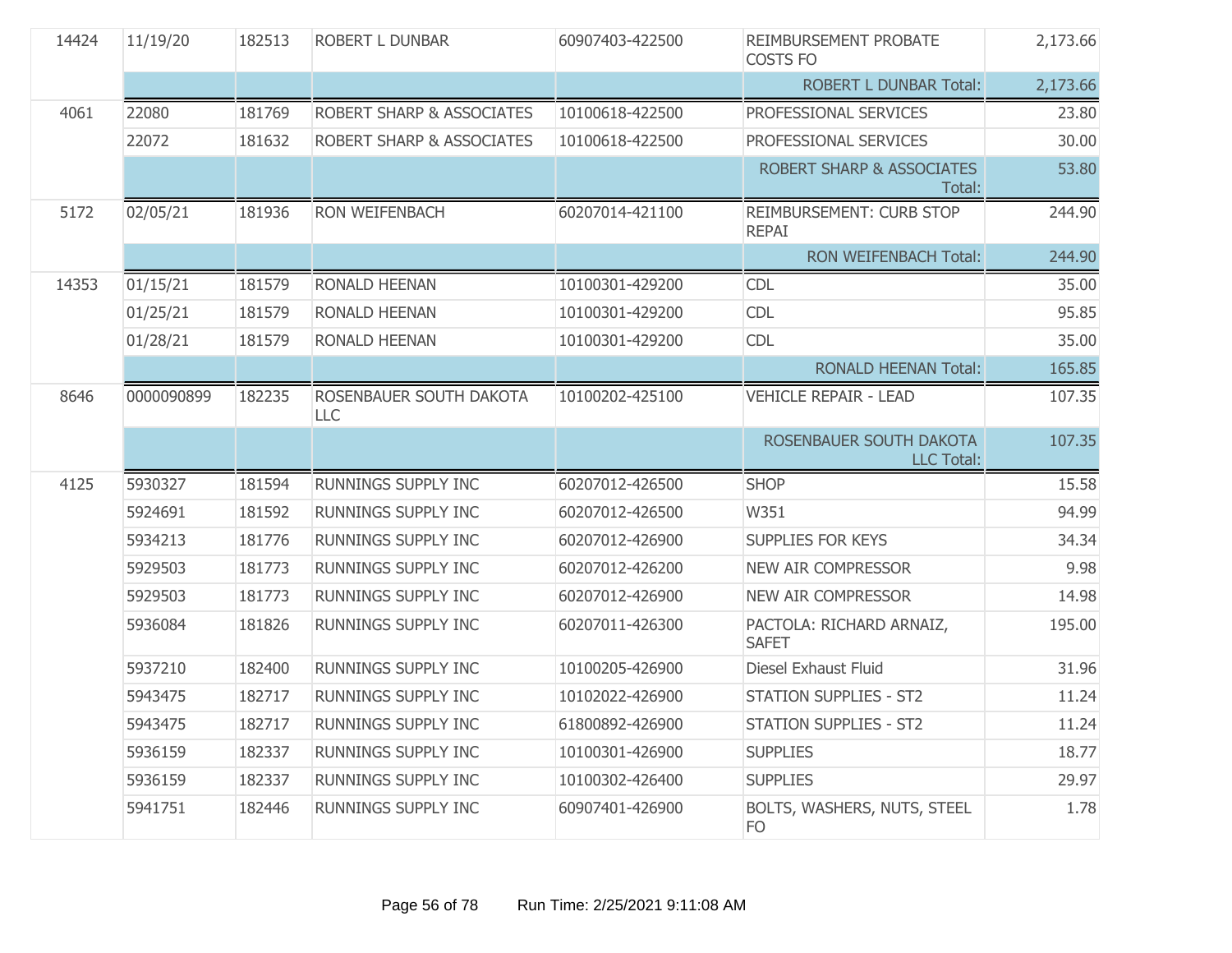| 4125 | 5942602            | 182446 | RUNNINGS SUPPLY INC        | 60907401-426900 | BOLTS, WASHERS, NUTS, STEEL<br>F <sub>O</sub> | 10.99  |
|------|--------------------|--------|----------------------------|-----------------|-----------------------------------------------|--------|
|      | 5937976            | 181946 | RUNNINGS SUPPLY INC        | 60407072-426300 | <b>INSULATED BIB OVERALLS FOR</b><br>JIM      | 79.99  |
|      | 5933112            | 181744 | RUNNINGS SUPPLY INC        | 61507102-426300 | MCDERMAND PPE HI-VIZ JACKET                   | 49.99  |
|      | 5936358            | 181920 | RUNNINGS SUPPLY INC        | 60407071-426900 | ROPE, FIBERGLASS MARKERS<br>FOR U             | 19.94  |
|      | 5934605            | 181629 | <b>RUNNINGS SUPPLY INC</b> | 60407071-426900 | FLEX TUBING FOR CABLES/WIRE<br>IN             | 12.57  |
|      | 5937488            | 182096 | RUNNINGS SUPPLY INC        | 10100607-426500 | <b>DAKOTA SNO BLADE</b>                       | 159.98 |
|      |                    |        |                            |                 | <b>RUNNINGS SUPPLY INC Total:</b>             | 803.29 |
| 4182 | 999999<br>12/29/21 | 181847 | <b>SAM'S CLUB</b>          | 10100108-429200 | MEMBERSHIP DUES                               | 42.60  |
|      | 999999<br>12/29/21 | 181847 | <b>SAM'S CLUB</b>          | 10100202-429200 | MEMBERSHIP DUES                               | 127.80 |
|      | 999999<br>12/29/21 | 181847 | <b>SAM'S CLUB</b>          | 10100601-429200 | <b>MEMBERSHIP DUES</b>                        | 42.60  |
|      | 999999<br>12/29/21 | 181847 | <b>SAM'S CLUB</b>          | 10100603-429200 | MEMBERSHIP DUES                               | 42.60  |
|      | 999999<br>12/29/21 | 181847 | <b>SAM'S CLUB</b>          | 10100607-429200 | MEMBERSHIP DUES                               | 42.60  |
|      | 999999<br>12/29/21 | 181847 | <b>SAM'S CLUB</b>          | 10100612-429200 | MEMBERSHIP DUES                               | 127.80 |
|      | 999999<br>12/29/21 | 181847 | <b>SAM'S CLUB</b>          | 10100618-429200 | MEMBERSHIP DUES                               | 85.20  |
|      | 999999<br>12/29/21 | 181847 | <b>SAM'S CLUB</b>          | 10106022-429200 | MEMBERSHIP DUES                               | 47.93  |
|      | 999999<br>12/29/21 | 181847 | <b>SAM'S CLUB</b>          | 60207013-429200 | <b>MEMBERSHIP DUES</b>                        | 42.60  |
|      | 999999<br>12/29/21 | 181847 | <b>SAM'S CLUB</b>          | 60207014-429200 | MEMBERSHIP DUES                               | 42.60  |
|      | 999999<br>12/29/21 | 181847 | <b>SAM'S CLUB</b>          | 60602074-429200 | <b>MEMBERSHIP DUES</b>                        | 42.60  |
|      | 999999<br>12/29/21 | 181847 | <b>SAM'S CLUB</b>          | 60907401-429200 | <b>MEMBERSHIP DUES</b>                        | 42.60  |
|      | 999999<br>12/29/21 | 181847 | <b>SAM'S CLUB</b>          | 61300604-429200 | <b>MEMBERSHIP DUES</b>                        | 42.60  |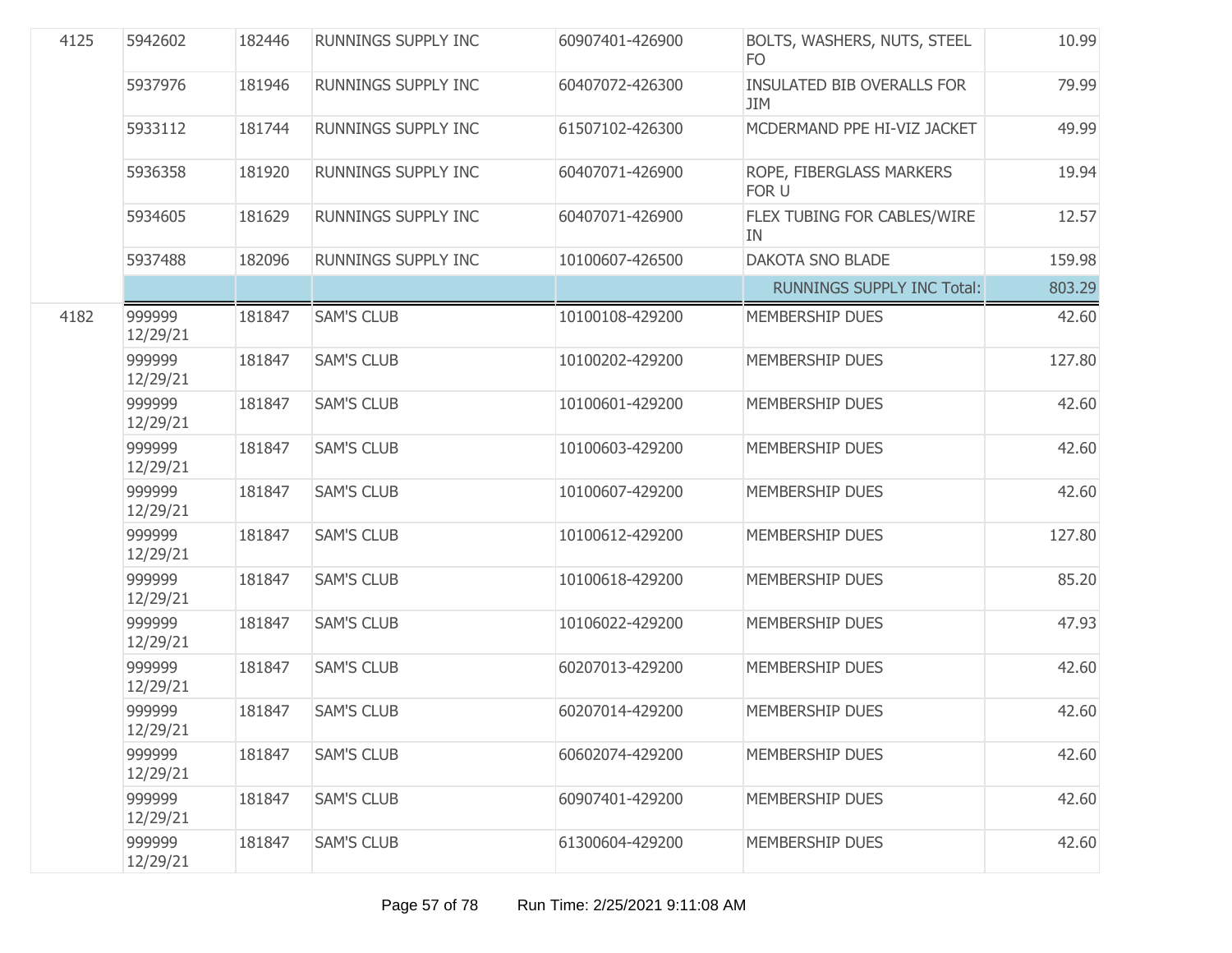| 4182  | 999999<br>12/29/21   | 181847 | <b>SAM'S CLUB</b>                      | 61507103-429200 | MEMBERSHIP DUES                               | 42.60    |
|-------|----------------------|--------|----------------------------------------|-----------------|-----------------------------------------------|----------|
|       | 999999<br>12/29/21   | 181847 | <b>SAM'S CLUB</b>                      | 77500911-429200 | MEMBERSHIP DUES                               | 42.60    |
|       | 999999<br>12/29/21   | 181847 | <b>SAM'S CLUB</b>                      | 77504132-429200 | MEMBERSHIP DUES                               | 127.80   |
|       | 000000<br>12/21/2020 | 182230 | <b>SAM'S CLUB</b>                      | 10100202-426400 | DEPT JANITORIAL SUPPLIES                      | 14.06    |
|       | 000000<br>12/21/2020 | 182230 | <b>SAM'S CLUB</b>                      | 61800890-426400 | DEPT JANITORIAL SUPPLIES                      | 6.92     |
|       |                      |        |                                        |                 | <b>SAM'S CLUB Total:</b>                      | 1,006.11 |
| 4189  | 13226                | 181805 | <b>SAND SCRIPTS</b>                    | 10100603-426900 | NAME TAGES FOR COACHES                        | 29.75    |
|       |                      |        |                                        |                 | <b>SAND SCRIPTS Total:</b>                    | 29.75    |
| 14369 | 350882               |        | SBC ARCHWAY V LLC/SPK                  | 60207014-453000 |                                               | 538.11   |
|       |                      |        |                                        |                 | SBC ARCHWAY V LLC/SPK Total:                  | 538.11   |
| 4330  | 0444661              | 181926 | SERVALL UNIFORM/LINEN CO<br><b>INC</b> | 60407072-426400 | MOPS, SHOP TOWELS & MATS 2-<br>$5 - 2$        | 81.81    |
|       | 0443482              | 181980 | SERVALL UNIFORM/LINEN CO<br><b>INC</b> | 10100618-422500 | PROFESSIONAL SERVICES                         | 52.54    |
|       | 0441973              | 181830 | SERVALL UNIFORM/LINEN CO<br><b>INC</b> | 61507103-426310 | COVERALL LAUNDRY SERVICE                      | 31.26    |
|       | 0445368              | 182041 | SERVALL UNIFORM/LINEN CO<br><b>INC</b> | 60800840-422500 | PROFESSIONAL SERVICES                         | 41.77    |
|       | 0445638              | 182677 | SERVALL UNIFORM/LINEN CO<br><b>INC</b> | 10100202-426400 | <b>LINEN SERVICE</b>                          | 60.36    |
|       | 0445638              | 182677 | SERVALL UNIFORM/LINEN CO<br><b>INC</b> | 61800890-426400 | <b>LINEN SERVICE</b>                          | 122.56   |
|       | 0448483              | 182703 | SERVALL UNIFORM/LINEN CO<br><b>INC</b> | 10100202-426400 | <b>LINEN SERVICE</b>                          | 20.88    |
|       | 0448483              | 182703 | SERVALL UNIFORM/LINEN CO<br><b>INC</b> | 61800890-426400 | <b>LINEN SERVICE</b>                          | 42.38    |
|       |                      |        |                                        |                 | SERVALL UNIFORM/LINEN CO<br><b>INC Total:</b> | 453.56   |
| 13529 | 3684                 | 182001 | SERVPRO OF RAPID CITY                  | 10100201-422500 | CAR COVID CLEANING                            | 1,144.00 |
|       |                      |        |                                        |                 | SERVPRO OF RAPID CITY Total:                  | 1,144.00 |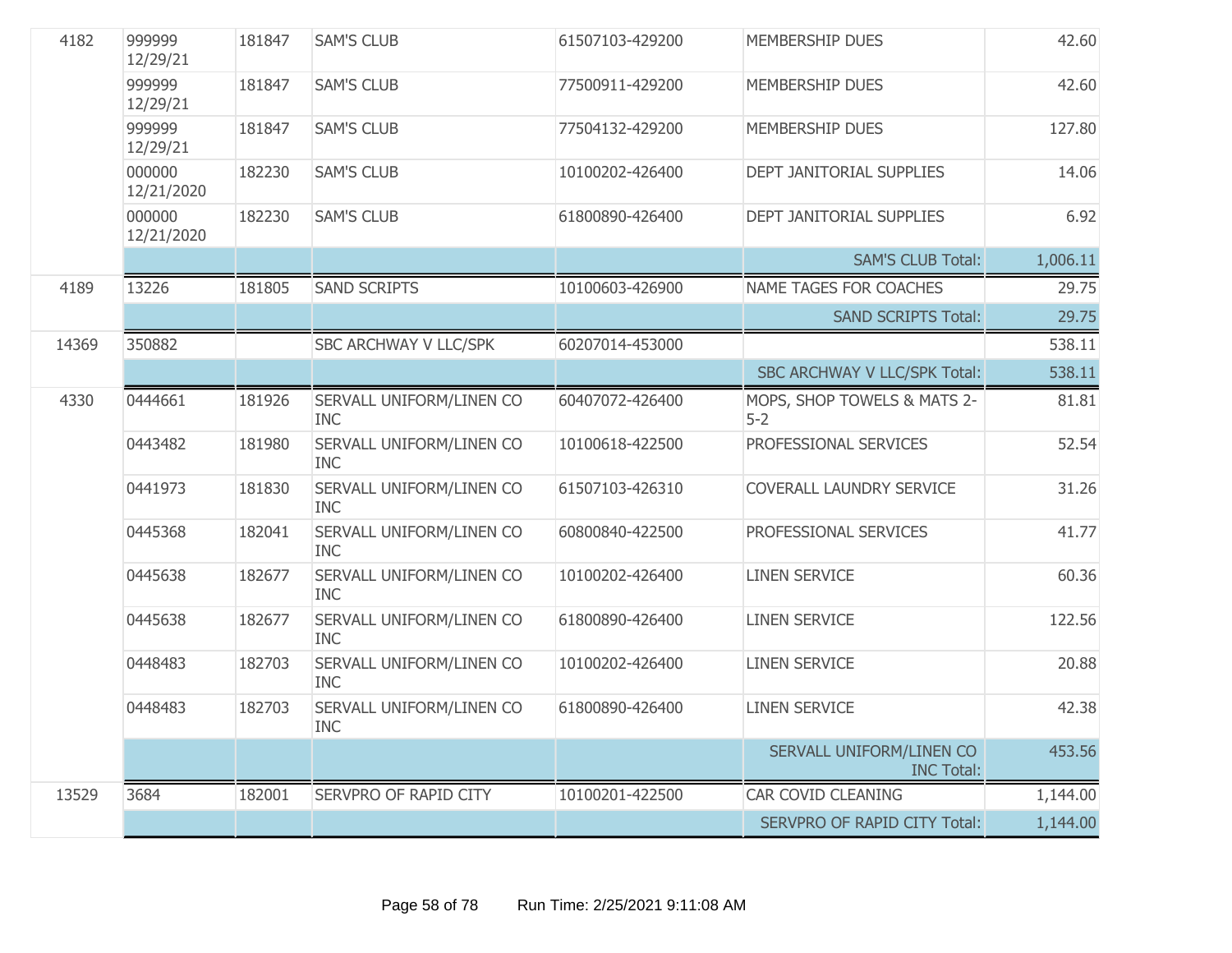| 14321 | 20UR022   | 180923 | SHELBY AND JOSEPH KEETON   | 10100204-453000 | Sign Refund                              | 40.00      |
|-------|-----------|--------|----------------------------|-----------------|------------------------------------------|------------|
|       |           |        |                            |                 | SHELBY AND JOSEPH KEETON<br>Total:       | 40.00      |
| 4359  | 0062-7    | 182417 | SHERWIN-WILLIAMS COMPANY   | 10100607-425900 | PAINT & SUPPLIES - PICNIC TABL           | 291.52     |
|       |           |        |                            |                 | SHERWIN-WILLIAMS COMPANY<br>Total:       | 291.52     |
| 4360  | B12981352 | 181343 | SHI INTERNATIONAL CORP     | 61800890-429501 | MICROSOFT OFFICE STANDARD<br>2019        | 266.17     |
|       | B12987770 | 181197 | SHI INTERNATIONAL CORP     | 61507102-429501 | Microsoft Office Standard 2019           | 532.34     |
|       | B13007215 | 181620 | SHI INTERNATIONAL CORP     | 50508919-429501 | <b>EXCHANGE SERVER LICENSES</b>          | 71,926.64  |
|       | B12996794 | 181621 | SHI INTERNATIONAL CORP     | 50508919-429501 | MICROSOFT OFFICE STANDARD<br>2019        | 39,925.50  |
|       |           |        |                            |                 | SHI INTERNATIONAL CORP Total:            | 112,650.65 |
| 4366  | 90769     | 182449 | SHOENER MACHINE & TOOL INC | 60907401-426200 | PENETRATING OIL-SHOP                     | 25.00      |
|       |           |        |                            |                 | SHOENER MACHINE & TOOL INC<br>Total:     | 25.00      |
| 14410 | 292395    | 181814 | <b>SIDNEY SWANSON</b>      | 10100607-426300 | 2021 AFSCME CLOTHING<br><b>ALLOTMENT</b> | 247.04     |
|       |           |        |                            |                 | <b>SIDNEY SWANSON Total:</b>             | 247.04     |
| 4390  | I-1850    | 181717 | <b>SIGNS NOW</b>           | 10100201-425100 | <b>VINYL WRAP FOR PARTOL CAR</b>         | 162.27     |
|       |           |        |                            |                 | <b>SIGNS NOW Total:</b>                  | 162.27     |
| 10772 | 2111041   | 181785 | SIMON NORTH REGION SD      | 60207012-425500 | 3/4" LIMESTONE                           | 284.27     |
|       | 2107252   | 181449 | SIMON NORTH REGION SD      | 60207012-425500 | 1" ROADSTONE/1" CLEAN<br><b>LIMESTON</b> | 220.12     |
|       | 2110154   | 181777 | SIMON NORTH REGION SD      | 60207012-425500 | 1" ROADSTONE                             | 88.99      |
|       |           |        |                            |                 | SIMON NORTH REGION SD Total:             | 593.38     |
| 4405  | 120037    | 180998 | <b>SIMPSON'S PRINTING</b>  | 10100201-426100 | <b>OFFICER CARDS</b>                     | 106.00     |
|       | 120039    | 180998 | <b>SIMPSON'S PRINTING</b>  | 10100201-426100 | <b>OFFICER CARDS</b>                     | 106.00     |
|       | 120042    | 180998 | <b>SIMPSON'S PRINTING</b>  | 10100201-426100 | OFFICER CARDS                            | 53.00      |
|       | 120034    | 180998 | SIMPSON'S PRINTING         | 10100201-426100 | <b>OFFICER CARDS</b>                     | 70.00      |
|       | 120242    | 181998 | <b>SIMPSON'S PRINTING</b>  | 10100201-426100 | <b>CARDS READ</b>                        | 53.00      |
|       | 120180    | 181974 | SIMPSON'S PRINTING         | 10100106-426100 | <b>Business cards-Stacy</b>              | 30.00      |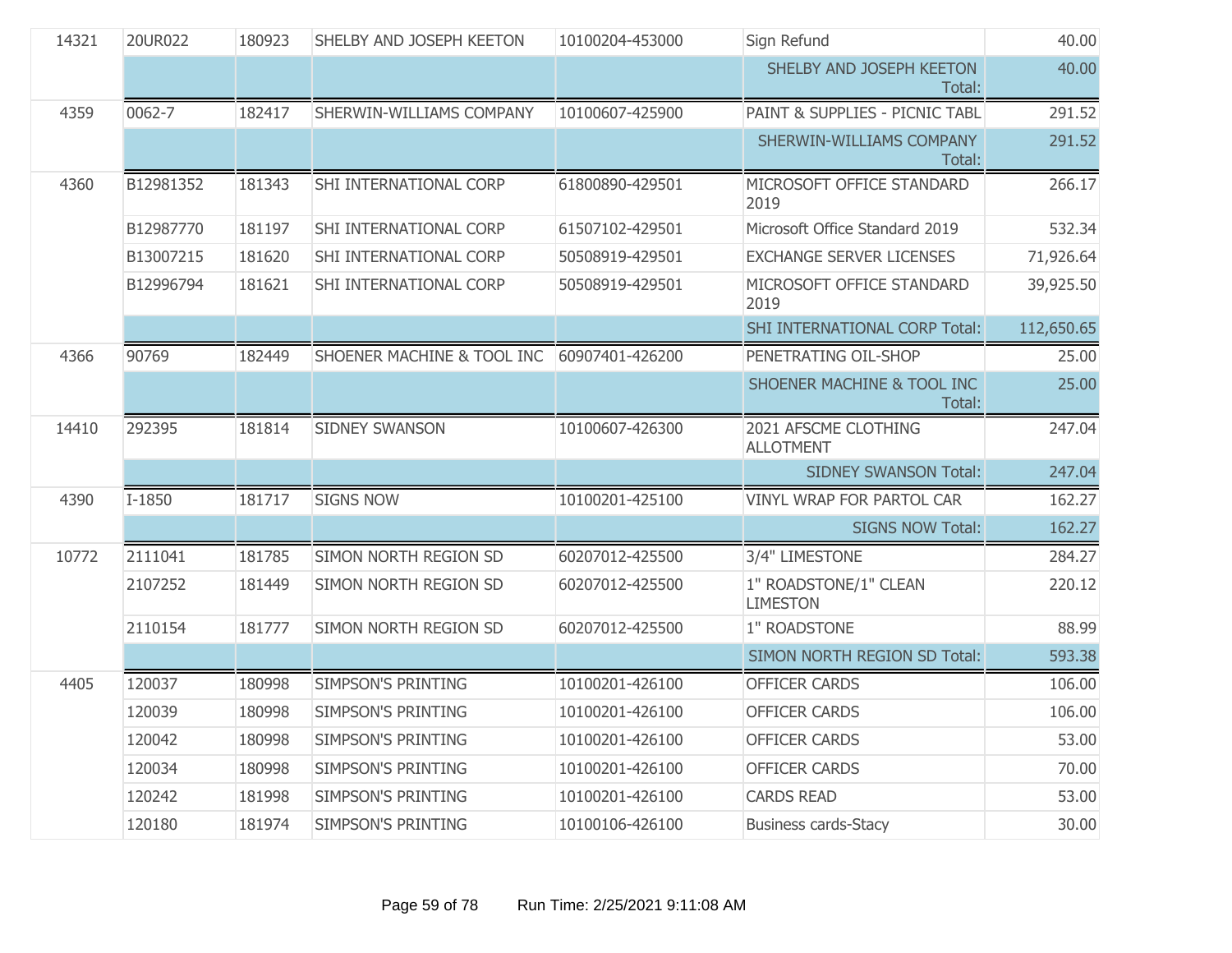| 4405  |              |        |                                             |                 | <b>SIMPSON'S PRINTING Total:</b>                   | 418.00   |
|-------|--------------|--------|---------------------------------------------|-----------------|----------------------------------------------------|----------|
| 4415  | 0478135-IN   | 181711 | SIRCHIE FINGER PRINT<br><b>LABORATORIES</b> | 10100201-426100 | <b>LAB SUPPLIES</b>                                | 2,785.35 |
|       |              |        |                                             |                 | SIRCHIE FINGER PRINT<br><b>LABORATORIES Total:</b> | 2,785.35 |
| 4417  | 10C2245BE1   | 181625 | <b>SISTER CITIES INTL</b>                   | 10100101-462200 | Sister Cities Intl membership                      | 810.00   |
|       |              |        |                                             |                 | <b>SISTER CITIES INTL Total:</b>                   | 810.00   |
| 9651  | 350894       |        | <b>SITEWORKS</b>                            | 60207014-453000 |                                                    | 53.00    |
|       |              |        |                                             |                 | <b>SITEWORKS Total:</b>                            | 53.00    |
| 6758  | 247          | 181872 | <b>SKYLINE SIGNS &amp; LIGHTING</b>         | 10100304-422500 | Mall Drive wind knockdown repa                     | 635.20   |
|       | 248          | 181874 | <b>SKYLINE SIGNS &amp; LIGHTING</b>         | 10100304-422500 | Install replacement for I-90 P                     | 369.90   |
|       | 249          | 179009 | <b>SKYLINE SIGNS &amp; LIGHTING</b>         | 10100618-422500 | PROFESSIONAL SERVICES                              | 4,242.77 |
|       |              |        |                                             |                 | <b>SKYLINE SIGNS &amp; LIGHTING</b><br>Total:      | 5,247.87 |
| 4477  | 1010300      | 182125 | <b>SOIL CONTROL LAB</b>                     | 61507103-422500 | DEC 2020 COCOMPOST AG CHEM<br><b>FOR</b>           | 349.00   |
|       |              |        |                                             |                 | <b>SOIL CONTROL LAB Total:</b>                     | 349.00   |
| 4483  | 9157         | 181994 | SONNEL TECHNOLOGIES LLC                     | 10100201-425100 | <b>RETRO CAR INSTALL</b>                           | 7,782.84 |
|       |              |        |                                             |                 | SONNEL TECHNOLOGIES LLC<br>Total:                  | 7,782.84 |
| 4507  | 733 01/01/21 | 182247 | SOUTH DAKOTA FIREFIGHTERS<br><b>ASSOC</b>   | 10100202-429200 | SDFA ANNUAL MEMBERSHIP<br><b>DUES</b>              | 100.00   |
|       |              |        |                                             |                 | SOUTH DAKOTA FIREFIGHTERS<br><b>ASSOC Total:</b>   | 100.00   |
| 4520  | 24954        | 181757 | SOUTH DAKOTA OVERHEAD<br><b>DOORS</b>       | 10100401-425200 | <b>SHOP 2 REPAIR</b>                               | 3,000.00 |
|       |              |        |                                             |                 | SOUTH DAKOTA OVERHEAD<br><b>DOORS Total:</b>       | 3,000.00 |
| 10486 | 6249905 SO   | 182652 | SRIXON/CLEVELAND GOLF/XXIO                  | 61300604-452000 | <b>RESALE GOLF SHOES</b>                           | 832.50   |
|       |              |        |                                             |                 | SRIXON/CLEVELAND GOLF/XXIO<br>Total:               | 832.50   |
| 2332  | 02 985740    | 181758 | STAN HOUSTON EQUIP CO INC                   | 10100301-426500 | <b>TOOL</b>                                        | 43.15    |
|       | 02 988858    | 182404 | STAN HOUSTON EQUIP CO INC                   | 10106061-426900 | misc supplies                                      | 179.00   |
|       |              |        |                                             |                 | STAN HOUSTON EQUIP CO INC<br>Total:                | 222.15   |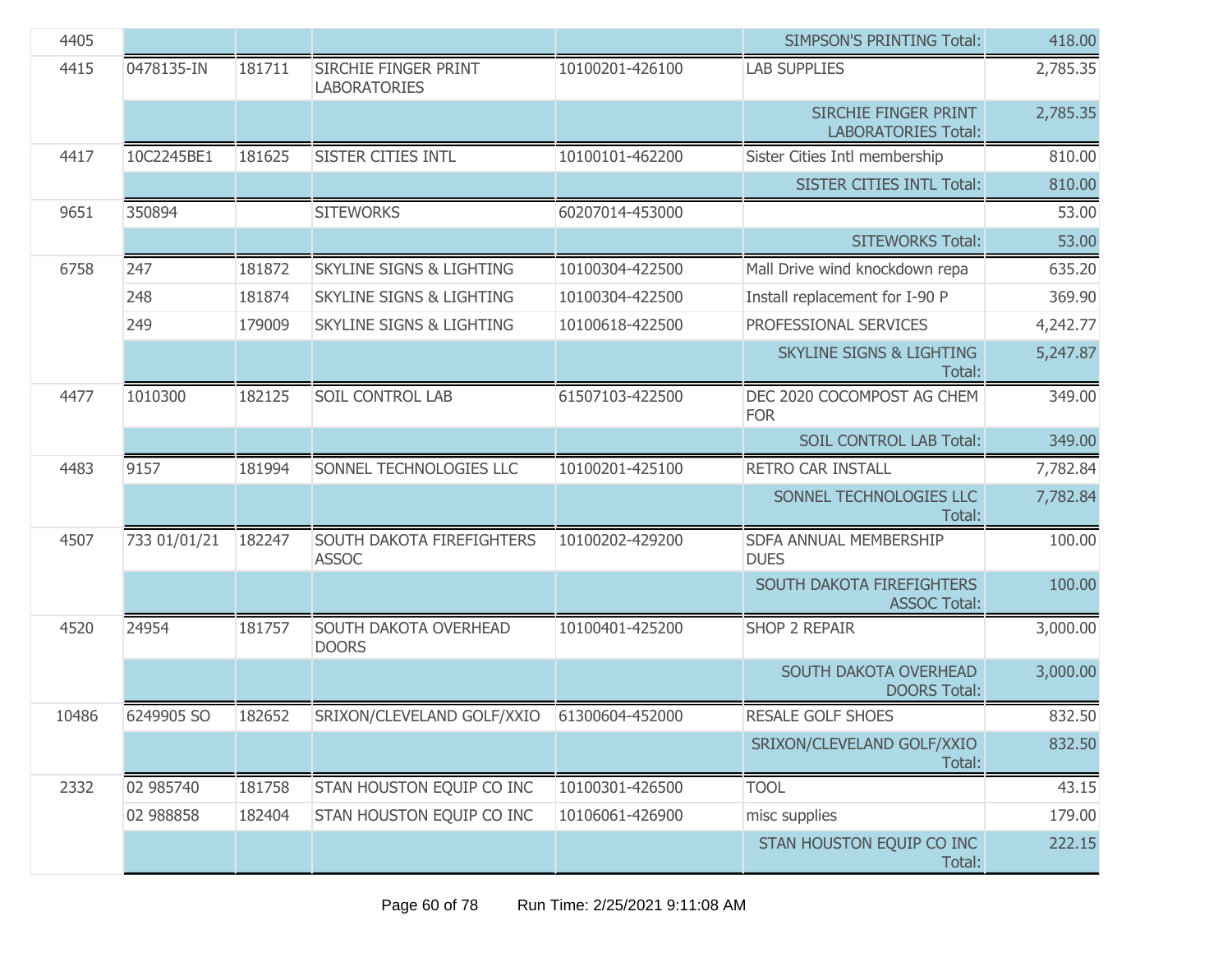| 4599 | 3469697505                  | 182551 | <b>STAPLES ADVANTAGE</b>                       | 10100201-426100 | <b>OFFICE SUPPLIES</b>                                | 54.74     |
|------|-----------------------------|--------|------------------------------------------------|-----------------|-------------------------------------------------------|-----------|
|      | 3469697504                  | 182551 | <b>STAPLES ADVANTAGE</b>                       | 10100201-426100 | <b>OFFICE SUPPLIES</b>                                | 237.99    |
|      | 3469697503                  | 182551 | <b>STAPLES ADVANTAGE</b>                       | 10100201-426100 | <b>OFFICE SUPPLIES</b>                                | 40.10     |
|      | 3469697501                  | 182551 | <b>STAPLES ADVANTAGE</b>                       | 10100201-426100 | <b>OFFICE SUPPLIES</b>                                | 67.31     |
|      |                             |        |                                                |                 | <b>STAPLES ADVANTAGE Total:</b>                       | 400.14    |
| 4608 | 2676                        | 182728 | STATE FIRE MARSHAL TRAINING<br><b>DIVISION</b> | 10100202-422500 | FIRE OFFICER TESTING                                  | 500.00    |
|      |                             |        |                                                |                 | STATE FIRE MARSHAL TRAINING<br><b>DIVISION Total:</b> | 500.00    |
| 4605 | 901845735                   | 181795 | <b>STATE INDUSTRIAL PRODUCTS</b>               | 10100607-426400 | PGR PAINT AND GRAFFITI<br><b>REMOVER</b>              | 597.56    |
|      |                             |        |                                                |                 | STATE INDUSTRIAL PRODUCTS<br>Total:                   | 597.56    |
| 4504 | 553763335                   | 181336 | STATE OF SOUTH DAKOTA                          | 10100202-436000 | 2014 DODGE 1500 CREWCAB<br>UNIT <sub>2</sub>          | 18,400.00 |
|      | 553763352                   | 181799 | <b>STATE OF SOUTH DAKOTA</b>                   | 10100860-426500 | <b>CEMETERY MISC TOOLS</b>                            | 127.00    |
|      | 553763343                   | 181289 | STATE OF SOUTH DAKOTA                          | 60407071-426500 | <b>TOOLS-SHOP SUPPLIES</b>                            | 15.00     |
|      | 553763343                   | 181289 | STATE OF SOUTH DAKOTA                          | 60907401-426500 | <b>TOOLS-SHOP SUPPLIES</b>                            | 15.00     |
|      | 553763329                   | 181016 | STATE OF SOUTH DAKOTA                          | 60207012-426500 | <b>MISC TOOLS</b>                                     | 295.00    |
|      | 125565A                     | 181993 | STATE OF SOUTH DAKOTA                          | 10100201-427000 | State K9 Patrol School trainin                        | 481.00    |
|      | 125663A                     | 181993 | STATE OF SOUTH DAKOTA                          | 10100201-427000 | State K9 Patrol School trainin                        | 481.00    |
|      | 125666A                     | 181993 | STATE OF SOUTH DAKOTA                          | 10100201-427000 | State K9 Patrol School trainin                        | 481.00    |
|      | 125664A                     | 182530 | STATE OF SOUTH DAKOTA                          | 10100201-427000 | State K9 Patrol School Trainin                        | 481.00    |
|      | 04/16-17/21<br><b>LARUS</b> | 182031 | STATE OF SOUTH DAKOTA                          | 10100204-427000 | SDEC ANNUAL CONFERENCE-JEFF<br>LA                     | 160.00    |
|      | DEC <sub>20</sub>           | 182020 | STATE OF SOUTH DAKOTA                          | 10100204-452000 | AFFIDAVIT FEE, DECEMBER 2020                          | 305.00    |
|      | JAN21                       | 182021 | STATE OF SOUTH DAKOTA                          | 10100204-452000 | AFFIDAVIT FEE, JANUARY 2021                           | 535.00    |
|      | JANUARY 2021 182038         |        | STATE OF SOUTH DAKOTA                          | 61507102-454000 | STATE FEE JANUARY 2021                                | 9,442.94  |
|      | S00117349                   | 182510 | STATE OF SOUTH DAKOTA                          | 50508911-422500 | 2313 CAMBELL ST BOX CULVERT                           | 5.63      |
|      | 553763319                   | 180722 | <b>STATE OF SOUTH DAKOTA</b>                   | 61300664-426500 | AIR WRENCH/TOOL BOX/TOOLS<br><b>MISC</b>              | 22.00     |
|      | 553763305                   | 181099 | STATE OF SOUTH DAKOTA                          | 10100202-426500 | <b>SHOP TOOL</b>                                      | 33.50     |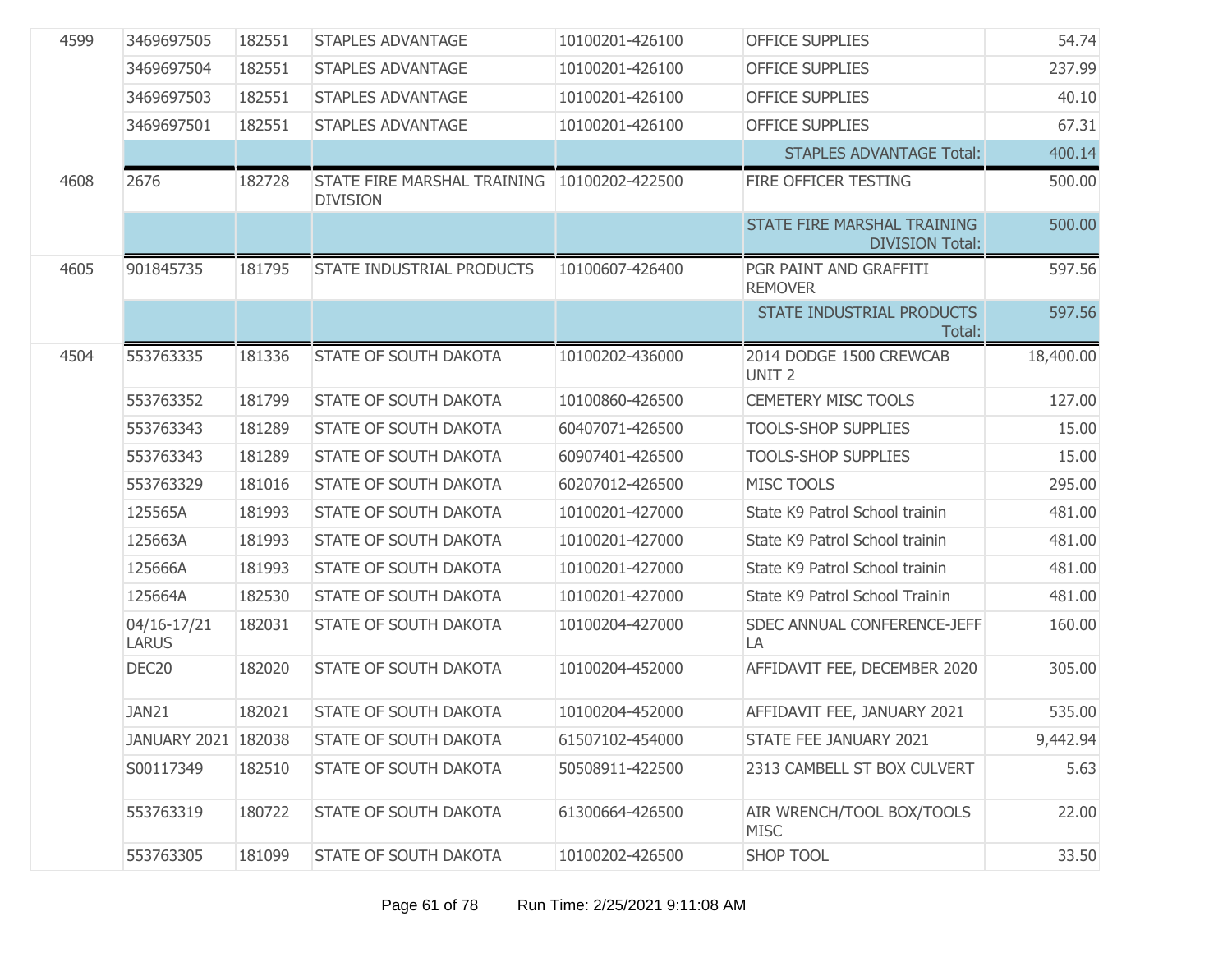| 4504  | 553763305           | 181099 | STATE OF SOUTH DAKOTA     | 61800890-426500 | <b>SHOP TOOL</b>                                | 16.50     |
|-------|---------------------|--------|---------------------------|-----------------|-------------------------------------------------|-----------|
|       | 553763277           | 181157 | STATE OF SOUTH DAKOTA     | 61800890-429600 | DEFIBRILLATORS / BATTERIES -<br>E               | 200.00    |
|       | TL101205            | 182005 | STATE OF SOUTH DAKOTA     | 10100201-428100 | <b>JAN21 PHONE</b>                              | 18.00     |
|       | TL101205            | 182005 | STATE OF SOUTH DAKOTA     | 60207014-428100 | <b>JAN21 PHONE</b>                              | 2.00      |
|       | 553763337           | 181260 | STATE OF SOUTH DAKOTA     | 10100607-426300 | <b>GLOVES - STOCK</b>                           | 5.00      |
|       | 553763337           | 181260 | STATE OF SOUTH DAKOTA     | 10100607-426500 | <b>GLOVES - STOCK</b>                           | 49.00     |
|       | DOR1202-0001 181887 |        | STATE OF SOUTH DAKOTA     | 10100101-458700 | Disabled Parking Permit Count                   | 74.00     |
|       |                     |        |                           |                 | <b>STATE OF SOUTH DAKOTA Total:</b>             | 31,644.57 |
| 14399 | 350914              |        | STEEN, LAEF               | 60207014-453000 |                                                 | 50.82     |
|       |                     |        |                           |                 | <b>STEEN, LAEF Total:</b>                       | 50.82     |
| 14330 | 01/26/21            | 181990 | <b>STEVEN ARNESON</b>     | 10100201-421100 | <b>LOST PROPERTY</b><br><b>REIMBURSEMENT CR</b> | 74.00     |
|       |                     |        |                           |                 | <b>STEVEN ARNESON Total:</b>                    | 74.00     |
| 4676  | 6282805 M           | 182679 | STRYKER SALES CORPORATION | 61800890-426900 | <b>EMS NON-DISPOSABLES</b>                      | 501.22    |
|       |                     |        |                           |                 | <b>STRYKER SALES CORPORATION</b><br>Total:      | 501.22    |
|       |                     |        |                           |                 |                                                 |           |
| 14400 | 350915              |        | STUCKER, AARON            | 60207014-453000 |                                                 | 13.06     |
|       |                     |        |                           |                 | STUCKER, AARON Total:                           | 13.06     |
| 4684  | 33-290113           | 181596 | STURDEVANT'S AUTO PARTS   | 60407072-426900 | PAINT: RUST TREATMENT                           | 26.40     |
|       | 33-288322           | 181685 | STURDEVANT'S AUTO PARTS   | 10100201-425100 | WATER PUMP UNIT 185                             | 199.07    |
|       | 33-287664           | 181697 | STURDEVANT'S AUTO PARTS   | 10100201-425100 | HOSE UNIT 187                                   | 33.69     |
|       | 33-289708           | 182027 | STURDEVANT'S AUTO PARTS   | 10100204-425100 | <b>CITY VEHICLE - PARTS</b>                     | 97.99     |
|       | 33-290879           | 181957 | STURDEVANT'S AUTO PARTS   | 10100607-425100 | <b>SHOP STOCK</b>                               | 314.34    |
|       | 33-289760           | 182518 | STURDEVANT'S AUTO PARTS   | 10100201-425100 | HORN COVER STOCK                                | 34.08     |
|       | 33-289091           | 182735 | STURDEVANT'S AUTO PARTS   | 10100202-425100 | <b>BATTERY - LEAD FIRE</b>                      | 459.12    |
|       | 33-290536           | 182411 | STURDEVANT'S AUTO PARTS   | 10100607-425300 | <b>WIX HYDRAULIC</b>                            | 115.44    |
|       | 33-290595           | 182411 | STURDEVANT'S AUTO PARTS   | 10100607-425300 | <b>WIX HYDRAULIC</b>                            | 57.72     |
|       | 33290661            | 182411 | STURDEVANT'S AUTO PARTS   | 10100607-425100 | <b>WIX HYDRAULIC</b>                            | 554.30    |
|       | 33-291819           | 182418 | STURDEVANT'S AUTO PARTS   | 10100607-425300 | <b>FILTERS</b>                                  | 128.10    |
|       | 33-291558           | 182418 | STURDEVANT'S AUTO PARTS   | 10100607-425100 | <b>FILTERS</b>                                  | 338.02    |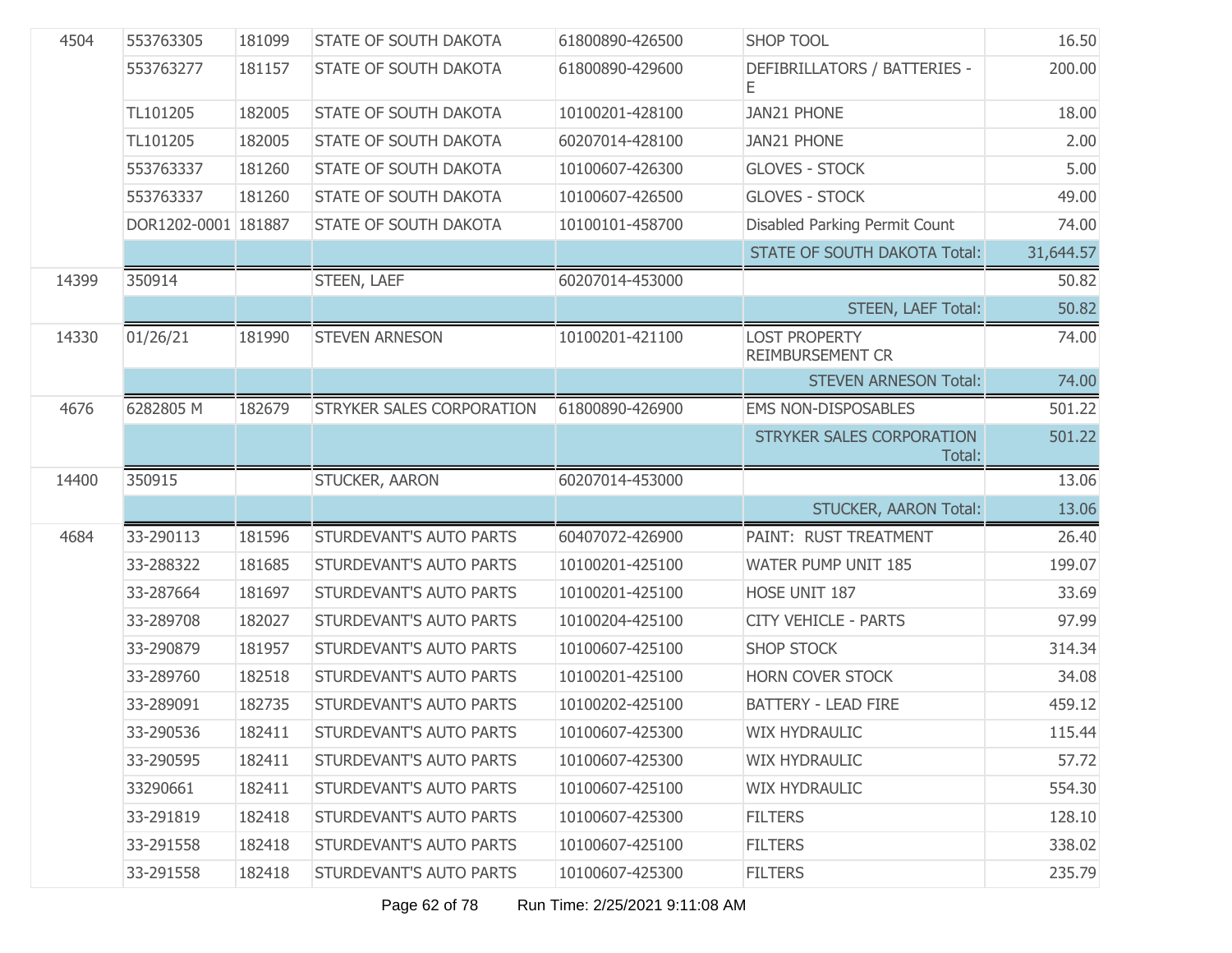| 4684  | 33-291635   | 182418 | <b>STURDEVANT'S AUTO PARTS</b>                                | 10100607-425100 | <b>FILTERS</b>                                       | 43.01     |
|-------|-------------|--------|---------------------------------------------------------------|-----------------|------------------------------------------------------|-----------|
|       |             |        |                                                               |                 | STURDEVANT'S AUTO PARTS<br>Total:                    | 2,637.07  |
| 4685  | 30-836819   | 181696 | STURDEVANT'S REFINISH SUPPLY 10100201-425100<br><b>CENTER</b> |                 | PAINT UNIT 199                                       | 46.21     |
|       | 30-837915   | 181921 | STURDEVANT'S REFINISH SUPPLY 60407071-426900<br><b>CENTER</b> |                 | <b>BLACK PAINT-SHOP SUPPLY</b>                       | 31.45     |
|       | 30-837915   | 181921 | STURDEVANT'S REFINISH SUPPLY 60907401-426900<br><b>CENTER</b> |                 | <b>BLACK PAINT-SHOP SUPPLY</b>                       | 31.44     |
|       |             |        |                                                               |                 | STURDEVANT'S REFINISH<br><b>SUPPLY CENTER Total:</b> | 109.10    |
| 12188 | 1593168     | 182227 | <b>SUMMIT COMPANIES</b>                                       | 10102022-422500 | EXTINGUISHER ANNUAL MAINT -<br><b>ST</b>             | 29.00     |
|       | 1593168     | 182227 | <b>SUMMIT COMPANIES</b>                                       | 61800892-422500 | EXTINGUISHER ANNUAL MAINT -<br><b>ST</b>             | 29.00     |
|       | 1593169     | 182226 | <b>SUMMIT COMPANIES</b>                                       | 10102027-422500 | EXTINGUISHER ANNUAL MAINT -<br><b>ST</b>             | 125.96    |
|       | 1593169     | 182226 | <b>SUMMIT COMPANIES</b>                                       | 61800897-422500 | EXTINGUISHER ANNUAL MAINT -<br><b>ST</b>             | 62.04     |
|       | 1593601     | 182305 | <b>SUMMIT COMPANIES</b>                                       | 61507103-422500 | <b>RECHARGE</b>                                      | 79.00     |
|       | 1594164     | 182273 | SUMMIT COMPANIES                                              | 61507102-422500 | <b>EXTINGISHERS</b>                                  | 799.00    |
|       | 1593997     | 181724 | <b>SUMMIT COMPANIES</b>                                       | 60407071-426310 | FIRE EXTINGUISHERS FOR<br><b>VEHICLE</b>             | 120.00    |
|       |             |        |                                                               |                 | <b>SUMMIT COMPANIES Total:</b>                       | 1,244.00  |
| 4707  | 00004-87996 | 181778 | <b>SUPER LUBE</b>                                             | 60207011-425100 | UNIT #346: OIL CHANGE                                | 43.05     |
|       | 00003-66268 | 182122 | <b>SUPER LUBE</b>                                             | 60207014-425100 | UNIT #307: OIL CHANGE                                | 40.95     |
|       |             |        |                                                               |                 | <b>SUPER LUBE Total:</b>                             | 84.00     |
| 12493 | 20RZ037     | 180898 | <b>TABLEROCK INC</b>                                          | 10100204-453000 | Sign Refund                                          | 40.00     |
|       |             |        |                                                               |                 | <b>TABLEROCK INC Total:</b>                          | 40.00     |
| 4765  | 16449       | 182035 | TDG COMMUNICATIONS INC                                        | 10106024-422500 | <b>WEBSITE HOSTING</b>                               | 130.00    |
|       |             |        |                                                               |                 | TDG COMMUNICATIONS INC<br>Total:                     | 130.00    |
| 10587 | 388.0221    | 181764 | <b>TEGRA GROUP INC</b>                                        | 10700132-422300 | 18-2452 CIVIC CENTER<br><b>EXPANSION</b>             | 58,810.26 |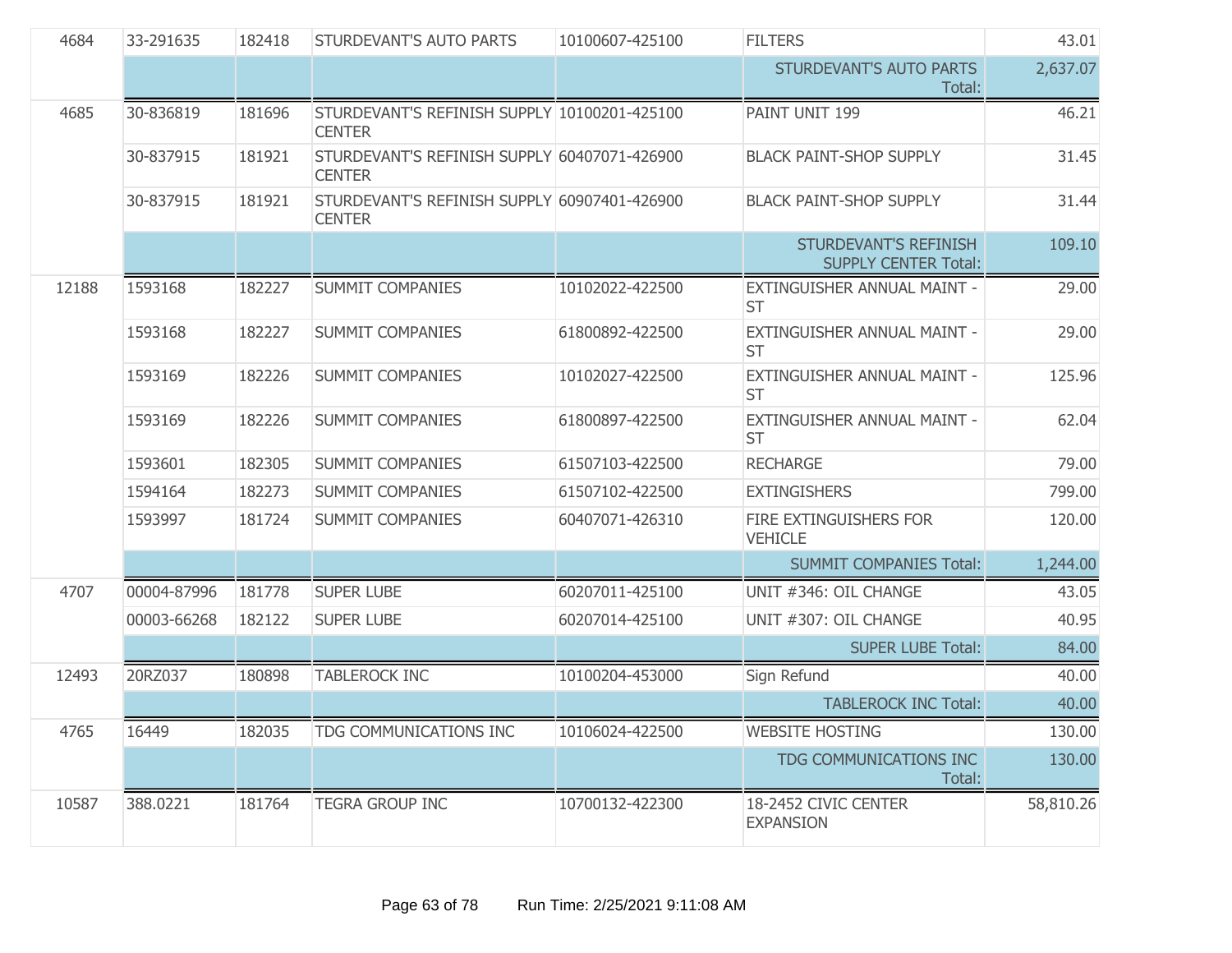| 10587 |            |        |                                                       |                 | <b>TEGRA GROUP INC Total:</b>                                | 58,810.26 |
|-------|------------|--------|-------------------------------------------------------|-----------------|--------------------------------------------------------------|-----------|
| 12772 | 9503594875 | 182707 | <b>TELEFLEX LLC</b>                                   | 61800890-429700 | <b>EMS DISPOSABLES</b>                                       | 1,715.50  |
|       |            |        |                                                       |                 | <b>TELEFLEX LLC Total:</b>                                   | 1,715.50  |
| 9769  | 021999     | 182037 | <b>TELEIRA</b>                                        | 10106024-422500 | MONTHLY CHARGE                                               | 165.00    |
|       |            |        |                                                       |                 | <b>TELEIRA Total:</b>                                        | 165.00    |
| 8820  | 01-21926   | 182270 | THECO INC                                             | 61507102-425300 | <b>L942 CHAIN REPAIR</b>                                     | 118.58    |
|       |            |        |                                                       |                 | <b>THECO INC Total:</b>                                      | 118.58    |
| 4817  | 843767591  | 181975 | THOMSON REUTERS - WEST                                | 10100106-429300 | Monthly Database charges                                     | 1,535.14  |
|       |            |        |                                                       |                 | THOMSON REUTERS - WEST<br>Total:                             | 1,535.14  |
| 4845  | 077098     | 181759 | TIME EQUIP. RENTAL & SALES<br>INC.                    | 10100302-425300 | <b>SUPPLIES</b>                                              | 237.63    |
|       | 076946     | 181578 | TIME EQUIP. RENTAL & SALES<br>INC.                    | 10100302-425300 | <b>UNIT S128</b>                                             | 245.00    |
|       |            |        |                                                       |                 | TIME EQUIP. RENTAL & SALES<br><b>INC. Total:</b>             | 482.63    |
| 14413 | 02/05/21   | 181846 | <b>TIMOTHY BESHARA</b>                                | 78900963-453000 | REFUND-HEALTH INS PREM<br><b>WITHDRA</b>                     | 557.00    |
|       |            |        |                                                       |                 | <b>TIMOTHY BESHARA Total:</b>                                | 557.00    |
| 10249 | 42P1852    | 181509 | <b>TRANSOURCE TRUCK &amp;</b><br>EQUIPMENT INC        | 61207101-425100 | S924 SEARS SEATING                                           | 440.21    |
|       | 42P2006    | 181760 | <b>TRANSOURCE TRUCK &amp;</b><br>EQUIPMENT INC        | 10100301-425300 | UNIT S038                                                    | 6.73      |
|       | 42P2059    | 181843 | <b>TRANSOURCE TRUCK &amp;</b><br>EQUIPMENT INC        | 61207101-425100 | S925 ALLISON FILTER KIT                                      | 165.38    |
|       | 42P2049    | 181842 | <b>TRANSOURCE TRUCK &amp;</b><br><b>EQUIPMENT INC</b> | 61207101-425100 | S920 ALLISON FILTER KIT                                      | 82.69     |
|       | 42P2057    | 181844 | <b>TRANSOURCE TRUCK &amp;</b><br>EQUIPMENT INC        | 61207101-425100 | S920 WIPER WASHER SWITCH                                     | 243.20    |
|       | 42P2047    | 182050 | <b>TRANSOURCE TRUCK &amp;</b><br>EQUIPMENT INC        | 61207101-425100 | S920 TURN SIGNAL                                             | 140.78    |
|       | 42P2092    | 182430 | <b>TRANSOURCE TRUCK &amp;</b><br><b>EQUIPMENT INC</b> | 61207101-425100 | S926 TUBE                                                    | 151.05    |
|       |            |        |                                                       |                 | <b>TRANSOURCE TRUCK &amp;</b><br><b>EQUIPMENT INC Total:</b> | 1,230.04  |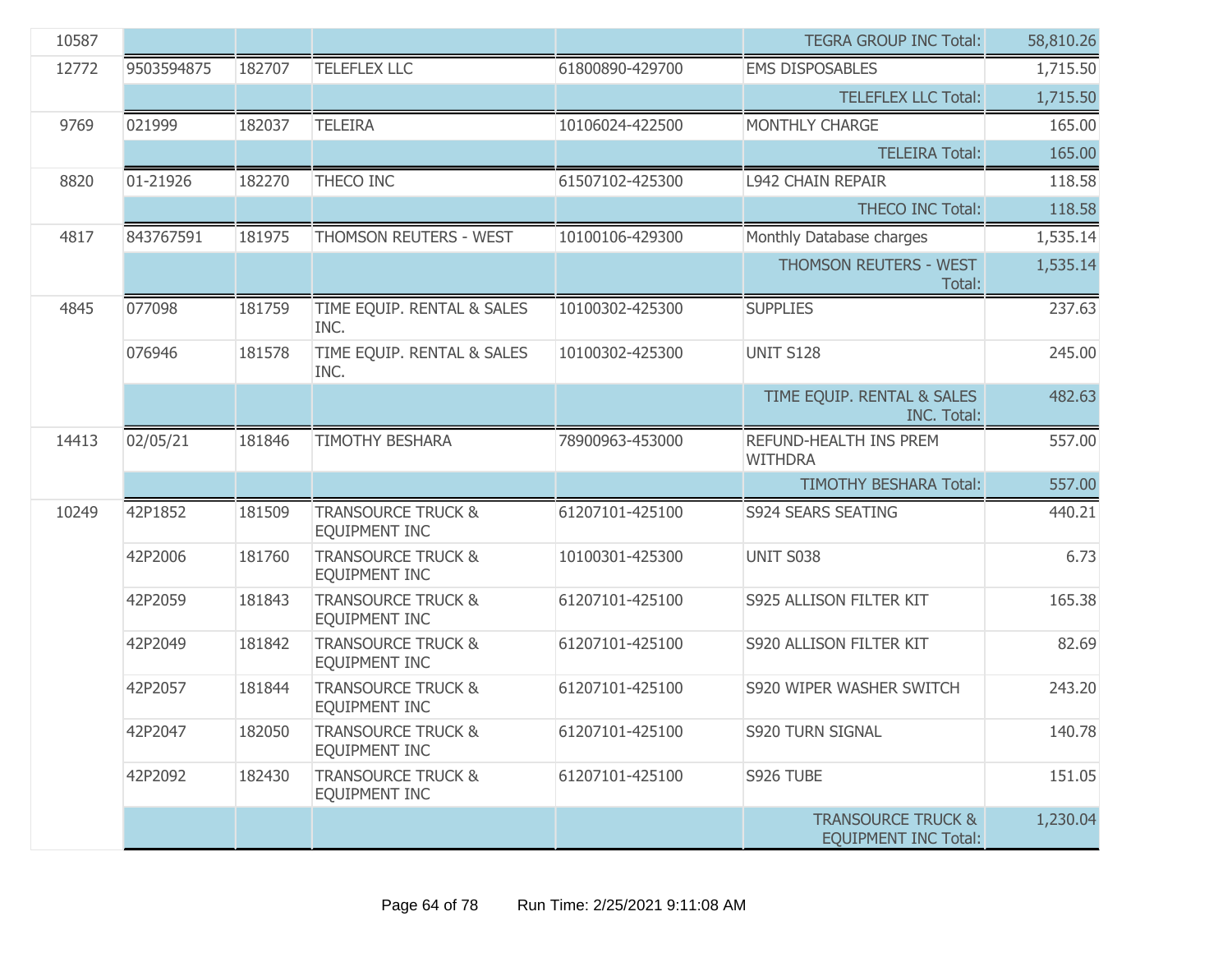| 4885  | TSMAU210048 181588   |        | TRAPEZE SOFTWARE GROUP                         | 10100618-429501 | <b>SOFTWARE</b>                                       | 9,500.00 |
|-------|----------------------|--------|------------------------------------------------|-----------------|-------------------------------------------------------|----------|
|       | TSMAU210047   181588 |        | <b>TRAPEZE SOFTWARE GROUP</b>                  | 10100618-429501 | <b>SOFTWARE</b>                                       | 349.00   |
|       |                      |        |                                                |                 | <b>TRAPEZE SOFTWARE GROUP</b><br>Total:               | 9,849.00 |
| 4889  | 2207028              | 181973 | <b>TRAVELERS</b>                               | 79300968-421100 | <b>CLAIMS</b>                                         | 338.00   |
|       |                      |        |                                                |                 | <b>TRAVELERS Total:</b>                               | 338.00   |
| 4914  | 026633               | 181605 | <b>TROXLER ELECTRONIC</b><br>LABORATORIES INC. | 10100108-425300 | TROXLER/CALIBRATION                                   | 574.62   |
|       |                      |        |                                                |                 | <b>TROXLER ELECTRONIC</b><br>LABORATORIES INC. Total: | 574.62   |
| 4916  | 20-20WMB-8           | 182042 | TRU-FORM CONSTRUCTION INC                      | 60207012-425400 | 1236 RANGEVIEW/3309<br><b>STOCKADE</b>                | 3,940.30 |
|       |                      |        |                                                |                 | TRU-FORM CONSTRUCTION INC<br>Total:                   | 3,940.30 |
| 4922  | TS-8941              | 181679 | TS GOVERNMENT SOLUTIONS<br>LLC                 | 10100201-425300 | <b>TREADMILL REPAIR</b>                               | 560.00   |
|       | TS-8938              | 181680 | TS GOVERNMENT SOLUTIONS<br>LLC                 | 10100201-425300 | <b>GYM EQUIPMENT REPAIR</b>                           | 147.50   |
|       |                      |        |                                                |                 | TS GOVERNMENT SOLUTIONS<br><b>LLC Total:</b>          | 707.50   |
| 4957  | 128794432            | 180963 | <b>ULINE INC</b>                               | 10100201-426100 | <b>EVD SUPPLIES</b>                                   | 270.20   |
|       | 128708621            | 180963 | <b>ULINE INC</b>                               | 10100201-426100 | <b>EVD SUPPLIES</b>                                   | 3,229.21 |
|       | 128719366            | 180963 | <b>ULINE INC</b>                               | 10100201-426100 | <b>EVD SUPPLIES</b>                                   | 2,380.06 |
|       | 128719367            | 180963 | <b>ULINE INC</b>                               | 10100201-426100 | <b>EVD SUPPLIES</b>                                   | 1,588.84 |
|       | 128719368            | 180963 | <b>ULINE INC</b>                               | 10100201-426100 | <b>EVD SUPPLIES</b>                                   | 1,898.32 |
|       | 129168604            | 182013 | <b>ULINE INC</b>                               | 10100201-426100 | <b>LAB BUTCHER PAPER ROLL</b>                         | 88.46    |
|       |                      |        |                                                |                 | <b>ULINE INC Total:</b>                               | 9,455.09 |
| 12207 | 43525592             | 182353 | US BANK EQUIPMENT FINANCE                      | 10100603-425300 | <b>CONTRACT PAYMENT</b>                               | 158.14   |
|       | 435325774            | 182352 | US BANK EQUIPMENT FINANCE                      | 10100612-425300 | CONTRACT PAYMENT                                      | 158.14   |
|       | 435561808            | 182485 | US BANK EQUIPMENT FINANCE                      | 10106021-425300 | <b>COPIER</b>                                         | 26.51    |
|       | 435561808            | 182485 | US BANK EQUIPMENT FINANCE                      | 10106022-425300 | <b>COPIER</b>                                         | 111.26   |
|       | 435561808            | 182485 | US BANK EQUIPMENT FINANCE                      | 10106023-425300 | <b>COPIER</b>                                         | 124.90   |
|       | 435561808            | 182485 | US BANK EQUIPMENT FINANCE                      | 10106026-425300 | <b>COPIER</b>                                         | 6.20     |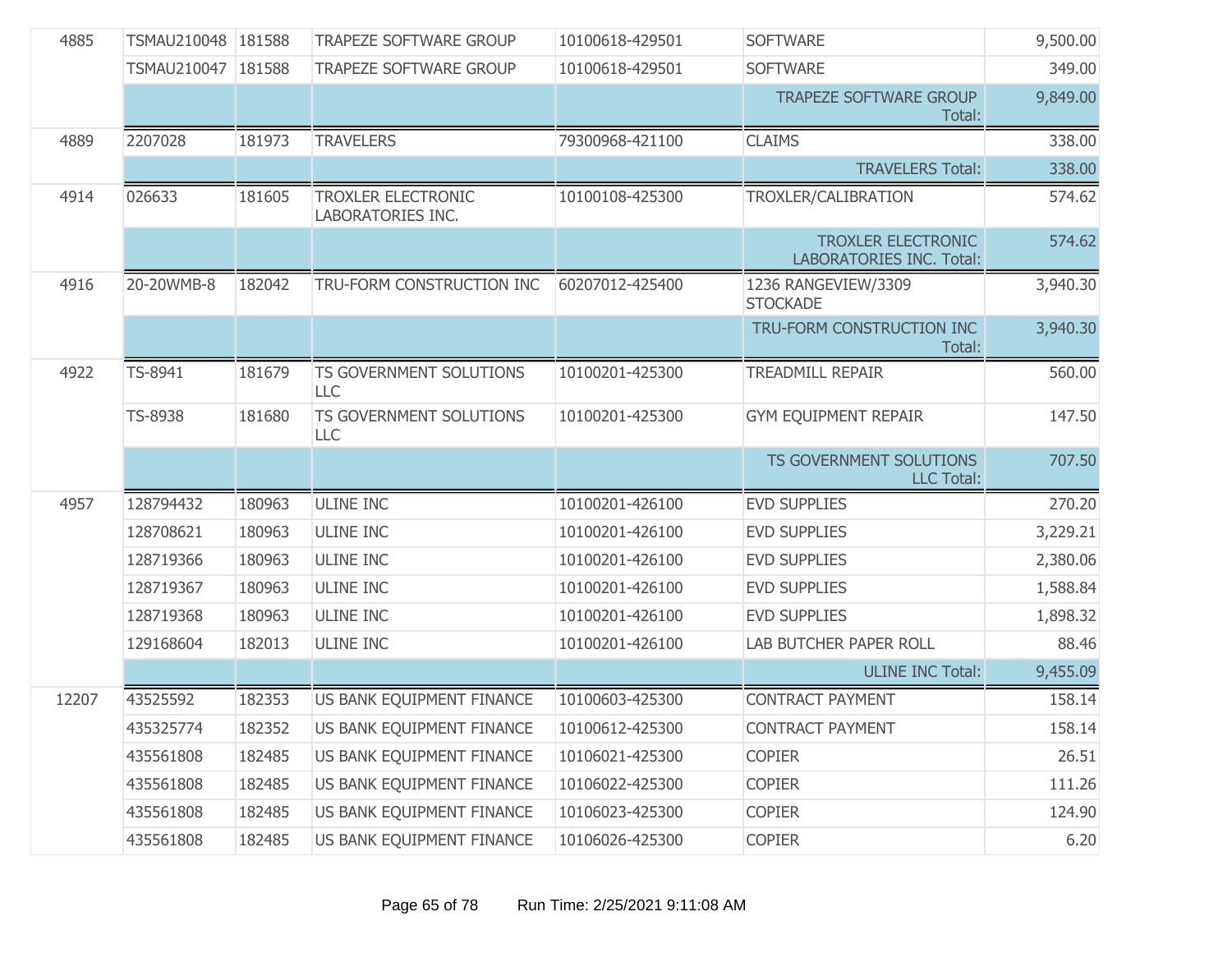| 12207 | 435164306          | 182119 | US BANK EQUIPMENT FINANCE                     | 60207014-422500 | 2021-02-02: TOSHIBA COPIER<br><b>CON</b>             | 92.50      |
|-------|--------------------|--------|-----------------------------------------------|-----------------|------------------------------------------------------|------------|
|       |                    |        |                                               |                 | US BANK EQUIPMENT FINANCE<br>Total:                  | 677.65     |
| 12684 | 02/03/21           |        | <b>US BANK NATIONAL</b><br><b>ASSOCIATION</b> | 10700124-442000 | 2018 SALES TAX REV BOND<br><b>PYMT</b>               | 78,393.70  |
|       | 03/15/21           |        | <b>US BANK NATIONAL</b><br><b>ASSOCIATION</b> | 78200939-442000 | 2019A AIRPORT BOND PYMT                              | 59,866.67  |
|       |                    |        |                                               |                 | <b>US BANK NATIONAL</b><br><b>ASSOCIATION Total:</b> | 138,260.37 |
| 5014  | 29979              | 182508 | <b>VALLEY SWEEPING</b>                        | 61000870-422500 | PROFESSIONAL SERVICES                                | 45.00      |
|       |                    |        |                                               |                 | <b>VALLEY SWEEPING Total:</b>                        | 45.00      |
| 5039  | 104437             | 182169 | VANWAY TROPHY & AWARD                         | 10102021-426300 | NAME TAG - D KOTZENMACHER                            | 9.00       |
|       | 104438             | 182170 | <b>VANWAY TROPHY &amp; AWARD</b>              | 10100202-426900 | <b>CHALLENGE COINS -</b><br><b>GRADUATION</b>        | 44.50      |
|       | 104913             | 182537 | <b>VANWAY TROPHY &amp; AWARD</b>              | 10100201-426100 | OFFICE NAME PLATES                                   | 9.00       |
|       | 104853             | 182537 | <b>VANWAY TROPHY &amp; AWARD</b>              | 10100201-426100 | OFFICE NAME PLATES                                   | 16.70      |
|       | 104878             | 182539 | <b>VANWAY TROPHY &amp; AWARD</b>              | 10100201-426100 | <b>NAME TAGS</b>                                     | 51.00      |
|       |                    |        |                                               |                 | <b>VANWAY TROPHY &amp; AWARD</b><br>Total:           | 130.20     |
| 6415  | 015118701<br>01/30 |        | <b>VAST BUSINESS</b>                          | 10100607-428100 |                                                      | 22.09      |
|       | 015118701<br>01/30 |        | <b>VAST BUSINESS</b>                          | 10100607-428100 |                                                      | 22.09      |
|       | 006674901<br>02/06 |        | <b>VAST BUSINESS</b>                          | 10100609-428100 |                                                      | 514.09     |
|       | 010851301<br>02/04 |        | <b>VAST BUSINESS</b>                          | 10100860-428100 |                                                      | 22.17      |
|       | 010851301<br>02/04 |        | <b>VAST BUSINESS</b>                          | 10100860-428100 |                                                      | 19.17      |
|       | 008463201<br>02/04 |        | <b>VAST BUSINESS</b>                          | 10100205-428100 |                                                      | 3.59       |
|       | 015368201<br>02/06 |        | <b>VAST BUSINESS</b>                          | 60207012-428100 |                                                      | 33.02      |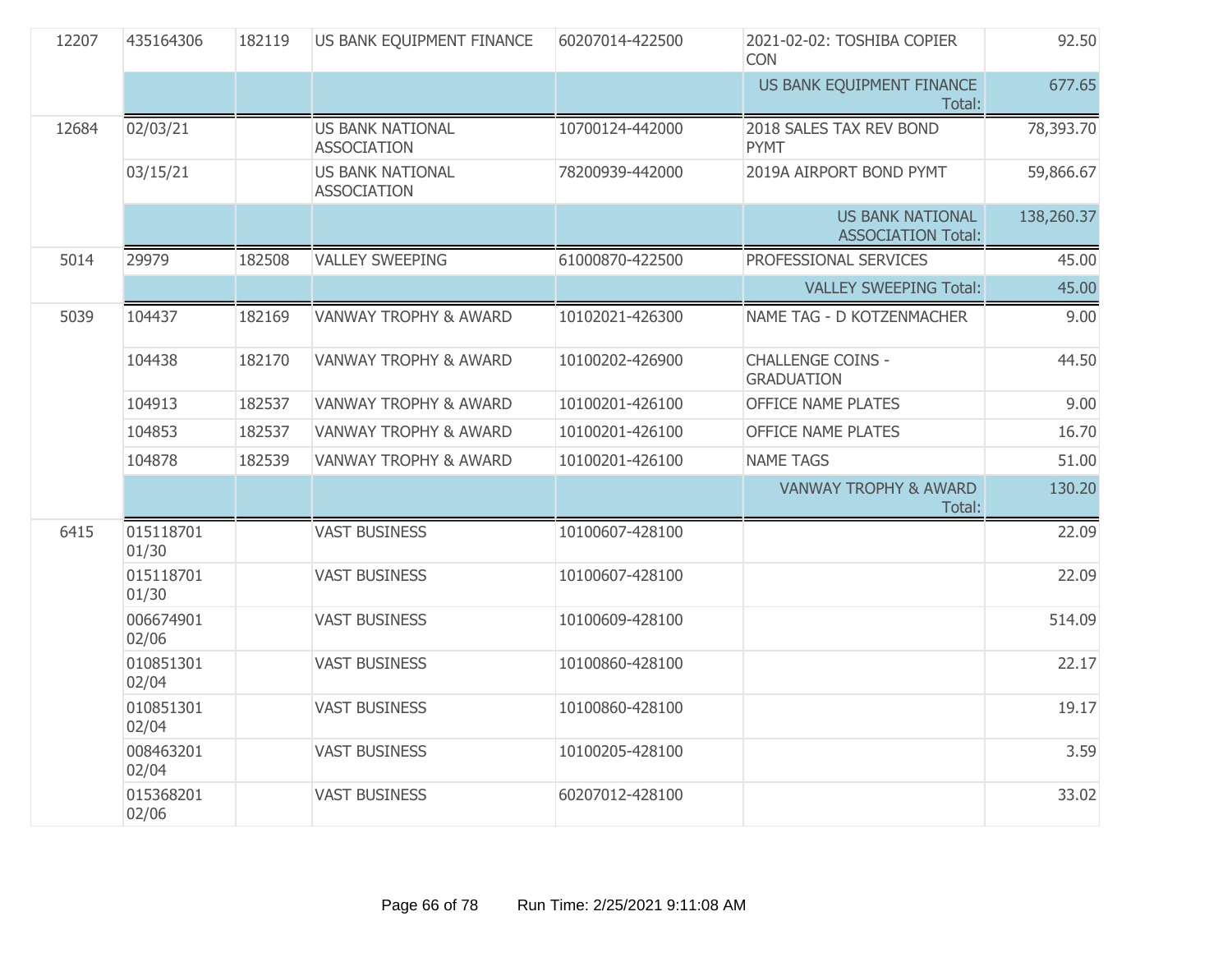| 6415 | 015146402<br>02/08 | <b>VAST BUSINESS</b> | 10106061-428100 | 37.56 |
|------|--------------------|----------------------|-----------------|-------|
|      | 015147901<br>02/02 | <b>VAST BUSINESS</b> | 10106026-428100 | 9.29  |
|      | 015147901<br>02/02 | <b>VAST BUSINESS</b> | 10106061-428100 | 9.29  |
|      | 015147901<br>02/02 | <b>VAST BUSINESS</b> | 60207011-428100 | 0.09  |
|      | 015147901<br>02/02 | <b>VAST BUSINESS</b> | 60207014-428100 | 3.36  |
|      | 015368201<br>02/06 | <b>VAST BUSINESS</b> | 60907401-428100 | 16.51 |
|      | 015368201<br>02/06 | <b>VAST BUSINESS</b> | 60407071-428100 | 16.51 |
|      | 015147901<br>02/02 | <b>VAST BUSINESS</b> | 10100860-428100 | 1.83  |
|      | 015147901<br>02/02 | <b>VAST BUSINESS</b> | 61000870-428100 | 9.29  |
|      | 015147901<br>02/02 | <b>VAST BUSINESS</b> | 79300968-428100 | 19.92 |
|      | 015147901<br>02/02 | <b>VAST BUSINESS</b> | 10106021-428100 | 28.37 |
|      | 015147901<br>02/02 | <b>VAST BUSINESS</b> | 10106022-428100 | 32.69 |
|      | 015147901<br>02/02 | <b>VAST BUSINESS</b> | 10106024-428100 | 66.42 |
|      | 015147901<br>02/02 | <b>VAST BUSINESS</b> | 10100612-428100 | 18.59 |
|      | 015147901<br>02/02 | <b>VAST BUSINESS</b> | 10100618-428100 | 32.74 |
|      | 015147901<br>02/02 | <b>VAST BUSINESS</b> | 10100706-428100 | 28.59 |
|      | 015147901<br>02/02 | <b>VAST BUSINESS</b> | 10100708-428100 | 0.83  |
|      | 015147901<br>02/02 | <b>VAST BUSINESS</b> | 10100711-428100 | 19.33 |
|      | 015147901<br>02/02 | <b>VAST BUSINESS</b> | 10100714-428100 | 9.29  |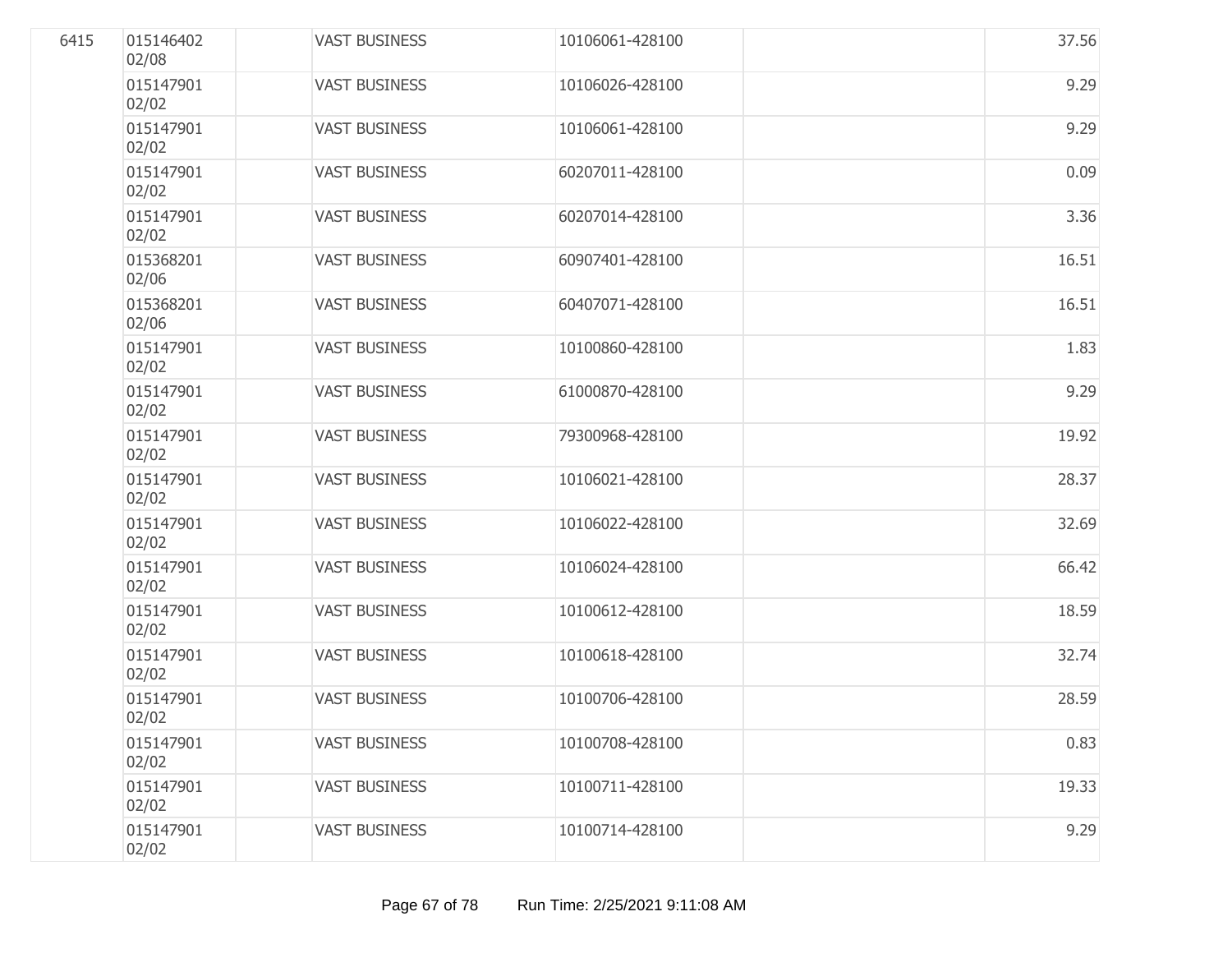| 6415 | 015147901<br>02/02 | <b>VAST BUSINESS</b> | 10100204-428100 | 124.31 |
|------|--------------------|----------------------|-----------------|--------|
|      | 015147901<br>02/02 | <b>VAST BUSINESS</b> | 10100205-428100 | 9.94   |
|      | 015147901<br>02/02 | <b>VAST BUSINESS</b> | 10100301-428100 | 0.05   |
|      | 015147901<br>02/02 | <b>VAST BUSINESS</b> | 10100305-428100 | 0.46   |
|      | 015147901<br>02/02 | <b>VAST BUSINESS</b> | 10100601-428100 | 5.18   |
|      | 015147901<br>02/02 | <b>VAST BUSINESS</b> | 10100603-428100 | 9.30   |
|      | 015147901<br>02/02 | <b>VAST BUSINESS</b> | 10100101-428100 | 48.48  |
|      | 015147901<br>02/02 | <b>VAST BUSINESS</b> | 10100105-428100 | 27.87  |
|      | 015147901<br>02/02 | <b>VAST BUSINESS</b> | 10100106-428100 | 31.29  |
|      | 015147901<br>02/02 | <b>VAST BUSINESS</b> | 10100108-428100 | 190.76 |
|      | 015147901<br>02/02 | <b>VAST BUSINESS</b> | 10100111-428100 | 68.14  |
|      | 015147901<br>02/02 | <b>VAST BUSINESS</b> | 10100201-428100 | 15.88  |
|      | 008463201<br>02/04 | <b>VAST BUSINESS</b> | 10100202-428100 | 14.34  |
|      | 009280401<br>02/04 | <b>VAST BUSINESS</b> | 60207012-428100 | 26.89  |
|      | 009280401<br>02/04 | <b>VAST BUSINESS</b> | 60207012-428100 | 19.58  |
|      | 009280401<br>02/04 | <b>VAST BUSINESS</b> | 60207012-428100 | 19.59  |
|      | 009280401<br>02/04 | <b>VAST BUSINESS</b> | 60407071-428100 | 16.59  |
|      | 015147901<br>02/02 | <b>VAST BUSINESS</b> | 10100205-428100 | 23.70  |
|      | 008463201<br>02/04 | <b>VAST BUSINESS</b> | 10100201-428100 | 3.58   |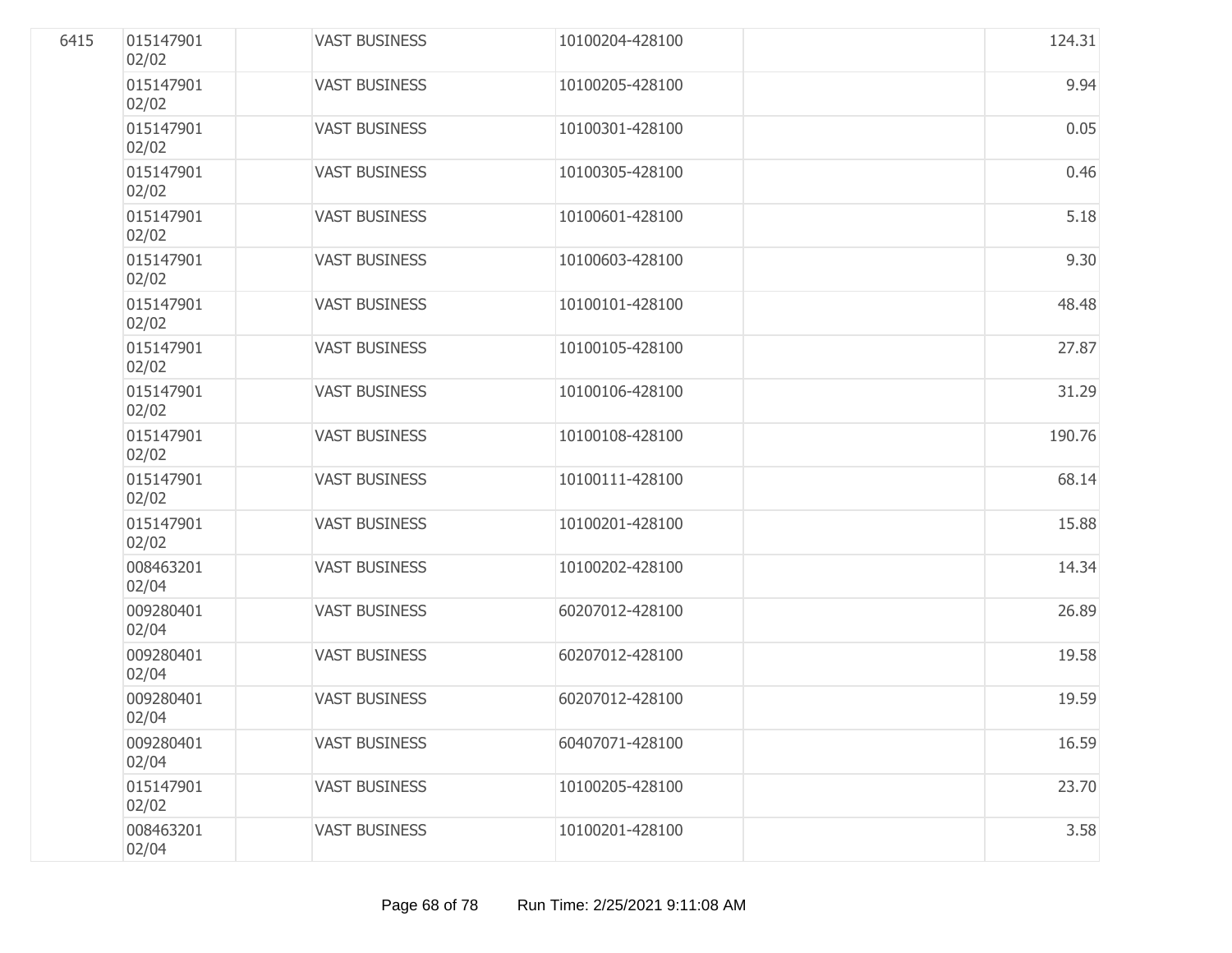| 6415  | 008463201<br>02/04   |        | <b>VAST BUSINESS</b>     | 10100618-428100 |                                              | 7.17      |
|-------|----------------------|--------|--------------------------|-----------------|----------------------------------------------|-----------|
|       | 008463201<br>02/04   |        | <b>VAST BUSINESS</b>     | 10100205-428100 |                                              | 3.58      |
|       | 008463201<br>02/04   |        | <b>VAST BUSINESS</b>     | 10100201-428100 |                                              | 3.58      |
|       | 008463201<br>02/04   |        | <b>VAST BUSINESS</b>     | 10100618-428100 |                                              | 7.17      |
|       | 008463201<br>02/04   |        | <b>VAST BUSINESS</b>     | 10100202-428100 |                                              | 14.33     |
|       |                      |        |                          |                 | <b>VAST BUSINESS Total:</b>                  | 1,688.48  |
| 5053  | 9873064503           |        | <b>VERIZON WIRELESS</b>  | 61800890-428100 |                                              | 100.03    |
|       | 9873064503           |        | <b>VERIZON WIRELESS</b>  | 61800890-428100 |                                              | 60.03     |
|       | 9873064503           |        | <b>VERIZON WIRELESS</b>  | 60407072-428100 |                                              | 60.01     |
|       | 9873064503           |        | <b>VERIZON WIRELESS</b>  | 60207014-428100 |                                              | 50.02     |
|       | 9873064503           |        | <b>VERIZON WIRELESS</b>  | 60407071-428100 |                                              | 60.01     |
|       |                      |        |                          |                 | <b>VERIZON WIRELESS Total:</b>               | 330.10    |
| 9536  | 01/27/21             | 181672 | VISIT RAPID CITY         | 77500919-422500 | <b>25% GROSS RECEIPTS TAX</b>                | 77,255.05 |
|       |                      |        |                          |                 | <b>VISIT RAPID CITY Total:</b>               | 77,255.05 |
| 14416 | 02/04/21             | 182343 | <b>WADE CRAWFORD</b>     | 60407071-421100 | REIMBURSEMENT FOR BACK UP<br>AT <sub>5</sub> | 4,160.00  |
|       |                      |        |                          |                 | <b>WADE CRAWFORD Total:</b>                  | 4,160.00  |
| 5118  | 000000<br>01/27/21   | 181459 | <b>WALMART COMMUNITY</b> | 10100204-426100 | <b>OFFICE SUPPLIES</b>                       | 13.92     |
|       | 000000<br>01/27/2021 | 181989 | <b>WALMART COMMUNITY</b> | 10100201-426900 | <b>AIR COMPRESSER</b>                        | 52.61     |
|       | 000000<br>01/21/21   | 180962 | <b>WALMART COMMUNITY</b> | 10100201-426100 | <b>BLANKETS FOR PATROL CARS</b>              | 37.50     |
|       | 000000<br>01/16/21   | 180508 | <b>WALMART COMMUNITY</b> | 60207011-426200 | FOAM CUPS, INK CARTRIDGES,<br><b>FOO</b>     | 26.12     |
|       | 000000<br>01/16/21   | 180508 | <b>WALMART COMMUNITY</b> | 60207014-426100 | FOAM CUPS, INK CARTRIDGES,<br><b>FOO</b>     | 149.89    |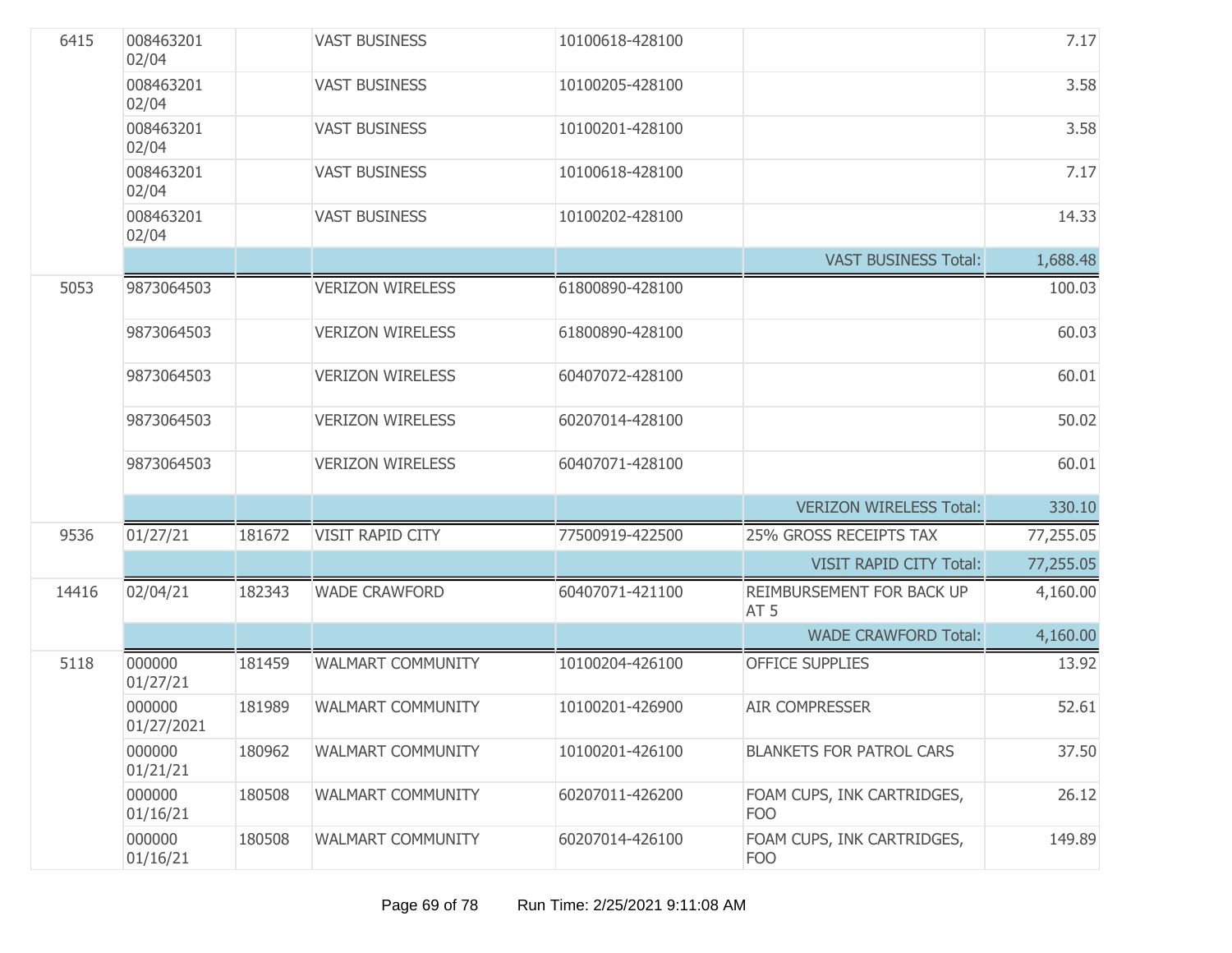| 5118  | 000000<br>01/16/21 | 180508 | <b>WALMART COMMUNITY</b>                    | 60207014-426300 | FOAM CUPS, INK CARTRIDGES,<br><b>FOO</b>           | 14.28  |
|-------|--------------------|--------|---------------------------------------------|-----------------|----------------------------------------------------|--------|
|       | 000000<br>01/16/21 | 180508 | <b>WALMART COMMUNITY</b>                    | 60207014-426900 | FOAM CUPS, INK CARTRIDGES,<br><b>FOO</b>           | 6.14   |
|       | 000000<br>02/08/21 | 182248 | <b>WALMART COMMUNITY</b>                    | 10102028-426300 | <b>QUARTERLY TRAINING - ST8</b>                    | 55.26  |
|       | 000000<br>02/05/21 | 182002 | <b>WALMART COMMUNITY</b>                    | 10100201-426900 | SUPPLIES FOR PATROL                                | 105.51 |
|       | 000000<br>02/15/21 | 182540 | <b>WALMART COMMUNITY</b>                    | 10100201-426900 | <b>FIREARMS CLEANING SUPPLIES</b>                  | 7.36   |
|       | 000000<br>02/11/21 | 182839 | <b>WALMART COMMUNITY</b>                    | 10100205-426400 | DEF & janitorial supply                            | 38.38  |
|       | 000000<br>02/11/21 | 182839 | <b>WALMART COMMUNITY</b>                    | 10100205-426900 | DEF & janitorial supply                            | 27.92  |
|       | 000000<br>02/12/21 | 182719 | <b>WALMART COMMUNITY</b>                    | 10100202-426100 | OFFICE ITEMS - RECEPTION<br><b>AREA</b>            | 5.56   |
|       | 000000<br>02/12/21 | 182719 | <b>WALMART COMMUNITY</b>                    | 61800890-426100 | OFFICE ITEMS - RECEPTION<br><b>AREA</b>            | 2.74   |
|       |                    |        |                                             |                 | <b>WALMART COMMUNITY Total:</b>                    | 543.19 |
| 5129  | 346617             | 181576 | WARNE CHEMICAL & EQUIP.                     | 10100301-425300 | <b>SUPPLIES</b>                                    | 51.00  |
|       |                    |        |                                             |                 | WARNE CHEMICAL & EQUIP.<br>Total:                  | 51.00  |
| 5142  | SER985229-1        | 181796 | <b>WATERTREE INC</b>                        | 10100620-424600 | <b>DISPSENSER RENTAL</b>                           | 8.00   |
|       | SER985289-1        | 181796 | <b>WATERTREE INC</b>                        | 10100607-424600 | <b>DISPSENSER RENTAL</b>                           | 22.00  |
|       | SER982178-1        | 181796 | <b>WATERTREE INC</b>                        | 10100620-426900 | <b>DISPSENSER RENTAL</b>                           | 6.75   |
|       |                    |        |                                             |                 | <b>WATERTREE INC Total:</b>                        | 36.75  |
| 14375 | 350888             |        | <b>WEAVER, PHYLLIS</b>                      | 60207014-453000 |                                                    | 38.47  |
|       |                    |        |                                             |                 | <b>WEAVER, PHYLLIS Total:</b>                      | 38.47  |
| 5208  | 10019846           | 182264 | <b>WESTERN COMMUNICATIONS</b><br><b>INC</b> | 61207101-422500 | MONTHLY DISPATCH                                   | 250.00 |
|       | 14759              | 182285 | <b>WESTERN COMMUNICATIONS</b><br><b>INC</b> | 61507102-425300 | <b>RADIO REPAIR</b>                                | 58.00  |
|       | 14760              | 182284 | <b>WESTERN COMMUNICATIONS</b><br><b>INC</b> | 61507102-425300 | <b>RADIO REPAIR</b>                                | 56.00  |
|       |                    |        |                                             |                 | <b>WESTERN COMMUNICATIONS</b><br><b>INC Total:</b> | 364.00 |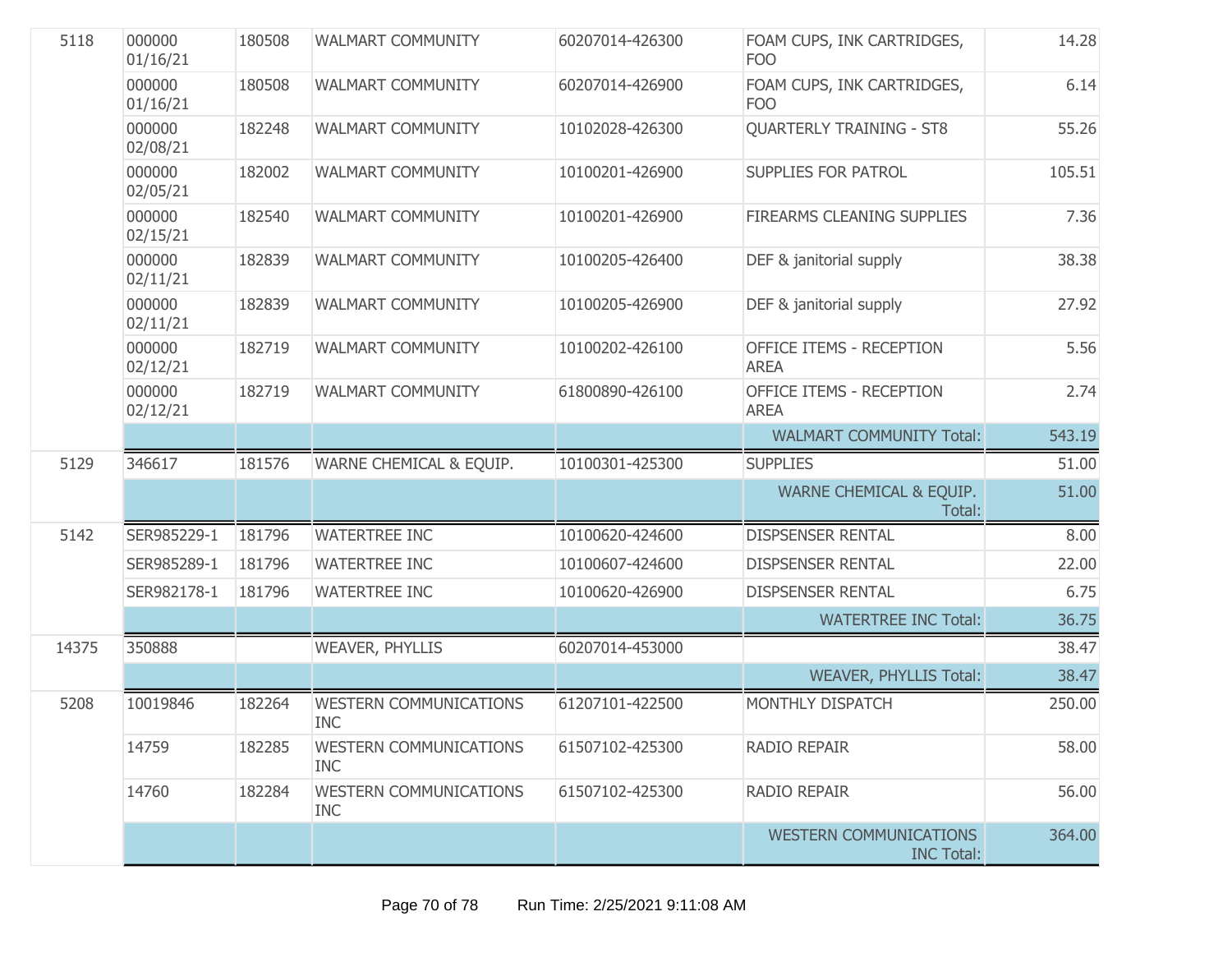| 71847 | 181944 | <b>WESTERN MAILERS</b> | 60207014-426100 | 2/2/2021: BILLING POSTAGE          | 2,731.93 |
|-------|--------|------------------------|-----------------|------------------------------------|----------|
| 71890 | 182782 | <b>WESTERN MAILERS</b> | 10100108-426900 | MAIL DISCONTINUE NOTICES           | 2,726.13 |
| 71793 | 182848 | <b>WESTERN MAILERS</b> | 10100106-426100 | POSTAGE 01/21-29/21, POSTAGE<br>R  | 1.45     |
| 71793 | 182848 | <b>WESTERN MAILERS</b> | 10100108-426100 | POSTAGE 01/21-29/21, POSTAGE<br>R  | 1.95     |
| 71793 | 182848 | <b>WESTERN MAILERS</b> | 10100111-426100 | POSTAGE 01/21-29/21, POSTAGE<br>R  | 912.68   |
| 71793 | 182848 | <b>WESTERN MAILERS</b> | 10100201-426100 | POSTAGE 01/21-29/21, POSTAGE<br>R  | 99.05    |
| 71793 | 182848 | <b>WESTERN MAILERS</b> | 10100202-426100 | POSTAGE 01/21-29/21, POSTAGE<br>R  | 1.45     |
| 71793 | 182848 | <b>WESTERN MAILERS</b> | 10100618-426100 | POSTAGE 01/21-29/21, POSTAGE<br>R. | 3.90     |
| 71793 | 182848 | <b>WESTERN MAILERS</b> | 10100708-426100 | POSTAGE 01/21-29/21, POSTAGE<br>R  | 7.33     |
| 71793 | 182848 | <b>WESTERN MAILERS</b> | 10100711-426100 | POSTAGE 01/21-29/21, POSTAGE<br>R. | 2.92     |
| 71793 | 182848 | <b>WESTERN MAILERS</b> | 10106021-426100 | POSTAGE 01/21-29/21, POSTAGE<br>R  | 9.30     |
| 71793 | 182848 | <b>WESTERN MAILERS</b> | 10106022-426100 | POSTAGE 01/21-29/21, POSTAGE<br>R. | 176.38   |
| 71793 | 182848 | <b>WESTERN MAILERS</b> | 10106023-426100 | POSTAGE 01/21-29/21, POSTAGE<br>R. | 42.15    |
| 71793 | 182848 | <b>WESTERN MAILERS</b> | 10106026-426100 | POSTAGE 01/21-29/21, POSTAGE<br>R  | 6.35     |
| 71793 | 182848 | <b>WESTERN MAILERS</b> | 60207014-426100 | POSTAGE 01/21-29/21, POSTAGE<br>R. | 421.25   |
| 71793 | 182848 | <b>WESTERN MAILERS</b> | 60602074-426100 | POSTAGE 01/21-29/21, POSTAGE<br>R  | 2.92     |
| 71793 | 182848 | <b>WESTERN MAILERS</b> | 61207101-426100 | POSTAGE 01/21-29/21, POSTAGE<br>к  | 0.48     |
| 71793 | 182848 | <b>WESTERN MAILERS</b> | 61300604-426100 | POSTAGE 01/21-29/21, POSTAGE<br>R  | 0.48     |
| 71793 | 182848 | <b>WESTERN MAILERS</b> | 61800890-426100 | POSTAGE 01/21-29/21, POSTAGE<br>R  | 718.46   |
| 71793 | 182848 | <b>WESTERN MAILERS</b> | 79300968-426100 | POSTAGE 01/21-29/21, POSTAGE<br>R  | 2.92     |
|       |        |                        |                 |                                    |          |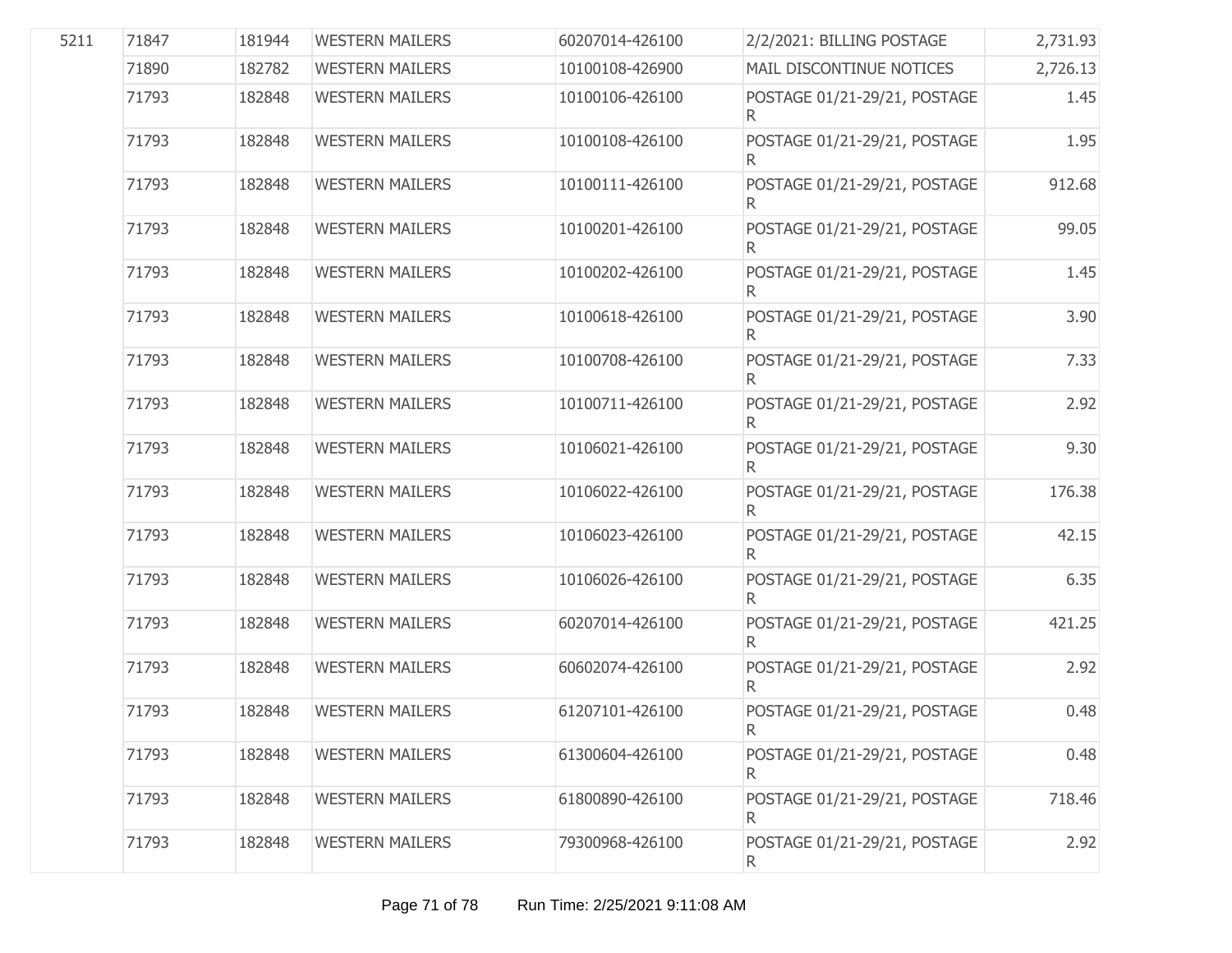| 5211 |          |        |                           |                 | <b>WESTERN MAILERS Total:</b>           | 7,869.48 |
|------|----------|--------|---------------------------|-----------------|-----------------------------------------|----------|
| 5220 | 762282-1 | 181682 | <b>WESTERN STATIONERS</b> | 10100201-426100 | <b>MEMO PAD</b>                         | 1.44     |
|      | 762282-0 | 181705 | <b>WESTERN STATIONERS</b> | 10100201-426100 | <b>OFFICE SUPPLIES</b>                  | 136.73   |
|      | 761985-1 | 181676 | <b>WESTERN STATIONERS</b> | 10100612-426100 | <b>INDEX BINDERS</b>                    | 26.10    |
|      | 762201-0 | 181734 | <b>WESTERN STATIONERS</b> | 10100301-426100 | <b>SUPPLIES</b>                         | 44.38    |
|      | 762201-0 | 181734 | <b>WESTERN STATIONERS</b> | 10100305-426100 | <b>SUPPLIES</b>                         | 31.53    |
|      | 761416-2 | 180918 | <b>WESTERN STATIONERS</b> | 10100204-426100 | OFFICE SUPPLIES, INK                    | 289.98   |
|      | 762701-0 | 182124 | <b>WESTERN STATIONERS</b> | 10106022-426100 | <b>64A TONER CARTRIDGE</b>              | 165.92   |
|      | 762701-0 | 182124 | <b>WESTERN STATIONERS</b> | 10106023-426100 | <b>64A TONER CARTRIDGE</b>              | 165.92   |
|      | 761731-0 | 181606 | <b>WESTERN STATIONERS</b> | 10100108-426100 | <b>PAPER</b>                            | 18.99    |
|      | 761731-1 | 181607 | <b>WESTERN STATIONERS</b> | 10100108-426100 | PAPER/LEGAL                             | 8.10     |
|      | 762738-0 | 181966 | <b>WESTERN STATIONERS</b> | 61300664-426900 | <b>CALENDAR</b>                         | 18.44    |
|      | 762412-0 | 182787 | <b>WESTERN STATIONERS</b> | 10100108-426100 | CHAIRMAT, REPORT COVERS                 | 108.98   |
|      | 762412-1 | 182786 | <b>WESTERN STATIONERS</b> | 10100108-426100 | <b>CLASSIFICATION FOLDERS</b>           | 39.98    |
|      | 762412-2 | 182785 | <b>WESTERN STATIONERS</b> | 10100108-426100 | <b>MARKER</b>                           | 13.33    |
|      | 762037-0 | 181970 | <b>WESTERN STATIONERS</b> | 10100106-426100 | Office supplies-paper & 3-hole          | 34.40    |
|      | 762037-1 | 181970 | <b>WESTERN STATIONERS</b> | 10100106-426100 | Office supplies-paper & 3-hole          | 27.31    |
|      | 762175-0 | 181985 | <b>WESTERN STATIONERS</b> | 10100108-426100 | <b>PAPER</b>                            | 20.97    |
|      | 762053-1 | 181986 | <b>WESTERN STATIONERS</b> | 10100108-426100 | ENVELOPES/POSTIT/ENG SCALE              | 62.75    |
|      | 762053-0 | 181987 | <b>WESTERN STATIONERS</b> | 10100108-426100 | <b>ENVELOPES/REPORT</b><br>COVER/POSTIT | 101.63   |
|      | 761197-2 | 181595 | <b>WESTERN STATIONERS</b> | 10100108-426100 | <b>PENS</b>                             | 47.52    |
|      |          |        |                           |                 | <b>WESTERN STATIONERS Total:</b>        | 1,364.40 |
| 5227 | 69865998 |        | <b>WEX BANK</b>           | 10100711-426200 |                                         | 63.53    |
|      | 69865998 |        | <b>WEX BANK</b>           | 10100711-426200 |                                         | 129.23   |
|      | 69865998 |        | <b>WEX BANK</b>           | 27000270-426200 |                                         | 32.48    |
|      | 69865998 |        | <b>WEX BANK</b>           | 10106024-426200 |                                         | 35.78    |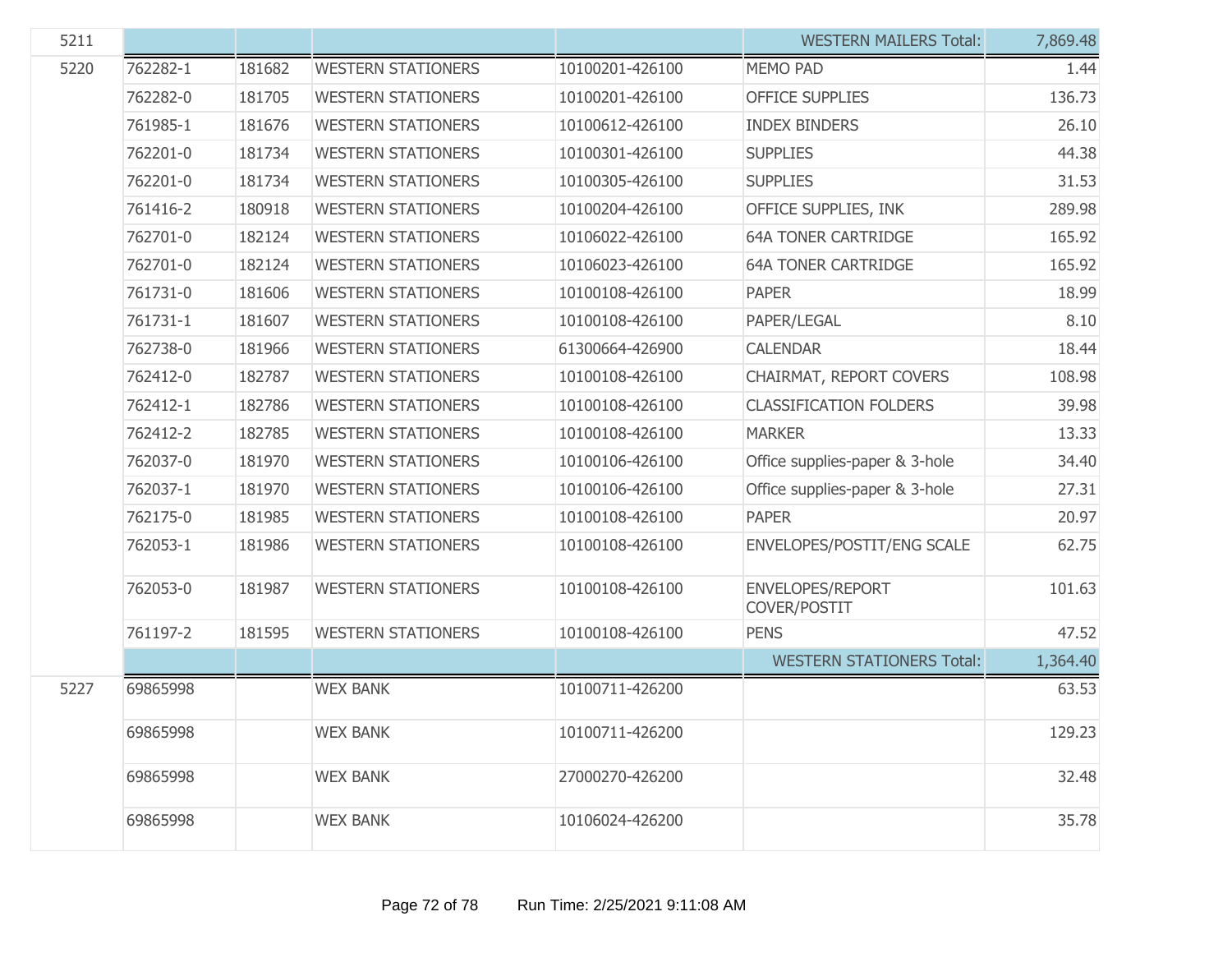| 5227 | 69865998 | <b>WEX BANK</b> | 61000870-426200 | 80.59  |
|------|----------|-----------------|-----------------|--------|
|      | 69865998 | <b>WEX BANK</b> | 61000870-426200 | 76.45  |
|      | 69865998 | <b>WEX BANK</b> | 60907401-426200 | 447.53 |
|      | 69865998 | <b>WEX BANK</b> | 60907401-426200 | 633.59 |
|      | 69865998 | <b>WEX BANK</b> | 60907401-426200 | 191.44 |
|      | 69865998 | <b>WEX BANK</b> | 60907401-426200 | 256.57 |
|      | 69865998 | <b>WEX BANK</b> | 60407071-426200 | 310.39 |
|      | 69865998 | <b>WEX BANK</b> | 60407071-426200 | 585.98 |
|      | 69865998 | <b>WEX BANK</b> | 60407072-426200 | 22.08  |
|      | 69865998 | <b>WEX BANK</b> | 60407072-426200 | 202.18 |
|      | 69865998 | <b>WEX BANK</b> | 60407073-426200 | 78.43  |
|      | 69865998 | <b>WEX BANK</b> | 60907401-426200 | 27.41  |
|      | 69865998 | <b>WEX BANK</b> | 60207013-426200 | 124.63 |
|      | 69865998 | <b>WEX BANK</b> | 60207014-425100 | 53.04  |
|      | 69865998 | <b>WEX BANK</b> | 60207014-426200 | 607.86 |
|      | 69865998 | <b>WEX BANK</b> | 60207014-426200 | 842.76 |
|      | 69865998 | <b>WEX BANK</b> | 60407071-426200 | 223.92 |
|      | 69865998 | <b>WEX BANK</b> | 60407071-426200 | 236.41 |
|      | 69865998 | <b>WEX BANK</b> | 60207012-426200 | 733.44 |
|      |          |                 |                 |        |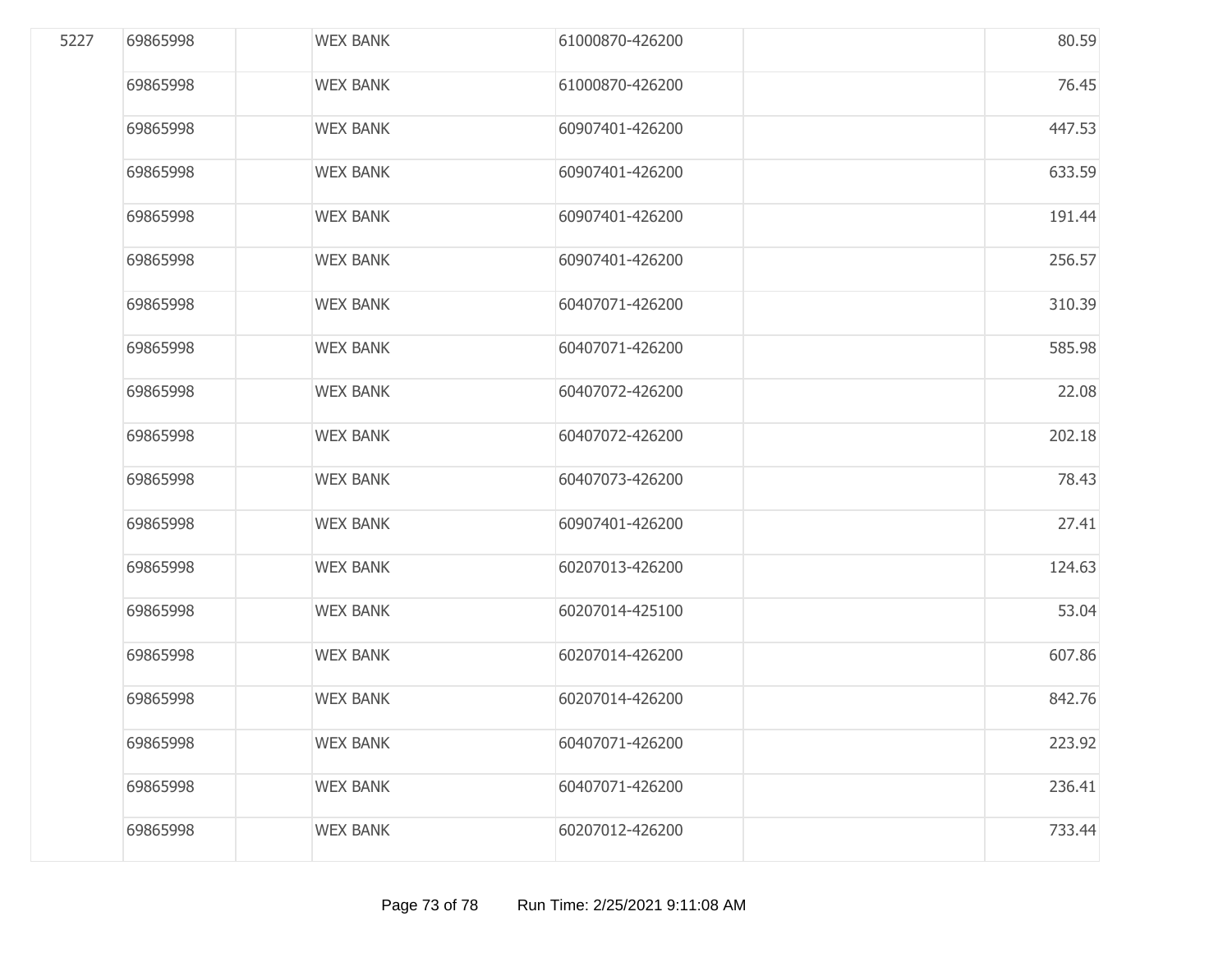| 5227 | 69865998 | <b>WEX BANK</b> | 60207012-426200 | 361.02   |
|------|----------|-----------------|-----------------|----------|
|      | 69865998 | <b>WEX BANK</b> | 60207012-426200 | 474.86   |
|      | 69865998 | <b>WEX BANK</b> | 60207012-426200 | 43.86    |
|      | 69865998 | <b>WEX BANK</b> | 60207012-426200 | 698.41   |
|      | 69865998 | <b>WEX BANK</b> | 60207012-426200 | 235.71   |
|      | 69865998 | <b>WEX BANK</b> | 10100302-426200 | 1,954.93 |
|      | 69865998 | <b>WEX BANK</b> | 10100302-426200 | 217.22   |
|      | 69865998 | <b>WEX BANK</b> | 10100302-426200 | 99.69    |
|      | 69865998 | <b>WEX BANK</b> | 60207011-426200 | 185.75   |
|      | 69865998 | <b>WEX BANK</b> | 60207011-426200 | 39.33    |
|      | 69865998 | <b>WEX BANK</b> | 60207011-426200 | 943.77   |
|      | 69865998 | <b>WEX BANK</b> | 10100301-426200 | 2,543.33 |
|      | 69865998 | <b>WEX BANK</b> | 10100301-426200 | 1,098.95 |
|      | 69865998 | <b>WEX BANK</b> | 10100301-426200 | 1,546.15 |
|      | 69865998 | <b>WEX BANK</b> | 10100301-426200 | 532.18   |
|      | 69865998 | <b>WEX BANK</b> | 10100305-426200 | 105.46   |
|      | 69865998 | <b>WEX BANK</b> | 10100305-426200 | 33.33    |
|      | 69865998 | <b>WEX BANK</b> | 61207101-426200 | 544.38   |
|      | 69865998 | <b>WEX BANK</b> | 61507103-426200 | 45.99    |
|      |          |                 |                 |          |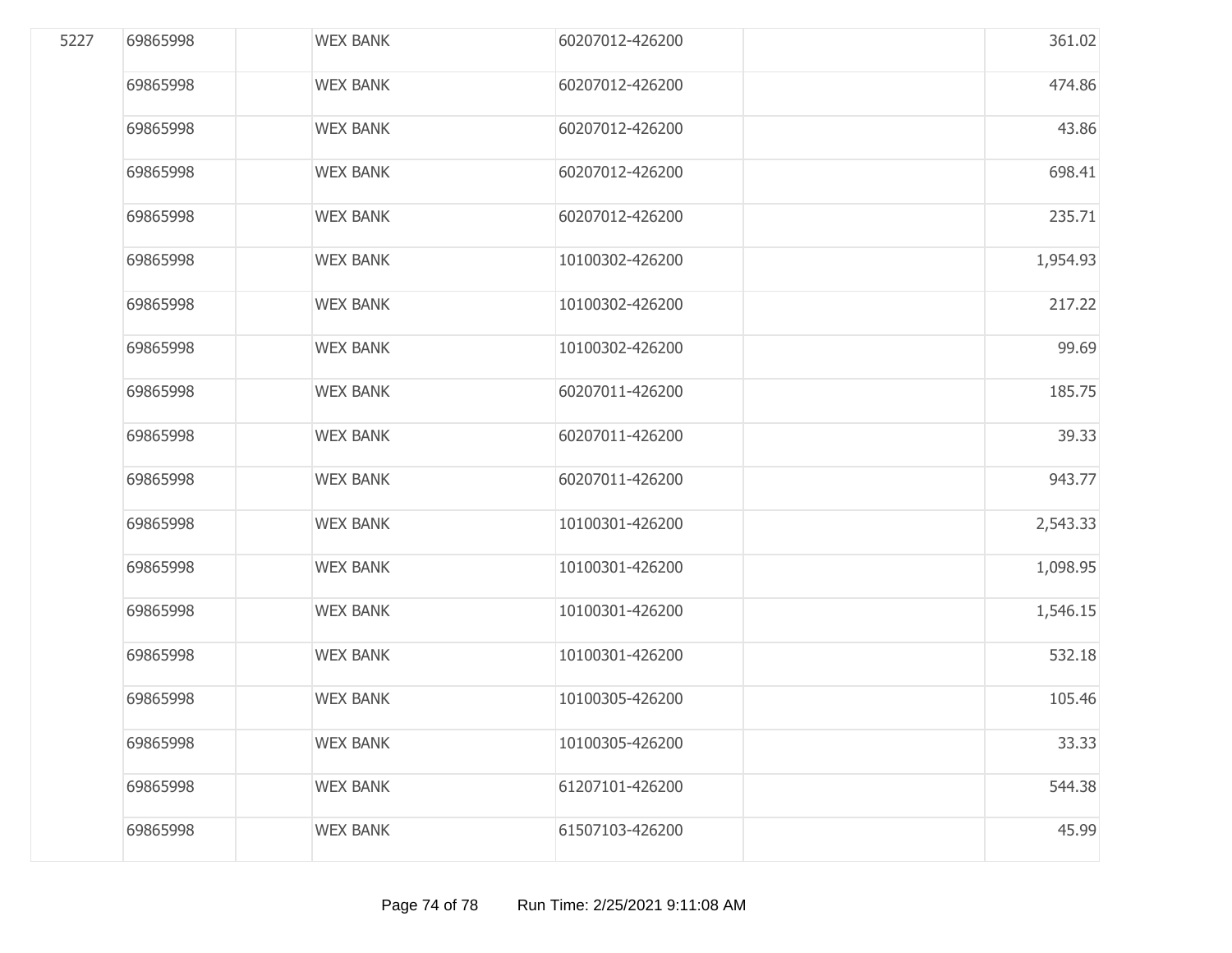| 5227 | 69865998 | <b>WEX BANK</b> | 10100401-426200 | 2,792.09 |
|------|----------|-----------------|-----------------|----------|
|      | 69865998 | <b>WEX BANK</b> | 10100401-426200 | 1,546.62 |
|      | 69865998 | <b>WEX BANK</b> | 10100401-426200 | 468.64   |
|      | 69865998 | <b>WEX BANK</b> | 10100401-426200 | 311.48   |
|      | 69865998 | <b>WEX BANK</b> | 10100618-426200 | 85.92    |
|      | 69865998 | <b>WEX BANK</b> | 10100618-426200 | 8,831.36 |
|      | 69865998 | <b>WEX BANK</b> | 10100618-426200 | 31.22    |
|      | 69865998 | <b>WEX BANK</b> | 10100618-426200 | 176.30   |
|      | 69865998 | <b>WEX BANK</b> | 10100618-426200 | 2,571.67 |
|      | 69865998 | <b>WEX BANK</b> | 10100618-426200 | 371.95   |
|      | 69865998 | <b>WEX BANK</b> | 10100607-426200 | 51.14    |
|      | 69865998 | <b>WEX BANK</b> | 10100607-426200 | 766.11   |
|      | 69865998 | <b>WEX BANK</b> | 10100607-426200 | 1,448.01 |
|      | 69865998 | <b>WEX BANK</b> | 10100607-426200 | 1,828.36 |
|      | 69865998 | <b>WEX BANK</b> | 10100601-426200 | 42.15    |
|      | 69865998 | <b>WEX BANK</b> | 10100612-426200 | 6.83     |
|      | 69865998 | <b>WEX BANK</b> | 10100201-426200 | 62.83    |
|      | 69865998 | <b>WEX BANK</b> | 10100201-426200 | 3,802.88 |
|      | 69865998 | <b>WEX BANK</b> | 10100201-426200 | 9,271.63 |
|      |          |                 |                 |          |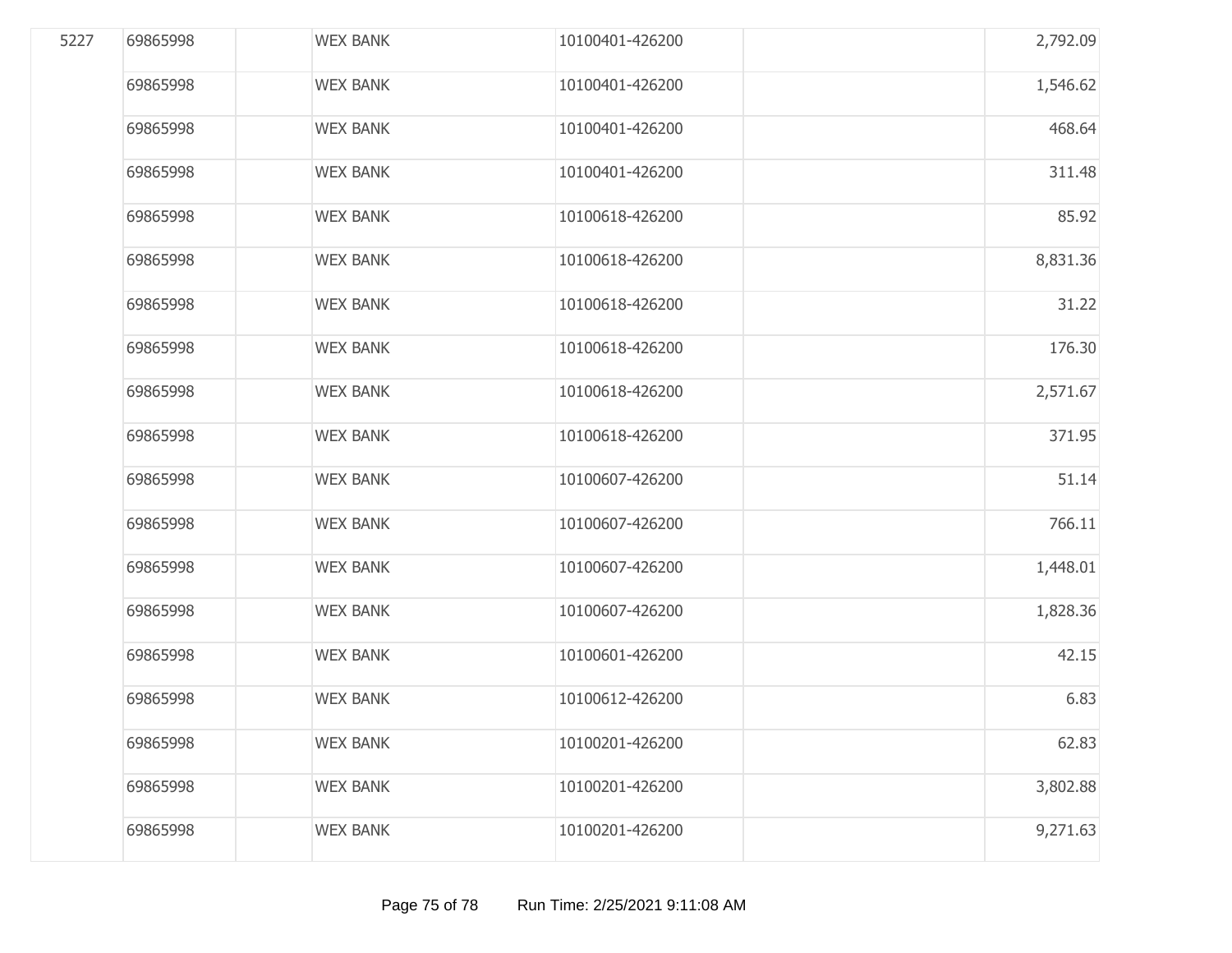| 5227 | 69865998 | <b>WEX BANK</b> | 10100201-426200 | 2,648.86 |
|------|----------|-----------------|-----------------|----------|
|      | 69865998 | <b>WEX BANK</b> | 10100607-426200 | 105.02   |
|      | 69865998 | <b>WEX BANK</b> | 10100607-426200 | 89.29    |
|      | 69865998 | <b>WEX BANK</b> | 10100204-426200 | 663.14   |
|      | 69865998 | <b>WEX BANK</b> | 10100204-426200 | 263.94   |
|      | 69865998 | <b>WEX BANK</b> | 10100201-425100 | 457.34   |
|      | 69865998 | <b>WEX BANK</b> | 10100201-426200 | 0.16     |
|      | 69865998 | <b>WEX BANK</b> | 10100201-426200 | 23.23    |
|      | 69865998 | <b>WEX BANK</b> | 10100201-426200 | 20.82    |
|      | 69865998 | <b>WEX BANK</b> | 10100202-426200 | 22.07    |
|      | 69865998 | <b>WEX BANK</b> | 10100202-426200 | 745.18   |
|      | 69865998 | <b>WEX BANK</b> | 10100202-426200 | 2,075.10 |
|      | 69865998 | <b>WEX BANK</b> | 10100202-426200 | 121.26   |
|      | 69865998 | <b>WEX BANK</b> | 10100202-426200 | 1,208.72 |
|      | 69865998 | <b>WEX BANK</b> | 10100202-426200 | 178.35   |
|      | 69865998 | <b>WEX BANK</b> | 10100205-426200 | 223.91   |
|      | 69865998 | <b>WEX BANK</b> | 10100205-426200 | 588.25   |
|      | 69865998 | <b>WEX BANK</b> | 10100205-426200 | 113.96   |
|      | 69865998 | <b>WEX BANK</b> | 10100205-426200 | 308.21   |
|      |          |                 |                 |          |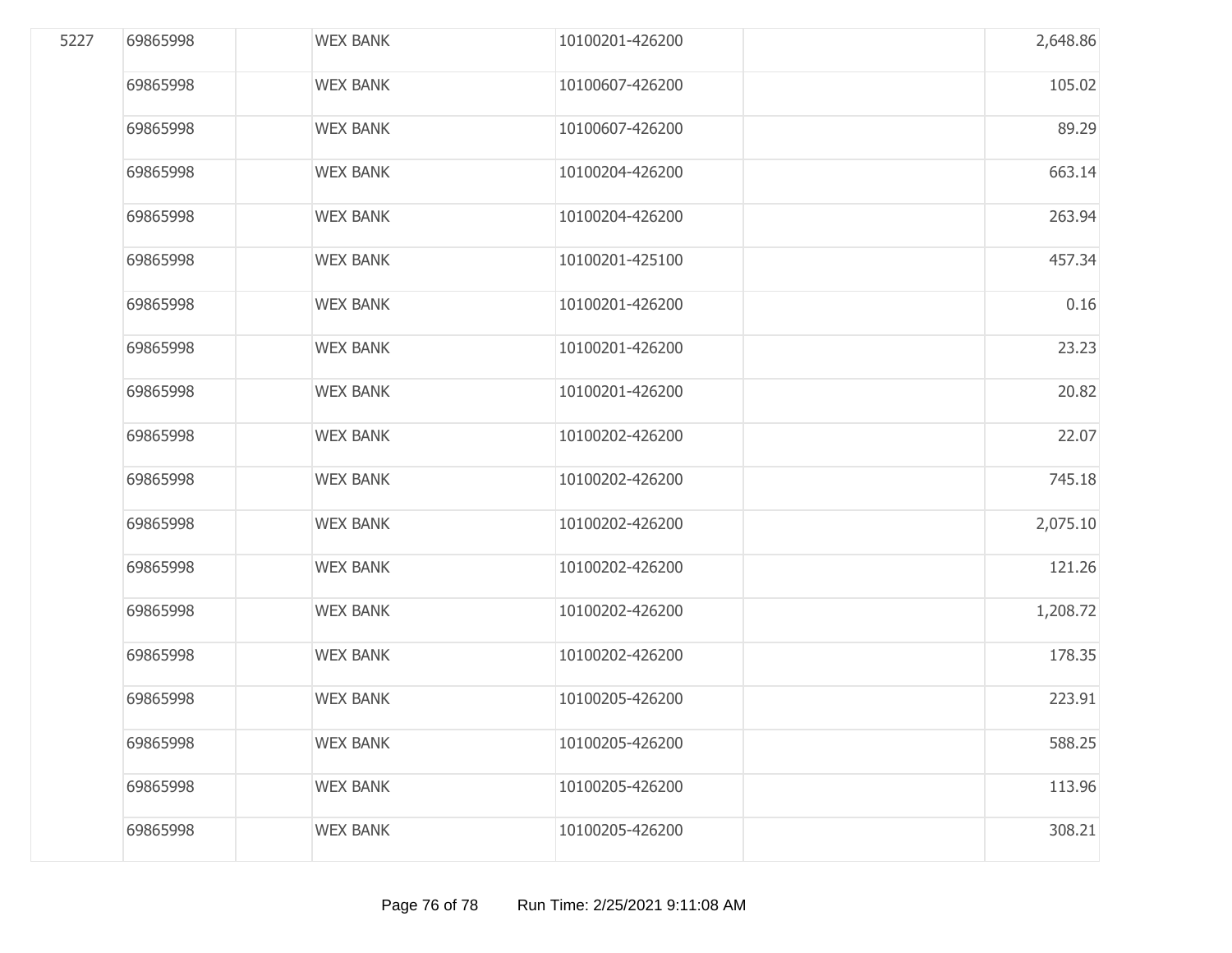| 5227  | 69865998 |        | <b>WEX BANK</b>         | 10100205-426200 |                                          | 55.26     |
|-------|----------|--------|-------------------------|-----------------|------------------------------------------|-----------|
|       | 69865998 |        | <b>WEX BANK</b>         | 77700914-426200 |                                          | 30.05     |
|       | 69865998 |        | <b>WEX BANK</b>         | 61800890-426200 |                                          | 883.48    |
|       | 69865998 |        | <b>WEX BANK</b>         | 61800890-426200 |                                          | 155.08    |
|       | 69865998 |        | <b>WEX BANK</b>         | 10100108-425100 |                                          | 57.25     |
|       | 69865998 |        | <b>WEX BANK</b>         | 10100108-426200 |                                          | 164.89    |
|       | 69865998 |        | <b>WEX BANK</b>         | 10100108-426200 |                                          | 51.94     |
|       | 69865998 |        | <b>WEX BANK</b>         | 10100108-426200 |                                          | 736.58    |
|       | 69865998 |        | <b>WEX BANK</b>         | 61800890-426200 |                                          | 115.68    |
|       | 69865998 |        | <b>WEX BANK</b>         | 61800890-426200 |                                          | 1,187.21  |
|       | 69865998 |        | <b>WEX BANK</b>         | 61800890-426200 |                                          | 2,153.84  |
|       | 69865998 |        | <b>WEX BANK</b>         | 61800890-426200 |                                          | 43.38     |
|       | 69865998 |        | <b>WEX BANK</b>         | 61800890-426200 |                                          | 23.37     |
|       | 69865998 |        | <b>WEX BANK</b>         | 61800890-426200 |                                          | 29.48     |
|       |          |        |                         |                 | <b>WEX BANK Total:</b>                   | 67,711.53 |
| 14372 | 350885   |        | WHIPPLE, GARETT         | 60207014-453000 |                                          | 18.48     |
|       |          |        |                         |                 | WHIPPLE, GARETT Total:                   | 18.48     |
| 5234  | 255182   | 181829 | WHISLER BEARING COMPANY | 61507103-425300 | PRESSURE WASHER COUPLING                 | 27.22     |
|       | 255206   | 181825 | WHISLER BEARING COMPANY | 61507103-425300 | <b>GATES HOSE ASSEMBLY FOR P</b><br>WASH | 58.47     |
|       | 255353   | 181968 | WHISLER BEARING COMPANY | 61300664-425300 | <b>SEAL/BALL BEARING</b>                 | 68.72     |
|       | 255278   | 182293 | WHISLER BEARING COMPANY | 61507103-425300 | V BELT                                   | 46.56     |